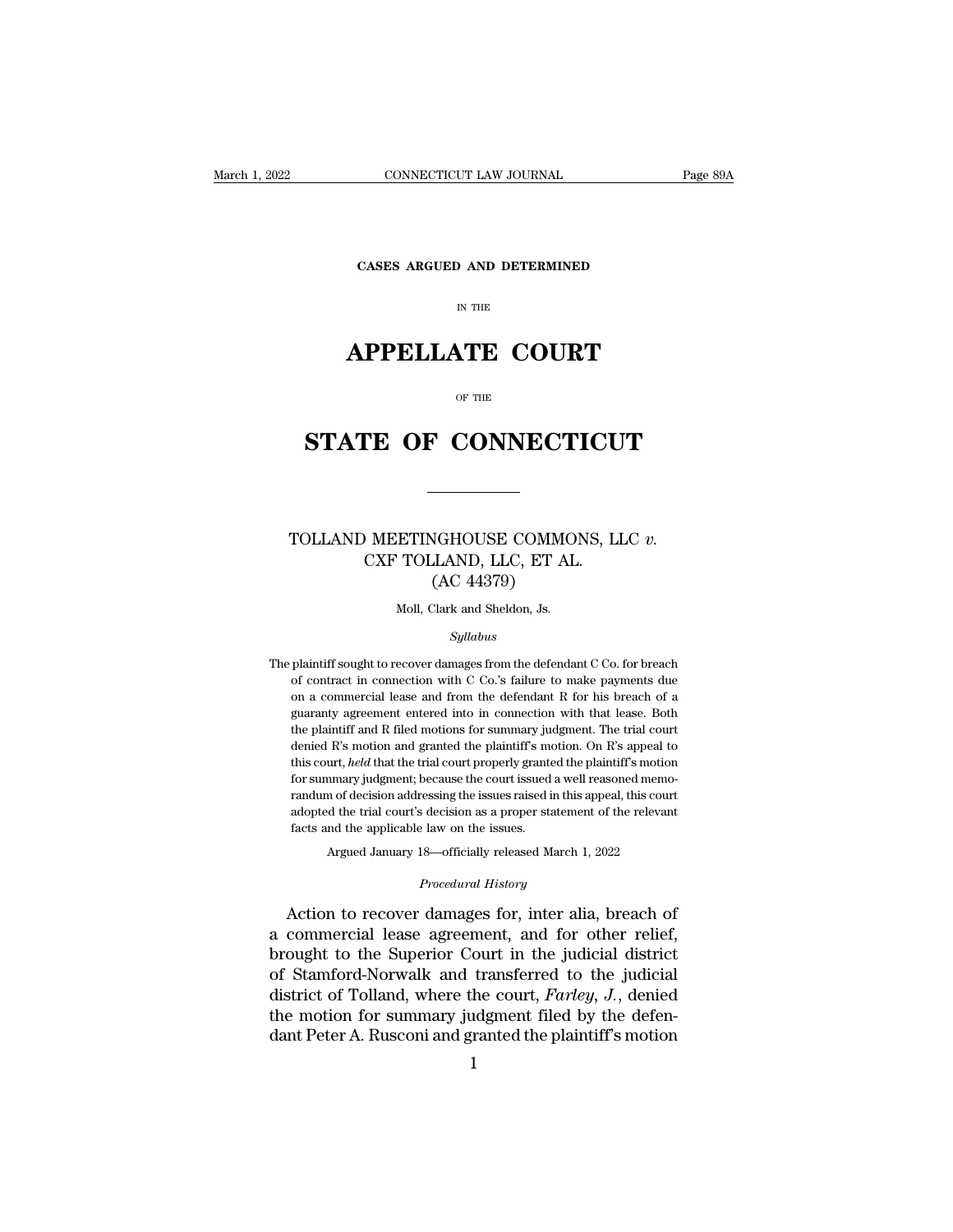EXECUTE CONNECTICUT LAW JOURNAL March 1, 2022<br>22 MARCH, 2022 211 Conn. App. 1<br>211 Conn. App. 1 CONNECTICUT LAW JOURNAL March 1, 2022<br>
211 Conn. App. 1<br>
Tolland Meetinghouse Commons, LLC *v.* CXF Tolland, LLC<br>
for summary judgment and rendered judgment thereon,

FORMECTICUT LAW JOURNAL March 1, 2<br>
2<br>
Tolland Meetinghouse Commons, LLC v. CXF Tolland, LLC<br>
for summary judgment and rendered judgment thereon,<br>
from which the defendant Peter A. Rusconi appealed<br>
to this sourt. Affirmse MARCH, 2022 211 Conn. App. 1<br>
Tolland Meetinghouse Commons, LLC v. CXF Tolland, LLC<br>
for summary judgment and rendered judgment thereon,<br>
from which the defendant Peter A. Rusconi appealed<br>
to this court. *Affirmed*. MARCH, 2022 211 Conn. App. 1<br>
<sup>Tolland Meetinghouse Commons, LLC v. CXF Tolland, LLC</sup><br>
for summary judgment and rendered judgment thereon,<br>
from which the defendant Peter A. Rusconi appealed<br>
to this court. *Affirmed*.<br> *M* 

Tolland Meetinghouse Commons, LLC v. CXF Tolland, LLC<br> **For summary judgment and rendered judgment thereon,**<br> **from which the defendant Peter A. Rusconi appealed**<br> **to this court.** *Affirmed.*<br> *Matthew Wax-Krell*, with wh Rusconi). *Kurosh L. Marjani*, with whom, on the brief, was<br>*Matthew Wax-Krell*, with whom, on the brief, was<br>*Parise Lucchio*, for the appellant (defendant Peter A.<br>Insconi).<br>*Kurosh L. Marjani*, with whom, on the brief, was<br>*Ruros Matthew Wax-Krell*, with whom, on the brie:<br>*Denise Lucchio*, for the appellant (defendant Pe<br>Rusconi).<br>*Kurosh L. Marjani*, with whom, on the brie:<br>*Daniel B. Brill*, for the appellee (plaintiff).<br>*Opinion* 

### *Opinion*

isconi).<br> *Kurosh L. Marjani*, with whom, on the brief, was<br>
iniel B. Brill, for the appellee (plaintiff).<br> *Opinion*<br>
PER CURIAM. The present appeal arises out of an<br>
tion alleging breach of a commercial lease agreement<br> Kurosh L. Marjani, with whom, on the brief, was<br>
Daniel B. Brill, for the appellee (plaintiff).<br>
opinion<br>
PER CURIAM. The present appeal arises out of an<br>
action alleging breach of a commercial lease agreement<br>
against the Farosh E. Indijunt, what whold, on the brief, was<br>Daniel B. Brill, for the appellee (plaintiff).<br> $\frac{opinion}{\text{Prim}}$ <br>PER CURIAM. The present appeal arises out of an<br>action alleging breach of a commercial lease agreement<br>against opinion<br>
DER CURIAM. The present appeal arises out of an<br>
action alleging breach of a commercial lease agreement<br>
against the defendant CXF Tolland, LLC (Cardio Express),<sup>1</sup><br>
and breach of a guaranty agreement against the *Opinion*<br>
PER CURIAM. The present appeal arises out of an<br>
action alleging breach of a commercial lease agreement<br>
against the defendant CXF Tolland, LLC (Cardio Express),<sup>1</sup><br>
and breach of a guaranty agreement against th PER CURIAM. The present appeal arises out of an<br>action alleging breach of a commercial lease agreement<br>against the defendant CXF Tolland, LLC (Cardio Express),<sup>1</sup><br>and breach of a guaranty agreement against the defen-<br>dant PER CURIAM. The present appeal arises out of an action alleging breach of a commercial lease agreement against the defendant CXF Tolland, LLC (Cardio Express),<sup>1</sup> and breach of a guaranty agreement against the defendant P action alleging breach of a commercial lease agreement<br>against the defendant CXF Tolland, LLC (Cardio Express),<sup>1</sup><br>and breach of a guaranty agreement against the defen-<br>dant Peter A. Rusconi. Rusconi appeals from the judgagainst the defendant CXF Tolland, LLC (Cardio Express),<sup>1</sup><br>and breach of a guaranty agreement against the defen-<br>dant Peter A. Rusconi. Rusconi appeals from the judg-<br>ment of the trial court rendered in favor of the plain court. ent of the trial court rendered in favor of the plaintiff,<br>plland Meetinghouse Commons, LLC (Tolland Meet-<br>ghouse), granting Tolland Meetinghouse's motion for<br>mmary judgment.<sup>2</sup> We affirm the judgment of the trial<br>urt.<br>The Tolland Meetinghouse Commons, LLC (Tolland Meetinghouse), granting Tolland Meetinghouse's motion for<br>summary judgment.<sup>2</sup> We affirm the judgment of the trial<br>court.<br>The record, viewed in the light most favorable to<br>Ruscon

inghouse), granting Tolland Meetinghouse's motion for<br>summary judgment.<sup>2</sup> We affirm the judgment of the trial<br>court.<br>The record, viewed in the light most favorable to<br>Rusconi for purposes of reviewing the trial court's su summary judgment.<sup>2</sup> We affirm the judgment of the trial court.<br>
The record, viewed in the light most favorable to<br>
Rusconi for purposes of reviewing the trial court's sum-<br>
mary judgment ruling; see *Cefaratti* v. Aranow, court.<br>
The record, viewed in the light most favorable to<br>
Rusconi for purposes of reviewing the trial court's sum-<br>
mary judgment ruling; see *Cefaratti* v. Aranow, 321<br>
Conn. 637, 641, 138 A.3d 837 (2016); reveals the fo The record, viewed in the light most favorable to<br>Rusconi for purposes of reviewing the trial court's sum-<br>mary judgment ruling; see *Cefaratti* v. Aranow, 321<br>Conn. 637, 641, 138 A.3d 837 (2016); reveals the follow-<br>ing f The record, viewed in the light most favorable to<br>Rusconi for purposes of reviewing the trial court's sum-<br>mary judgment ruling; see *Cefaratti* v. Aranow, 321<br>Conn. 637, 641, 138 A.3d 837 (2016); reveals the follow-<br>ing Rusconi for purposes of reviewing the trial court's sum-<br>mary judgment ruling; see *Cefaratti* v. Aranow, 321<br>Conn. 637, 641, 138 A.3d 837 (2016); reveals the follow-<br>ing facts. On May 14, 2007, Cardio Express entered<br>into mary judgment ruling; see *Cefaratti* v. Aranow, 321<br>Conn. 637, 641, 138 A.3d 837 (2016); reveals the follow-<br>ing facts. On May 14, 2007, Cardio Express entered<br>into a lease with Tolland Meetinghouse's predecessor<br>in inter Conn. 637, 641, 138 A.3d 837 (2016<br>ing facts. On May 14, 2007, Cardinto a lease with Tolland Meeting<br>in interest (landlord) to lease coshopping center<sup>3</sup> to be used as an<br>health club. The term of the lease<br>2007, until Oct in interest (landlord) to lease certain premises in a<br>shopping center<sup>3</sup> to be used as an exercise facility and<br>health club. The term of the lease was from May 1,<br> $2007$ , until October 31, 2018.<br> $^{1}$ CXF Tolland, LLC, was health club. The term of the lease was from May 1,

ment.

<sup>3</sup> The premises are located at 200 Merrow Road in Tolland.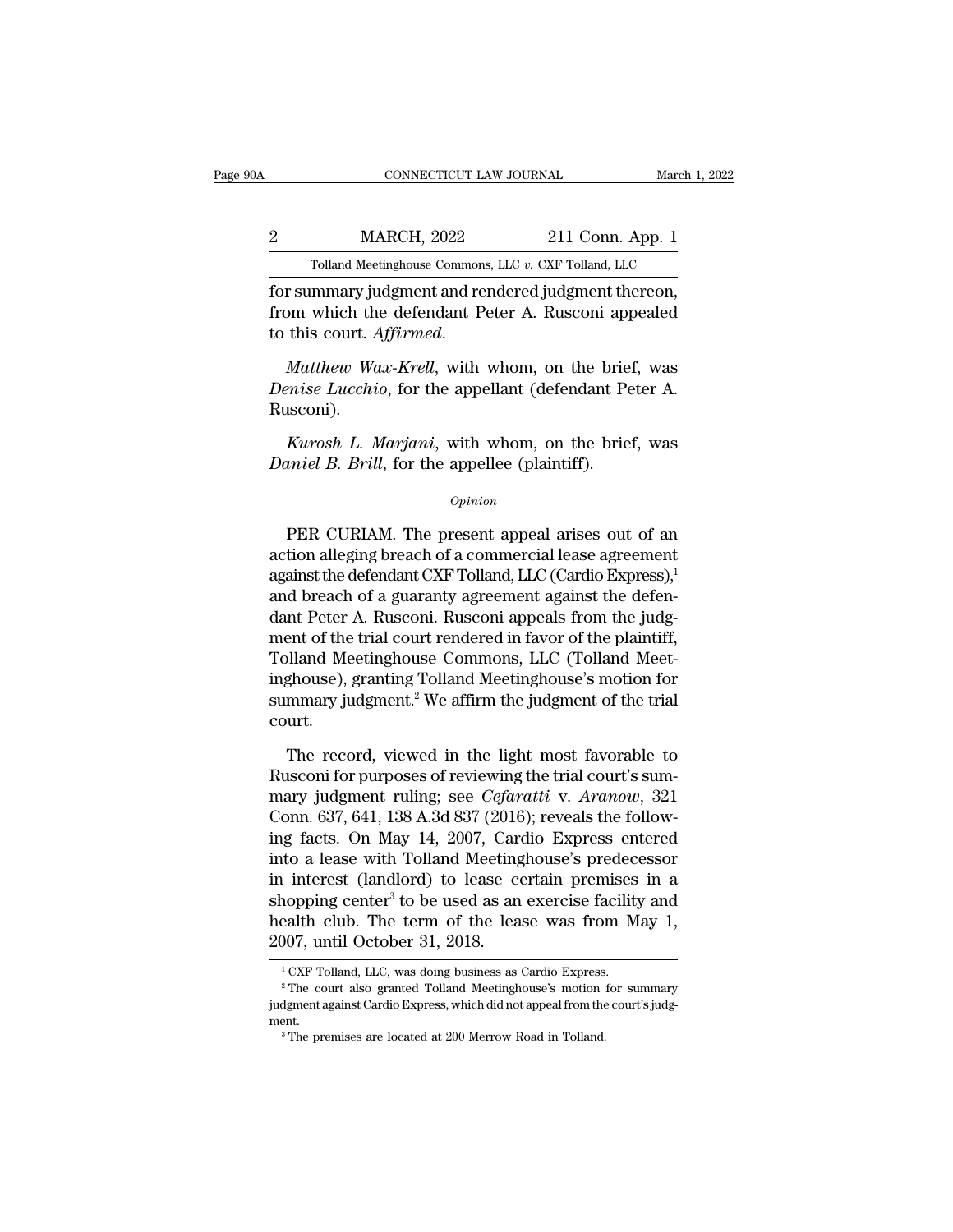2022 CONNECTICUT LAW JOURNAL Page 91A<br>211 Conn. App. 1 MARCH, 2022 3<br>211 Conn. App. 1 MARCH, 2022 3 EXECTICUT LAW JOURNAL Page<br>
Folland Meetinghouse Commons, LLC *v.* CXF Tolland, LLC<br>
May 10 2007 Rusconi signed a guaranty agree-

CONNECTICUT LAW JOURNAL<br>
1 Conn. App. 1 MARCH, 2022 3<br>
Tolland Meetinghouse Commons, LLC v. CXF Tolland, LLC<br>
On May 10, 2007, Rusconi signed a guaranty agree-<br>
ent. The guaranty agreement provides in part: "Guar-<br>
tor has 211 Conn. App. 1 MARCH, 2022 3<br>
Tolland Meetinghouse Commons, LLC v. CXF Tolland, LLC<br>
On May 10, 2007, Rusconi signed a guaranty agreement. The guaranty agreement provides in part: "Guar-<br>
antor has requested Landlord to 211 Conn. App. 1 MARCH, 2022 3<br>
Tolland Meetinghouse Commons, LLC v. CXF Tolland, LLC<br>
On May 10, 2007, Rusconi signed a guaranty agreement. The guaranty agreement provides in part: "Guarantor has requested Landlord to en 211 Conn. App. 1 MARCH, 2022 3<br>
Tolland Meetinghouse Commons, LLC  $v$ . CXF Tolland, LLC<br>
On May 10, 2007, Rusconi signed a guaranty agreement. The guaranty agreement provides in part: "Guarantor has requested Landlord to Tolland Meetinghouse Commons, LLC v. CXF Tolland, LLC<br>
On May 10, 2007, Rusconi signed a guaranty agreement. The guaranty agreement provides in part: "Guarantor has requested Landlord to enter into a Lease<br>
Agreement date Tolland Meetinghouse Commons, LLC v. CXF Tolland, LLC<br>
On May 10, 2007, Rusconi signed a guaranty agree-<br>
ment. The guaranty agreement provides in part: "Guar-<br>
antor has requested Landlord to enter into a Lease<br>
Agreemen On May 10, 2007, Rusconi signed a guaranty agreement. The guaranty agreement provides in part: "Guarantor has requested Landlord to enter into a Lease Agreement dated May 14, 2007 . . . with [Cardio Express] . . . as the T ment. The guaranty agreement provides in part: "Guarantor has requested Landlord to enter into a Lease Agreement dated May 14, 2007 . . . with [Cardio Express] . . . as the Tenant . . . . To induce Landlord to enter into t antor has requested Landlord to enter into a Lease<br>Agreement dated May 14,  $2007 \ldots$  with [Cardio Express] . . . as the Tenant . . . . To induce Landlord to enter into the Lease, the Guarantor hereby<br>agrees to Guaranty, a Agreement dated May 14, 2007  $\ldots$  with [Cardio Express]  $\ldots$  as the Tenant  $\ldots$ . To induce Landlord to enter into the Lease, the Guarantor hereby agrees to Guaranty, as hereinafter provided, the performance by [Cardio Express] . . . as the Tenant . .<br>lord to enter into the Lease, the<br>agrees to Guaranty, as hereinafter p<br>mance by [Cardio Express] of all<br>nants, conditions, obligations and<br>contained in the Lease on the part<br>to be performed rees to Guaranty, as hereinafter provided, the perfor-<br>nees to Guaranty, as hereinafter provided, the perfor-<br>ance by [Cardio Express] of all [of] the terms, cove-<br>nts, conditions, obligations and agreements . . . .<br>ntaine respects to dualitary, as recemanted provided, the period<br>mance by [Cardio Express] of all [of] the terms, cove-<br>nants, conditions, obligations and agreements . . .<br>contained in the Lease on the part of [Cardio Express]<br>to

mants, conditions, obligations and agreements . . . contained in the Lease on the part of [Cardio Express]<br>to be performed thereunder."<br>Paragraph 2 of the guaranty agreement provides in<br>part that, "[e]ven if the Lease is data specified in the Lease on the part of [Cardio Express]<br>to be performed thereunder."<br>Paragraph 2 of the guaranty agreement provides in<br>part that, "[e]ven if the Lease is renewed or its term<br>extended, for any period be Formalista in the Ecase of the part of [calculo Express]<br>to be performed thereunder."<br>Paragraph 2 of the guaranty agreement provides in<br>part that, "[e]ven if the Lease is renewed or its term<br>extended, for any period beyond be be performed distreducts.<br>
Paragraph 2 of the guaranty agreement provides in<br>
part that, "[e]ven if the Lease is renewed or its term<br>
extended, for any period beyond the original expiration<br>
date specified in the Lease, Paragraph 2 of the guaranty agreement provides in<br>part that, "[e]ven if the Lease is renewed or its term<br>extended, for any period beyond the original expiration<br>date specified in the Lease, either pursuant to any<br>option to part that, "[e]ven if the Lease is renewed or its term<br>extended, for any period beyond the original expiration<br>date specified in the Lease, either pursuant to any<br>option to renew granted under the Lease or otherwise<br>at any extended, for any period beyond the original expiration<br>date specified in the Lease, either pursuant to any<br>option to renew granted under the Lease or otherwise<br>at any time, or if [Cardio Express] holds over beyond<br>the ter date specified in the Lease, either pursuant to any<br>option to renew granted under the Lease or otherwise<br>at any time, or if [Cardio Express] holds over beyond<br>the term of the Lease, or if the Lease is modified in any<br>way, option to renew granted under the Lease or otherwise<br>at any time, or if [Cardio Express] holds over beyond<br>the term of the Lease, or if the Lease is modified in any<br>way, the obligations hereunder of the Guarantor shall<br>ter at any time, or if [Cardio Express] holds over beyond<br>the term of the Lease, or if the Lease is modified in any<br>way, the obligations hereunder of the Guarantor shall<br>terminate at the expiration of the initial five (5) year the term of the Lease, or if the<br>way, the obligations hereunde<br>terminate at the expiration of the<br>the initial Lease term.'' Paragra<br>agreement provides that the<br>Agreement shall be only for the<br>of the initial Lease term.''<br>O minate at the expiration of the initial five  $(5)$  years of<br>e initial Lease term." Paragraph 11 (j) of the guaranty<br>reement provides that the "term of this Guaranty<br>greement shall be only for the initial first five years<br> the initial Lease term." Paragraph 11 (j) of the guaranty<br>agreement provides that the "term of this Guaranty<br>Agreement shall be only for the initial first five years<br>of the initial Lease term."<br>On August 17, 2010, after T

Express enter a matches in the "term of this Guaranty<br>agreement shall be only for the initial first five years<br>of the initial Lease term."<br>On August 17, 2010, after Tolland Meetinghouse<br>acquired an interest in the premises Expression provided into the initial first five years<br>of the initial Lease term."<br>On August 17, 2010, after Tolland Meetinghouse<br>acquired an interest in the premises, it and Cardio<br>Express entered into the first amendment hereinful and the only for the middle most live years<br>of the initial Lease term."<br>On August 17, 2010, after Tolland Meetinghouse<br>acquired an interest in the premises, it and Cardio<br>Express entered into the first amendment on August 17, 2010, after Tolland Meetinghouse<br>acquired an interest in the premises, it and Cardio<br>Express entered into the first amendment of lease. The<br>first amendment provided in part that "the Lease is<br>hereby ratified On August 17, 2010, after Tolland Meetinghouse<br>acquired an interest in the premises, it and Cardio<br>Express entered into the first amendment of lease. The<br>first amendment provided in part that "the Lease is<br>hereby ratified acquired an interest in the premises, it and Cardio<br>Express entered into the first amendment of lease. The<br>first amendment provided in part that "the Lease is<br>hereby ratified and confirmed and shall remain in full<br>force an Express entered into the first amendment of lease. The<br>first amendment provided in part that "the Lease is<br>hereby ratified and confirmed and shall remain in full<br>force and effect." Rusconi signed the first amendment<br>for Ca first amendment pro<br>hereby ratified and c<br>force and effect." Ru<br>for Cardio Express<br>years later, Cardio E<br>Tolland Meetinghous<br>March 16, 2016.<br>In April, 2016, To The and effect." Rusconi signed the first amendment<br>
ree and effect." Rusconi signed the first amendment<br>
reardio Express as its member/manager. Several<br>
ars later, Cardio Express failed to pay rent due and<br>
blland Meeting Force and cheea. Traseom afghed are mor americanted<br>for Cardio Express as its member/manager. Several<br>years later, Cardio Express failed to pay rent due and<br>Tolland Meetinghouse issued a notice to quit dated<br>March 16, 2016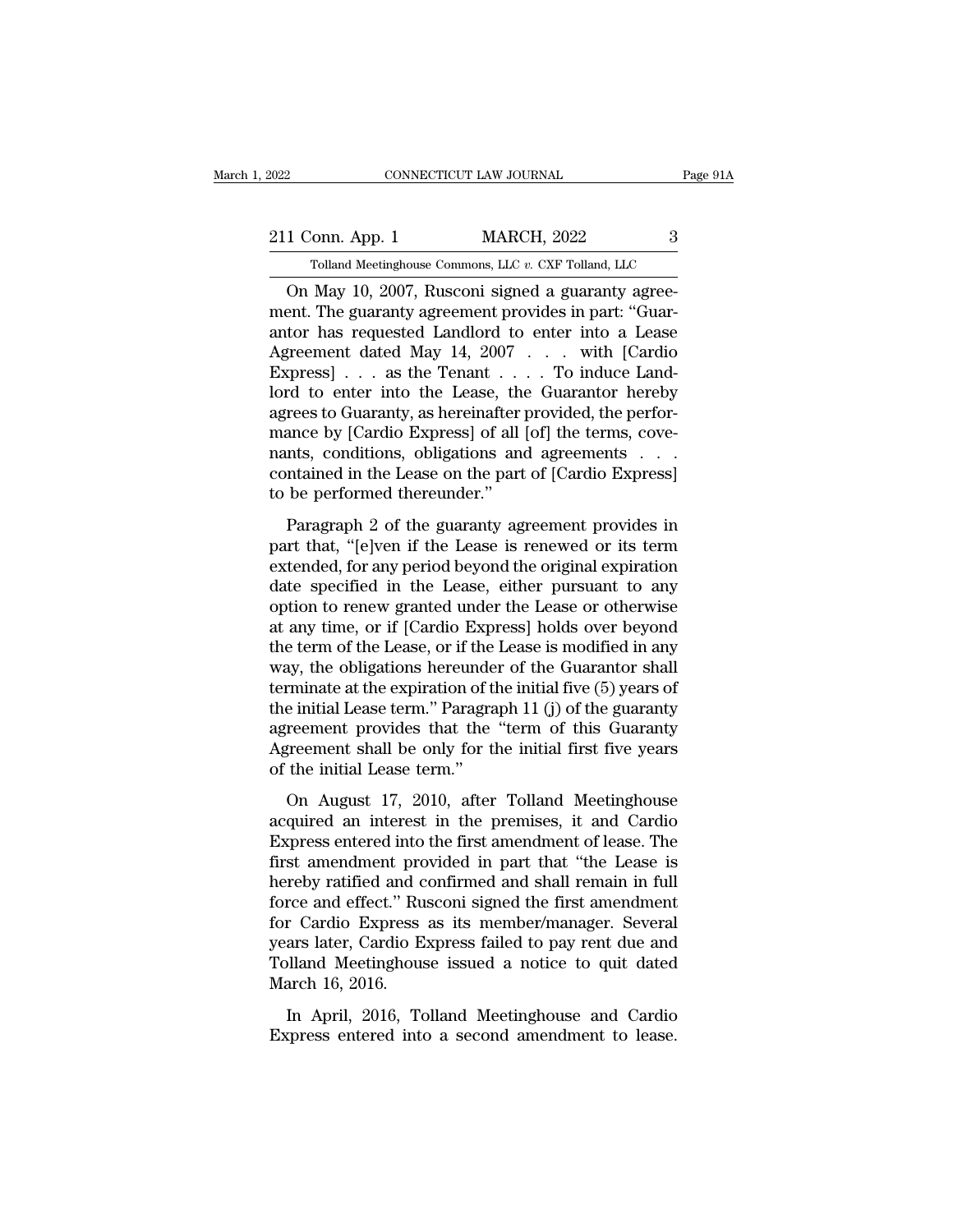| A | CONNECTICUT LAW JOURNAL                               | March 1, 2022      |
|---|-------------------------------------------------------|--------------------|
|   | <b>MARCH, 2022</b>                                    | $211$ Conn. App. 1 |
|   | Tolland Meetinghouse Commons, LLC v. CXF Tolland, LLC |                    |
|   | The second amendment stated in part: "The parties     |                    |

CONNECTICUT LAW JOURNAL March 1, 2022<br>
4 MARCH, 2022 211 Conn. App. 1<br>
Tolland Meetinghouse Commons, LLC v. CXF Tolland, LLC<br>
The second amendment stated in part: "The parties<br>
desire to amend the Lease, by restructuring t MARCH, 2022 211 Conn. App. 1<br>
Tolland Meetinghouse Commons, LLC v. CXF Tolland, LLC<br>
The second amendment stated in part: "The parties<br>
desire to amend the Lease, by restructuring the amounts<br>
due under the Lease, as herei  $\frac{\text{MARCH, 2022}}{\text{Tolland Meeting} \times \text{Commons, LLC } v. \text{ CXF Tolland, LLC}}$ <br>The second amendment stated in part: "The parties desire to amend the Lease, by restructuring the amounts due under the Lease, as hereinafter set forth. . . . . . . . . . . WARCH, 2022 211 CONN. App. 1<br>
Tolland Meetinghouse Commons, LLC  $v$ . CXF Tolland, LLC<br>
i.e. second amendment stated in part: "The parties<br>
sire to amend the Lease, by restructuring the amounts<br>
i.e. under the Lease, as he

Tolland Meetinghouse Commons, LLC  $v$ . CXF Tolland, LLC<br>The second amendment stated in part: "The parties<br>desire to amend the Lease, by restructuring the amounts<br>due under the Lease, as hereinafter set forth....<br>"1. [Card The second amendment stated in part: "The parties<br>desire to amend the Lease, by restructuring the amounts<br>due under the Lease, as hereinafter set forth. . . .<br>"1. [Cardio Express] acknowledges that the arrearage<br>under the The second dimensions stated in part. The particle desire to amend the Lease, by restructuring the amounts due under the Lease, as hereinafter set forth. . . . . "1. [Cardio Express] acknowledges that the arrearage under e under the Lease, as nerematter set rorth. . . . .<br>"1. [Cardio Express] acknowledges that the arrearage<br>der the Lease through March 31, 2016 is \$122,275.71,<br>more fully set forth on the Statement attached to<br>e default lett "1. [Cardio Express] acknowledges that the arrearage<br>under the Lease through March 31, 2016 is \$122,275.71,<br>as more fully set forth on the Statement attached to<br>the default letter . . . dated March 7, 2016 . . . .<br>"2. [To under the Lease through March 31, 2016 is \$122,2?<br>as more fully set forth on the Statement attach<br>the default letter  $\ldots$  dated March 7, 2016  $\ldots$ <br>"2. [Tolland Meetinghouse] agrees to reduce this<br>to \$100,000.00, conditi

more runy set forth on the Statement attached to<br>
e default letter . . . dated March 7, 2016 . . . .<br>
"2. [Tolland Meetinghouse] agrees to reduce this sum<br>  $$100,000.00$ , conditioned on [Cardio Express'] full<br>
mpliance wi

the default letter  $\ldots$  dated march  $t$ , 2010  $\ldots$  .<br>
"2. [Tolland Meetinghouse] agrees to reduce this sum<br>
to \$100,000.00, conditioned on [Cardio Express'] full<br>
compliance with the terms set forth herein.<br>
"3. The \$10 "2. [Tolland Meetinghouse] agrees to reduce this sum<br>to \$100,000.00, conditioned on [Cardio Express'] full<br>compliance with the terms set forth herein.<br>"3. The \$100,000.00 set forth in Paragraph 2 . . .<br>shall be paid in ei to \$100,000.00, conditioned on [Cardio 1<br>compliance with the terms set forth here<br>"3. The \$100,000.00 set forth in Parag<br>shall be paid in eighteen  $(18)$  equal in:<br>\$5,555.55, to be paid with the Base Mon<br>April 2016 throug mpinance with the terms set forth in Paragraph 2...<br>
"3. The \$100,000.00 set forth in Paragraph 2...<br>
all be paid in eighteen  $(18)$  equal installments of<br>
555.55, to be paid with the Base Monthly Rent for<br>
oril 2016 thro (4) "3. The \$100,000.00 set forth in Paragraph 2  $\ldots$  shall be paid in eighteen (18) equal installments of \$5,555.55, to be paid with the Base Monthly Rent for April 2016 through September 2017.<br>(4. If [Cardio Express] f

shall be paid in eighteen  $(18)$  equal installments of<br>\$5,555.55, to be paid with the Base Monthly Rent for<br>April 2016 through September 2017.<br>"4. If [Cardio Express] fails to timely make any of<br>these payments, time being \$5,555.55, to be paid with the Base Monthly Rent for<br>April 2016 through September 2017.<br>"4. If [Cardio Express] fails to timely make any of<br>these payments, time being of the essence, or commits<br>any other Event of Default April 2016 through September 2017.<br>
"4. If [Cardio Express] fails to timely make any of<br>
these payments, time being of the essence, or commits<br>
any other Event of Default under the Lease as amended,<br>
the Arrears set forth "4. If [Cardio Express] fails to timely m<br>these payments, time being of the essence,<br>any other Event of Default under the Lease a<br>the Arrears set forth in Paragraph 1 shall in<br>become due and payable in full, with credit<br>t Example 1.1 **The Guarants** is the essence, or commits<br>
y other Event of Default under the Lease as amended,<br>
e Arrears set forth in Paragraph 1 shall immediately<br>
come due and payable in full, with credit for any of<br>
e \$5, *in respectively increase in the Lease as amended,*<br>the Arrears set forth in Paragraph 1 shall immediately<br>become due and payable in full, with credit for any of<br>the \$5,555.55 payments already made.<br>"5. The Guarantor hereb

*10, 2007*, which Guaranty shall immediately become due and payable in full, with credit for any of the \$5,555.55 payments already made.<br>
"5. The Guarantor hereby reaffirms his obligations in respect to the terms of the Gu decome due and<br>the \$5,555.55 pa<br>"5. *The Guare*<br>in respect to the<br>10, 2007, which<br>and effect.<br>"6. Upon ex e \$0,000.00 payments areaay made.<br>
"5. *The Guarantor hereby reaffirms his obligations*<br> *respect to the terms of the Guaranty dated May*<br>
1, 2007, which Guaranty shall remain in full force<br>
deffect.<br>
"6. Upon execution of "5. The Guarantor hereby reaffirms his obligations<br>in respect to the terms of the Guaranty dated May<br>10, 2007, which Guaranty shall remain in full force<br>and effect.<br>"6. Upon execution of this Second Amendment,<br>[Cardio Exp

in respect to the terms of the Guaranty dated May 10, 2007, which Guaranty shall remain in full force and effect.<br>"6. Upon execution of this Second Amendment, [Cardio Express] shall pay all April 2016 sums due  $\dots$  and th 10, 2007, which Guaranty shal<br>and effect.<br>"6. Upon execution of this<br>[Cardio Express] shall pay all Ap<br>and the April 2016 arrears paym<br>in the amount of \$5,555.55.<br>"7. Upon execution of this Se %. Upon execution of this Second Amendment,<br>
ardio Express] shall pay all April 2016 sums due . . .<br>
d the April 2016 arrears payment as set forth above<br>
the amount of \$5,555.55.<br>
"7. Upon execution of this Second Amendme "6. Upon execution of this Second Amendment,<br>[Cardio Express] shall pay all April 2016 sums due  $\dots$ <br>and the April 2016 arrears payment as set forth above<br>in the amount of \$5,555.55.<br>"7. Upon execution of this Second Amen

[Cardio Express] shall pay all April 2016 sums due  $\ldots$ <br>and the April 2016 arrears payment as set forth above<br>in the amount of \$5,555.55.<br>"7. Upon execution of this Second Amendment and<br>payment of the sums set forth in P and the April 2016 arrears payment as set forth above<br>in the amount of \$5,555.55.<br>"7. Upon execution of this Second Amendment and<br>payment of the sums set forth in Paragraph 6 above,<br>the notice to quit served on [Cardio Exp in the amount of \$5,555.55.<br>"7. Upon execution of this Second Amendment and<br>payment of the sums set forth in Paragraph 6 above,<br>the notice to quit served on [Cardio Express] on or<br>about March 16, 2016 will be revoked and [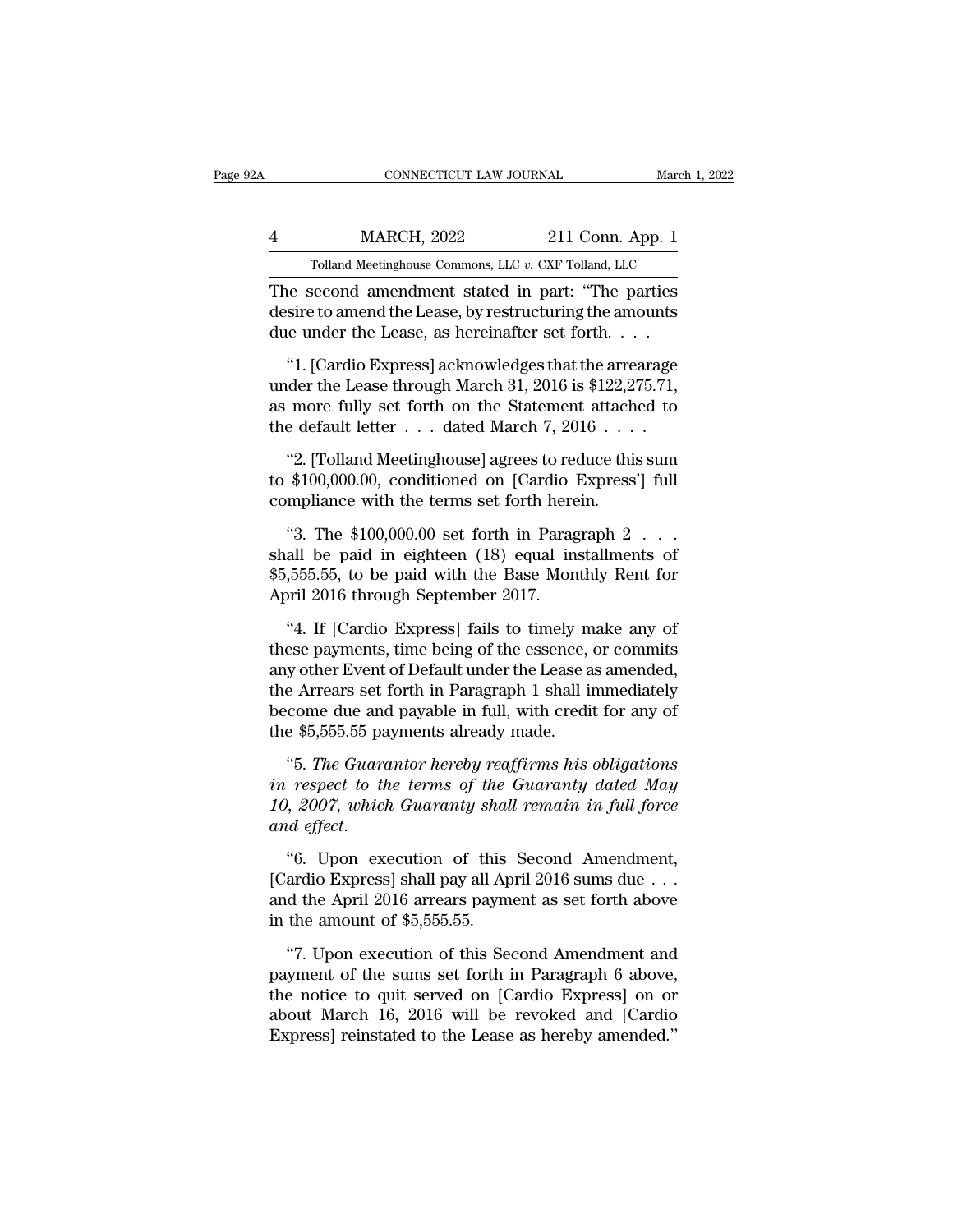| 2022             | CONNECTICUT LAW JOURNAL                               | Page 93A |
|------------------|-------------------------------------------------------|----------|
| 211 Conn. App. 1 | <b>MARCH, 2022</b>                                    | 5        |
|                  | Tolland Meetinghouse Commons, LLC v. CXF Tolland, LLC |          |
|                  | (Emphasis added) Rusconi signed the second amend-     |          |

CONNECTICUT LAW JOURNAL<br>
211 Conn. App. 1 MARCH, 2022 5<br>
211 Conn. App. 1 MARCH, 2022 5<br>
21 Connect of Emphasis added.) Rusconi signed the second amend-<br>
22 Cuprantor Cardio Express as its member/manager and<br>
28 Guerantor 211 Conn. App. 1 MARCH, 2022 5<br>
Tolland Meetinghouse Commons, LLC v. CXF Tolland, LLC<br>
(Emphasis added.) Rusconi signed the second amend-<br>
ment for Cardio Express as its member/manager *and*<br>
as Guarantor. Cardio Express p 211 Conn. App. 1 MARCH, 2022 5<br>
Tolland Meetinghouse Commons, LLC  $v$ . CXF Tolland, LLC<br>
(Emphasis added.) Rusconi signed the second amendment for Cardio Express as its member/manager *and*<br>
as Guarantor. Cardio Express p  $\begin{tabular}{ c c c} \multicolumn{1}{c}{{\bf 211 Conn. App. 1}} & {MARCH, 2022} \\ \hline \hline \multicolumn{1}{c}{{\bf 7olland Meetinghouse Commons, LLC $v$. CXF Tolland, LLC}} \\ \hline \multicolumn{1}{c}{{\bf (Emphasis added.) Rusconi signed the second an} \\ \mbox{ment for Cardio Express as its member/manager} \\ \mbox{as Guardian. Cardio Express paid Tolland Meeu} \\ \hline \end{tabular}$ Tolland Meetinghouse Commons, LLC  $v$ . CXF Tolland, LLC<br>
Imphasis added.) Rusconi signed the second amend-<br>
ent for Cardio Express as its member/manager and<br>
Guarantor. Cardio Express paid Tolland Meeting-<br>
use the reduce (Emphasis added.) Rusconi signed the second amendment for Cardio Express as its member/manager *and* as Guarantor. Cardio Express paid Tolland Meetinghouse the reduced arrearage in full in 2017.<br>Tolland Meetinghouse commen

(Eniphasis added.) Ruscoln signed the second antend-<br>ment for Cardio Express as its member/manager *and*<br>as Guarantor. Cardio Express paid Tolland Meeting-<br>house the reduced arrearage in full in 2017.<br>Tolland Meetinghouse intent for Cardio Express as its intender/hialiager *and*<br>as Guarantor. Cardio Express paid Tolland Meeting-<br>house the reduced arrearage in full in 2017.<br>Tolland Meetinghouse commenced the present action<br>in 2019. In its re as Guarantor. Cartuo Express paid Tonand Meeting-<br>house the reduced arrearage in full in 2017.<br>Tolland Meetinghouse commenced the present action<br>in 2019. In its revised complaint, Tolland Meetinghouse<br>alleged in relevant p Tolland Meetinghouse commenced the present action<br>in 2019. In its revised complaint, Tolland Meetinghouse<br>alleged in relevant part that Cardio Express entered<br>into possession of the premises pursuant to the lease<br>as amende Tolland Meetinghouse commenced the present action<br>in 2019. In its revised complaint, Tolland Meetinghouse<br>alleged in relevant part that Cardio Express entered<br>into possession of the premises pursuant to the lease<br>as amende in 2019. In its revised complaint, Tolland Meetinghouse<br>alleged in relevant part that Cardio Express entered<br>into possession of the premises pursuant to the lease<br>as amended and continued in possession until it vacated<br>the alleged in relevant part that Cardio Express entered<br>into possession of the premises pursuant to the lease<br>as amended and continued in possession until it vacated<br>the premises on or about December 18, 2018, after hav-<br>ing into possession of the premises pursuant to the lease<br>as amended and continued in possession until it vacated<br>the premises on or about December 18, 2018, after hav-<br>ing held over after the lease expired on October 11,<br>2018 as amended and continued in possession until it vacated<br>the premises on or about December 18, 2018, after hav-<br>ing held over after the lease expired on October 11,<br>2018. Pursuant to the lease, Cardio Express agreed to<br>pay the premises on or about December 18, 2018, after having held over after the lease expired on October 11, 2018. Pursuant to the lease, Cardio Express agreed to pay monthly rent of \$17,410.67 in the tenth year of the lease ing held over after the lease expired on October 11,<br>2018. Pursuant to the lease, Cardio Express agreed to<br>pay monthly rent of \$17,410.67 in the tenth year of the<br>lease and \$18,498.83 per month for the eleventh year<br>of the 2018. Pursuant to the lease, Cardio Express agreed to<br>pay monthly rent of \$17,410.67 in the tenth year of the<br>lease and \$18,498.83 per month for the eleventh year<br>of the lease. The lease also provided that any holding<br>over pay monthly rent of \$17,410.67 in the tenth year of the lease and \$18,498.83 per month for the eleventh year of the lease. The lease also provided that any holding over of the premises entitled Tolland Meetinghouse to reco lease and \$18,498.83 per month for the eleventh year<br>of the lease. The lease also provided that any holding<br>over of the premises entitled Tolland Meetinghouse to<br>recover a use and occupancy charge of 150 percent of<br>the mon of the lease. The lease also provided that any holding<br>over of the premises entitled Tolland Meetinghouse to<br>recover a use and occupancy charge of 150 percent of<br>the monthly rent. Cardio Express is responsible for<br>holdover over of the premises entitled Tolland Meetinghouse to<br>recover a use and occupancy charge of 150 percent of<br>the monthly rent. Cardio Express is responsible for<br>holdover charges for November and December, 2018.<br>The revised c recover a use and occupancy charge of 150 percent of<br>the monthly rent. Cardio Express is responsible for<br>holdover charges for November and December, 2018.<br>The revised complaint sounds in five counts against<br>Cardio Express: the monthly rent. Cardio Expres<br>holdover charges for November<br>The revised complaint sounds in<br>Cardio Express: nonpayment of ba<br>of common area maintenance cha<br>water charges, nonpayment of ad<br>and nonpayment of late fee.<br>The nabver charges for November and December, 2018.<br>The revised complaint sounds in five counts against<br>ardio Express: nonpayment of base rent, nonpayment of<br>common area maintenance charges, nonpayment of<br>ater charges, nonpaym The Tevised Complaint sounds in the Counts against<br>Cardio Express: nonpayment of base rent, nonpayment of<br>water charges, nonpayment of administrative charges,<br>and nonpayment of late fee.<br>The revised complaint alleged one c

Cardio Express. holipayment of base fent, holipayment of<br>of common area maintenance charges, nonpayment of<br>water charges, nonpayment of administrative charges,<br>and nonpayment of late fee.<br>The revised complaint alleged one or common area maintenance charges, nonpayment of<br>water charges, nonpayment of administrative charges,<br>and nonpayment of late fee.<br>The revised complaint alleged one count of breach of<br>guaranty against Rusconi. More specifi water charges, nonpayment of administrative charges,<br>and nonpayment of late fee.<br>The revised complaint alleged one count of breach of<br>guaranty against Rusconi .More specifically, the count<br>against Rusconi incorporated the The revised complaint alleged one count of breach of<br>guaranty against Rusconi. More specifically, the count<br>against Rusconi incorporated the allegations against<br>Cardio Express, that, on May 10, 2007, Rusconi exe-<br>cuted a s The revised complaint alleged one count of breach of<br>guaranty against Rusconi. More specifically, the count<br>against Rusconi incorporated the allegations against<br>Cardio Express, that, on May 10, 2007, Rusconi exe-<br>cuted a s guaranty against Rusconi. More specifically, the count<br>against Rusconi incorporated the allegations against<br>Cardio Express, that, on May 10, 2007, Rusconi exe-<br>cuted a separate guaranty agreement providing that he<br>"uncondi against Rusconi incorporated the allegations against<br>Cardio Express, that, on May 10, 2007, Rusconi executed a separate guaranty agreement providing that he<br>"unconditionally and absolutely Guarantees to Land-<br>lord the prom Cardio Express, that, on May 10, 2007, Rusconi executed a separate guaranty agreement providing that he<br>"unconditionally and absolutely Guarantees to Land-<br>lord the prompt payment, when due, of the rents and<br>any and all o cuted a separate guaranty agreement providing that he<br>
"unconditionally and absolutely Guarantees to Land-<br>
lord the prompt payment, when due, of the rents and<br>
any and all other charges payable under the Lease<br>
. . . . " "unconditionally and absolutely Guarantees to Land-<br>lord the prompt payment, when due, of the rents and<br>any and all other charges payable under the Lease<br> $\ldots$ ." By the second amendment to lease, which Rus-<br>coni executed lord the prompt payment, when due, of the rents and<br>any and all other charges payable under the Lease<br> $\ldots$ .'' By the second amendment to lease, which Rus-<br>coni executed on behalf of Cardio Express and as a<br>personal guara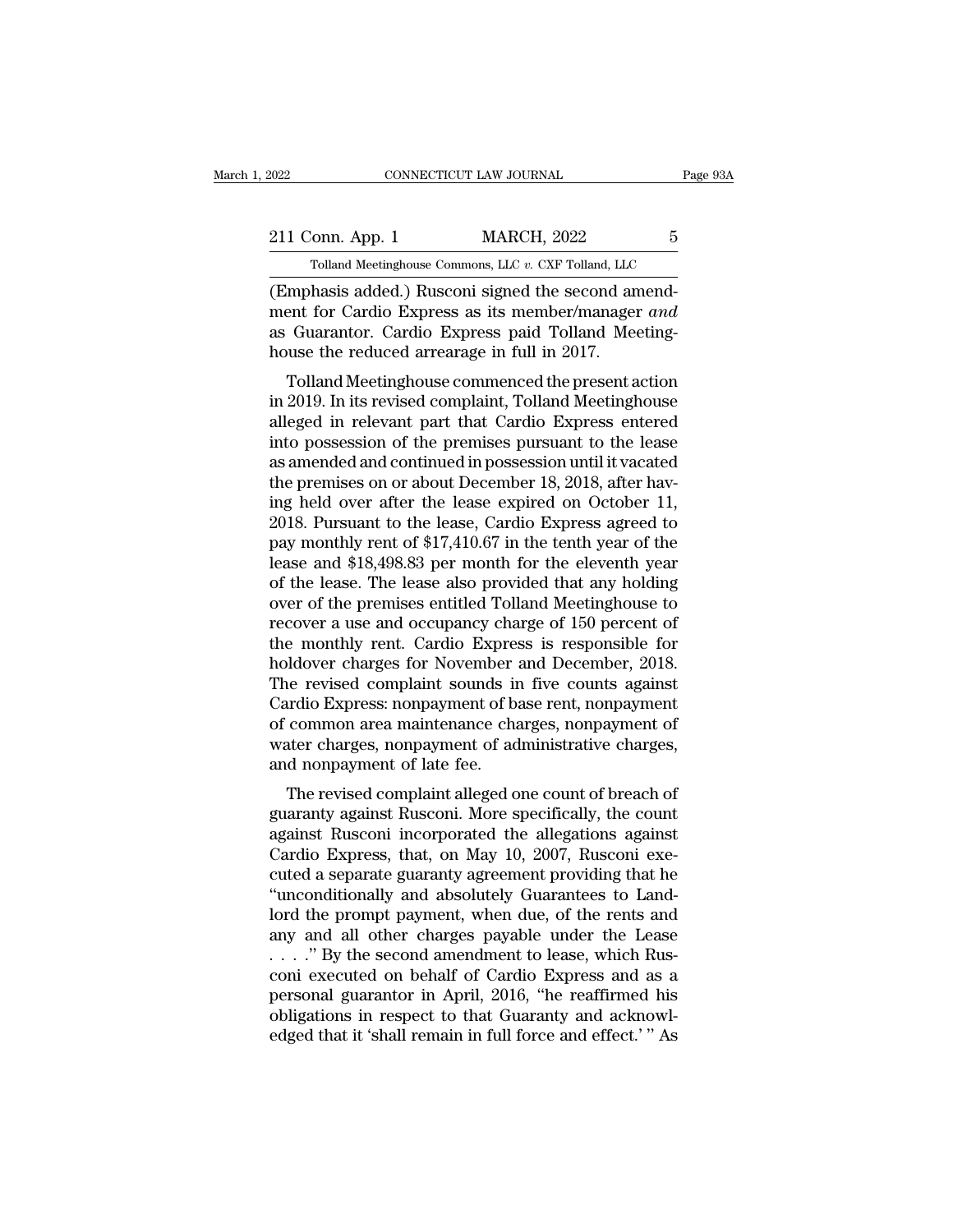## EXECUTE CONNECTICUT LAW JOURNAL March 1, 2022<br>
6 MARCH, 2022 211 Conn. App. 1<br>
Tolland Meetinghouse Commons, LLC v. CXF Tolland, LLC  $\begin{tabular}{ c c c} CONNECTICUT LAW JOURNAL & March 1, 2 \ \hline \textbf{MARCH, 2022} & 211 \ \textbf{Conn. App. 1} \ \hline \textbf{Tolland Meetinghouse Commons, LLC $v$. CXF Tolland, LLC} \end{tabular}$

CONNECTICUT LAW JOURNAL March 1, 2022<br> **a** result of Cardio Express' nonpayment, Rusconi owes<br>
those sums to Tolland Meetinghouse. In his answer,<br>
Pusconi dopied among other things that he reaffirmed  $\frac{6}{100}$  MARCH, 2022 211 Conn. App. 1<br>
Tolland Meetinghouse Commons, LLC v. CXF Tolland, LLC<br>
a result of Cardio Express' nonpayment, Rusconi owes<br>
those sums to Tolland Meetinghouse. In his answer,<br>
Rusconi denied, am  $\begin{tabular}{ c c c c} \multicolumn{1}{c}{{\small \textbf{MARCH, 2022}}} & \multicolumn{1}{c}{{\small \textbf{211 Conn. App. 1}}}\\ \hline \multicolumn{1}{c}{{\small \textbf{Tolland Meetinghouse Commons, LLC $v. CXF Tolland, LLC}}}\\ \multicolumn{1}{c}{{\small \textbf{a result of Cardio Express' nonpayment, Russian owes}}}\\ \multicolumn{1}{c}{{\small \textbf{those sums to Tolland Meetinghouse. In his answer, Russian denied, among other things, that he reaffirmed his obligations as guarantee in the second amendment} \\ \multicolumn{1}{c}{{\small \textbf{his obligations as guarantee in the second amendment}}}\\ \multicolumn{$  $\begin{tabular}{ c c c c} \multicolumn{1}{c}{{\small \textbf{MARCH, 2022}}} & \multicolumn{1}{c}{{\small \textbf{211 Conn. App. 1}}}\\ \hline \multicolumn{1}{c}{{\small \textbf{Tolland Meetinghouse Commons, LLC $v. CXF Tolland, LLC}} }\\ \hline \multicolumn{1}{c}{{\small \textbf{a result of Cardio Express' nonpayment, Rusconi owes}} }\\ \hline \multicolumn{1}{c}{{\small \textbf{those sums to Tolland Metinghouse. In his answer, Rusconi denied, among other things, that he reaffirmed his obligations as guarantee in the second amendment to lease. He pleased as a special defense that the guarantee of the data, and the data are generated by the model.} \$ Tolland Meetinghouse Commons, LLC  $v$ . CXF Tolland, LLC<br>a result of Cardio Express' nonpayment, Rusconi owes<br>those sums to Tolland Meetinghouse. In his answer,<br>Rusconi denied, among other things, that he reaffirmed<br>his ob Tolland Meetinghouse Commons, LLC  $v$ . CXF Tolland, LLC<br>a result of Cardio Express' nonpayment, Rusconi owes<br>those sums to Tolland Meetinghouse. In his answer,<br>Rusconi denied, among other things, that he reaffirmed<br>his ob a result of Cardio Express' nonpayme<br>those sums to Tolland Meetinghous<br>Rusconi denied, among other things, t<br>his obligations as guarantor in the se<br>to lease. He pleaded as a special defens<br>tee agreement "previously expired ose sums to Tonand Meetinghouse. In his answer,<br>isconi denied, among other things, that he reaffirmed<br>is obligations as guarantor in the second amendment<br>lease. He pleaded as a special defense that the guaran-<br>e agreement Rusconi denied, among other things, that he realifyinds<br>his obligations as guarantor in the second amendment<br>to lease. He pleaded as a special defense that the guaran-<br>tee agreement "previously expired on its own terms,<br>an

ms obigations as guarantor in the second amendment<br>to lease. He pleaded as a special defense that the guaran-<br>tee agreement "previously expired on its own terms,<br>and is therefore unenforceable."<br>After the pleadings were cl to lease. He pleaded as a special defense that the guarantee<br>agreement "previously expired on its own terms,<br>and is therefore unenforceable."<br>After the pleadings were closed, on January 30, 2020,<br>Tolland Meetinghouse filed tee agreement previously expired on its own terms,<br>and is therefore unenforceable."<br>After the pleadings were closed, on January 30, 2020,<br>Tolland Meetinghouse filed a motion for summary judg-<br>ment with respect to its claim and is therefore unenforceable.<br>
After the pleadings were closed, on January 30, 2020,<br>
Tolland Meetinghouse filed a motion for summary judgment with respect to its claims against Cardio Express<br>
and Rusconi. With respect After the pleadings were closed, on January 30, 2020,<br>Tolland Meetinghouse filed a motion for summary judg-<br>ment with respect to its claims against Cardio Express<br>and Rusconi. With respect to its breach of guaranty<br>claim a Tolland Meetinghouse filed a motion for summary judgment with respect to its claims against Cardio Express<br>and Rusconi. With respect to its breach of guaranty<br>claim against Rusconi, Tolland Meetinghouse argued<br>that it was ment with respect to its claims against Cardio Express<br>and Rusconi. With respect to its breach of guaranty<br>claim against Rusconi, Tolland Meetinghouse argued<br>that it was entitled to judgment as a matter of law<br>because it e and Rusconi. With respect to its breach of guaranty<br>claim against Rusconi, Tolland Meetinghouse argued<br>that it was entitled to judgment as a matter of law<br>because it established that it was owed a debt from a<br>third party, that it was entitled to judgment as a matter of law<br>because it established that it was owed a debt from a<br>third party, Rusconi signed a guaranty to pay the debt,<br>and the debt had not been paid by either Cardio Express<br>or R because it established that it was owed a debt from a<br>third party, Rusconi signed a guaranty to pay the debt,<br>and the debt had not been paid by either Cardio Express<br>or Rusconi. See *Chase Manhattan Bank*, *N.A.* v. *Harri* third party, Rusconi signed a guaranty to pay the debt,<br>and the debt had not been paid by either Cardio Express<br>or Rusconi. See *Chase Manhattan Bank*, *N.A.* v. *Harris*,<br>899 F. Supp. 64, 67 (D. Conn. 1995) (prima facie c and the debt had not been paid by either Cardio Express<br>or Rusconi. See *Chase Manhattan Bank*, *N.A.* v. *Harris*,<br>899 F. Supp. 64, 67 (D. Conn. 1995) (prima facie case:<br>plaintiff owed debt by third party, defendant guara or Rusconi. See *Chase Manhattan Bank*, *N.A.* v. *Harris*, 899 F. Supp. 64, 67 (D. Conn. 1995) (prima facie case: plaintiff owed debt by third party, defendant guaranteed payment of debt, debt has not been paid by third p 899 F. Supp. 64, 67 (D. Conn. 1995) (prima facie case:<br>plaintiff owed debt by third party, defendant guaranteed<br>payment of debt, debt has not been paid by third party<br>or defendant), vacated in part, Docket No. 5:92CV188,<br>1 plaintiff owed debt by third party, defendant guaranteed<br>payment of debt, debt has not been paid by third party<br>or defendant), vacated in part, Docket No. 5:92CV188,<br>1998 WL 164763 (D. Conn. February 25, 1998). It also<br>arg payment of debt, debt has not been paid by third party<br>or defendant), vacated in part, Docket No. 5:92CV188,<br>1998 WL 164763 (D. Conn. February 25, 1998). It also<br>argued that, in April, 2016, Rusconi reaffirmed his obli-<br>ga or defendant), vacated in part, Docket No. 5:92CV188,<br>1998 WL 164763 (D. Conn. February 25, 1998). It also<br>argued that, in April, 2016, Rusconi reaffirmed his obli-<br>gations in the second lease agreement as Cardio Express'<br> 1998 WL 164763 (D. Conn.<br>argued that, in April, 2016, l<br>gations in the second lease a<sub>{</sub><br>guarantor and agreed that t<br>full force and effect. Morec<br>he signed the second lease<br>capacity as guarantor.<br>On January 31, 2020, Ruse gued that, in April, 2016, Rusconi reamrimed his obilitions in the second lease agreement as Cardio Express'<br>arantor and agreed that the guaranty shall remain in<br>Il force and effect. Moreover, Rusconi admitted that<br>signed gations in the second lease agreement as Cardio Express<br>guarantor and agreed that the guaranty shall remain in<br>full force and effect. Moreover, Rusconi admitted that<br>he signed the second lease agreement in his personal<br>cap

guarantor and agreed that the guaranty shall remain in<br>full force and effect. Moreover, Rusconi admitted that<br>he signed the second lease agreement in his personal<br>capacity as guarantor.<br>On January 31, 2020, Rusconi filed a run force and effect. Moreover, Kusconi admitted that<br>he signed the second lease agreement in his personal<br>capacity as guarantor.<br>On January 31, 2020, Rusconi filed a motion for sum-<br>mary judgment in which he claimed that he signed the second lease agreement in his personal<br>capacity as guarantor.<br>On January 31, 2020, Rusconi filed a motion for sum-<br>mary judgment in which he claimed that Tolland Meet-<br>inghouse could not prevail against him a capacity as guarantor.<br>
On January 31, 2020, Rusconi filed a motion for summary judgment in which he claimed that Tolland Meet-<br>
inghouse could not prevail against him as a matter of<br>
law because the "guaranty at issue ha On January 31, 2020, Rusconi filed a motion for summary judgment in which he claimed that Tolland Meetinghouse could not prevail against him as a matter of law because the "guaranty at issue had long since expired by its t ary judgment in which ne claimed that Tolland Meet-<br>ghouse could not prevail against him as a matter of<br>w because the "guaranty at issue had long since expired<br>its terms." Moreover, "to the extent [he] provided<br>y subsequen mgnouse could not prevall against nim as a matter of<br>law because the "guaranty at issue had long since expired<br>by its terms." Moreover, "to the extent [he] provided<br>any subsequent guaranty . . . [it] was limited to an<br>amou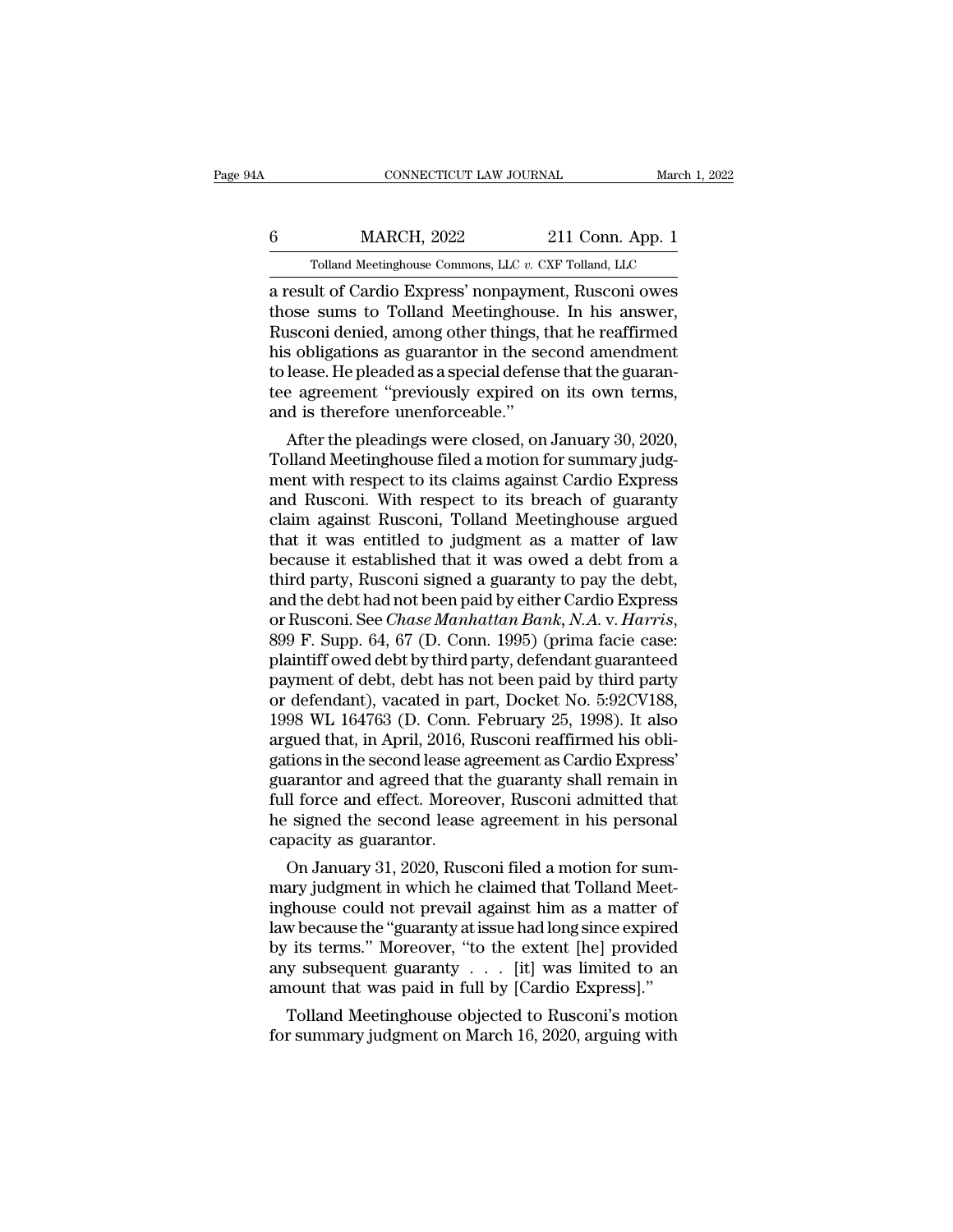2022 CONNECTICUT LAW JOURNAL Page 95A<br>211 Conn. App. 1 MARCH, 2022 7<br>211 Conn. App. 1 MARCH, 2022 7 CONNECTICUT LAW JOURNAL Page<br>
Folland Meetinghouse Commons, LLC *v.* CXF Tolland, LLC<br>
Tolland Meetinghouse Commons, LLC *v.* CXF Tolland, LLC<br>
Ct to the second amendment to lease that Rusconi

respect to the second amendment to lease that Rusconia<br>
respect to the second amendment to lease that Rusconia<br>
respect to the second amendment to lease that Rusconia<br>
respect to the second amendment to lease that Rusconia 211 Conn. App. 1 MARCH, 2022 7<br>
Tolland Meetinghouse Commons, LLC v. CXF Tolland, LLC<br>
respect to the second amendment to lease that Rusconi<br>
admitted that "[t]he Guarantor hereby reaffirms his obli-<br>
gations in respect to 211 Conn. App. 1 MARCH, 2022 7<br>
Tolland Meetinghouse Commons, LLC  $v$ . CXF Tolland, LLC<br>
respect to the second amendment to lease that Rusconi<br>
admitted that "[t]he Guarantor hereby reaffirms his obligations in respect to 211 Conn. App. 1 MARCH, 2022 7<br>
Tolland Meetinghouse Commons, LLC v. CXF Tolland, LLC<br>
respect to the second amendment to lease that Rusconi<br>
admitted that "[t]he Guarantor hereby reaffirms his obli-<br>
gations in respect to Tolland Meetinghouse Commons, LLC  $v$ . CXF Tolland, LLC<br>
respect to the second amendment to lease that Rusconi<br>
admitted that "[t]he Guarantor hereby reaffirms his obli-<br>
gations in respect to the terms of the Guaranty da Fouard Meetinghouse Commons, LEC v. CAF Fouard, LEC<br>respect to the second amendment to lease that Rusconi<br>admitted that "[t]he Guarantor hereby reaffirms his obli-<br>gations in respect to the terms of the Guaranty dated<br>May respect to the second amendment to lease that Rusconi<br>admitted that "[t]he Guarantor hereby reaffirms his obli-<br>gations in respect to the terms of the Guaranty dated<br>May 10, 2007, which Guaranty shall remain in full force<br> admitted that "[t]he Guarantor hereby reaffirms his obligations in respect to the terms of the Guaranty dated<br>May 10, 2007, which Guaranty shall remain in full force<br>and effect." In support of its position, Tolland Meeting gations in respect to the terms of the Guaranty dated May 10, 2007, which Guaranty shall remain in full force and effect." In support of its position, Tolland Meeting-house appended Rusconi's January 31, 2020 affidavit in May 10, 2007, which Guaranty shall remain in full force<br>and effect." In support of its position, Tolland Meeting-<br>house appended Rusconi's January 31, 2020 affidavit in<br>which he attested that the attached "[e]xhibit D is The Latter Constraints of the attached "[e]xhibit D is a<br>nich he attested that the attached "[e]xhibit D is a<br>ne and accurate copy of the second amendment to<br>ase dated April \_\_, 2016 between Tolland Meeting-<br>use Commons, L and a carrier and the attached "[e]xhibit D is a<br>true and accurate copy of the second amendment to<br>lease dated April \_, 2016 between Tolland Meeting-<br>house Commons, LLC and CXF Tolland LLC . . . ."<br>On June 15, 2020, Cardio

mark and accurate copy of the second amendment to<br>lease dated April \_\_, 2016 between Tolland Meeting-<br>house Commons, LLC and CXF Tolland LLC . . . ."<br>On June 15, 2020, Cardio Express and Rusconi filed<br>an opposition to Toll lease dated April  $\_\_$ , 2016 between Tolland Meeting-<br>house Commons, LLC and CXF Tolland LLC  $\.\_$ ..."<br>On June 15, 2020, Cardio Express and Rusconi filed<br>an opposition to Tolland Meetinghouse's motion for sum-<br>mary judgm house Commons, LLC and CXF Tolland LLC  $\ldots$ ."<br>
On June 15, 2020, Cardio Express and Rusconi filed<br>
an opposition to Tolland Meetinghouse's motion for sum-<br>
mary judgment. They did not contest Cardio Express'<br>
liability b On June 15, 2020, Cardio Express and Rusconi filed<br>an opposition to Tolland Meetinghouse's motion for sum-<br>mary judgment. They did not contest Cardio Express'<br>liability but requested a hearing in damages as to the<br>amount d On June 15, 2020, Cardio Express and Rusconi filed<br>an opposition to Tolland Meetinghouse's motion for sum-<br>mary judgment. They did not contest Cardio Express'<br>liability but requested a hearing in damages as to the<br>amount d an opposition to Tolland Meetinghouse's motion for sum-<br>mary judgment. They did not contest Cardio Express'<br>liability but requested a hearing in damages as to the<br>amount due Tolland Meetinghouse. Rusconi, however,<br>argued t mary judgment. They did not contest Cardio Express'<br>liability but requested a hearing in damages as to the<br>amount due Tolland Meetinghouse. Rusconi, however,<br>argued that Tolland Meetinghouse's motion for sum-<br>mary judgment liability but requested a hearing in damages as to the<br>amount due Tolland Meetinghouse. Rusconi, however,<br>argued that Tolland Meetinghouse's motion for sum-<br>mary judgment should be granted. In support<br>of his opposition, Ru amount due Tolland Meetinghouse. Rusconi, however,<br>argued that Tolland Meetinghouse's motion for sum-<br>mary judgment should be denied and that his motion<br>for summary judgment should be granted. In support<br>of his opposition, argued that Tolland Meetinghouse's motion for sum-<br>mary judgment should be denied and that his motion<br>for summary judgment should be granted. In support<br>of his opposition, Rusconi contended that the guaranty<br>had expired pr mary judgment should be denied and that his motion<br>for summary judgment should be granted. In support<br>of his opposition, Rusconi contended that the guaranty<br>had expired prior to the execution of the second amend-<br>ment to l for summary judgment should be granted. In support<br>of his opposition, Rusconi contended that the guaranty<br>had expired prior to the execution of the second amend-<br>ment to lease, and, therefore, there was nothing to reaf-<br>fi of his opposition, Rusconi contended that the g<br>had expired prior to the execution of the second<br>ment to lease, and, therefore, there was nothing<br>firm. Alternatively, he argued that, to the ex<br>second amendment includes an ent to lease, and, therefore, there was nothing to reaf-<br>m. Alternatively, he argued that, to the extent the<br>cond amendment includes an enforceable guaranty,<br>was limited to Cardio Express' obligation to pay the<br>duced arrea firm. Alternatively, he argued that, to the extent the second amendment includes an enforceable guaranty, it was limited to Cardio Express' obligation to pay the reduced arrearage, which had been paid.<br>The parties appeare

second amendment includes an enforceable guaranty,<br>it was limited to Cardio Express' obligation to pay the<br>reduced arrearage, which had been paid.<br>The parties appeared before the court on July 17,<br>2020, to argue their resp it was limited to Cardio Express' obligation to pay the<br>reduced arrearage, which had been paid.<br>The parties appeared before the court on July 17,<br>2020, to argue their respective positions with respect<br>to the pending motion reduced arrearage, which had been paid.<br>The parties appeared before the court on July 17,<br>2020, to argue their respective positions with respect<br>to the pending motions for summary judgment. On<br>October 27, 2020, the court i The parties appeared before the court on July 17,<br>2020, to argue their respective positions with respect<br>to the pending motions for summary judgment. On<br>October 27, 2020, the court issued a memorandum of<br>decision granting The parties appeared before the court on July 17,<br>2020, to argue their respective positions with respect<br>to the pending motions for summary judgment. On<br>October 27, 2020, the court issued a memorandum of<br>decision granting 2020, to argue their respective positions with respect<br>to the pending motions for summary judgment. On<br>October 27, 2020, the court issued a memorandum of<br>decision granting Tolland Meetinghouse's motion for<br>summary judgment to the pending motions for summary judgment. On<br>October 27, 2020, the court issued a memorandum of<br>decision granting Tolland Meetinghouse's motion for<br>summary judgment and denying the motion for sum-<br>mary judgment filed by October 27, 2020, the court issued a memorandum of<br>decision granting Tolland Meetinghouse's motion for<br>summary judgment and denying the motion for sum-<br>mary judgment filed by Rusconi. The court concluded<br>that the "only rea decision granting Tolland Meetinghouse's motion for<br>summary judgment and denying the motion for sum-<br>mary judgment filed by Rusconi. The court concluded<br>that the "only reasonable construction of paragraph 5<br>[of the second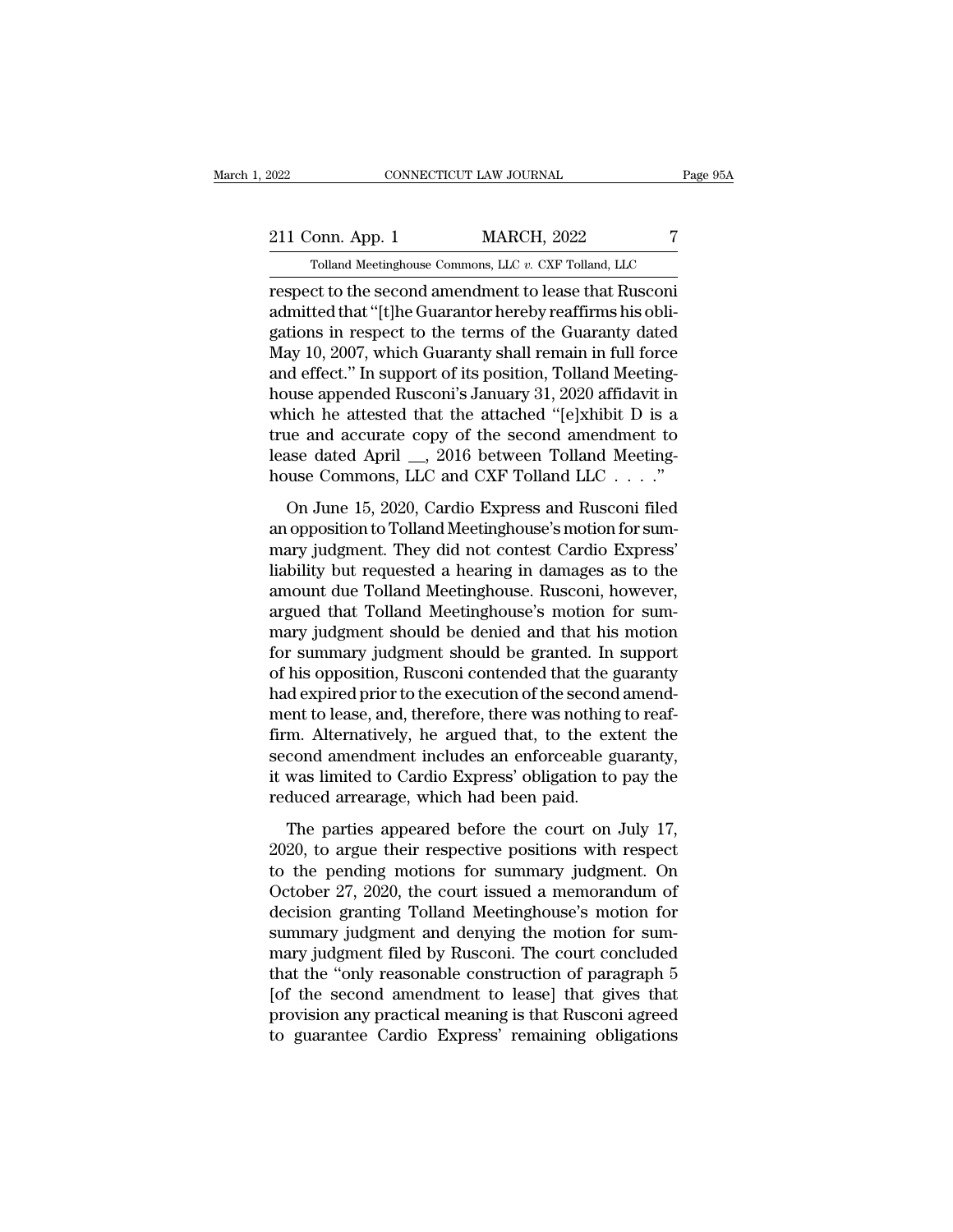|            | CONNECTICUT LAW JOURNAL                               |                  | March 1, 2022 |
|------------|-------------------------------------------------------|------------------|---------------|
| 8          | <b>MARCH, 2022</b>                                    | 211 Conn. App. 1 |               |
|            | Tolland Meetinghouse Commons, LLC v. CXF Tolland, LLC |                  |               |
| executed." | under the lease at the time the second amendment was  |                  |               |

MARCH, 2022 211 Conn. App. 1<br>
Tolland Meetinghouse Commons, LLC  $v$ . CXF Tolland, LLC<br>
Ider the lease at the time the second amendment was<br>
ecuted."<br>
In conclusion, the court found Cardio Express liable<br>
Tolland Meetingho Tolland Meetinghouse Commons, LLC  $v$ . CXF Tolland, LLC<br>
under the lease at the time the second amendment was<br>
executed."<br>
In conclusion, the court found Cardio Express liable<br>
to Tolland Meetinghouse for \$276,522.77, of Tolland Meetinghouse Commons, LLC  $v$ . CXF Tolland, LLC<br>
under the lease at the time the second amendment was<br>
executed."<br>
In conclusion, the court found Cardio Express liable<br>
to Tolland Meetinghouse for \$276,522.77, of under the lease at the time the second amendment was<br>executed."<br>In conclusion, the court found Cardio Express liable<br>to Tolland Meetinghouse for \$276,522.77, of which<br>\$234,140.14 was recoverable from Rusconi.<sup>4</sup> The court<br> executed."<br>In conclusion, the court found Cardio Express liable<br>to Tolland Meetinghouse for \$276,522.77, of which<br>\$234,140.14 was recoverable from Rusconi.<sup>4</sup> The court<br>also found that the lease and guaranty obligated Card In conclusion, the court found Cardio Express liable<br>to Tolland Meetinghouse for \$276,522.77, of which<br>\$234,140.14 was recoverable from Rusconi.<sup>4</sup> The court<br>also found that the lease and guaranty obligated Cardio<br>Express In conclusion, the court found Cardio Express liable<br>to Tolland Meetinghouse for \$276,522.77, of which<br>\$234,140.14 was recoverable from Rusconi.<sup>4</sup> The court<br>also found that the lease and guaranty obligated Cardio<br>Express to Tolland Meetinghouse for \$276,522.<br>\$234,140.14 was recoverable from Rusco<br>also found that the lease and guaranty obles<br>Express and Rusconi to pay expenses, in<br>ney's fees incurred to enforce the gua<br>totaled \$20,797.26. so found that the lease and guaranty obligated Cardio<br>spress and Rusconi to pay expenses, including attor-<br>y's fees incurred to enforce the guaranty, which<br>taled \$20,797.26. As a result, the court found Rusconi<br>ble in the Express and Rusconi to pay expenses, including attor-<br>ney's fees incurred to enforce the guaranty, which<br>totaled \$20,797.26. As a result, the court found Rusconi<br>liable in the amount of \$254,937.40.<br>Rusconi appealed from t

ney's fees incurred to enforce the guaranty, which<br>totaled \$20,797.26. As a result, the court found Rusconi<br>liable in the amount of \$254,937.40.<br>Rusconi appealed from the judgment of the trial court<br>rendered in favor of To totaled \$20,797.26. As a result, the court found Rusconi<br>liable in the amount of \$254,937.40.<br>Rusconi appealed from the judgment of the trial court<br>rendered in favor of Tolland Meetinghouse. He claims<br>that the court erred liable in the amount of \$254,937.40.<br>
Rusconi appealed from the judgment of the trial court<br>
rendered in favor of Tolland Meetinghouse. He claims<br>
that the court erred in granting the motion for summary<br>
judgment because ( Rusconi appealed from the judgment of the trial court<br>rendered in favor of Tolland Meetinghouse. He claims<br>that the court erred in granting the motion for summary<br>judgment because (1) his guaranty expired prior to<br>Cardio E Rusconi appealed from the judgment of the trial court<br>rendered in favor of Tolland Meetinghouse. He claims<br>that the court erred in granting the motion for summary<br>judgment because (1) his guaranty expired prior to<br>Cardio E rendered in favor of Tolland Meetinghouse. He claims<br>that the court erred in granting the motion for summary<br>judgment because (1) his guaranty expired prior to<br>Cardio Express' default and prior to the execution of<br>the seco that the court erred in granting the motion for summary<br>judgment because (1) his guaranty expired prior to<br>Cardio Express' default and prior to the execution of<br>the second amendment to lease, (2) the second amend-<br>ment to judgment because (1) his guaranty expired pric<br>Cardio Express' default and prior to the executio<br>the second amendment to lease, (2) the second am<br>ment to lease failed to revive the expired guara<br>and (3) if the second amend e second amendment to lease, (2) the second amend-<br>ent to lease failed to revive the expired guaranty,<br>d (3) if the second amendment to lease included a<br>aranty it was only as to Cardio Express' payment of<br>e reduced arreara ment to lease failed to revive the expired guaranty,<br>and (3) if the second amendment to lease included a<br>guaranty it was only as to Cardio Express' payment of<br>the reduced arrearage, which has been paid.<br>Succinctly, the iss

and (3) if the second amendment to lease included a<br>guaranty it was only as to Cardio Express' payment of<br>the reduced arrearage, which has been paid.<br>Succinctly, the issue on appeal is whether the trial<br>court properly conc guaranty it was only as to Cardio Express' payment of<br>the reduced arrearage, which has been paid.<br>Succinctly, the issue on appeal is whether the trial<br>court properly concluded that there is no genuine issue<br>of material fac the reduced arrearage, which has been paid.<br>
Succinctly, the issue on appeal is whether the trial<br>
court properly concluded that there is no genuine issue<br>
of material fact that Rusconi is liable to Tolland Meet-<br>
inghouse Succinctly, the issue on appeal is whether the trial<br>court properly concluded that there is no genuine issue<br>of material fact that Rusconi is liable to Tolland Meet-<br>inghouse under paragraph 5 of the second amendment<br>to le Succinctly, the issue on appeal is whether the trial<br>court properly concluded that there is no genuine issue<br>of material fact that Rusconi is liable to Tolland Meet-<br>inghouse under paragraph 5 of the second amendment<br>to le court properly concluded that there is no genuine issue<br>of material fact that Rusconi is liable to Tolland Meet-<br>inghouse under paragraph 5 of the second amendment<br>to lease between Tolland Meetinghouse and Cardio<br>Express. of material fact that Rusconi is liable to Tolland Meet-<br>inghouse under paragraph 5 of the second amendment<br>to lease between Tolland Meetinghouse and Cardio<br>Express. Paragraph 5 of the second amendment to the<br>lease states: inghouse under paragraph 5 of the second amendment<br>to lease between Tolland Meetinghouse and Cardio<br>Express. Paragraph 5 of the second amendment to the<br>lease states: "*The Guarantor hereby reaffirms his obli-*<br>gations in r to lease between Tolland Meetinghouse and Cardio<br>Express. Paragraph 5 of the second amendment to the<br>lease states: "*The Guarantor hereby reaffirms his obli-*<br>gations in respect to the terms of the Guaranty dated<br>May 10, 2 gations in respect to the terms of the Guaranty dated<br>May 10, 2007, which Guaranty shall remain in full<br>force and effect." (Emphasis added.) Rusconi signed the<br>second amendment to the lease as: "Peter A. Rusconi,<br> $\frac{1}{1}$ May 10, 2007, which Guaranty shall remain in full<br>force and effect." (Emphasis added.) Rusconi signed the<br>second amendment to the lease as: "Peter A. Rusconi,<br> $\frac{1}{1}$  The court found that Rusconi's guaranty was limited

force and effect." (Emphasis added.) Rusconi signed the second amendment to the lease as: "Peter A. Rusconi,<br><sup>4</sup>The court found that Rusconi's guaranty was limited to Cardio Express<sup>7</sup><br>liability under the lease and did not second amendme:<br>
<sup>4</sup> The court found that<br>
liability under the lease<br>
Express for holding ove<br>
not contest that finding.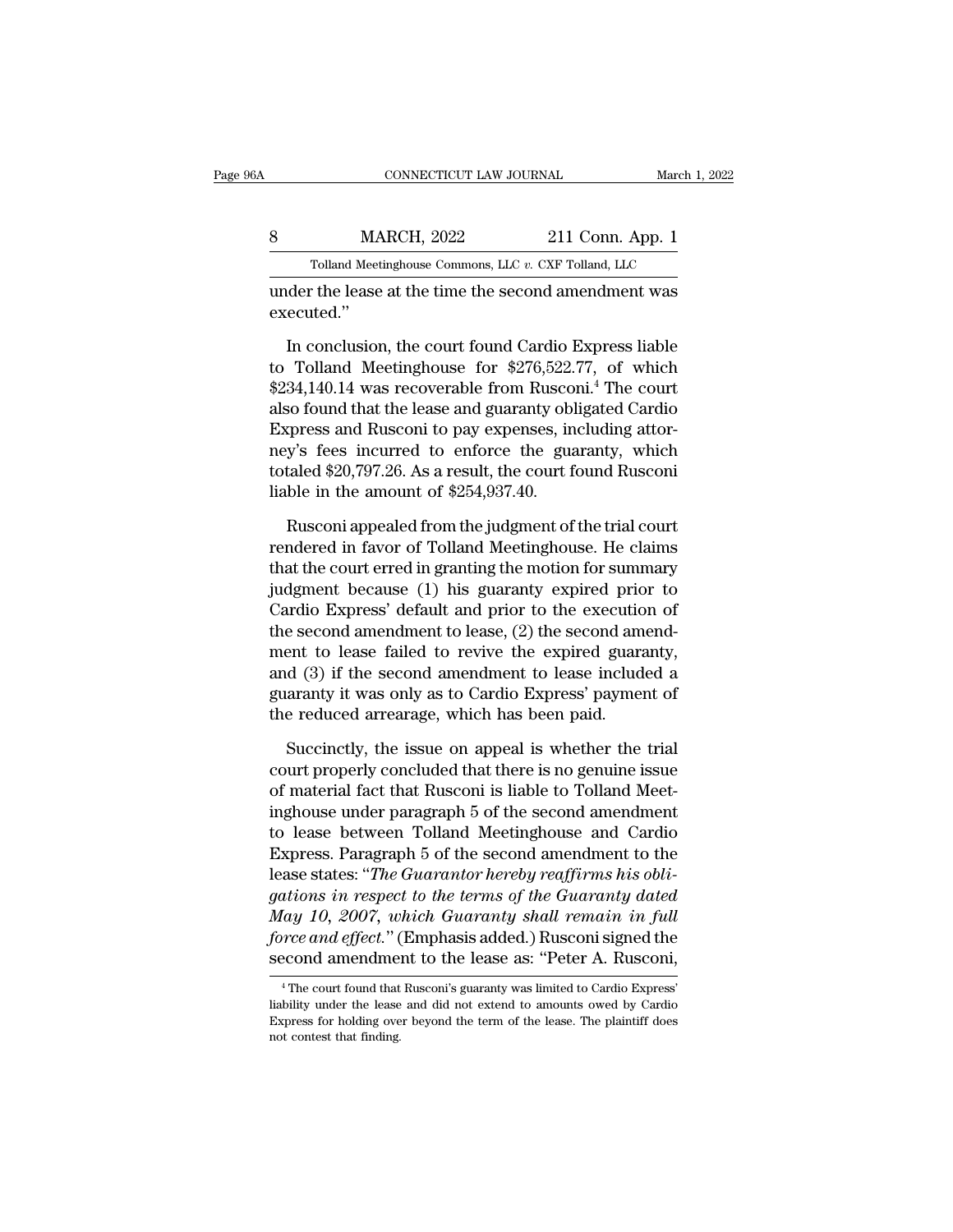| 2022             | CONNECTICUT LAW JOURNAL                                 | Page 97A |
|------------------|---------------------------------------------------------|----------|
| 211 Conn. App. 1 | <b>MARCH, 2022</b>                                      | 9        |
|                  | Tolland Meetinghouse Commons, LLC v. CXF Tolland, LLC   |          |
|                  | Guarantor "There are no genuine issues of material fact |          |

CONNECTICUT LAW JOURNAL Page 97/<br>211 Conn. App. 1 MARCH, 2022 9<br>Tolland Meetinghouse Commons, LLC v. CXF Tolland, LLC<br>Guarantor.'' There are no genuine issues of material fact<br>at issue in the present appeal. 211 Conn. App. 1 MARCI<br>
Tolland Meetinghouse Commons, LLC v.<br>
Guarantor.'' There are no genuine issue in the present appeal.<br>
"Appellate review of the trial cour

1 Conn. App. 1 MARCH, 2022 9<br>
Tolland Meetinghouse Commons, LLC  $v$ . CXF Tolland, LLC<br>
Larantor." There are no genuine issues of material fact<br>
issue in the present appeal.<br>
"Appellate review of the trial court's decision Folland Meetinghouse Commons, LLC v. CXF Tolland, LLC<br>
Guarantor.'' There are no genuine issues of material fact<br>
at issue in the present appeal.<br>
"Appellate review of the trial court's decision to grant<br>
summary judgment Tolland Meetinghouse Commons, LLC v. CXF Tolland, LLC<br>
Guarantor." There are no genuine issues of material fact<br>
at issue in the present appeal.<br>
"Appellate review of the trial court's decision to grant<br>
summary judgment i *Guarantor."* There are no genuine issues of material fact<br>at issue in the present appeal.<br>"Appellate review of the trial court's decision to grant<br>summary judgment is plenary." (Internal quotation<br>marks omitted.) *Chelsea* at issue in the present appeal.<br>
"Appellate review of the trial court's decision to grant<br>
summary judgment is plenary." (Internal quotation<br>
marks omitted.) *Chelsea Groton Bank* v. *Belltown*<br> *Sports*, *LLC*, 199 Conn. "Appellate review of the trial court's decision to grant summary judgment is plenary." (Internal quotation marks omitted.) *Chelsea Groton Bank* v. *Belltown Sports, LLC*, 199 Conn. App. 294, 299, 236 A.3d 265, cert. deni "Appellate review of the trial court's decision to grant<br>summary judgment is plenary." (Internal quotation<br>marks omitted.) *Chelsea Groton Bank v. Belltown*<br>*Sports, LLC*, 199 Conn. App. 294, 299, 236 A.3d 265,<br>cert. deni summary judgment is plenary." (Internal quotation<br>marks omitted.) *Chelsea Groton Bank* v. *Belltown*<br>*Sports, LLC,* 199 Conn. App. 294, 299, 236 A.3d 265,<br>cert. denied, 335 Conn. 960, 239 A.3d 318 (2020). An<br>appellate co marks omitted.) *Chelsea Groton Bank* v. *Belltown*<br>*Sports, LLC,* 199 Conn. App. 294, 299, 236 A.3d 265,<br>cert. denied, 335 Conn. 960, 239 A.3d 318 (2020). An<br>appellate court must decide "whether the legal conclu-<br>sions re Sports, *LLC*, 199 Conn. App. 294, 299, 236 A.3d 265,<br>cert. denied, 335 Conn. 960, 239 A.3d 318 (2020). An<br>appellate court must decide "whether the legal conclu-<br>sions reached by the trial court are legally and logically<br>c ons reached by the trial court are legally and logically<br>rrect and whether they find support in the facts set<br>t in the memorandum of decision of the trial court."<br>nternal quotation marks omitted.) *Lopes* v. Farmer,<br>6 Conn correct and whether they find support in the facts set<br>out in the memorandum of decision of the trial court."<br>(Internal quotation marks omitted.) *Lopes* v. Farmer,<br>286 Conn. 384, 388, 944 A.2d 921 (2008).<br>After a careful

out in the memorandum of decision of the trial court."<br>(Internal quotation marks omitted.) *Lopes v. Farmer*,<br>286 Conn. 384, 388, 944 A.2d 921 (2008).<br>After a careful review of the record, as well as the<br>parties' briefs an (Internal quotation marks omitted.) *Lopes v. Farmer*,  $286$  Conn.  $384$ ,  $388$ ,  $944$  A.2d  $921$  ( $2008$ ).<br>After a careful review of the record, as well as the parties' briefs and relevant law, we are convinced that the 286 Conn. 384, 388, 944 A.2d 921 (2008).<br>
After a careful review of the record, as well as the<br>
parties' briefs and relevant law, we are convinced that<br>
the trial court properly granted Tolland Meetinghouse's<br>
motion for After a careful review of the record, as well as the parties' briefs and relevant law, we are convinced that the trial court properly granted Tolland Meetinghouse's motion for summary judgment against Rusconi. In granting After a careful review of the record, as well as the<br>parties' briefs and relevant law, we are convinced that<br>the trial court properly granted Tolland Meetinghouse's<br>motion for summary judgment against Rusconi. In<br>granting parties' briefs and relevant law, we are convinced that<br>the trial court properly granted Tolland Meetinghouse's<br>motion for summary judgment against Rusconi. In<br>granting the motion for summary judgment, the court<br>issued a w the trial court properly granted Tolland Meetinghouse's<br>motion for summary judgment against Rusconi. In<br>granting the motion for summary judgment, the court<br>issued a well reasoned memorandum of decision. See<br>Tolland Meeting motion for summary judgment against Rusconi. In<br>granting the motion for summary judgment, the court<br>issued a well reasoned memorandum of decision. See<br>Tolland Meetinghouse Commons, LLC v. CXF Tolland,<br>LLC, Superior Court, granting the motion for summary judgment, the court<br>issued a well reasoned memorandum of decision. See<br>Tolland Meetinghouse Commons, LLC v. CXF Tolland,<br>LLC, Superior Court, judicial district of Tolland, Docket<br>No. CV-19-6 issued a well reasoned memorandum of decision. See<br>
Tolland Meetinghouse Commons, LLC v. CXF Tolland,<br>
LLC, Superior Court, judicial district of Tolland, Docket<br>
No. CV-19-6017308-S (October 27, 2020) (reprinted at<br>
210 Co Tolland Meetinghouse Commons, LLC v. CXF Tolland,<br>LLC, Superior Court, judicial district of Tolland, Docket<br>No. CV-19-6017308-S (October 27, 2020) (reprinted at<br>210 Conn. App. 10, A.3d ). We therefore adopt<br>that memorandu LLC, Superior Court, judicial district of Tolland, Docket<br>No. CV-19-6017308-S (October 27, 2020) (reprinted at<br>210 Conn. App. 10, A.3d ). We therefore adopt<br>that memorandum of decision as a proper statement<br>of the relevan For the relevant facts, issues, and applicable law, as it could serve no useful purpose for us to repeat the iscussion contained therein.<sup>5</sup> See *Citizens Against*  $\frac{1}{6}$  We note one discrepancy in the court's memorand of the relevant facts, issues, and applicable law, as it would serve no useful purpose for us to repeat the discussion contained therein.<sup>5</sup> See *Citizens Against*  $\frac{1}{100}$  we note one discrepancy in the court's memora

would serve no useful purpose for us to repeat the discussion contained therein.<sup>5</sup> See *Citizens Against*  $\frac{1}{\sqrt{2}}$  we note one discrepancy in the court's memorandum of decision. In that decision, the court states tha discussion contained therein.<sup>5</sup> See *Citizens Against*<br>
<sup>5</sup> We note one discrepancy in the court's memorandum of decision. In that decision, the court states that Rusconi's alternative construction of the guaranty "would Experience on the method. The court's memorandum of decision. In that decision, the court states that Rusconi's alternative construction of the guaranty "would only make him responsible for obligations that had already be  $^\circ$  We note one discrepancy in the court's memorandum of decision. In that decision, the court states that Rusconi's alternative construction of the guaranty "would only make him responsible for obligations that had alre *that decision, the court states that Rusconi's alternative construction of the guaranty "would only make him responsible for obligations that had already been satisfied at the time of the second amendment." Rusconi's alte* guaranty "would only make him responsible for obligations that had already been satisfied at the time of the second amendment." Rusconi's alternative construction was that he had only guaranteed Cardio Express' obligation been satisfied at the time of the second amendment." Rusconi's alternative construction was that he had only guaranteed Cardio Express' obligation in the second amendment to pay *arrearages owed by Cardio Express at* the t construction was that he had only guaranteed Cardio Express' obligation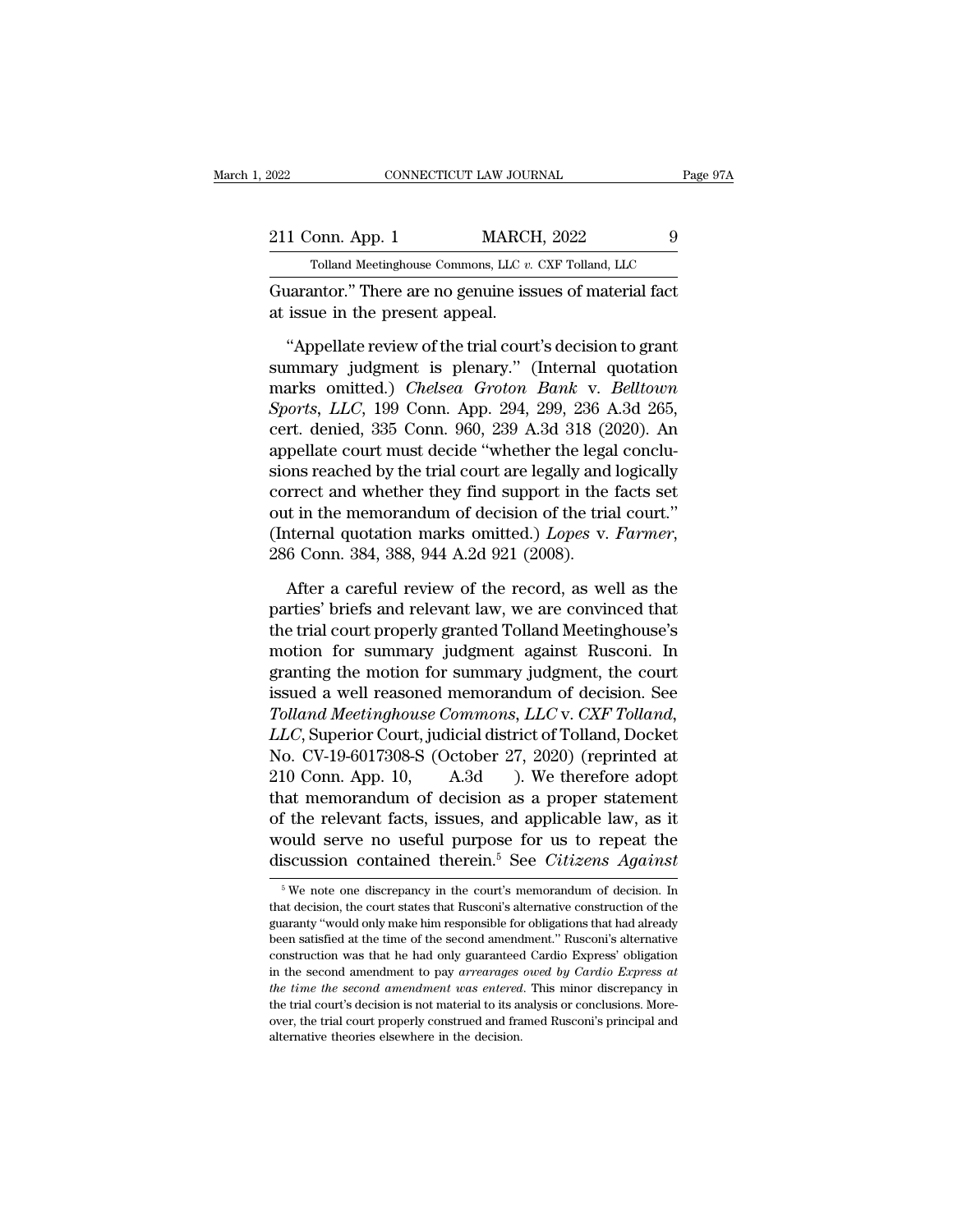# 10 CONNECTICUT LAW JOURNAL March 1, 2022<br>11 Conn. App. 10<br>10 MARCH, 2022 211 Conn. App. 10<br>211 Conn. App. 10 CONNECTICUT LAW JOURNAL March 1, 2022<br>10 MARCH, 2022 211 Conn. App. 10<br>Tolland Meetinghouse Commons, LLC *v.* CXF Tolland, LLC<br>Overhead Power Line Construction v. Connecticut Sit-

*CONNECTICUT LAW JOURNAL*<br> *Overhead Power Line Construction* v. *Connecticut Sit-*<br> *Overhead Power Line Construction* v. *Connecticut Sit-*<br> *Overhead Power Line Construction* v. *Connecticut Sit-*<br> *Scuillents v. Censit ing Council, 2022 inclus 2022 infinite to Council, 311 Conn. 259, 262, 86 A.3d 463 (2014);*<br>*Squillante v. Capital Region Development Authority,*<br>*Powerhead Power Line Construction v. Connecticut Siting Council, 311 C Squillanter Construction v. Conneticut Sit- Overhead Power Line Construction v. Connecticut Sit-*<br>*Overhead Power Line Construction v. Connecticut Sit-*<br>*Squillante v. Capital Region Development Authority*, 208 Conn. Ap Tolland Meetinghouse Commons, LLC<br>
Verhead Power Line Constructies<br>
16 Gouncil, 311 Conn. 259, 262,<br>
16 Gouncil, 311 Conn. 259, 262,<br>
16 Gounn. App. 676, 682, 266 A.36<br>
17 The judgment is affirmed.

### APPENDIX

### 8 Conn. App. 676, 682, 266 A.3d 940 (2021).<br>
The judgment is affirmed.<br> **APPENDIX**<br>
TOLLAND MEETINGHOUSE COMMONS, LLC *v.*<br>
CXF TOLLAND, LLC, ET AL.\* Net is affirmed.<br>
APPENDIX<br>
D MEETINGHOUSE COMMONS, LLC v.<br>
CXF TOLLAND, LLC, ET AL.\*<br>
Superior Court, Judicial District of Tolland  $\begin{minipage}{0.9\linewidth} \textbf{APPENDIX} \\ \textbf{O} \textbf{MEETINGHOUSE COMMONS, LLC } v \\ \textbf{CXF TOLLAND, LLC, ET AL.*} \\ \textbf{Superior Court, Judicial District of Tolland} \\ \textbf{File No. CV-19-6017308-S} \end{minipage}$ APPENDIX<br>TINGHOUSE COMMONS,<br>FOLLAND, LLC, ET AL.\*<br>Court, Judicial District of Tolland<br>File No. CV-19-6017308-S<br>prandum filed October 27, 2020

CXF TOLLAND, LLC, ET AL.\*<br>Superior Court, Judicial District of Tolland<br>File No. CV-19-6017308-S<br>Memorandum filed October 27, 2020

*Proceedings*

 $\begin{array}{lll} \text{CXF TOLLAND, LLC, ET AL.*} \end{array}$ <br>
Superior Court, Judicial District of Tolland<br>
File No. CV-19-6017308-S<br>
Memorandum of decision on plaintiff's motion for<br>
mmary judgment and on defendant Peter A. Rusconi's<br>
potion for sum Superior Court, Judicial District of Tolland<br>File No. CV-19-6017308-S<br>Memorandum filed October 27, 2020<br>Proceedings<br>Memorandum of decision on plaintiff's motion for<br>summary judgment and on defendant Peter A. Rusconi's<br>moti File No. CV-19-6017308-S<br>Memorandum filed October 27, 2020<br>*Proceedings*<br>Memorandum of decision on plaintiff's motion for<br>summary judgment and on defendant Peter A. Rusconi's<br>motion for summary judgment. *Plaintiff's motio Froceedings*<br>*Proceedings*<br>*Proceedings*<br>*Remorandum of decision on plaintiff's motion for<br>summary judgment. <i>Plaintiff's motion*<br>*granted*; *defendant's motion denied.*<br>*Kurosh L. Marjani* and *Daniel B. Brill*, for the mmary judgment and on defendant Peter A. Rusconi's<br>votion for summary judgment. *Plaintiff's motion*<br>anted; defendant's motion denied.<br>*Kurosh L. Marjani* and *Daniel B. Brill*, for the plain-<br>f.<br>*Matthew T. Wax-Krell* and

tiff.

defendants. Kurosh L. Marja<br>f.<br>Matthew T. Was<br>fendants.<br>FARLEY, J.<br>MEMOF T. Wax-Krell and *Denise Luccio*, for the<br>
opinion<br>
J.<br>
MEMORANDUM OF DECISION<br>
ttiff, Tolland Meetinghouse Commons, LLC

*Opinion*

Fendants.<br>
FARLEY, J.<br>
MEMORANDUM OF DECISION<br>
The plaintiff, Tolland Meetinghouse Commons, LLC<br>
Tolland Meetinghouse''), has brought this action<br>
niming broach of a commonial logo agrooment by  $\begin{array}{ll} \text{Option} \ \text{FARLEY, J.} \ \text{MEMORANDUM OF DECISION} \ \end{array}$ <br>
The plaintiff, Tolland Meetinghouse Commons, LLC ("Tolland Meetinghouse"), has brought this action<br>
claiming breach of a commercial lease agreement by<br>
the defendant CXE Tollan commonly commonly of the plaintiff, J.<br>
MEMORANDUM OF DECISION<br>
The plaintiff, Tolland Meetinghouse Commons, LLC<br>
("Tolland Meetinghouse"), has brought this action<br>
claiming breach of a commercial lease agreement by<br>
the FARLEY, J.<br>
MEMORANDUM OF DECISION<br>
The plaintiff, Tolland Meetinghouse Commons, LLC<br>
("Tolland Meetinghouse"), has brought this action<br>
claiming breach of a commercial lease agreement by<br>
the defendant CXF Tolland, LLC, d MEMORANDUM OF DECISION<br>The plaintiff, Tolland Meetinghouse Commons, LLC<br>("Tolland Meetinghouse"), has brought this action<br>claiming breach of a commercial lease agreement by<br>the defendant CXF Tolland, LLC, d/b/a Cardio Expr are prices and Meetinghouse Commons, LLC<br>
("Tolland Meetinghouse"), has brought this action<br>
claiming breach of a commercial lease agreement by<br>
the defendant CXF Tolland, LLC,  $d/b/a$  Cardio Express<br>
("Cardio Express"), and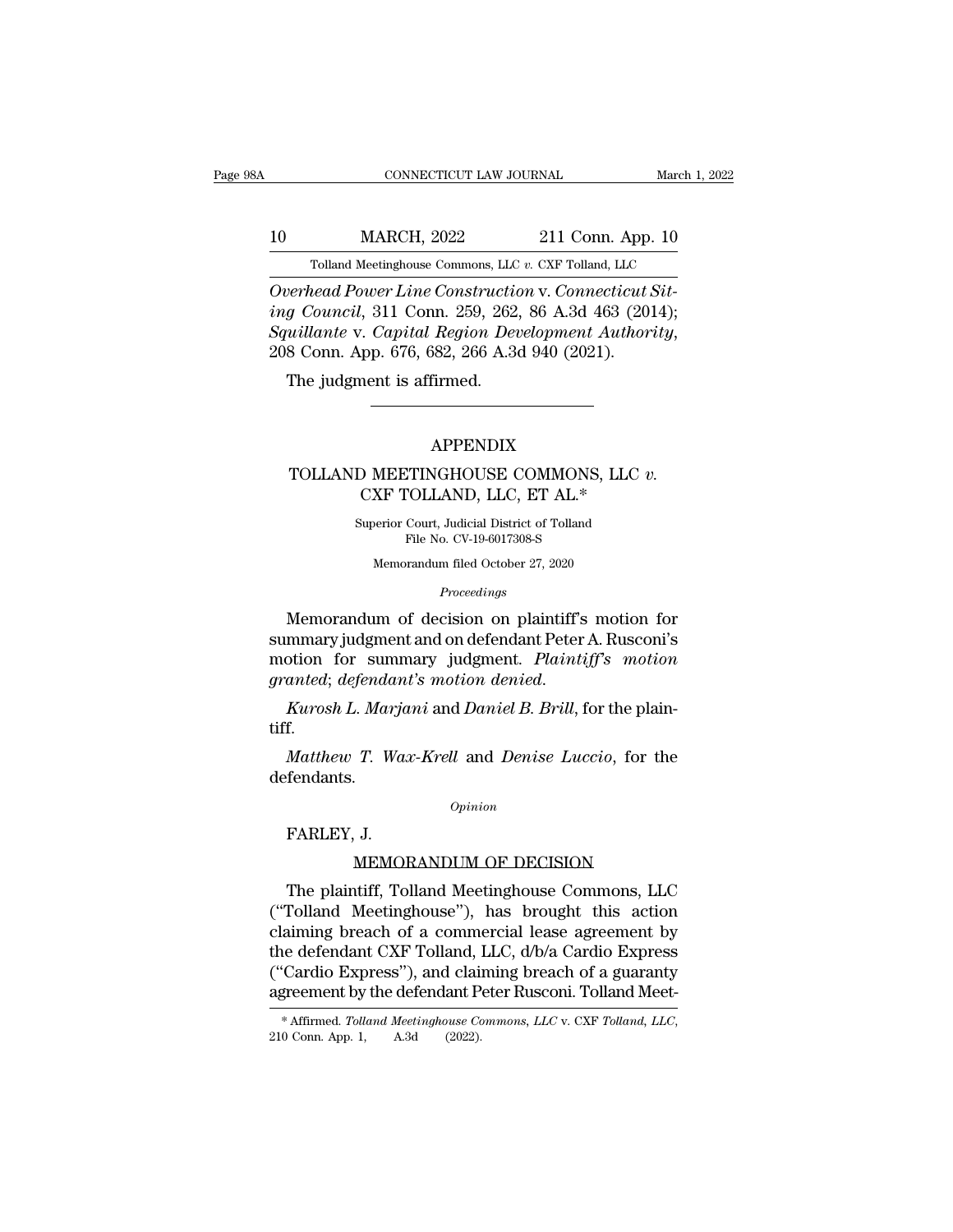| 2022              | CONNECTICUT LAW JOURNAL                               | Page 99A |
|-------------------|-------------------------------------------------------|----------|
|                   |                                                       |          |
| 211 Conn. App. 10 | <b>MARCH, 2022</b>                                    | 11       |
|                   | Tolland Meetinghouse Commons, LLC v. CXF Tolland, LLC |          |
|                   | ing house and Rusconi have both moved for summary     |          |

EXECT 2022 CONNECTICUT LAW JOURNAL Page 99A<br>
211 Conn. App. 10 MARCH, 2022 11<br>
Tolland Meetinghouse Commons, LLC v. CXF Tolland, LLC<br>
ing house and Rusconi have both moved for summary<br>
judgment. Tolland Meetinghouse's moti 211 Conn. App. 10 MARCH, 2022 11<br>
Tolland Meetinghouse Commons, LLC v. CXF Tolland, LLC<br>
ing house and Rusconi have both moved for summary<br>
judgment. Tolland Meetinghouse's motion is granted as<br>
to both Rusconi and Cardio 211 Conn. App. 10 MARCH, 2022 11<br>
Tolland Meetinghouse Commons, LLC v. CXF Tolland, LLC<br>
ing house and Rusconi have both moved for summary<br>
judgment. Tolland Meetinghouse's motion is granted as<br>
to both Rusconi and Cardio 211 Conn. App<br>
Tolland Mee<br>
ing house and<br>
judgment. Toll:<br>
to both Ruscon<br>
is denied. eetinghouse Commons, LLC v. CXF Tolland, LLC<br>d Rusconi have both moved for summan<br>lland Meetinghouse's motion is granted a<br>oni and Cardio Express. Rusconi's motio<br>FACTS AND PROCEEDINGS<br>2007. a predecessor in interest to To May 14, 2007, a predecessor in interest to Tolland<br>territory and Cardio Express. Rusconi's motion<br>denied.<br>FACTS AND PROCEEDINGS<br>On May 14, 2007, a predecessor in interest to Tolland<br>eetinghouse entered into a commercial le

to both Rusconi and Cardio Express. Rusconi's motion<br>is denied.<br>FACTS AND PROCEEDINGS<br>On May 14, 2007, a predecessor in interest to Tolland<br>Meetinghouse entered into a commercial lease agreement<br>with Cardio Express demisin is denied.<br>
FACTS AND PROCEEDINGS<br>
On May 14, 2007, a predecessor in interest to Tolland<br>
Meetinghouse entered into a commercial lease agreement<br>
with Cardio Express demising premises that were part<br>
of a shopping center c FACTS AND PROCEEDINGS<br>On May 14, 2007, a predecessor in interest to Tolland<br>Meetinghouse entered into a commercial lease agreement<br>with Cardio Express demising premises that were part<br>of a shopping center called Meetinghou FACTS AND PROCEEDINGS<br>
On May 14, 2007, a predecessor in interest to Tolland<br>
Meetinghouse entered into a commercial lease agreement<br>
with Cardio Express demising premises that were part<br>
of a shopping center called Meetin On May 14, 2007, a predecessor in interest to Tolland<br>Meetinghouse entered into a commercial lease agreement<br>with Cardio Express demising premises that were part<br>of a shopping center called Meetinghouse Commons, to<br>be used On May 14, 2007, a predecessor in interest to Tolland<br>Meetinghouse entered into a commercial lease agreement<br>with Cardio Express demising premises that were part<br>of a shopping center called Meetinghouse Commons, to<br>be used Meetinghouse entered into a commercial lease agreement<br>with Cardio Express demising premises that were part<br>of a shopping center called Meetinghouse Commons, to<br>be used as an exercise facility and health club. The lease<br>pr with Cardio Express demising premises that were part<br>of a shopping center called Meetinghouse Commons, to<br>be used as an exercise facility and health club. The lease<br>provided for a term of eleven years and six months, com-<br> of a shopping center called Meetinghouse Commons, to<br>be used as an exercise facility and health club. The lease<br>provided for a term of eleven years and six months, com-<br>mencing on May 1, 2007, and terminating on October 31 be used as an exercise facility and health club. The lease<br>provided for a term of eleven years and six months, com-<br>mencing on May 1, 2007, and terminating on October 31,<br>2018. Also in May, 2007, Rusconi, at the time a mem provided for a term of eleven years and six months, com-<br>mencing on May 1, 2007, and terminating on October 31,<br>2018. Also in May, 2007, Rusconi, at the time a member<br>of CXF Tolland, LLC, signed an agreement (the "guaranty mencing on May 1, 2007, and terminating on October 31,<br>2018. Also in May, 2007, Rusconi, at the time a member<br>of CXF Tolland, LLC, signed an agreement (the "guaranty<br>agreement") dated May 10, 2007, unconditionally guaran-<br> 2018. Also in May, 2007, Rusconi, at the time a member<br>of CXF Tolland, LLC, signed an agreement (the "guaranty<br>agreement") dated May 10, 2007, unconditionally guaran-<br>teeing the performance of Cardio Express' obligations<br>u of CXF Tolland, LLC, signed an agreement (the "guaranty<br>agreement") dated May 10, 2007, unconditionally guaran-<br>teeing the performance of Cardio Express' obligations<br>under the lease for a term of five years, a period that<br> agreement") dated May 10, 2007, unconditionally guaranteeing the performance of Cardio Express' obligations<br>under the lease for a term of five years, a period that<br>expired on May 1, 2012. In August, 2010, following Tolland teeing the performance of Cardio Express' obligations<br>under the lease for a term of five years, a period that<br>expired on May 1, 2012. In August, 2010, following Tolland<br>Meetinghouse's succession to the original landlord's under the lease for a term of five years, a period that<br>expired on May 1, 2012. In August, 2010, following Tolland<br>Meetinghouse's succession to the original landlord's inter-<br>ests, the lease was amended ("first amendment o expired on May 1, 2012. In August, 2010, 1010<br>Meetinghouse's succession to the original la<br>ests, the lease was amended ("first amendn<br>to recognize that Tolland Meetinghouse<br>landlord, and the lease was ratified and re<br>force ts, the lease was amended ("first amendment of lease")<br>recognize that Tolland Meetinghouse was now the<br>indlord, and the lease was ratified and remained in full<br>rce and effect. Thereafter, on May 1, 2012, the guaranty<br>reeme to recognize that Tolland Meetinghouse was now the<br>landlord, and the lease was ratified and remained in full<br>force and effect. Thereafter, on May 1, 2012, the guaranty<br>agreement expired by its own terms.<br>A ledger statemen

landlord, and the lease was ratified and remained in full<br>force and effect. Thereafter, on May 1, 2012, the guaranty<br>agreement expired by its own terms.<br>A ledger statement submitted in support of Tolland<br>Meetinghouse's mot force and effect. Thereafter, on May 1, 2012, the guaranty<br>agreement expired by its own terms.<br>A ledger statement submitted in support of Tolland<br>Meetinghouse's motion for summary judgment indicates<br>that Cardio Express wa agreement expired by its own terms.<br>A ledger statement submitted in support of Tolland<br>Meetinghouse's motion for summary judgment indicates<br>that Cardio Express was current on its account as of<br>August 5, 2014, two years aft A ledger statement submitted in support of Tolland<br>Meetinghouse's motion for summary judgment indicates<br>that Cardio Express was current on its account as of<br>August 5, 2014, two years after the original guaranty by<br>Rusconi A ledger statement submitted in support of Tolland<br>Meetinghouse's motion for summary judgment indicates<br>that Cardio Express was current on its account as of<br>August 5, 2014, two years after the original guaranty by<br>Rusconi meetinghouse's motion for summary judgment indicates<br>that Cardio Express was current on its account as of<br>August 5, 2014, two years after the original guaranty by<br>Rusconi expired. The account was in arrears, however,<br>throu that Cardio Express was current on its account as of<br>August 5, 2014, two years after the original guaranty by<br>Rusconi expired. The account was in arrears, however,<br>throughout the rest of 2014, all of 2015, and into 2016. I August 5, 2014, two years after the original guaranty by<br>Rusconi expired. The account was in arrears, however,<br>throughout the rest of 2014, all of 2015, and into 2016. In<br>March, 2016, Tolland Meetinghouse commenced evictio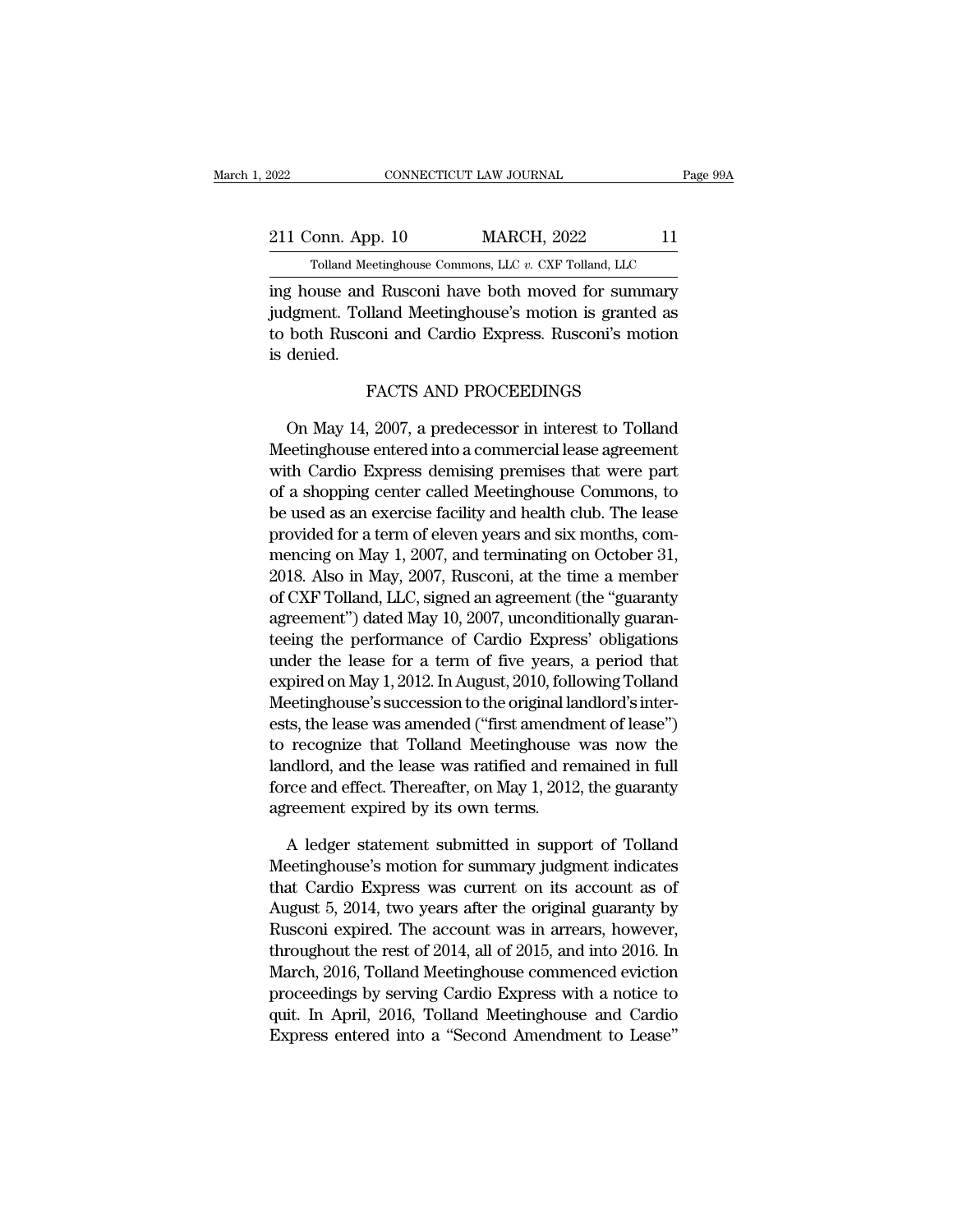## CONNECTICUT LAW JOURNAL March 1, 2022<br>12 MARCH, 2022 211 Conn. App. 10<br>10 Tolland Meetinghouse Commons, LLC v. CXF Tolland, LLC CONNECTICUT LAW JOURNAL March 1, 3<br>MARCH, 2022 211 Conn. App. 10<br>Tolland Meetinghouse Commons, LLC *v.* CXF Tolland, LLC<br>and amendment"). The nurnose of this amendment

 $\begin{array}{|l|l|} \hline \text{COMRECTICUT LAW JOURNAL} \qquad \text{March 1, 202:} \ \hline \end{array}$ <br>
Tolland Meetinghouse Commons, LLC  $v$ . CXF Tolland, LLC ("second amendment"). The purpose of this amendment was to restructure an arrearage under the lease, acknowl MARCH, 2022 211 Conn. App. 10<br>
Tolland Meetinghouse Commons, LLC v. CXF Tolland, LLC<br>
("second amendment"). The purpose of this amendment<br>
was to restructure an arrearage under the lease, acknowl-<br>
edged at the time by Car 12 MARCH, 2022 211 Conn. App. 10<br>
Tolland Meetinghouse Commons, LLC v. CXF Tolland, LLC<br>
("second amendment"). The purpose of this amendment<br>
was to restructure an arrearage under the lease, acknowl-<br>
edged at the time by  $\begin{tabular}{ c c c c} \multicolumn{1}{c}{{\bf{MARCH, 2022}}} & {\bf{211 Conn. App. 10}}\\ \hline \multicolumn{1}{c}{{\bf{Tolland Meetinghouse Commons, LLC $v. CXF Tolland, LLC}}\\ \hline {\bf{("second amendment"). The purpose of this amendment was to restructure an arrange under the lease, acknowledgment.} \end{tabular}$  was to restructure an arrearage under the lease, acknowledged at the time by Cardio Express to be Tolland Meetinghouse Commons, LLC  $v$ . CXF Tolland, LLC ("second amendment"). The purpose of this amendment was to restructure an arrearage under the lease, acknowledged at the time by Cardio Express to be \$122,275.71. Th second amendment"). The purpose of this amendment<br>as to restructure an arrearage under the lease, acknowl-<br>ged at the time by Cardio Express to be \$122,275.71.<br>ne notice to quit was revoked and the pending eviction<br>us avoi was to restructure an arrearage under the lease, acknowledged at the time by Cardio Express to be \$122,275.71.<br>The notice to quit was revoked and the pending eviction<br>thus avoided by means of the second amendment.<br>Under t

edged at the time by Cardio Express to be \$122,275.71.<br>The notice to quit was revoked and the pending eviction<br>thus avoided by means of the second amendment.<br>Under the second amendment to the lease, Tolland<br>Meetinghouse ag The notice to quit was revoked and the pending eviction<br>thus avoided by means of the second amendment.<br>Under the second amendment to the lease, Tolland<br>Meetinghouse agreed to reduce the amount of the arrear-<br>age to \$100,00 thus avoided by means of the second amendment.<br>
Under the second amendment to the lease, Tolland<br>
Meetinghouse agreed to reduce the amount of the arrear-<br>
age to \$100,000 to be paid in eighteen monthly install-<br>
ments of \$ Under the second amendment to the lease, Tolland<br>Meetinghouse agreed to reduce the amount of the arrear-<br>age to \$100,000 to be paid in eighteen monthly install-<br>ments of \$5555.55 through September, 2017, "condi-<br>tioned on Under the second amendment to the lease, Tolland<br>Meetinghouse agreed to reduce the amount of the arrear-<br>age to \$100,000 to be paid in eighteen monthly install-<br>ments of \$5555.55 through September, 2017, "condi-<br>tioned on Meetinghouse agreed to reduce the amount of the arrear-<br>age to \$100,000 to be paid in eighteen monthly install-<br>ments of \$5555.55 through September, 2017, "condi-<br>tioned on the Tenant's full compliance with the terms<br>set f age to \$100,000 to be paid in eighteen monthly install-<br>ments of \$5555.55 through September, 2017, "condi-<br>tioned on the Tenant's full compliance with the terms<br>set forth herein." Upon any default in the payments<br>or otherw ments of \$5555.55 through September, 2017, "condi-<br>tioned on the Tenant's full compliance with the terms<br>set forth herein." Upon any default in the payments<br>or otherwise under the lease, the original amount of<br>\$122,275.71 tioned on the Tenant's full compliance with the terms<br>set forth herein." Upon any default in the payments<br>or otherwise under the lease, the original amount of<br>\$122,275.71 would become due, subject to credit for<br>any install set forth herein." Upon any default in the payments<br>or otherwise under the lease, the original amount of<br>\$122,275.71 would become due, subject to credit for<br>any installment payments already made. Importantly,<br>although Rusc or otherwise under the lease, the original amount of \$122,275.71 would become due, subject to credit for any installment payments already made. Importantly, although Rusconi was not a party to the lease, he signed the seco \$122,275.71 would become due, subject to credit for<br>any installment payments already made. Importantly,<br>although Rusconi was not a party to the lease, he signed<br>the second amendment as "guarantor" in addition to<br>signing in any installment payments already made. Importantly,<br>although Rusconi was not a party to the lease, he signed<br>the second amendment as "guarantor" in addition to<br>signing in his status as "member/manager" of Cardio<br>Express. P although Rusconi was not a party to the lease, he signed<br>the second amendment as "guarantor" in addition to<br>signing in his status as "member/manager" of Cardio<br>Express. Paragraph 5 of the second amendment pro-<br>vides: "The the second amendment as "guarantor" in addition to<br>
signing in his status as "member/manager" of Cardio<br>
Express. Paragraph 5 of the second amendment pro-<br>
vides: "The Guarantor hereby reaffirms his obligations<br>
in respect signing in his status as "member/manager" of Cardio<br>Express. Paragraph 5 of the second amendment pro-<br>vides: "The Guarantor hereby reaffirms his obligations<br>in respect to the terms of the Guaranty dated May 10,<br>2007, which Express. Paragraph 5 of the second amendment provides: "The Guarantor hereby reaffirms his obligations<br>in respect to the terms of the Guaranty dated May 10,<br>2007, which Guaranty shall remain in full force and<br>effect." Fol vides: "The Guarantor hereby reaffirms his obligations<br>in respect to the terms of the Guaranty dated May 10,<br>2007, which Guaranty shall remain in full force and<br>effect." Following the execution of the second amend-<br>ment, C in respect to the terms of the Guaranty dated May 10,<br>2007, which Guaranty shall remain in full force and<br>effect." Following the execution of the second amend-<br>ment, Cardio Express made all eighteen of the \$5555.55<br>payment 2007, which Guaranty shall remain in full force and<br>effect." Following the execution of the second amend-<br>ment, Cardio Express made all eighteen of the \$5555.55<br>payments called for in the agreement, although its<br>account ne effect." Following the execution of the second amendment, Cardio Express made all eighteen of the \$5555.55<br>payments called for in the agreement, although its<br>account never achieved currency again. From June,<br>2018, through ment, Cardio Express made all eighteen of the \$5555.55<br>payments called for in the agreement, although its<br>account never achieved currency again. From June,<br>2018, through the end of the lease on October 31, 2018,<br>Cardio Exp payments called for in the agreement, although its<br>account never achieved currency again. From June,<br>2018, through the end of the lease on October 31, 2018,<br>Cardio Express made no payments under the lease as<br>amended, and i account never achieved currency again. From June,<br>2018, through the end of the lease on October 31, 2018,<br>Cardio Express made no payments under the lease as<br>amended, and it held over in the premises until Decem-<br>ber 18, 20 2018, through the end of the lease on October 31, 2018,<br>Cardio Express made no payments under the lease as<br>amended, and it held over in the premises until Decem-<br>ber 18, 2018. According to the ledger, at that time Cardio<br>E Cardio Express made no payments under the lease as<br>amended, and it held over in the premises until Decem-<br>ber 18, 2018. According to the ledger, at that time Cardio<br>Express' account was in arrears \$291,997.61. In this<br>liti amended, and it held over in the premises until December 18, 2018. According to the ledger, at that time Cardio Express' account was in arrears \$291,997.61. In this litigation, however, Tolland Meetinghouse has chosen not ber 18, 2018. According to the ledger, at that time Cardio<br>Express' account was in arrears \$291,997.61. In this<br>litigation, however, Tolland Meetinghouse has chosen<br>not to pursue \$7687.27 reflected in the ledger because<br>it Express' account was in arrears \$291,997.61. In this<br>litigation, however, Tolland Meetinghouse has chosen<br>not to pursue \$7687.27 reflected in the ledger because<br>it was not included in the \$122,275.71 arrearage agreed<br>upon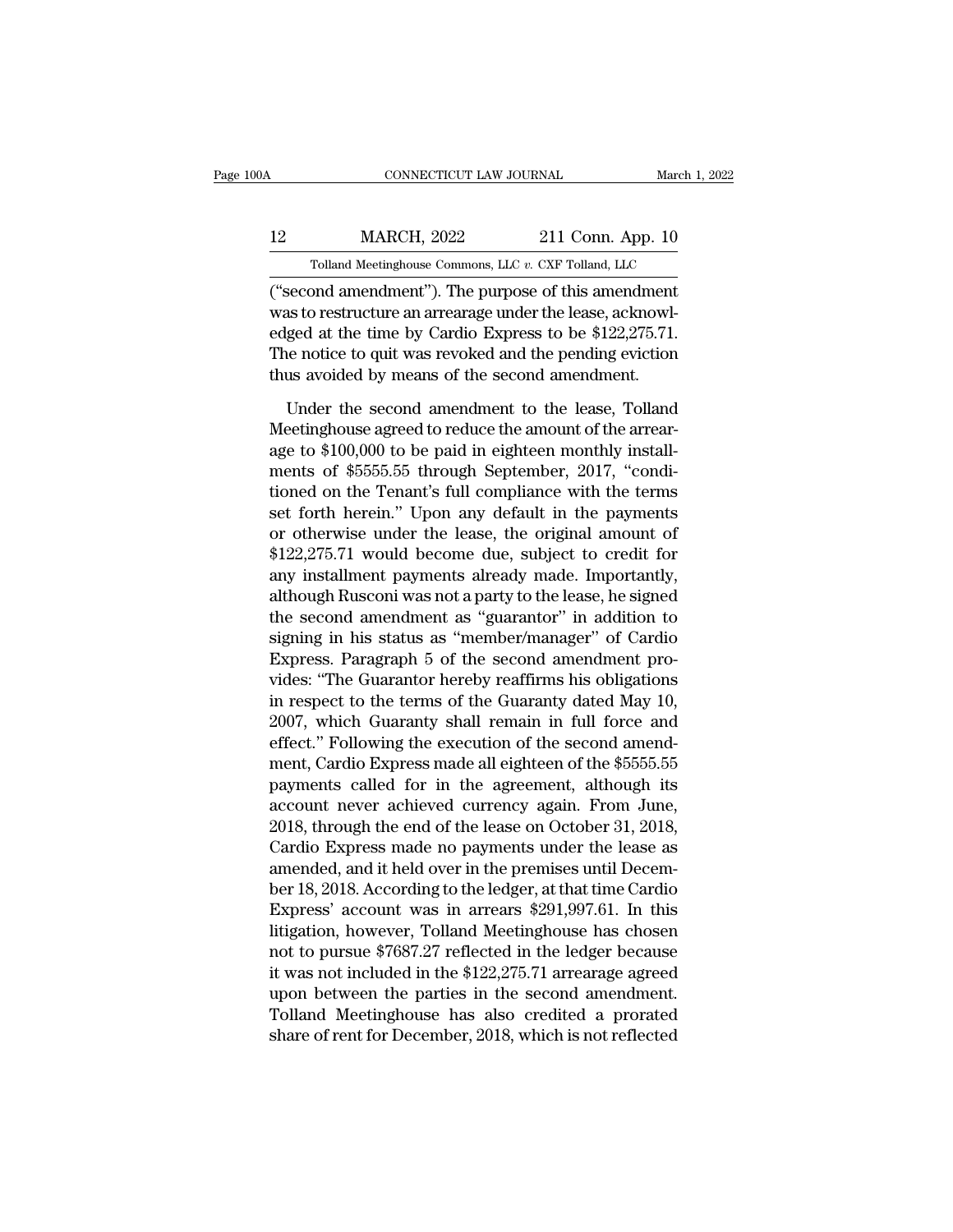## EXECUTE CONNECTICUT LAW JOURNAL Page 101A<br>211 Conn. App. 10 MARCH, 2022 13<br>211 Conn. App. 10 MARCH, 2022 13 CONNECTICUT LAW JOURNAL Page 1<br>Tolland Meetinghouse Commons, LLC *v.* CXF Tolland, LLC<br>Tolland Meetinghouse Commons, LLC *v.* CXF Tolland, LLC<br>Ledger Thus the amount sought by Tolland Meet-

EXECUTE 2022<br>
211 Conn. App. 10 MARCH, 2022<br>
211 Conn. App. 10 MARCH, 2022<br>
213<br>
211 Conn. App. 10 MARCH, 2022<br>
213<br>
22 Tolland Meet-<br>
22 Tolland Meet-<br>
22 Tolland Meet-<br>
22 Tolland Meet-<br>
22 Tolland Meet-<br>
22 Tolland Meet 211 Conn. App. 10 MARCH, 2022 13<br>
Tolland Meetinghouse Commons, LLC v. CXF Tolland, LLC<br>
in the ledger. Thus, the amount sought by Tolland Meet-<br>
inghouse is an arrearage of \$276,552.77, an amount<br>
which includes rent and 211 Conn. App. 10 MARCH, 2022 13<br>
Tolland Meetinghouse Commons, LLC v. CXF Tolland, LLC<br>
in the ledger. Thus, the amount sought by Tolland Meet-<br>
inghouse is an arrearage of \$276,552.77, an amount<br>
which includes rent and 211 Conn. App. 10 MARCH, 2022 13<br>
Tolland Meetinghouse Commons, LLC v. CXF Tolland, LLC<br>
in the ledger. Thus, the amount sought by Tolland Meet-<br>
inghouse is an arrearage of \$276,552.77, an amount<br>
which includes rent and Tolland Meetinghouse Commons, LLC v. CXF Tolland Meetinghouse Commons, LLC v. CXF Tolland Meetinghouse is an arrearage of \$276,552.77, which includes rent and other charges for of November, 2018, and part of December, the the ledger. Thus, the amount sought by Tolland Meet-<br>ghouse is an arrearage of \$276,552.77, an amount<br>nich includes rent and other charges for the month<br>November, 2018, and part of December, 2018, after<br>e lease expired, to In the retuger. Thus, the amount sought by Tomand Meet<br>inghouse is an arrearage of \$276,552.77, an amount<br>which includes rent and other charges for the month<br>of November, 2018, and part of December, 2018, after<br>the lease e

mghouse is an aricanage or  $\psi$ 210,002.111, an amount<br>which includes rent and other charges for the month<br>of November, 2018, and part of December, 2018, after<br>the lease expired, totaling \$42,412.63.<br>The principal dispute mary judgment himself, based principally upon the argument that the original dispute between the parties concerns<br>the nature and extent of Rusconi's obligations as guarantor. Rusconi contests liability and has moved for su argument that the original guaranty expired in 2012,<br>and the lease expired, totaling \$42,412.63.<br>The principal dispute between the parties concerns<br>the nature and extent of Rusconi's obligations as guar-<br>antor. Rusconi con The principal dispute between the parties concerns<br>the nature and extent of Rusconi's obligations as guar-<br>antor. Rusconi contests liability and has moved for sum-<br>mary judgment himself, based principally upon the<br>argumen The principal dispute between the parties concerns<br>the nature and extent of Rusconi's obligations as guar-<br>antor. Rusconi contests liability and has moved for sum-<br>mary judgment himself, based principally upon the<br>argument the nature and extent of Rusconi's obligations as guarantor. Rusconi contests liability and has moved for summary judgment himself, based principally upon the argument that the original guaranty expired in 2012, and the 20 antor. Rusconi contests liability and has moved for summary judgment himself, based principally upon the argument that the original guaranty expired in 2012, and the 2016 second amendment did not create any new obligations mary judgment himself, based principally upon the<br>argument that the original guaranty expired in 2012,<br>and the 2016 second amendment did not create any<br>new obligations beyond those set forth in the original<br>guaranty agreem argument that the original guaranty expired in 2012,<br>and the 2016 second amendment did not create any<br>new obligations beyond those set forth in the original<br>guaranty agreement. Cardio Express acknowledges its<br>default under and the 2016 second amendment did not create any<br>new obligations beyond those set forth in the original<br>guaranty agreement. Cardio Express acknowledges its<br>default under the lease. As referenced above, Tolland<br>Meetinghouse new obligations beyond those set forth in the original<br>guaranty agreement. Cardio Express acknowledges its<br>default under the lease. As referenced above, Tolland<br>Meetinghouse has supported its motion for summary<br>judgment wi guaranty agreement. Cardio Express acknowledges its<br>default under the lease. As referenced above, Tolland<br>Meetinghouse has supported its motion for summary<br>judgment with evidence of the amounts owed under<br>the lease. Cardio default under the lease. As referenced above, Tolland<br>Meetinghouse has supported its motion for summary<br>judgment with evidence of the amounts owed under<br>the lease. Cardio Express and Rusconi submitted no<br>evidence concernin Meetinghouse has supported its motion for summary<br>judgment with evidence of the amounts owed under<br>the lease. Cardio Express and Rusconi submitted no<br>evidence concerning the amounts due. While Cardio<br>Express does not conte judgment with evidence of the amounts owed under<br>the lease. Cardio Express and Rusconi submitted no<br>evidence concerning the amounts due. While Cardio<br>Express does not contest liability it does contest the<br>amount of damages the lease. Cardio Express and Rusconi submitted no<br>evidence concerning the amounts due. While Cardio<br>Express does not contest liability it does contest the<br>amount of damages sought by Tolland Meetinghouse<br>and, without subm evidence concerning the amounts due. While Cardio<br>Express does not contest liability it does contest the<br>amount of damages sought by Tolland Meetinghouse<br>and, without submitting any evidence contesting dam-<br>ages, requests Express does not contest liability is<br>amount of damages sought by Toll.<br>and, without submitting any evidence<br>ages, requests that the court conduc<br>ages "so it may cross-examine the pla<br>tive regarding the amount of claimed<br>l es, requests that the court conduct a hearing in dam-<br>
es "so it may cross-examine the plaintiff's representa-<br>
e regarding the amount of claimed damages, including<br>
integral be rendered forthwith if<br>
if pleadings, affidav

### DISCUSSION

ages "so it may cross-examine the plaintiff's representa-<br>tive regarding the amount of claimed damages, including<br>late fees, charges, and credits."<br>DISCUSSION<br>"[S]ummary judgment shall be rendered forthwith if<br>the pleading tive regarding the amount of claimed damages, including<br>late fees, charges, and credits."<br>DISCUSSION<br>"[S]ummary judgment shall be rendered forthwith if<br>the pleadings, affidavits and other proof submitted<br>show that there is Iate fees, charges, and credits."<br>DISCUSSION<br>"[S]ummary judgment shall be rendered forthwith if<br>the pleadings, affidavits and other proof submitted<br>show that there is no genuine issue as to any material<br>fact and that the m DISCUSSION<br>
"[S]ummary judgment shall be rendered forthwith if<br>
the pleadings, affidavits and other proof submitted<br>
show that there is no genuine issue as to any material<br>
fact and that the moving party is entitled to ju "[S]ummary judgment shall be rendered forthwith if<br>the pleadings, affidavits and other proof submitted<br>show that there is no genuine issue as to any material<br>fact and that the moving party is entitled to judgment as<br>a mat "[S]ummary judgment shall be rendered forthwith if<br>the pleadings, affidavits and other proof submitted<br>show that there is no genuine issue as to any material<br>fact and that the moving party is entitled to judgment as<br>a mat the pleadings, affidavits and other proof submitted<br>show that there is no genuine issue as to any material<br>fact and that the moving party is entitled to judgment as<br>a matter of law.... In deciding a motion for summary<br>judg show that there is no genuine issue as to any material<br>fact and that the moving party is entitled to judgment as<br>a matter of law.... In deciding a motion for summary<br>judgment, the trial court must view the evidence in the fact and that the moving party is entitled to judgment as<br>a matter of law.... In deciding a motion for summary<br>judgment, the trial court must view the evidence in the<br>light most favorable to the nonmoving party." (Inter-<br>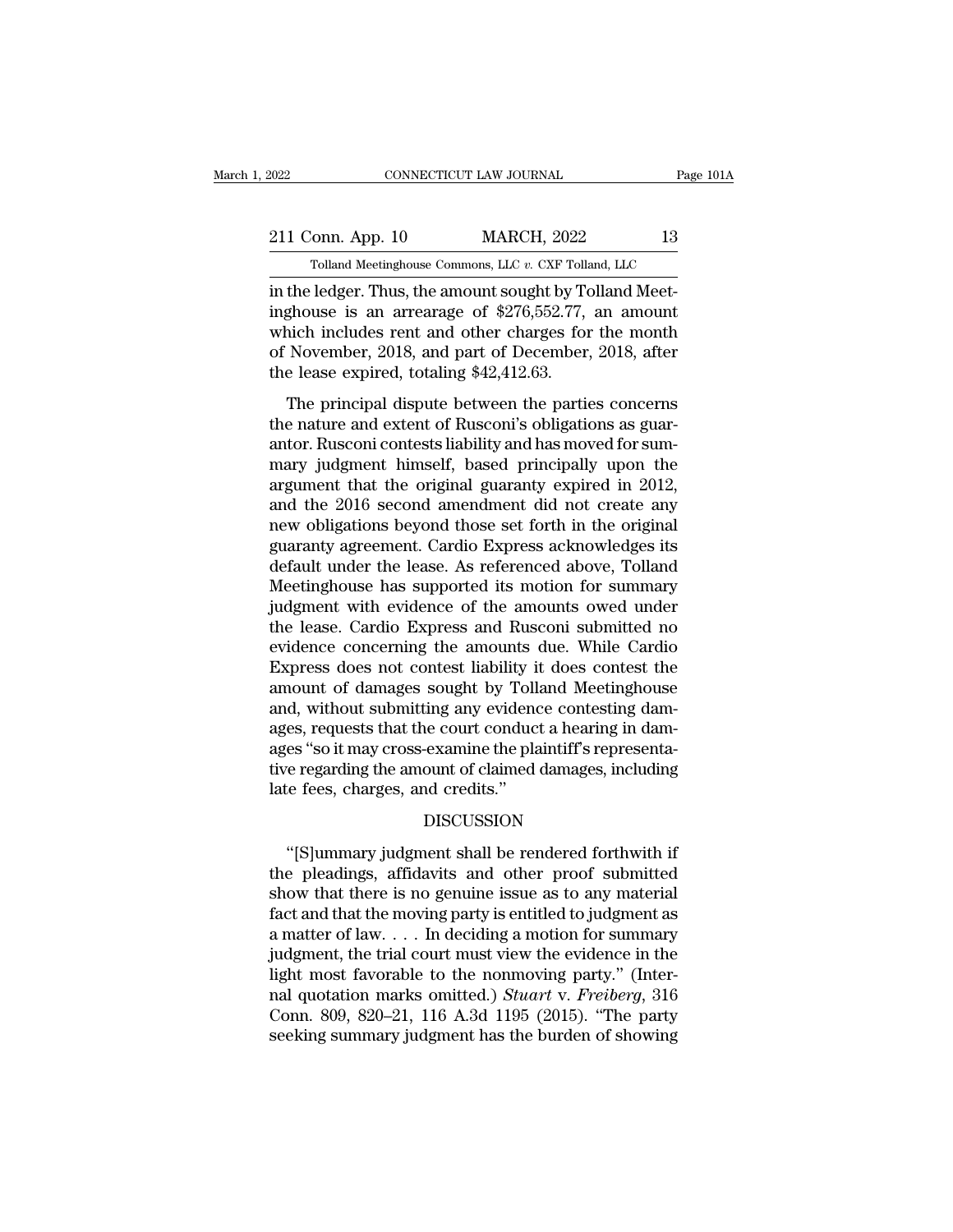## CONNECTICUT LAW JOURNAL March 1, 2022<br>14 MARCH, 2022 211 Conn. App. 10<br>19 Tolland Meetinghouse Commons, LLC v. CXF Tolland, LLC CONNECTICUT LAW JOURNAL March 1, 2<br>MARCH, 2022 211 Conn. App. 10<br>Tolland Meetinghouse Commons, LLC *v.* CXF Tolland, LLC<br>Sence of any genuine issue [of] material facts which

CONNECTICUT LAW JOURNAL March 1, 20<br>
14 MARCH, 2022 211 Conn. App. 10<br>
19 Tolland Meetinghouse Commons, LLC v. CXF Tolland, LLC<br>
19 Tolland Meetinghouse Commons, LLC v. CXF Tolland, LLC<br>
19 Tolland Meetinghouse issue [of] MARCH, 2022 211 Conn. App. 10<br>
Tolland Meetinghouse Commons, LLC v. CXF Tolland, LLC<br>
the absence of any genuine issue [of] material facts which,<br>
under applicable principles of substantive law, entitle<br>
him to a judgment  $\frac{\text{MARCH, 2022}}{\text{Tolland Metinghouse Commons, LLC } v. \text{ CXF Tolland, LLC}}$ <br>
the absence of any genuine issue [of] material facts which,<br>
under applicable principles of substantive law, entitle<br>
him to a judgment as a matter of law . . . and the party<br>
opp 14 MARCH, 2022 211 Conn. App. 10<br>
Tolland Meetinghouse Commons, LLC  $v$ . CXF Tolland, LLC<br>
the absence of any genuine issue [of] material facts which,<br>
under applicable principles of substantive law, entitle<br>
him to a jud Tolland Meetinghouse Commons, LLC v. CXF Tolland, LLC<br>the absence of any genuine issue [of] material facts which,<br>under applicable principles of substantive law, entitle<br>him to a judgment as a matter of law . . . and the Tolland Meetinghouse Commons, LLC v. CXF Tolland, LLC<br>the absence of any genuine issue [of] material facts which,<br>under applicable principles of substantive law, entitle<br>him to a judgment as a matter of law . . . and the the absence of any genuine issue [of] material facts which,<br>under applicable principles of substantive law, entitle<br>him to a judgment as a matter of law  $\dots$  and the party<br>opposing such a motion must provide an evidentiar under applicable principles of substantive law, entitle<br>him to a judgment as a matter of law . . . and the party<br>opposing such a motion must provide an evidentiary<br>foundation to demonstrate the existence of a genuine<br>issu In to a judgment as a matter of raw  $\ldots$  and the party<br>posing such a motion must provide an evidentiary<br>undation to demonstrate the existence of a genuine<br>sue of material fact  $\ldots$ . A material fact  $\ldots$  [is] a<br>ct which by foundation to demonstrate the existence of a genuine<br>issue of material fact.... A material fact ... [is] a<br>fact which will make a difference in the result of the<br>case." (Internal quotation marks omitted.) Id., 821.<br>"To

France of material fact.... A material fact  $\dots$  [is] a<br>fact which will make a difference in the result of the<br>case." (Internal quotation marks omitted.) Id., 821.<br>"To satisfy his burden the movant must make a show-<br>ing t siste of material fact. . . . . A material fact  $\ldots$  [is] a<br>fact which will make a difference in the result of the<br>case." (Internal quotation marks omitted.) Id., 821.<br>"To satisfy his burden the movant must make a show-<br> Fact which will have a unference in the result of the<br>case." (Internal quotation marks omitted.) Id., 821.<br>"To satisfy his burden the movant must make a show-<br>ing that it is quite clear what the truth is, and that exclude Case. (Internal quotation marks on<br>the i.e.,  $\alpha$ 21.<br>"To satisfy his burden the movant must make a show-<br>ing that it is quite clear what the truth is, and that excludes<br>any real doubt as to the existence of any genuine is "To satisfy his burden the movant must make a show-<br>ing that it is quite clear what the truth is, and that excludes<br>any real doubt as to the existence of any genuine issue<br>of material fact.... When documents submitted in<br> ing that it is quite clear what the truth is, and that excludes<br>any real doubt as to the existence of any genuine issue<br>of material fact. . . . . When documents submitted in<br>support of a motion for summary judgment fail to any real doubt as to the existence of any genuine issue<br>of material fact. . . . . When documents submitted in<br>support of a motion for summary judgment fail to estab-<br>lish that there is no genuine issue of material fact, t of material fact. . . . When documents submitted in<br>support of a motion for summary judgment fail to estab-<br>lish that there is no genuine issue of material fact, the<br>nonmoving party has no obligation to submit docu-<br>ments support of a motion for summary judgment fail to establish that there is no genuine issue of material fact, the nonmoving party has no obligation to submit documents establishing the existence of such an issue.... Once th lish that there is no genuine issue of material fact, the<br>nonmoving party has no obligation to submit docu-<br>ments establishing the existence of such an issue....<br>Once the moving party has met its burden, however,<br>the oppos monmoving party has no obligation to submit doc<br>ments establishing the existence of such an issue. .<br>Once the moving party has met its burden, howeve<br>the opposing party must present evidence that demo<br>strates the existence Thus establishing the existence of such an issue.  $\ldots$ <br>
are the moving party has met its burden, however,<br>
e opposing party must present evidence that demon-<br>
rates the existence of some disputed factual issue."<br>
iternal Figure the moving party has lifet its burden, however,<br>the opposing party must present evidence that demon-<br>strates the existence of some disputed factual issue."<br>(Internal quotation marks omitted.) *Ferri* v. *Powell-*<br>

the opposing party must present evidence that demonstrates the existence of some disputed factual issue."<br>(Internal quotation marks omitted.) *Ferri* v. *Powell-<br>Ferri*, 317 Conn. 223, 228, 116 A.3d 297 (2015).<br>"Although Strates the existence of some disputed factual issue.<br>(Internal quotation marks omitted.) *Ferri* v. Powell-<br>*Ferri*, 317 Conn. 223, 228, 116 A.3d 297 (2015).<br>"Although ordinarily the question of contract inter-<br>pretation Ferri, 317 Conn. 223, 228, 116 A.3d 297 (2015).<br>
"Although ordinarily the question of contract inter-<br>
pretation, being a question of the parties' intent, is a<br>
question of fact . . . [w]here there is definitive con-<br>
tra Ferri, 517 Colui. 225, 226, 110 A.5d 257 (2015).<br>
"Although ordinarily the question of contract inter-<br>
pretation, being a question of the parties' intent, is a<br>
question of fact . . . [w]here there is definitive con-<br>
tr "Although ordinarily the question of contract inter-<br>pretation, being a question of the parties' intent, is a<br>question of fact . . . [w]here there is definitive con-<br>tract language, the determination of what the parties<br>in pretation, being a question of the parties' intent, is a<br>question of fact . . . [w]here there is definitive con-<br>tract language, the determination of what the parties<br>intended by their contractual commitments is a ques-<br>ti question of fact  $\ldots$  [w]here there is definitive contract language, the determination of what the parties<br>intended by their contractual commitments is a ques-<br>tion of law." (Internal quotation marks omitted.) Tall-<br>*mad* tract language, the determination of what the parties<br>intended by their contractual commitments is a ques-<br>tion of law." (Internal quotation marks omitted.) Tall-<br>madge Bros., Inc. v. Iroquois Gas Transmission Sys-<br>tem, L. intended by their contractual commitments is a question of law." (Internal quotation marks omitted.) Tall-<br>madge Bros., Inc. v. Iroquois Gas Transmission System, L.P., 252 Conn. 479, 495, 746 A.2d 1277 (2000). "A<br>contract tion of law." (Internal quotation marks omitted.) Tall-<br>madge Bros., Inc. v. Iroquois Gas Transmission System, L.P., 252 Conn. 479, 495, 746 A.2d 1277 (2000). "A<br>contract must be construed to effectuate the intent of<br>the madge Bros., Inc. v. Iroquois Gas Transmission System, L.P., 252 Conn. 479, 495, 746 A.2d 1277 (2000). "A contract must be construed to effectuate the intent of the parties, which is determined from the language used inte tem, L.P., 252 Conn. 479, 495, 746 A.2d 1277 (2000). "A<br>contract must be construed to effectuate the intent of<br>the parties, which is determined from the language used<br>interpreted in the light of the situation of the parti contract must be construed to effectuate the intent of<br>the parties, which is determined from the language used<br>interpreted in the light of the situation of the parties<br>and the circumstances connected with the transaction. the parties, which is determined from the language used<br>interpreted in the light of the situation of the parties<br>and the circumstances connected with the transaction.<br> $\ldots$  [T]he intent of the parties is to be ascertained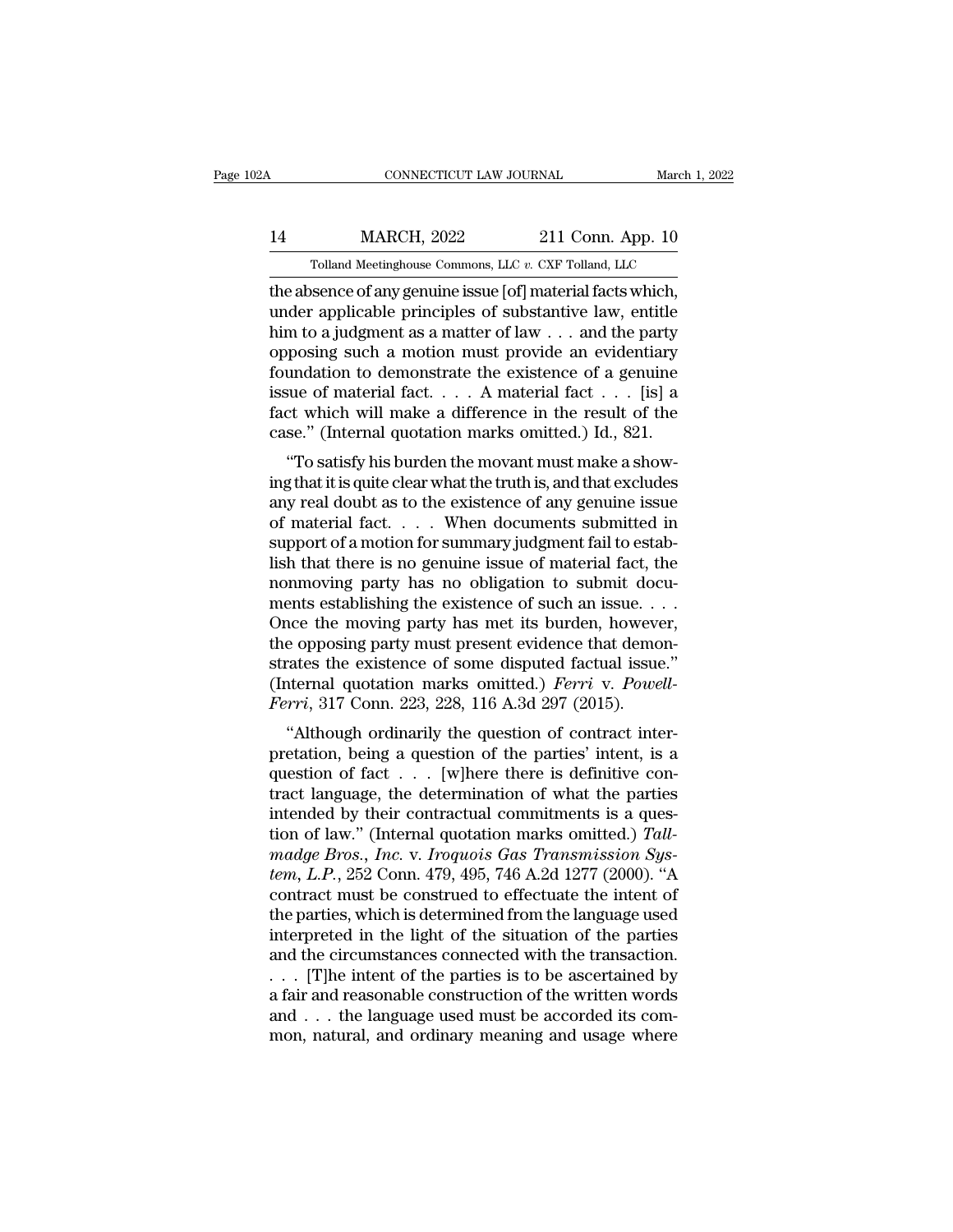EXECUTE CONNECTICUT LAW JOURNAL Page 103A<br>211 Conn. App. 10 MARCH, 2022 15<br>211 Conn. App. 10 MARCH, 2022 15 CONNECTICUT LAW JOURNAL Page 1<br>Tolland Meetinghouse Commons, LLC *v.* CXF Tolland, LLC<br>Tolland Meetinghouse Commons, LLC *v.* CXF Tolland, LLC<br>The sensibly applied to the subject matter of the

EXECUTE CONNECTICUT LAW JOURNAL Page 103A<br>
211 Conn. App. 10 MARCH, 2022 15<br>
Tolland Meetinghouse Commons, LLC v. CXF Tolland, LLC<br>
it can be sensibly applied to the subject matter of the<br>
contract.'' Id., 498. "In ascerta 211 Conn. App. 10 MARCH, 2022 15<br>
Tolland Meetinghouse Commons, LLC v. CXF Tolland, LLC<br>
it can be sensibly applied to the subject matter of the<br>
contract.'' Id., 498. "In ascertaining intent, we consider<br>
not only the lan 211 Conn. App. 10 MARCH, 2022 15<br>
Tolland Meetinghouse Commons, LLC  $v$ . CXF Tolland, LLC<br>
it can be sensibly applied to the subject matter of the<br>
contract." Id., 498. "In ascertaining intent, we consider<br>
not only the l 211 Conn. App. 10 MARCH, 2022 15<br>
Tolland Meetinghouse Commons, LLC  $v$ . CXF Tolland, LLC<br>
it can be sensibly applied to the subject matter of the<br>
contract." Id., 498. "In ascertaining intent, we consider<br>
not only the l Tolland Meetinghouse Commons, LLC v. CXF Tolland, LLC<br>it can be sensibly applied to the subject matter of the<br>contract." Id., 498. "In ascertaining intent, we consider<br>not only the language used in the contract but also th Tolland Meetinghouse Commons, LLC v. CXF Tolland, LLC<br>it can be sensibly applied to the subject matter of the<br>contract.'' Id., 498. "In ascertaining intent, we consider<br>not only the language used in the contract but also t it can be sensibly applied to the subject matter of the contract." Id., 498. "In ascertaining intent, we consider not only the language used in the contract but also the circumstances surrounding the making of the contract contract." Id., 498. "In ascertaining intent, we consider<br>not only the language used in the contract but also the<br>circumstances surrounding the making of the contract,<br>the motives of the parties and the purposes which they not only the language used in the contract but also the circumstances surrounding the making of the contract, the motives of the parties and the purposes which they sought to accomplish." *Connecticut Co.* v. *Division* 42 circumstances surrounding the making of the contract,<br>the motives of the parties and the purposes which they<br>sought to accomplish." *Connecticut Co.* v. *Division*<br>425, 147 Conn. 608, 616, 164 A.2d 413 (1960); *Schlicher*<br> the motives of the parties and the purposes which they<br>sought to accomplish." *Connecticut Co.* v. *Division*<br> $425$ , 147 Conn. 608, 616, 164 A.2d 413 (1960); *Schlicher*<br>v. *Schwartz*, 58 Conn. App. 80, 85, 752 A.2d 517 ( sought to accomplish." *Connecticut Co.* v. *Division*<br>425, 147 Conn. 608, 616, 164 A.2d 413 (1960); *Schlicher*<br>v. *Schwartz*, 58 Conn. App. 80, 85, 752 A.2d 517 (2000).<br>"Every provision of the contract must be given effe ''When there are multiple writings regarding the same "Every provision of the contract must be given effect<br>
if it can reasonably be done, because parties ordinarily<br>
do not insert meaningless provisions in their agree-<br>
ments." *Connecticut Co.* v. *Division 425*, supra, 61

Every provision of the contract mast se given ences<br>if it can reasonably be done, because parties ordinarily<br>do not insert meaningless provisions in their agree-<br>ments." *Connecticut Co.* v. *Division 425*, supra, 617.<br>"W the cast reasonality be done, because parties ordinary<br>do not insert meaningless provisions in their agree-<br>ments." *Connecticut Co.* v. *Division 425*, supra, 617.<br>"When there are multiple writings regarding the same<br>tran 385, 395, 889 A.2d 865, cert. denied, 277 Conn. 932, 896<br>A.2d 100 (2006). "Guarantees" (Internal quota-<br>tion marks omitted.) *Frantz* v. *Romaine*, 93 Conn. App.<br>385, 395, 889 A.2d 865, cert. denied, 277 Conn. 932, 896<br>A. "When there are multiple writings regarding the same<br>transaction, the writings should be considered together<br>to determine the intent of the parties." (Internal quota-<br>tion marks omitted.) *Frantz* v. *Romaine*, 93 Conn. A "When there are multiple writings regarding the same<br>transaction, the writings should be considered together<br>to determine the intent of the parties." (Internal quota-<br>tion marks omitted.) *Frantz* v. *Romaine*, 93 Conn. A transaction, the writings should be considered together<br>to determine the intent of the parties." (Internal quota-<br>tion marks omitted.) *Frantz* v. *Romaine*, 93 Conn. App.<br>385, 395, 889 A.2d 865, cert. denied, 277 Conn. 9 to determine the intent of the parties." (Internal quotation marks omitted.) *Frantz v. Romaine*, 93 Conn. App. 385, 395, 889 A.2d 865, cert. denied, 277 Conn. 932, 896 A.2d 100 (2006). "[Guarantees] are  $\ldots$  distinct an tion marks omitted.) *Frantz* v. *Romaine*, 93 Conn. App.<br>385, 395, 889 A.2d 865, cert. denied, 277 Conn. 932, 896<br>A.2d 100 (2006). "[Guarantees] are . . . distinct and<br>essentially different contracts; they are between di 385, 395, 889 A.2d 865, cert. denied, 277 Conn. 932, 896<br>A.2d 100 (2006). "[Guarantees] are . . . distinct and<br>essentially different contracts; they are between differ-<br>ent parties, they may be executed at different times A.2d 100 (2006). "[Guarantees] are . . . distinct and<br>essentially different contracts; they are between differ-<br>ent parties, they may be executed at different times and<br>by separate instruments, and the nature of the promi essentially different contracts; they are between different parties, they may be executed at different times and<br>by separate instruments, and the nature of the promises<br>and the liability of the promisors differ substantial ent parties, they may be executed at different times and<br>by separate instruments, and the nature of the promises<br>and the liability of the promisors differ substantially<br>.... The contract of the guarantor is his own separat by separate instruments, and the nature of the promises<br>and the liability of the promisors differ substantially<br>.... The contract of the guarantor is his own separate<br>undertaking in which the principal does not join."<br>(Int and the liability of the promisors differ substantially<br>
.... The contract of the guarantor is his own separate<br>
undertaking in which the principal does not join."<br>
(Internal quotation marks omitted.) 1916 Post Road<br>
Assoc undertaking in which the principal does not join."<br>
(Internal quotation marks omitted.) 1916 Post Road<br>
Associates, LLC v. Mrs. Green's of Fairfield, Inc., 191<br>
Conn. App. 16, 23, 212 A.3d 744 (2019), quoting JP<br> *Morgan C* (Internal quotation marks omitted.)  $1916$  *Post Road*<br>Associates, LLC v. Mrs. Green's of Fairfield, Inc., 191<br>Conn. App. 16, 23, 212 A.3d 744 (2019), quoting JP<br>Morgan Chase Bank, N.A. v. Winthrop Properties, LLC,<br>312 Co Associates, LLC v. Mrs. Green's of Fairfield, Inc., 191<br>Conn. App. 16, 23, 212 A.3d 744 (2019), quoting JP<br>Morgan Chase Bank, N.A. v. Winthrop Properties, LLC,<br>312 Conn. 662, 675–76, 94 A.3d 622 (2014); see also<br>Wolthausen Conn. App. 16, 23, 212 A.3d 744 (2019), quoting *JP*<br>Morgan Chase Bank, N.A. v. Winthrop Properties, LLC,<br>312 Conn. 662, 675–76, 94 A.3d 622 (2014); see also<br>Wolthausen v. Trimpert, 93 Conn. 260, 265, 105 A. 687<br>(1919) ("[ Morgan Chase Bank, N.A. v. Winthrop Properties, LLC,<br>312 Conn. 662, 675–76, 94 A.3d 622 (2014); see also<br>Wolthausen v. Trimpert, 93 Conn. 260, 265, 105 A. 687<br>(1919) ("[a] guaranty is a collateral undertaking to pay<br>a debt 312 Conn. 662, 675–76, 94 A.3d 622 (2014); see also<br> *Wolthausen* v. *Trimpert*, 93 Conn. 260, 265, 105 A. 687<br>
(1919) ("[a] guaranty is a collateral undertaking to pay<br>
a debt or perform a duty, in case of the failure of Wolthausen v. Trimpert, 93 Conn. 260, 265, 105 A. 687 (1919) ("[a] guaranty is a collateral undertaking to pay a debt or perform a duty, in case of the failure of another person, who is in the first instance liable to such (1919) ("[a] guaranty is a collateral undertaking to pay<br>a debt or perform a duty, in case of the failure of another<br>person, who is in the first instance liable to such pay-<br>ment or performance" (internal quotation marks o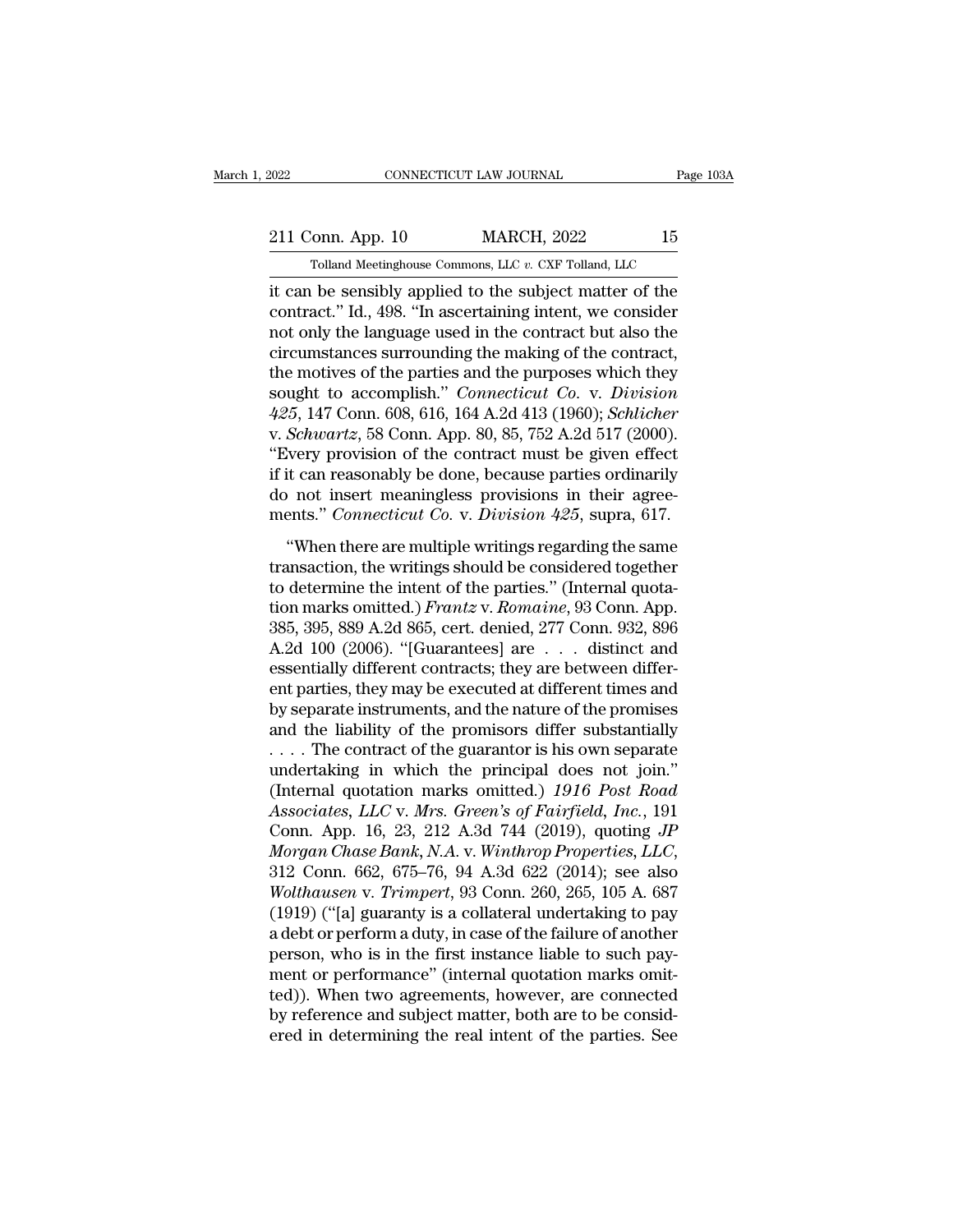## CONNECTICUT LAW JOURNAL March 1, 2022<br>16 MARCH, 2022 211 Conn. App. 10<br>Tolland Meetinghouse Commons, LLC v. CXF Tolland, LLC  $\begin{tabular}{ c c c} CONNECTICUT LAW JOURNAL & March 1, 2 \ \hline \end{tabular} \begin{tabular}{ c c c} \multicolumn{2}{c}{MARCH, 2022} & 211 Conn. App. 10 \ \hline \end{tabular} \begin{tabular}{ c c c} \multicolumn{2}{c}{\text{\textcolor{blue}Tolland Meeting house Commons, LLC $v. CXF Tolland, LLC} \ \hline \end{tabular} \end{tabular} \end{tabular}$

*CONNECTICUT LAW JOURNAL* March 1, 2<br> *MARCH*, 2022 211 Conn. App. 10<br> *Tolland Meetinghouse Commons, LLC v. CXF Tolland, LLC*<br> *Massaro* v. *Savoy Estates Realty Co.*, 110 Conn. 452,<br>
459, 148 A. 342 (1930). "Where ... th 16 MARCH, 2022 211 Conn. App. 10<br>
Tolland Meetinghouse Commons, LLC v. CXF Tolland, LLC<br>
Massaro v. Savoy Estates Realty Co., 110 Conn. 452,<br>
459, 148 A. 342 (1930). "Where . . . the signatories exe-<br>
cute a contract which 16 MARCH, 2022 211 Conn. App. 10<br>
Tolland Meetinghouse Commons, LLC v. CXF Tolland, LLC<br>
Massaro v. Savoy Estates Realty Co., 110 Conn. 452,<br>
459, 148 A. 342 (1930). "Where ... the signatories execute a contract which ref 16 MARCH, 2022 211 Conn. App. 10<br>
Tolland Meetinghouse Commons, LLC v. CXF Tolland, LLC<br>
Massaro v. Savoy Estates Realty Co., 110 Conn. 452,<br>
459, 148 A. 342 (1930). "Where ... the signatories execute a contract which ref Tolland Meetinghouse Commons, LLC v. CXF Tolland, LLC<br>
Massaro v. Savoy Estates Realty Co., 110 Conn. 452,<br>
459, 148 A. 342 (1930). "Where ... the signatories execute a contract which refers to another instrument in<br>
such Fouand Meetinghouse Commons, LLC v. CAF Touand, LLC<br>Massaro v. Savoy Estates Realty Co., 110 Conn. 452,<br>459, 148 A. 342 (1930). "Where  $\dots$  the signatories exe-<br>cute a contract which refers to another instrument in<br>such a *Massaro v. Savoy Estates Realty Co.*, 110 Conn. 452, 459, 148 A. 342 (1930). "Where . . . the signatories execute a contract which refers to another instrument in such a manner as to establish that they intended to make 459, 148 A. 342 (1930). "Where . . . the signatories execute a contract which refers to another instrument in such a manner as to establish that they intended to make the terms and conditions of that other instrument a par cute a contract which refers to another instrument in<br>such a manner as to establish that they intended to<br>make the terms and conditions of that other instrument<br>a part of their understanding, the two may be interpre-<br>ted t such a manner as to establish that they intended to<br>make the terms and conditions of that other instrument<br>a part of their understanding, the two may be interpre-<br>ted together as the agreement of the parties." (Internal<br>qu make the terms and conditions of that other instrumer<br>a part of their understanding, the two may be interprecent to together as the agreement of the parties." (Interna<br>quotation marks omitted.) *Regency Savings Bank*<br>*West* a part of their understanding, the two may be interpreted together as the agreement of the parties." (Internal quotation marks omitted.) *Regency Savings Bank v. Westmark Partners*, 59 Conn. App. 160, 165, 756 A.2d 299 (2 quotation marks omitted.) Regency Savings Bank v.<br>Westmark Partners, 59 Conn. App. 160, 165, 756 A.2d<br>299 (2000), quoting Batter Building Materials Co. v.<br>Kirschner, 142 Conn. 1, 7, 110 A.2d 464 (1954).<br>"Where the languag

Westmark Partners, 59 Conn. App. 160, 165, 756 A.2d<br>299 (2000), quoting *Batter Building Materials Co. v.*<br>*Kirschner*, 142 Conn. 1, 7, 110 A.2d 464 (1954).<br>
"Where the language of the contract is clear and unam-<br>biguous, 299 (2000), quoting *Batter Building Materials Co.* v.<br> *Kirschner*, 142 Conn. 1, 7, 110 A.2d 464 (1954).<br>
"Where the language of the contract is clear and unam-<br>
biguous, the contract is to be given effect according<br>
to *Kirschner*, 142 Conn. 1, 7, 110 A.2d 464 (1954).<br>
"Where the language of the contract is clear and unam-<br>
biguous, the contract is to be given effect according<br>
to its terms. A court will not torture words to import<br>
amb "Where the language of the contract is clear and unam-<br>biguous, the contract is to be given effect according<br>to its terms. A court will not torture words to import<br>ambiguity where the ordinary meaning leaves no room<br>for a "Where the language of the contract is clear and unam-<br>biguous, the contract is to be given effect according<br>to its terms. A court will not torture words to import<br>ambiguity where the ordinary meaning leaves no room<br>for a biguous, the contract is to be given effect according<br>to its terms. A court will not torture words to import<br>ambiguity where the ordinary meaning leaves no room<br>for ambiguity . . . . Similarly, any ambiguity in a con-<br>trac to its terms. A court will not torture words to import<br>ambiguity where the ordinary meaning leaves no room<br>for ambiguity . . . . Similarly, any ambiguity in a con-<br>tract must emanate from the language used in the con-<br>trac ambiguity where the ordinary meaning leaves no room<br>for ambiguity . . . . Similarly, any ambiguity in a con-<br>tract must emanate from the language used in the con-<br>tract rather than from one party's subjective perception<br>of for ambiguity . . . . Similarly, any ambiguity in a contract must emanate from the language used in the contract rather than from one party's subjective perception of the terms." (Internal quotation marks omitted.) Tall-<br> tract must emanate from the language used in the con-<br>tract rather than from one party's subjective perception<br>of the terms." (Internal quotation marks omitted.) Tall-<br>madge Bros., Inc. v. Iroquois Gas Transmission Sys-<br>te tract rather than from one party's subjective perception<br>of the terms." (Internal quotation marks omitted.) Tall-<br>madge Bros., Inc. v. Iroquois Gas Transmission Sys-<br>tem, L.P., supra, 252 Conn. 498. When considering a<br>clai of the terms." (Internal quotation marks omitted.) Tall-<br>madge Bros., Inc. v. Iroquois Gas Transmission Sys-<br>tem, L.P., supra, 252 Conn. 498. When considering a<br>claim of ambiguity, the court does "not decide which<br>party ha madge Bros., Inc. v. Iroquois Gas Transmission System, L.P., supra, 252 Conn. 498. When considering a claim of ambiguity, the court does "not decide which party has the better interpretation, only whether there is more th *tem, L.P.*, supra, 252 Conn. 498. When considering a claim of ambiguity, the court does "not decide which party has the better interpretation, only whether there is more than one reasonable interpretation of the contract claim of ambiguity, the court does "not decide which<br>party has the better interpretation, only whether there is<br>more than one reasonable interpretation of the contract<br>language at issue. If we conclude that the language<br>al party has the better interpretation, only whether there is<br>more than one reasonable interpretation of the contract<br>language at issue. If we conclude that the language<br>allows for more than one reasonable interpretation, the more than one reasonable interpretation of the contract language at issue. If we conclude that the language allows for more than one reasonable interpretation, the contract is ambiguous, its interpretation and application language at issue. If we conclude that the language allows for more than one reasonable interpretation, the contract is ambiguous  $\dots$  Conversely, if the contract is unambiguous, its interpretation and application is a qu allows for more than one reasonable interpretation, the contract is ambiguous . . . . . Conversely, if the contract is unambiguous, its interpretation and application is a question of law for the court, permitting the cour tract is unambiguous, its interpretation and application<br>is a question of law for the court, permitting the court<br>to resolve a breach of contract claim on summary judg-<br>ment if there is no genuine dispute of material fact is a question of law for the court, permitting the court<br>to resolve a breach of contract claim on summary judg-<br>ment if there is no genuine dispute of material fact."<br>Salce v. Wolczek, 314 Conn. 675, 683, 104 A.3d 694 (201

to resolve a breach of contract claim on summary judgment if there is no genuine dispute of material fact."<br>Salce v. Wolczek, 314 Conn. 675, 683, 104 A.3d 694 (2014).<br>Of principal concern to the parties is whether Rus-<br>con ment if there is no genuine dispute of material fact."<br>Salce v. Wolczek, 314 Conn. 675, 683, 104 A.3d 694 (2014).<br>Of principal concern to the parties is whether Rus-<br>coni's signature as "guarantor" on the second amend-<br>men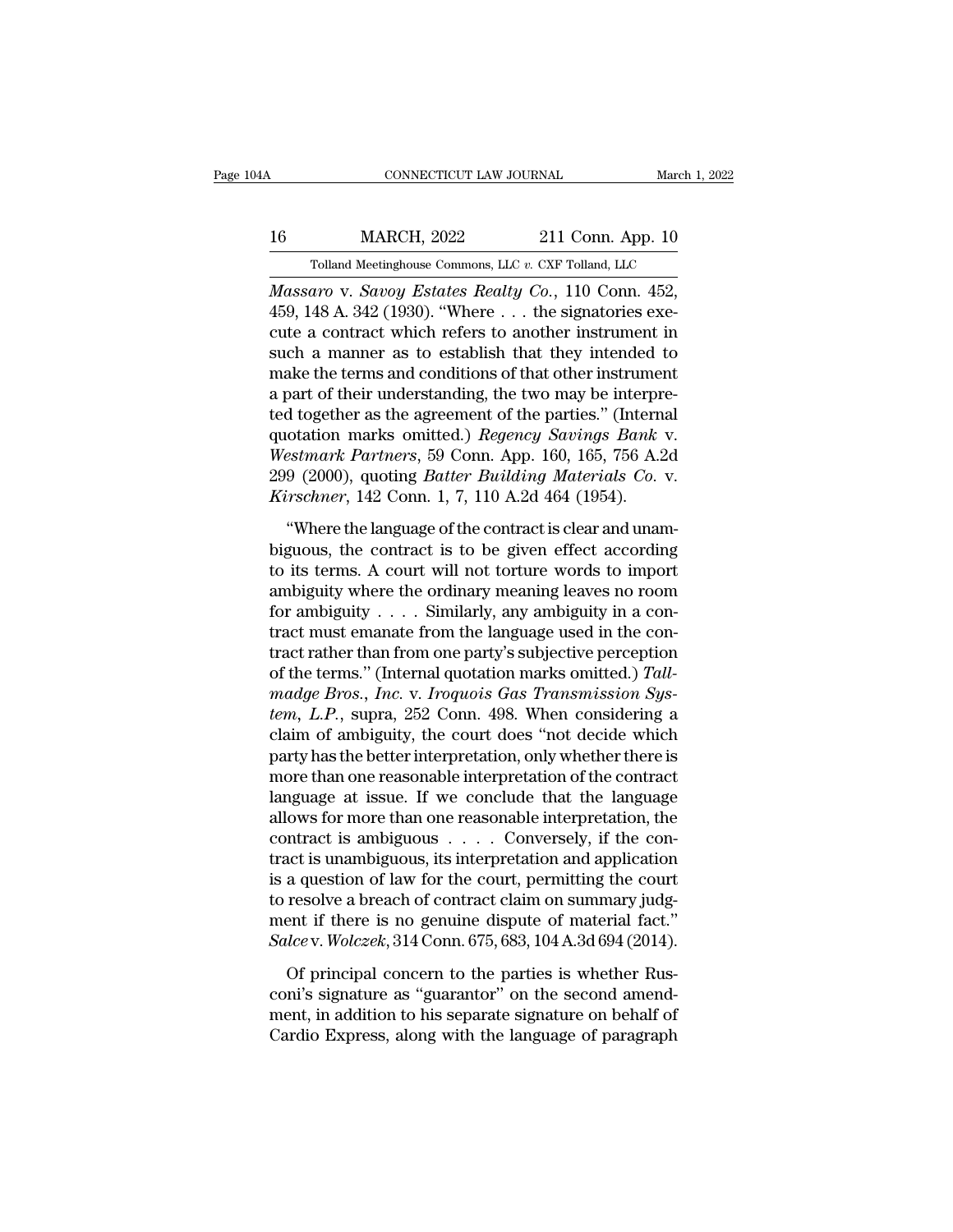# EXECUTE CONNECTICUT LAW JOURNAL Page 105A<br>211 Conn. App. 10 MARCH, 2022 17<br>211 Tolland Meetinghouse Commons, LLC v. CXF Tolland, LLC CONNECTICUT LAW JOURNAL Page 105A<br>211 Conn. App. 10 MARCH, 2022 17<br>7 Tolland Meetinghouse Commons, LLC *v.* CXF Tolland, LLC<br>5 of the second amendment, makes him personally lia-

FORD THE SET ON SOURNAL CONSECTICUT LAW JOURNAL<br>
5 of the second amendment, makes him personally lia-<br>
5 of the second amendment, makes him personally lia-<br>
ble for the amounts owed by Cardio Express under the 211 Conn. App. 10 MARCH, 2022 17<br>
Tolland Meetinghouse Commons, LLC  $v$ . CXF Tolland, LLC<br>
5 of the second amendment, makes him personally lia-<br>
ble for the amounts owed by Cardio Express under the<br>
lease. Paragraph 5 sta 211 Conn. App. 10 MARCH, 2022 17<br>
Tolland Meetinghouse Commons, LLC  $v$ . CXF Tolland, LLC<br>
5 of the second amendment, makes him personally lia-<br>
ble for the amounts owed by Cardio Express under the<br>
lease. Paragraph 5 sta 211 Conn. App. 10 MARCH, 2022 17<br>
Tolland Meetinghouse Commons, LLC v. CXF Tolland, LLC<br>
5 of the second amendment, makes him personally lia-<br>
ble for the amounts owed by Cardio Express under the<br>
lease. Paragraph 5 states Tolland Meetinghouse Commons, LLC  $v$ . CXF Tolland, LLC<br>5 of the second amendment, makes him personally lia-<br>ble for the amounts owed by Cardio Express under the<br>lease. Paragraph 5 states that "[t]he Guarantor hereby<br>reaf Frame and an endment, makes him personally liable for the amounts owed by Cardio Express under the lease. Paragraph 5 states that "[t]he Guarantor hereby reaffirms his obligations in respect to the terms of the Guaranty da ary of the second amendment, makes nim personally habitation for the amounts owed by Cardio Express under the lease. Paragraph 5 states that "[t]he Guarantor hereby reaffirms his obligations in respect to the terms of the ble for the amounts owed by Cardio Express under the<br>lease. Paragraph 5 states that "[t]he Guarantor hereby<br>reaffirms his obligations in respect to the terms of the<br>Guaranty dated May 10, 2007, which Guaranty shall<br>remain rease. Paragraph 5 states that [t]he Guarantor hereby<br>reaffirms his obligations in respect to the terms of the<br>Guaranty dated May 10, 2007, which Guaranty shall<br>remain in full force and effect." Tolland Meetinghouse<br>argues reammas his obligations in respect to the terms of the<br>Guaranty dated May 10, 2007, which Guaranty shall<br>remain in full force and effect." Tolland Meetinghouse<br>argues in support of its motion for summary judgment<br>that this Guaranty dated May 10, 2007, which Guaranty shall<br>remain in full force and effect." Tolland Meetinghouse<br>argues in support of its motion for summary judgment<br>that this language clearly and unambiguously renews<br>or reactivat remain in full force and effect. Tolland Meetinghouse<br>argues in support of its motion for summary judgment<br>that this language clearly and unambiguously renews<br>or reactivates the terms of the guaranty agreement to<br>cover Car argues in support of its motion for summary judgment<br>that this language clearly and unambiguously renews<br>or reactivates the terms of the guaranty agreement to<br>cover Cardio Express' lease obligations as of April, 2016,<br>when that this language clearly and unambiguously renews<br>or reactivates the terms of the guaranty agreement to<br>cover Cardio Express' lease obligations as of April, 2016,<br>when the second amendment became effective. Rusconi,<br>on t or reactivates the terms of the guaranty agreement to<br>cover Cardio Express' lease obligations as of April, 2016,<br>when the second amendment became effective. Rusconi,<br>on the other hand, argues in opposition to Tolland Meetcover Cardio Express Tease obigations as of April, 2016,<br>when the second amendment became effective. Rusconi,<br>on the other hand, argues in opposition to Tolland Meet-<br>inghouse's motion and in support of his own motion that when the second amendment became enective. Ruscom,<br>on the other hand, argues in opposition to Tolland Meet-<br>inghouse's motion and in support of his own motion that<br>paragraph 5 clearly and unambiguously fails to impose<br>any on the other nand, argues in opposition<br>inghouse's motion and in support of his<br>paragraph 5 clearly and unambiguousl<br>any obligation upon him beyond the ori<br>undertaken in the 2007 guaranty agreem<br>terms of the original guara ragraph 5 clearly and unambiguously fails to impose<br>y obligation upon him beyond the original obligations<br>dertaken in the 2007 guaranty agreement. Under the<br>rms of the original guaranty agreement, Rusconi had<br>obligations a any obligation upon him beyond the original obligations<br>undertaken in the 2007 guaranty agreement. Under the<br>terms of the original guaranty agreement, Rusconi had<br>no obligations after May 1, 2012.<br>Rusconi argues it was cle

undertaken in the 2007 guaranty agreement. Under the<br>terms of the original guaranty agreement, Rusconi had<br>no obligations after May 1, 2012.<br>Rusconi argues it was clear under the guaranty agreement<br>that it expired after fi terms of the original guaranty agreement, Rusconi had<br>no obligations after May 1, 2012.<br>Rusconi argues it was clear under the guaranty agreement that it expired after five years and that paragraph<br>5 of the second amendment no obligations after May 1, 2012.<br>
Rusconi argues it was clear under the guaranty agreement that it expired after five years and that paragraph<br>
5 of the second amendment could not "magically resus-<br>
citate an expired guar Rusconi argues it was clear under the guaranty agreement that it expired after five years and that paragraph<br>5 of the second amendment could not "magically resus-<br>citate an expired guaranty." Acknowledging that Rus-<br>coni d Rusconi argues it was crear under the guaranty agreement that it expired after five years and that paragraph<br>5 of the second amendment could not "magically resus-<br>citate an expired guaranty." Acknowledging that Rus-<br>coni d ment that it expired atter five years and that paragraph<br>
5 of the second amendment could not "magically resus-<br>
citate an expired guaranty." Acknowledging that Rus-<br>
coni did "reaffirm" his expired guaranty obligations,<br> s or the second amendment could not magically resus-<br>citate an expired guaranty." Acknowledging that Rus-<br>coni did "reaffirm" his expired guaranty obligations,<br>Rusconi maintains that he was "reaffirming a nullity."<br>Because Cruate an expired guaranty. Acknowledging that Rusconi did "reaffirm" his expired guaranty obligations,<br>Rusconi maintains that he was "reaffirming a nullity."<br>Because it had expired it "could not 'remain' in full<br>force and conf and "reaffirm" his expired guaranty obigations,<br>Rusconi maintains that he was "reaffirming a nullity."<br>Because it had expired it "could not 'remain' in full<br>force and effect." Perhaps recognizing that the law of<br>contr Rusconi maintains that he was "rearlifting a nullity.<br>Because it had expired it "could not 'remain' in full<br>force and effect." Perhaps recognizing that the law of<br>contracts presumes contract language is not a "nullity,"<br>Ru because it had expired it could not remain in full<br>force and effect." Perhaps recognizing that the law of<br>contracts presumes contract language is not a "nullity,"<br>Rusconi offers the "alternative argument" that he merely<br>gu norce and enect. Pernaps recognizing that the law of<br>contracts presumes contract language is not a "nullity,"<br>Rusconi offers the "alternative argument" that he merely<br>guaranteed the arrearage amount referenced in the sec-<br> contracts presumes contract language is not a nullity,<br>Rusconi offers the "alternative argument" that he merely<br>guaranteed the arrearage amount referenced in the sec-<br>ond amendment. The arrearage payments were made<br>in full ratiscont offers the "atternative argument" that he merety<br>guaranteed the arrearage amount referenced in the sec-<br>ond amendment. The arrearage payments were made<br>in full and thus, Rusconi argues, he would still owe<br>nothing guaranteed the arrearage amount referenced in the sec-<br>ond amendment. The arrearage payments were made<br>in full and thus, Rusconi argues, he would still owe<br>nothing to Tolland Meetinghouse. Rusconi's alternative<br>argument is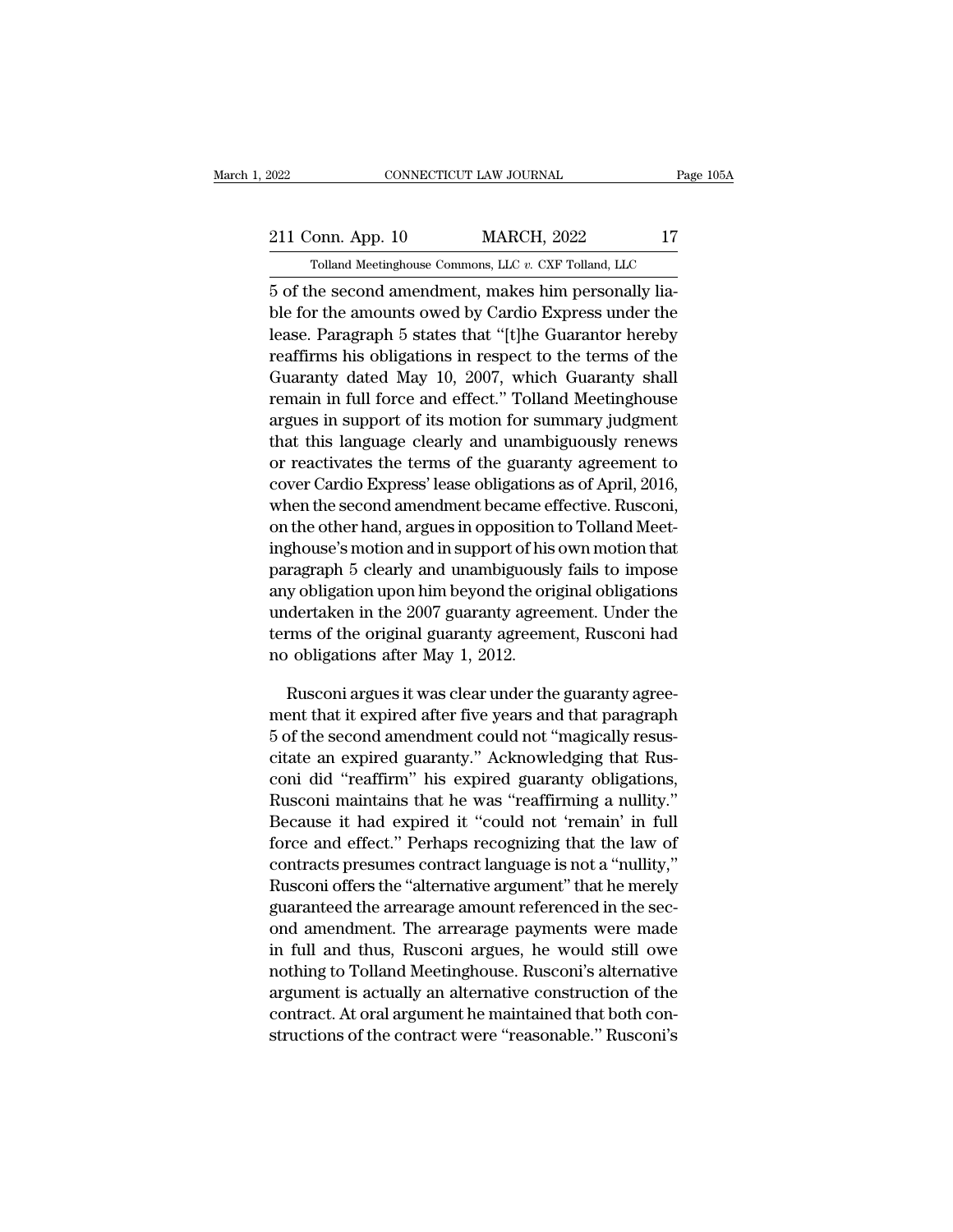## CONNECTICUT LAW JOURNAL March 1, 2022<br>18 MARCH, 2022 211 Conn. App. 10<br>Tolland Meetinghouse Commons, LLC v. CXF Tolland, LLC CONNECTICUT LAW JOURNAL March 1, 2<br>MARCH, 2022 211 Conn. App. 10<br>Tolland Meetinghouse Commons, LLC *v.* CXF Tolland, LLC<br>nents therefore support a conclusion that the sec-

CONNECTICUT LAW JOURNAL<br>
MARCH, 2022 211 Conn. App. 10<br>
Tolland Meetinghouse Commons, LLC v. CXF Tolland, LLC<br>
arguments, therefore, support a conclusion that the sec-<br>
cond amendment is ambiguous as it pertains to his per MARCH, 2022 211 Conn. App. 10<br>
Tolland Meetinghouse Commons, LLC v. CXF Tolland, LLC<br>
arguments, therefore, support a conclusion that the sec-<br>
ond amendment is ambiguous as it pertains to his per-<br>
sonal obligations.<sup>1</sup> 18 MARCH, 202<br>Tolland Meetinghouse Co<br>arguments, therefore, sup<br>ond amendment is ambig<br>sonal obligations.<sup>1</sup><br>Tolland Meetinghouse MARCH,  $2022$  211 Conn. App. 10<br>
Tolland Meetinghouse Commons, LLC  $v$ . CXF Tolland, LLC<br>
guments, therefore, support a conclusion that the sec-<br>
d amendment is ambiguous as it pertains to his per-<br>
ral obligations.<sup>1</sup><br>
T

Tolland Meetinghouse Commons, LLC  $v$ . CXF Tolland, LLC<br>arguments, therefore, support a conclusion that the sec-<br>ond amendment is ambiguous as it pertains to his per-<br>sonal obligations.<sup>1</sup><br>Tolland Meetinghouse's argument by the choice of words in that the section of paragraph.<br>
Tolland Meetinghouse's argument that the meaning of paragraph 5 is clear and unambiguous is impaired<br>
by the choice of words in that paragraph. Specifically,<br>
the p arguments, therefore, support a conclusion that the sec-<br>ond amendment is ambiguous as it pertains to his per-<br>sonal obligations.<sup>1</sup><br>Tolland Meetinghouse's argument that the meaning<br>of paragraph 5 is clear and unambiguous ond amendment is ambiguous as it pertains to his per-<br>sonal obligations.<sup>1</sup><br>Tolland Meetinghouse's argument that the meaning<br>of paragraph 5 is clear and unambiguous is impaired<br>by the choice of words in that paragraph. Spe sonal obligations.<sup>1</sup><br>Tolland Meetinghouse's argument that the meaning<br>of paragraph 5 is clear and unambiguous is impaired<br>by the choice of words in that paragraph. Specifically,<br>the phrase "shall remain in full force and Tolland Meetinghouse's argument that the meaning<br>of paragraph 5 is clear and unambiguous is impaired<br>by the choice of words in that paragraph. Specifically,<br>the phrase "shall remain in full force and effect" would<br>more cle of paragraph 5 is clear and unambiguous is impaired<br>by the choice of words in that paragraph. Specifically,<br>the phrase "shall remain in full force and effect" would<br>more clearly reflect the intent advocated by Tolland<br>Meet by the choice of words in that paragraph. Specifically, the phrase "shall remain in full force and effect" would more clearly reflect the intent advocated by Tolland Meetinghouse if, for example, the agreement provided ins the phrase "shall remain in full force and effect" would<br>more clearly reflect the intent advocated by Tolland<br>Meetinghouse if, for example, the agreement provided<br>instead that the guaranty "shall be reinstated for the<br>dura more clearly reflect the intent advocated by Tolland<br>Meetinghouse if, for example, the agreement provided<br>instead that the guaranty "shall be reinstated for the<br>duration of the lease term." It is only by placing the<br>langua Meetinghouse if, for example, the agreement provided<br>instead that the guaranty "shall be reinstated for the<br>duration of the lease term." It is only by placing the<br>language into the context of the circumstances sur-<br>roundin instead that the guaranty "shall be reinstated for the<br>duration of the lease term." It is only by placing the<br>language into the context of the circumstances sur-<br>rounding the second amendment that the meaning of<br>paragraph duration of the lease term." It is only by placing the<br>language into the context of the circumstances sur-<br>rounding the second amendment that the meaning of<br>paragraph 5 becomes clear. "The intention of the parties<br>to a con language into the context of the circumstances sur-<br>rounding the second amendment that the meaning of<br>paragraph 5 becomes clear. "The intention of the parties<br>to a contract is to be determined from the language<br>used *inter* rounding the second amendment that the meaning of<br>paragraph 5 becomes clear. "The intention of the parties<br>to a contract is to be determined from the language<br>used *interpreted in the light of the situation of the*<br>parties paragraph 5 becomes clear. "The intention of the parties<br>to a contract is to be determined from the language<br>used *interpreted in the light of the situation of the*<br>parties and the circumstances connected with the<br>transact <sup>1</sup> to a contract is to be determined from the language used *interpreted in the light of the situation of the parties and the circumstances connected with the transaction." (Emphasis added; internal quotation marks omitte* used *interpreted in the light of the situation of the*<br>parties and the circumstances connected with the<br>transaction." (Emphasis added; internal quotation<br>marks omitted.) *Barnard* v. *Barnard*, 214 Conn. 99,<br>110, 570 A.2d parties and the circumstances connected with the<br>transaction." (Emphasis added; internal quotation<br>marks omitted.) *Barnard* v. *Barnard*, 214 Conn. 99,<br>110, 570 A.2d 690 (1990); *Connecticut Housing Finance*<br>Authority v. transaction." (Emphasis added; internal quotation<br>marks omitted.) *Barnard* v. *Barnard*, 214 Conn. 99,<br>110, 570 A.2d 690 (1990); *Connecticut Housing Finance*<br>Authority v. John Fitch Court Associates Ltd. Partner-<br>ship, 4 marks omitted.) *Barnard v. Barnard*, 214 Conn. 99,<br>110, 570 A.2d 690 (1990); *Connecticut Housing Finance*<br>Authority v. John Fitch Court Associates Ltd. Partner-<br>ship, 49 Conn. App. 142, 147, 713 A.2d 900, cert. denied,<br>2 Authority v. John Fitch Court Associates Ltd. Partner-<br>ship, 49 Conn. App. 142, 147, 713 A.2d 900, cert. denied,<br>247 Conn. 908, 719 A.2d 901 (1998). "The circumstances<br>to be considered are those known to the parties when<br> ship, 49 Conn. App. 142, 147, 713 A.2d 900, cert. denied, 247 Conn. 908, 719 A.2d 901 (1998). "The circumstances to be considered are those known to the parties when the [contract] was made." *Hatcho Corp.* v. *Della Piet* 247 Conn. 908, 719 A.2d 901 (1998). "The circumstances<br>to be considered are those known to the parties when<br>the [contract] was made." *Hatcho Corp.* v. *Della Pietra*,<br>195 Conn. 18, 20, 485 A.2d 1285 (1985). The surroundi 95 Conn. 18, 20, 485 A.2d 1285 (1985). The surrounding<br>rcumstances in the present case are undisputed and,<br>nder the undisputed circumstances, there is only one<br>onstruction of paragraph 5 that gives it any meaning.<sup>2</sup><br><sup>1</sup> circumstances in the present case are undisputed and,<br>under the undisputed circumstances, there is only one<br>construction of paragraph 5 that gives it any meaning.<sup>2</sup><br><sup>1</sup>Rusconi would maintain that his two alternative const

under the undisputed circumstances, there is only one construction of paragraph 5 that gives it any meaning.<sup>2</sup><br> $\frac{1}{1}$ Rusconi would maintain that his two alternative constructions are the only reasonable constructions, **CONSTRUCTION OF PATAGEMPT 5 that gives it any meaning.**<sup>2</sup><br><sup>1</sup> Rusconi would maintain that his two alternative constructions are the only reasonable constructions, and he is entitled to summary judgment because he would CONSTRUCTION OF paragraph 5 that gives it any inteating.<br>
<sup>1</sup> Rusconi would maintain that his two alternative constructions are the only reasonable constructions, and he is entitled to summary judgment because he would ow  $^{-1}$  Rusconi would maintain that his two alternative constructions are the only reasonable constructions, and he is entitled to summary judgment because he would owe nothing under either construction. As discussed [subse puted constructions, and he is entitled to summary judgment<br>because he would owe nothing under either construction. As discussed<br>[subsequently], however, the court disagrees that either of Rusconi's con-<br>structions of para because he would owe nothing under either construction. As discussed [subsequently], however, the court disagrees that either of Rusconi's constructions of paragraph 5 are reasonable and concludes that Tolland Meeting-hou extructions of paragraph 5 are reasonable and concludes that Tolland Meeting-<br>house's construction is the only reasonable construction when the undis-<br>puted circumstances surrounding the making of the agreement are<br>account house's construction is the only reasonable construction when the undis-<br>puted circumstances surrounding the making of the agreement are<br>accounted for.<br><sup>2</sup> At oral argument, counsel for the defendants was unable to identif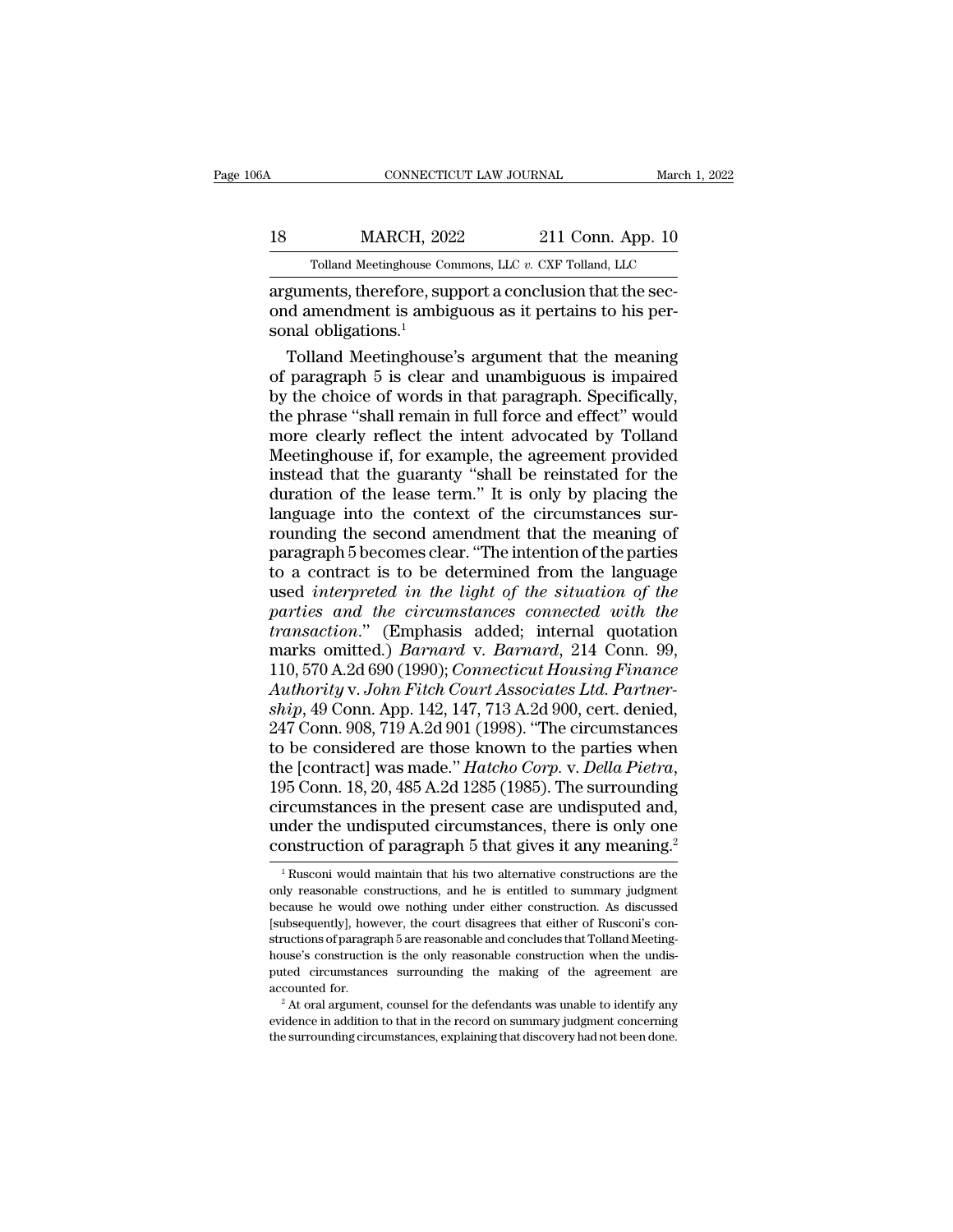## 2022 CONNECTICUT LAW JOURNAL Page 107A<br>211 Conn. App. 10 MARCH, 2022 19<br>211 Tolland Meetinghouse Commons, LLC v. CXF Tolland, LLC CONNECTICUT LAW JOURNAL Page 1<br>
Tolland Meetinghouse Commons, LLC *v.* CXF Tolland, LLC<br>
Parrearages that accumulated prior to the execu-

CONNECTICUT LAW JOURNAL<br>
1 Conn. App. 10 MARCH, 2022 19<br>
Tolland Meetinghouse Commons, LLC v. CXF Tolland, LLC<br>
The arrearages that accumulated prior to the execu-<br>
The second amendment began accumulating after<br>
a crisinal 211 Conn. App. 10 MARCH, 2022 19<br>
Tolland Meetinghouse Commons, LLC v. CXF Tolland, LLC<br>
The arrearages that accumulated prior to the execution of the second amendment began accumulating after<br>
the original guaranty expire 211 Conn. App. 10 MARCH, 2022 19<br>
Tolland Meetinghouse Commons, LLC  $v$ . CXF Tolland, LLC<br>
The arrearages that accumulated prior to the execution of the second amendment began accumulating after<br>
the original guaranty exp 211 Conn. App. 10 MARCH, 2022 19<br>
Tolland Meetinghouse Commons, LLC  $v$ . CXF Tolland, LLC<br>
The arrearages that accumulated prior to the execution of the second amendment began accumulating after<br>
the original guaranty exp Tolland Meetinghouse Commons, LLC v. CXF Tolland, LLC<br>
The arrearages that accumulated prior to the execution of the second amendment began accumulating after<br>
the original guaranty expired. They do not constitute<br>
obligat Tolland Meetinghouse Commons, LLC  $v$ . CXF Tolland, LLC<br>The arrearages that accumulated prior to the execution of the second amendment began accumulating after<br>the original guaranty expired. They do not constitute<br>obligat The arrearages that accumulated prior to the execution of the second amendment began accumulating after the original guaranty expired. They do not constitute obligations that were ever within the scope of the original guar tion of the second amendment began accumulating after<br>the original guaranty expired. They do not constitute<br>obligations that were ever within the scope of the origi-<br>nal guaranty agreement. Thus, by "reaffirming" his oblithe original guaranty expired. They do not constitute<br>obligations that were ever within the scope of the origi-<br>nal guaranty agreement. Thus, by "reaffirming" his obli-<br>gations under that agreement, Rusconi was not acknowl obligations that were ever within the scope of the original guaranty agreement. Thus, by "reaffirming" his obligations under that agreement, Rusconi was not acknowledging a preexisting responsibility for the arrearages.<br>Ru nal guaranty agreement. Thus, by "reaffirming" his obligations under that agreement, Rusconi was not acknowledging a preexisting responsibility for the arrearages.<br>Rusconi's argument that paragraph 5 may be read consistent gations under that agreement, Rusconi was not acknowledging a preexisting responsibility for the arrearages.<br>Rusconi's argument that paragraph 5 may be read consistently with his position that he undertook no new obligatio edging a preexisting responsibility for the arrearages.<br>Rusconi's argument that paragraph 5 may be read consistently with his position that he undertook no new<br>obligations under paragraph 5, by applying it only to<br>these pr Rusconi's argument that paragraph 5 may be read consistently with his position that he undertook no new<br>obligations under paragraph 5, by applying it only to<br>these prior arrearages, is not reasonable because it is<br>inconsi sistently with his position that he undertook no new<br>obligations under paragraph 5, by applying it only to<br>these prior arrearages, is not reasonable because it is<br>inconsistent with the undisputed surrounding circum-<br>stance obligations under paragraph 5, by applying it only to<br>these prior arrearages, is not reasonable because it is<br>inconsistent with the undisputed surrounding circum-<br>stances. Instead, the only reasonable construction of<br>the p these prior arrearages, is not reasonable because it is<br>inconsistent with the undisputed surrounding circum-<br>stances. Instead, the only reasonable construction of<br>the portion of paragraph 5 where Rusconi "reaffirms<br>his obl inconsistent with the undisputed surrounding circum-<br>stances. Instead, the only reasonable construction of<br>the portion of paragraph 5 where Rusconi "reaffirms<br>his obligations in respect to the terms of the Guaranty<br>dated M stances. Instead, the only reasonable construction of<br>the portion of paragraph 5 where Rusconi "reaffirms<br>his obligations in respect to the terms of the Guaranty<br>dated May 10, 2007," is that the substantive terms of<br>that a the portion of paragraph 5 where Rusconi "reaffirms<br>his obligations in respect to the terms of the Guaranty<br>dated May 10, 2007," is that the substantive terms of<br>that agreement are incorporated into whatever is being<br>agree his obligations in respect to the terms of the Guaranty<br>dated May 10, 2007," is that the substantive terms of<br>that agreement are incorporated into whatever is being<br>agreed to in paragraph 5. Paragraph 5 subsequently<br>provid dated May 10, 2007," is that the substantive terms of<br>that agreement are incorporated into whatever is being<br>agreed to in paragraph 5. Paragraph 5 subsequently<br>provides that the May 10, 2007 guaranty, with those<br>terms, "sh that agreement are incorporated into whatever is being<br>agreed to in paragraph 5. Paragraph 5 subsequently<br>provides that the May 10, 2007 guaranty, with those<br>terms, "shall remain in full force and effect." In order<br>for thi agreed to in paragraph 5. Paragraph 5 subsequently<br>provides that the May 10, 2007 guaranty, with those<br>terms, "shall remain in full force and effect." In order<br>for this phrase to have any practical meaning, it must<br>refer t provides that the May 10, 2007 guaranty,<br>terms, "shall remain in full force and effec<br>for this phrase to have any practical mean<br>refer to obligations under the Cardio Ex<br>as to which Rusconi had no responsibility<br>original g r this phrase to have any practical meaning, it must<br>fer to obligations under the Cardio Express lease<br>to which Rusconi had no responsibility under the<br>iginal guaranty agreement, but which are now made<br>bject to the terms o 2 of the guaranty agreement that limit his guaranteed obligations to the terms of that guaranty.<br>
Rusconi leans heavily on the provisions of paragraph<br>
2 of the guaranty agreement that limit his guarantee<br>
obligations to t

Force to obligations times in calculate interests in the original guaranty agreement, but which are now made<br>subject to the terms of that guaranty.<br>Rusconi leans heavily on the provisions of paragraph<br>2 of the guaranty agr graph 2 of the guaranty agreement, but which are now made<br>subject to the terms of that guaranty.<br>Rusconi leans heavily on the provisions of paragraph<br>2 of the guaranty agreement that limit his guarantee<br>obligations to the subject to the terms of that guaranty.<br>
Rusconi leans heavily on the provisions of paragraph<br>
2 of the guaranty agreement that limit his guarantee<br>
obligations to the initial five years of the lease. Para-<br>
graph 2 of the 2 of the guaranty agreement that limit his guarantee<br>obligations to the initial five years of the lease. Para-<br>graph 2 of the guaranty agreement states that, "[e]ven<br>if the Lease . . . is modified in any way, the obligatio obligations to the initial five years of the lease. Paragraph 2 of the guaranty agreement states that, "[e]ven if the Lease . . . is modified in any way, the obligations It appears from the defendants' arguments on summary

graph 2 of the guaranty agreement states that, "[e]ven<br>if the Lease  $\dots$  is modified in any way, the obligations<br>It appears from the defendants' arguments on summary judgment they<br>believed discovery was unnecessary. If th if the Lease  $\dots$  is modified in any way, the obligations<br>It appears from the defendants' arguments on summary judgment they<br>believed discovery was unnecessary. If the defendants had believed discov-<br>ery was necessary to It the Lease  $\ldots$  is infouried in any way, the obtigations<br>It appears from the defendants' arguments on summary judgment they<br>believed discovery was unnecessary. If the defendants had believed discov-<br>ery was necessary t It appears from the defendants' arguments on summary judgment they believed discovery was unnecessary. If the defendants had believed discovery was necessary to complete the picture as to the surrounding circumstances, it believed discovery was unnecessary. If the defendants had believed discovment.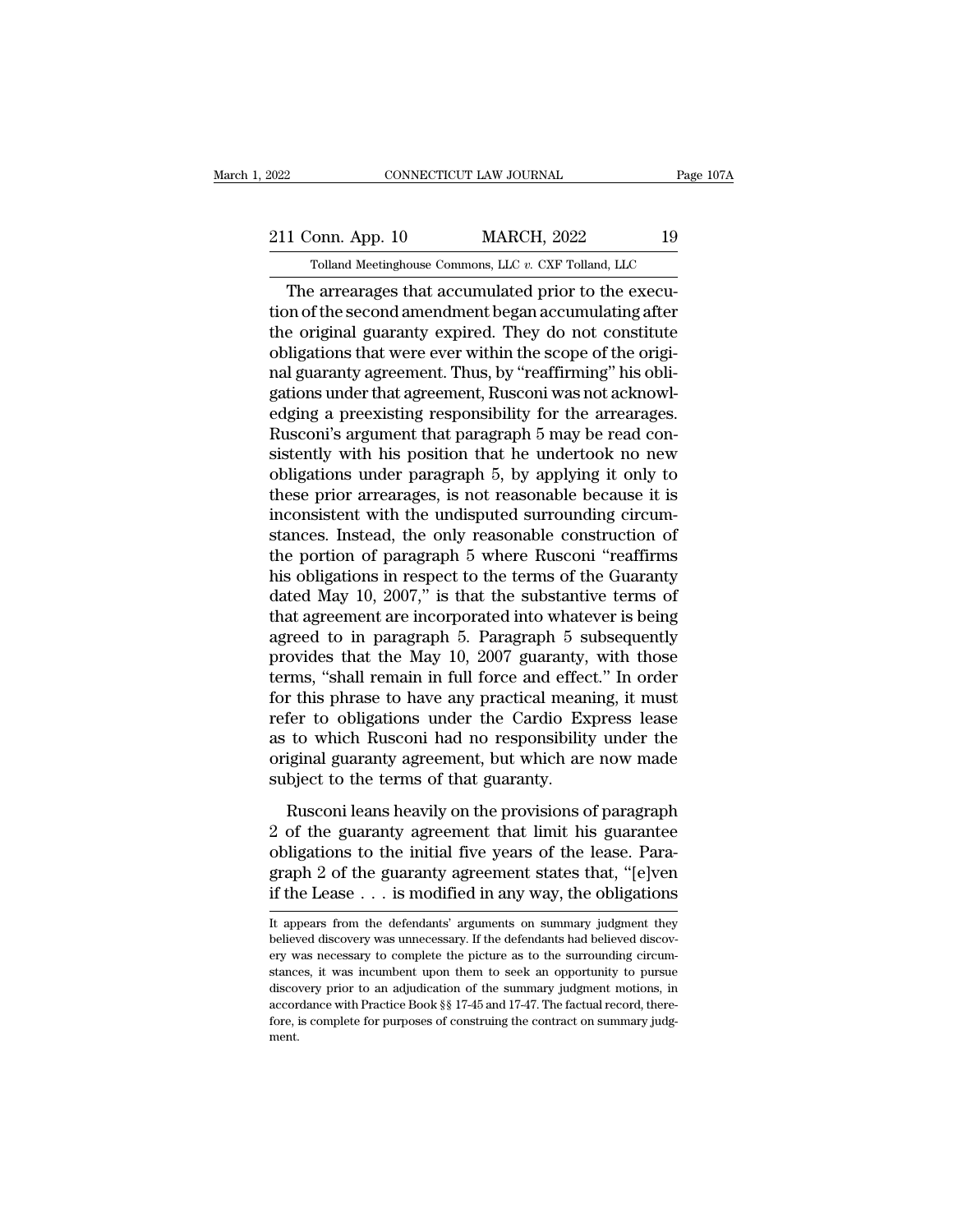## CONNECTICUT LAW JOURNAL March 1, 2022<br>20 MARCH, 2022 211 Conn. App. 10<br>20 Tolland Meetinghouse Commons, LLC v. CXF Tolland, LLC CONNECTICUT LAW JOURNAL March 1, 2<br>MARCH, 2022 211 Conn. App. 10<br>Tolland Meetinghouse Commons, LLC *v.* CXF Tolland, LLC<br>Inder of the Guarantor shall terminate at the expi-

CONNECTICUT LAW JOURNAL<br>
Martin Connection (MARCH, 2022<br>
Tolland Meetinghouse Commons, LLC v. CXF Tolland, LLC<br>
hereunder of the Guarantor shall terminate at the expi-<br>
ration of the initial five (5) years of the initial L MARCH, 2022 211 Conn. App. 10<br>
Tolland Meetinghouse Commons, LLC v. CXF Tolland, LLC<br>
hereunder of the Guarantor shall terminate at the expiration of the initial five (5) years of the initial Lease<br>
term." It further provi  $\frac{\text{MARCH}}{\text{Iolland Meeting}}$   $\frac{2022}{\text{I1 Com. App. 10}}$ <br>  $\frac{\text{Tolland Meeting}}{\text{Inerunder of the Guardian of the Guardian term}$ <br>  $\frac{1}{100}$  further provides: "In the event that any agree-<br>  $\frac{1}{100}$  and  $\frac{1}{100}$  further provides: "In the event that any agree-<br>  $\frac{1}{100}$  f 20 MARCH, 2022 211 Conn. App. 10<br>
Tolland Meetinghouse Commons, LLC  $v$ . CXF Tolland, LLC<br>
hereunder of the Guarantor shall terminate at the expiration of the initial five (5) years of the initial Lease<br>
term." It further Tolland Meetinghouse Commons, LLC  $v$ . CXF Tolland, LLC<br>hereunder of the Guarantor shall terminate at the expiration of the initial five (5) years of the initial Lease<br>term." It further provides: "In the event that any ag Follard Meetinghouse Columbits, EEC *t*. CAF Follard, EEC<br>hereunder of the Guarantor shall terminate at the expiration of the initial five (5) years of the initial Lease<br>term." It further provides: "In the event that any hereunder of the Guarantor shall terminate at the expiration of the initial five (5) years of the initial Lease<br>term." It further provides: "In the event that any agree-<br>ment or stipulation between Landlord and Tenant shal ration of the initial five (5) years of the initial Lease<br>term." It further provides: "In the event that any agree-<br>ment or stipulation between Landlord and Tenant shall<br>extend the time of performance . . . Guarantor shall term." It further provides: "In the event that any agreement or stipulation between Landlord and Tenant shall<br>extend the time of performance . . . Guarantor shall<br>continue to be liable upon this Guaranty, except that<br>the o ment or stipulation between Landlord and Tenant shall<br>extend the time of performance . . . Guarantor shall<br>continue to be liable upon this Guaranty, except that<br>the obligations hereunder of Guarantor shall terminate<br>at the extend the time of performance . . . Guarantor shall<br>continue to be liable upon this Guaranty, except that<br>the obligations hereunder of Guarantor shall terminate<br>at the expiration of the initial five years of the Lease<br>ter continue to be liable upon this Guaranty, except that<br>the obligations hereunder of Guarantor shall terminate<br>at the expiration of the initial five years of the Lease<br>term." Paragraph 11 (j) repeats: "The term of this Guarthe obligations hereunder of Guarantor shall terminate<br>at the expiration of the initial five years of the Lease<br>term." Paragraph 11 (j) repeats: "The term of this Guar-<br>anty Agreement shall be only for the initial first fi at the expiration of the initial five years of the Lease<br>term." Paragraph 11 (j) repeats: "The term of this Guar-<br>anty Agreement shall be only for the initial first five<br>years of the initial Lease term." Rusconi argues tha term." Paragraph 11 (j) repeats: "The term of this Guaranty Agreement shall be only for the initial first five<br>years of the initial Lease term." Rusconi argues that<br>any incorporation of the terms of the guaranty agree-<br>men anty Agreement shall be only for the initial first five<br>years of the initial Lease term." Rusconi argues that<br>any incorporation of the terms of the guaranty agree-<br>ment into the second amendment must also incorporate<br>these years of the initial Lease term." Rusconi argues<br>any incorporation of the terms of the guaranty a<br>ment into the second amendment must also incorp<br>these provisions and they clearly limit the term<br>guaranty agreement to the i ese provisions and they clearly limit the term of the<br>aranty agreement to the initial five years of the lease.<br>hy "reaffirmation" of the guaranty agreement also reaf-<br>ms this term limit, according to Rusconi.<br>These provisi these provisions and they clearly limit the term of the guaranty agreement to the initial five years of the lease.<br>Any "reaffirmation" of the guaranty agreement also reaffirms this term limit, according to Rusconi.<br>These p

guaranty agreement to the initial five years of the lease.<br>Any "reaffirmation" of the guaranty agreement also reaffirms this term limit, according to Rusconi.<br>These provisions of the original guaranty agreement<br>clearly pre Any "reaffirmation" of the guaranty agreement also reaffirms this term limit, according to Rusconi.<br>These provisions of the original guaranty agreement<br>clearly prevent modifications to the lease and any other<br>agreements re firms this term limit, according to Rusconi.<br>These provisions of the original guaranty agreement<br>clearly prevent modifications to the lease and any other<br>agreements reached between Tolland Meetinghouse and<br>Cardio Express i These provisions of the original guaranty agreement<br>clearly prevent modifications to the lease and any other<br>agreements reached between Tolland Meetinghouse and<br>Cardio Express in the second amendment from reinstat-<br>ing or These provisions of the original guaranty agreement<br>clearly prevent modifications to the lease and any other<br>agreements reached between Tolland Meetinghouse and<br>Cardio Express in the second amendment from reinstat-<br>ing or clearly prevent modifications to the lease and any other<br>agreements reached between Tolland Meetinghouse and<br>Cardio Express in the second amendment from reinstat-<br>ing or otherwise impacting Rusconi's obligations under<br>the agreements reached between Tolland Meetinghouse and<br>Cardio Express in the second amendment from reinstat-<br>ing or otherwise impacting Rusconi's obligations under<br>the guaranty agreement. They do not, however, prevent<br>Rusconi Cardio Express in the second amendment from reinstating or otherwise impacting Rusconi's obligations under<br>the guaranty agreement. They do not, however, prevent<br>Rusconi himself from agreeing to modify, renew or<br>reactivate ing or otherwise impacting Rusconi's obligations under<br>the guaranty agreement. They do not, however, prevent<br>Rusconi himself from agreeing to modify, renew or<br>reactivate his obligations as guarantor. The question is<br>not wh the guaranty agreement. They do not, however, prevent<br>Rusconi himself from agreeing to modify, renew or<br>reactivate his obligations as guarantor. The question is<br>not whether the lease amendments revived his obliga-<br>tions as Rusconi himself from agreeing to modify, renew or<br>reactivate his obligations as guarantor. The question is<br>not whether the lease amendments revived his obliga-<br>tions as a guarantor, but whether by signing the second<br>amendm reactivate his obligations as guarantor. The question is<br>not whether the lease amendments revived his obliga-<br>tions as a guarantor, but whether by signing the second<br>amendment as "guarantor" and agreeing to the provi-<br>sion not whether the lease amendments revived his obligations as a guarantor, but whether by signing the second amendment as "guarantor" and agreeing to the provisions of paragraph 5, Rusconi agreed to revive his obligations as tions as a guarantor, but whether by signing the second<br>amendment as "guarantor" and agreeing to the provi-<br>sions of paragraph 5, Rusconi agreed to revive his obli-<br>gations as guarantor. Notably, the guaranty agreement<br>doe amendment as "guarantor" and agreeing to the provisions of paragraph 5, Rusconi agreed to revive his obligations as guarantor. Notably, the guaranty agreement does not specify any particular mechanism or other requirements sions of paragraph 5, Rusconi agreed to revive his obligations as guarantor. Notably, the guaranty agreement<br>does not specify any particular mechanism or other<br>requirements necessary to form an amendment or modi-<br>fication gations as guarantor. Notably, the guaranty agreement<br>does not specify any particular mechanism or other<br>requirements necessary to form an amendment or modi-<br>fication of that agreement. Consequently, notwithstand-<br>ing the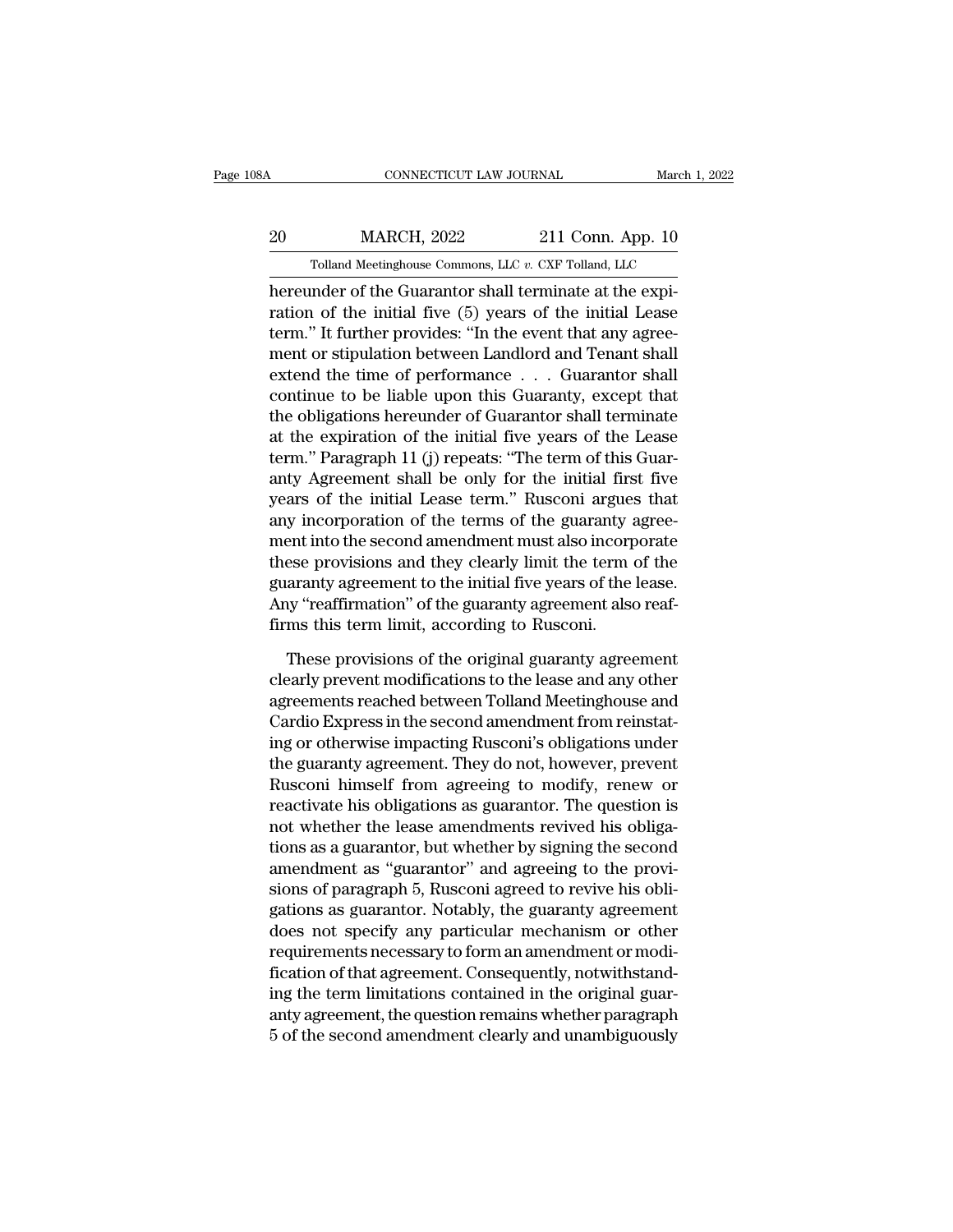| 2022              | CONNECTICUT LAW JOURNAL                                 | Page 109A |
|-------------------|---------------------------------------------------------|-----------|
| 211 Conn. App. 10 | <b>MARCH, 2022</b>                                      | 21        |
|                   | Tolland Meetinghouse Commons, LLC v. CXF Tolland, LLC   |           |
|                   | restored Rusconi to the position of guarantor of Cardio |           |

restored Rusconi to the position of guarantor of Cardio<br>Express' obligations under the lease as amended. 211 Conn. App. 10 MARCH, 2022 21<br>
Tolland Meetinghouse Commons, LLC v. CXF Tolland, LLC<br>
restored Rusconi to the position of guarantor of Cardio<br>
Express' obligations under the lease as amended.<br>
The terms of the original

1 Conn. App. 10 MARCH, 2022 21<br>
Tolland Meetinghouse Commons, LLC v. CXF Tolland, LLC<br>
stored Rusconi to the position of guarantor of Cardio<br>
stored Rusconi to the position of guarantor of Cardio<br>
press' obligations under 211 Conn. App. 10 MARCH, 2022 21<br>
Tolland Meetinghouse Commons, LLC  $v$ . CXF Tolland, LLC<br>
restored Rusconi to the position of guarantor of Cardio<br>
Express' obligations under the lease as amended.<br>
The terms of the origin Tolland Meetinghouse Commons, LLC  $v$ . CXF Tolland, LLC<br>
restored Rusconi to the position of guarantor of Cardio<br>
Express' obligations under the lease as amended.<br>
The terms of the original guaranty agreement provide<br>
tha restored Rusconi to the position of guarantor of Cardio<br>Express' obligations under the lease as amended.<br>The terms of the original guaranty agreement provide<br>that Rusconi "unconditionally and absolutely Guaran-<br>tees to Lan Express' obligations under the lease as amended.<br>The terms of the original guaranty agreement provide<br>that Rusconi "unconditionally and absolutely Guaran-<br>tees to Landlord the prompt payment, when due, of the<br>rents and any Express obtigations under the lease as alterned.<br>
The terms of the original guaranty agreement provide<br>
that, Rusconi "unconditionally and absolutely Guaran-<br>
tees to Landlord the prompt payment, when due, of the<br>
rents a The terms of the original guaranty agreement provide<br>that Rusconi "unconditionally and absolutely Guaran-<br>tees to Landlord the prompt payment, when due, of the<br>rents and any and all other charges payable under the<br>Lease that Rusconi "unconditionally and absolutely Guarantees to Landlord the prompt payment, when due, of the rents and any and all other charges payable under the Lease . . . . Guarantor unconditionally and absolutely covenan tees to Landlord the prompt payment, when due, of the<br>rents and any and all other charges payable under the<br>Lease . . . . Guarantor unconditionally and absolutely<br>covenants to Landlord that, if Tenant shall default at<br>any rents and any and all other charges payable under the Lease . . . . Guarantor unconditionally and absolutely covenants to Landlord that, if Tenant shall default at any time in the Covenants to pay rent or any other charge Lease . . . . Guarantor unconditionally and absolutely<br>covenants to Landlord that, if Tenant shall default at<br>any time in the Covenants to pay rent or any other<br>charge stipulated in the Lease . . . then Guarantor will<br>. . covenants to Landlord that, if Tenant shall default at<br>any time in the Covenants to pay rent or any other<br>charge stipulated in the Lease . . . then Guarantor will<br>. . . pay the rent of (sic) other charges or arrears<br>thereo any time in the Covenants to pay rent or any other<br>charge stipulated in the Lease . . . then Guarantor will<br>. . . . pay the rent of (sic) other charges or arrears<br>thereof that may remain due . . . and also all damages<br>sti charge stipulated in the Lease . . . then Guarantor will<br>
. . . pay the rent of (sic) other charges or arrears<br>
thereof that may remain due . . . and also all damages<br>
stipulated in the Lease. Guarantor shall pay to Landlo . . . pay the rent of (sic) other charges or arrears<br>thereof that may remain due . . . and also all damages<br>stipulated in the Lease. Guarantor shall pay to Landlord,<br>on demand, all expenses (including reasonable expenses<br>f thereof that may remain due . . . and also all damages<br>stipulated in the Lease. Guarantor shall pay to Landlord,<br>on demand, all expenses (including reasonable expenses<br>for attorney's fees and reasonable charges of every<br>ki stipulated in the Lease. Guarantor shall pay to Landlord,<br>on demand, all expenses (including reasonable expenses<br>for attorney's fees and reasonable charges of every<br>kind) incidental to, or relating to, the enforcement of<br>t on demand, all expenses (including reasonable expenses<br>for attorney's fees and reasonable charges of every<br>kind) incidental to, or relating to, the enforcement of<br>this Guaranty Agreement." These terms apply to the<br>obligati effect.'' It is Guaranty Agreement." These terms apply to the<br>ligations undertaken by Rusconi in paragraph 5 of the<br>cond amendment and, according to that paragraph<br>reed to by Rusconi, they "remain in full force and<br>fect."<br>Tolland Me duaranty Agreement. These terms apply to the<br>obligations undertaken by Rusconi in paragraph 5 of the<br>second amendment and, according to that paragraph<br>agreed to by Rusconi, they "remain in full force and<br>effect."<br>Tolland M

bongations undertaken by Ruscom in paragraph 5 of the<br>second amendment and, according to that paragraph<br>agreed to by Rusconi, they "remain in full force and<br>effect."<br>Tolland Meetinghouse's position that the terms of the<br>gu second amendment and, according to that paragraph<br>agreed to by Rusconi, they "remain in full force and<br>effect."<br>Tolland Meetinghouse's position that the terms of the<br>guaranty agreement apply to the outstanding amounts<br>due stated in paragraph 5 that makes sense under the context.<br>Tolland Meetinghouse's position that the terms of the<br>guaranty agreement apply to the outstanding amounts<br>due under the lease as amended in 2016 is not only<br>reasona Folland Meetinghouse's position that the terms of the<br>guaranty agreement apply to the outstanding amounts<br>due under the lease as amended in 2016 is not only<br>reasonable, it is the only construction of the agreement<br>stated i Tolland Meetinghouse's position that the terms of the<br>guaranty agreement apply to the outstanding amounts<br>due under the lease as amended in 2016 is not only<br>reasonable, it is the only construction of the agreement<br>stated i guaranty agreement apply to the outstanding amounts<br>due under the lease as amended in 2016 is not only<br>reasonable, it is the only construction of the agreement<br>stated in paragraph 5 that makes sense under the cir-<br>cumstanc due under the lease as amended in 2016 is not only<br>reasonable, it is the only construction of the agreement<br>stated in paragraph 5 that makes sense under the cir-<br>cumstances. The second amendment was agreed to in<br>the contex reasonable, it is the only construction of the agreement<br>stated in paragraph 5 that makes sense under the cir-<br>cumstances. The second amendment was agreed to in<br>the context of eviction proceedings that Tolland Meet-<br>inghou stated in paragraph 5 that makes sense under the circumstances. The second amendment was agreed to in<br>the context of eviction proceedings that Tolland Meet-<br>inghouse had initiated by serving a notice to quit, as<br>referenced cumstances. The second amendment was agreed to in<br>the context of eviction proceedings that Tolland Meet-<br>inghouse had initiated by serving a notice to quit, as<br>referenced in paragraph 7 of the second amendment,<br>and with th the context of eviction proceedings that Tolland Meet-<br>inghouse had initiated by serving a notice to quit, as<br>referenced in paragraph 7 of the second amendment,<br>and with the purpose of "restructuring the amounts<br>due under inghouse had initiated by serving a notice to quit, as<br>referenced in paragraph 7 of the second amendment,<br>and with the purpose of "restructuring the amounts<br>due under the Lease," as stated in the recitals. The<br>restructurin referenced in paragraph 7 of the second amendment,<br>and with the purpose of "restructuring the amounts<br>due under the Lease," as stated in the recitals. The<br>restructuring involved the forgiveness of \$22,275.71 in<br>past due re and with the purpose of "restructuring the amounts<br>due under the Lease," as stated in the recitals. The<br>restructuring involved the forgiveness of  $22,275.71$  in<br>past due rent and eighteen monthly installments to pay<br>off t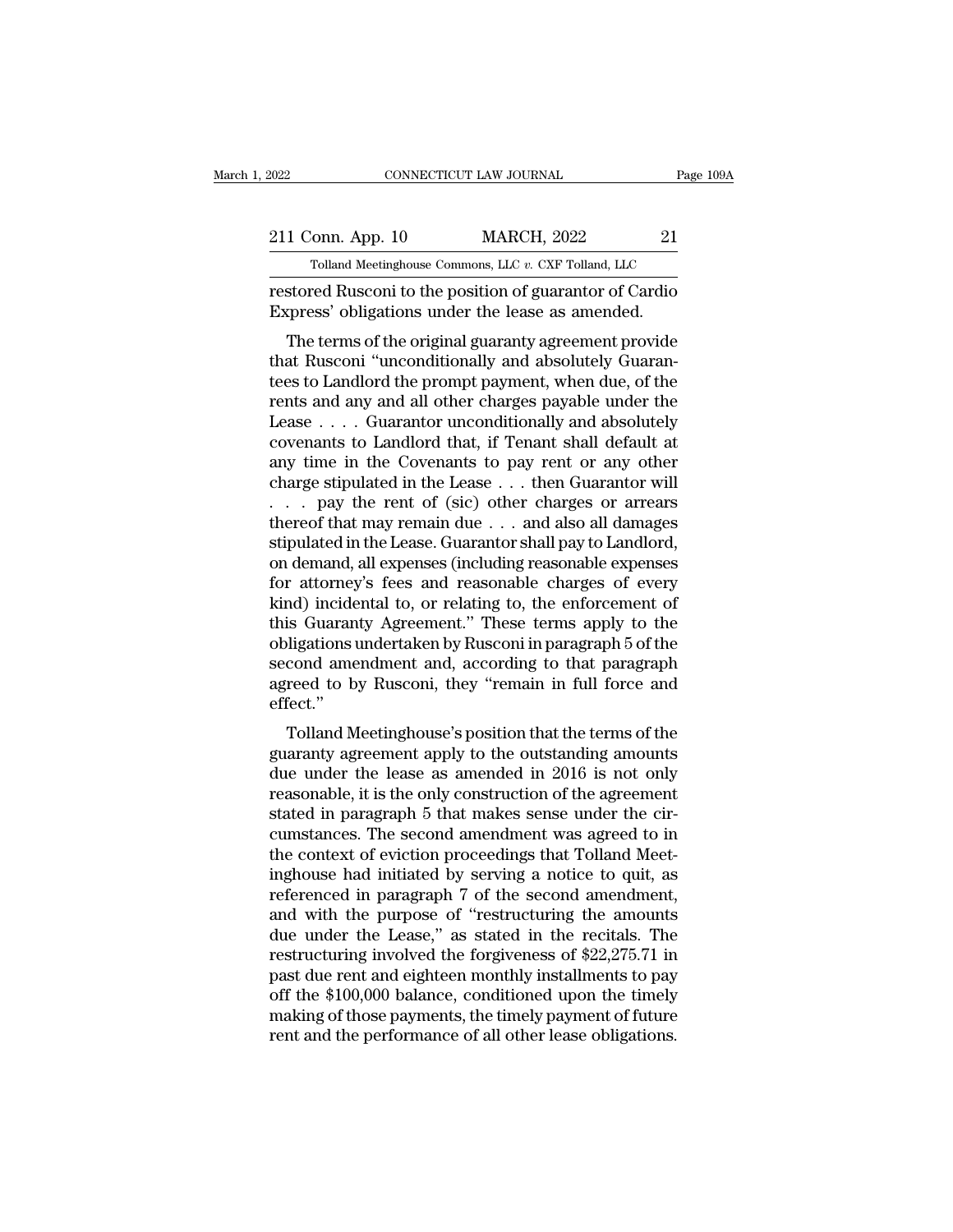## CONNECTICUT LAW JOURNAL March 1, 2022<br>22 MARCH, 2022 211 Conn. App. 10<br>211 Conn. App. 10 CONNECTICUT LAW JOURNAL March 1, 3<br>MARCH, 2022 211 Conn. App. 10<br>Tolland Meetinghouse Commons, LLC *v.* CXF Tolland, LLC<br>ing paragraph 5 of the second amendment in con-

CONNECTICUT LAW JOURNAL<br>
Reading Paragraph 5 of the second amendment in con-<br>
Reading paragraph 5 of the second amendment in con-<br>
Reading paragraph 5 of the second amendment in con-<br>
Reading paragraph 5 of the second amen  $\begin{array}{r} \text{MARCH, 2022} \ \text{Dil, 211} \text{Conn. App. 10} \ \text{Tolland Metinghouse Commons, LLC } v. \text{ CXF Tolland, LLC} \ \text{Reading paragraph 5 of the second amendment in connection with the terms of the guarantees agreement, the only meaningful construction of paragraph 5 is that, in consideration of the a non-coscions Tolland Metinghouse.} \end{array}$  $\frac{\text{222}}{\text{Tolland Meeting} \times \text{Commons, LLC } v. \text{ CXF Tolland, LLC}}$ <br>
Reading paragraph 5 of the second amendment in con-<br>
nection with the terms of the guaranty agreement, the<br>
only meaningful construction of paragraph 5 is that, in<br>
consideratio 22 MARCH, 2022 211 Conn. App. 10<br>
Tolland Meetinghouse Commons, LLC  $v$ . CXF Tolland, LLC<br>
Reading paragraph 5 of the second amendment in con-<br>
nection with the terms of the guaranty agreement, the<br>
only meaningful constr Tolland Meetinghouse Commons, LLC  $v$ . CXF Tolland, LLC<br>
Reading paragraph 5 of the second amendment in con-<br>
nection with the terms of the guaranty agreement, the<br>
only meaningful construction of paragraph 5 is that, in<br> Tolland Meetinghouse Columbis, LEC  $v$ . CAF Tolland, LEC<br>Reading paragraph 5 of the second amendment in con-<br>nection with the terms of the guaranty agreement, the<br>only meaningful construction of paragraph 5 is that, in<br>co Reading paragraph 5 of the second amendment in con-<br>nection with the terms of the guaranty agreement, the<br>only meaningful construction of paragraph 5 is that, in<br>consideration of the concessions Tolland Meetinghouse<br>made t nection with the terms of the guaranty agreement, the<br>only meaningful construction of paragraph 5 is that, in<br>consideration of the concessions Tolland Meetinghouse<br>made to Cardio Express, Rusconi agreed to guaranty<br>the obl only meaningful construction of paragraph 5 is that, in consideration of the concessions Tolland Meetinghouse made to Cardio Express, Rusconi agreed to guaranty the obligations of Cardio Express under the lease as amended. consideration of the concessions Tolland Meetinghouse<br>made to Cardio Express, Rusconi agreed to guaranty<br>the obligations of Cardio Express under the lease as<br>amended. Granted that the original guaranty agreement<br>had expire made to Cardio Express, Rusconi agreed to guaranty<br>the obligations of Cardio Express under the lease as<br>amended. Granted that the original guaranty agreement<br>had expired, paragraph 5 can only be understood as a<br>new guarant the obligations of Cardio Express under the lease as<br>amended. Granted that the original guaranty agreement<br>had expired, paragraph 5 can only be understood as a<br>new guaranty agreement on the same terms and condi-<br>tions as w amended. Granted that the original guaranty had expired, paragraph 5 can only be unew guaranty agreement on the same te tions as were agreed under the original  $\frac{1}{2}$  ment except that the original five years no longer c We guaranty agreement on the same terms and condi-<br>ons as were agreed under the original guaranty agreement except that the original five year limit, which<br>as no longer congruous, was superseded by the new<br>omise to guarant tions as were agreed under the original guaranty agreement except that the original five year limit, which was no longer congruous, was superseded by the new promise to guaranty performance.<br>Rusconi's argument revolves aro

ment except that the original five year limit, which<br>was no longer congruous, was superseded by the new<br>promise to guaranty performance.<br>Rusconi's argument revolves around the use of the<br>word "remain" in paragraph 5. Focus was no longer congruous, was superseded by the new<br>promise to guaranty performance.<br>Rusconi's argument revolves around the use of the<br>word "remain" in paragraph 5. Focusing on the provi-<br>sion that the "Guaranty shall remai promise to guaranty performance.<br>
Rusconi's argument revolves around the use of the<br>
word "remain" in paragraph 5. Focusing on the provi-<br>
sion that the "Guaranty shall remain in full force and<br>
effect," he argues, "But it Rusconi's argument revolves around the use of the<br>word "remain" in paragraph 5. Focusing on the provi-<br>sion that the "Guaranty shall remain in full force and<br>effect," he argues, "But it was no longer in full force<br>and effe Rusconi's argument revolves around the use of the<br>word "remain" in paragraph 5. Focusing on the provi-<br>sion that the "Guaranty shall remain in full force and<br>effect," he argues, "But it was no longer in full force<br>and effe word "remain" in paragraph 5. Focusing on the provision that the "Guaranty shall remain in full force and effect," he argues, "But it was no longer in full force and effect at that time, and could not 'remain' in full forc sion that the "Guaranty shall remain in full force and<br>effect," he argues, "But it was no longer in full force<br>and effect at that time, and could not 'remain' in full<br>force and effect, as it had previously expired." While<br> effect," he argues, "But it was no longer in full force<br>and effect at that time, and could not 'remain' in full<br>force and effect, as it had previously expired." While<br>semantically sound, this analysis leads Rusconi himself and effect at that time, and could not 'remain' in full<br>force and effect, as it had previously expired." While<br>semantically sound, this analysis leads Rusconi himself<br>to the conclusion that paragraph 5 is merely the reaffi force and effect, as it had previously expired." While<br>semantically sound, this analysis leads Rusconi himself<br>to the conclusion that paragraph 5 is merely the reaffir-<br>mation of a "nullity" because the terms of the guaran semantically sound, this analysis leads Rusconi himself<br>to the conclusion that paragraph 5 is merely the reaffir-<br>mation of a "nullity" because the terms of the guaranty<br>agreement remained in effect only as to obligations to the conclusion that paragraph 5 is merely the reaffirmation of a "nullity" because the terms of the guaranty agreement remained in effect only as to obligations that no longer existed. At the time the second amendment w mation of a "nullity" because the terms of the guaranty<br>agreement remained in effect only as to obligations that<br>no longer existed. At the time the second amendment<br>was agreed to, Cardio Express' obligations were all<br>futur agreement remained in effect only as to ob<br>no longer existed. At the time the second<br>was agreed to, Cardio Express' obligatio<br>future obligations under the lease as am<br>graph 5 has no purpose unless it is constr<br>that the ter as agreed to, Cardio Express' obligations were all<br>ture obligations under the lease as amended. Para-<br>aph 5 has no purpose unless it is construed to mean<br>at the terms of the guaranty agreement remain in<br>fect as to those fu future obligations under the lease as amended. Para-<br>graph 5 has no purpose unless it is construed to mean<br>that the terms of the guaranty agreement remain in<br>effect as to those future obligations.<br>"Parties do not ordinaril

graph 5 has no purpose unless it is construed to mean<br>that the terms of the guaranty agreement remain in<br>effect as to those future obligations.<br>"Parties do not ordinarily insert meaningless provi-<br>sions in their agreement that the terms of the guaranty agreement remain in<br>effect as to those future obligations.<br>"Parties do not ordinarily insert meaningless provi-<br>sions in their agreements and, therefore, if it is reason-<br>ably possible to do effect as to those future obligations.<br>
"Parties do not ordinarily insert meaningless provisions in their agreements and, therefore, if it is reasonably possible to do so, every provision must be given effect. . . . . We "Parties do not ordinarily insert meaningless provisions in their agreements and, therefore, if it is reasonably possible to do so, every provision must be given effect. . . . We are reluctant to conclude that a contractu "Parties do not ordinarily insert meaningless provisions in their agreements and, therefore, if it is reasonably possible to do so, every provision must be given effect. . . . We are reluctant to conclude that a contractua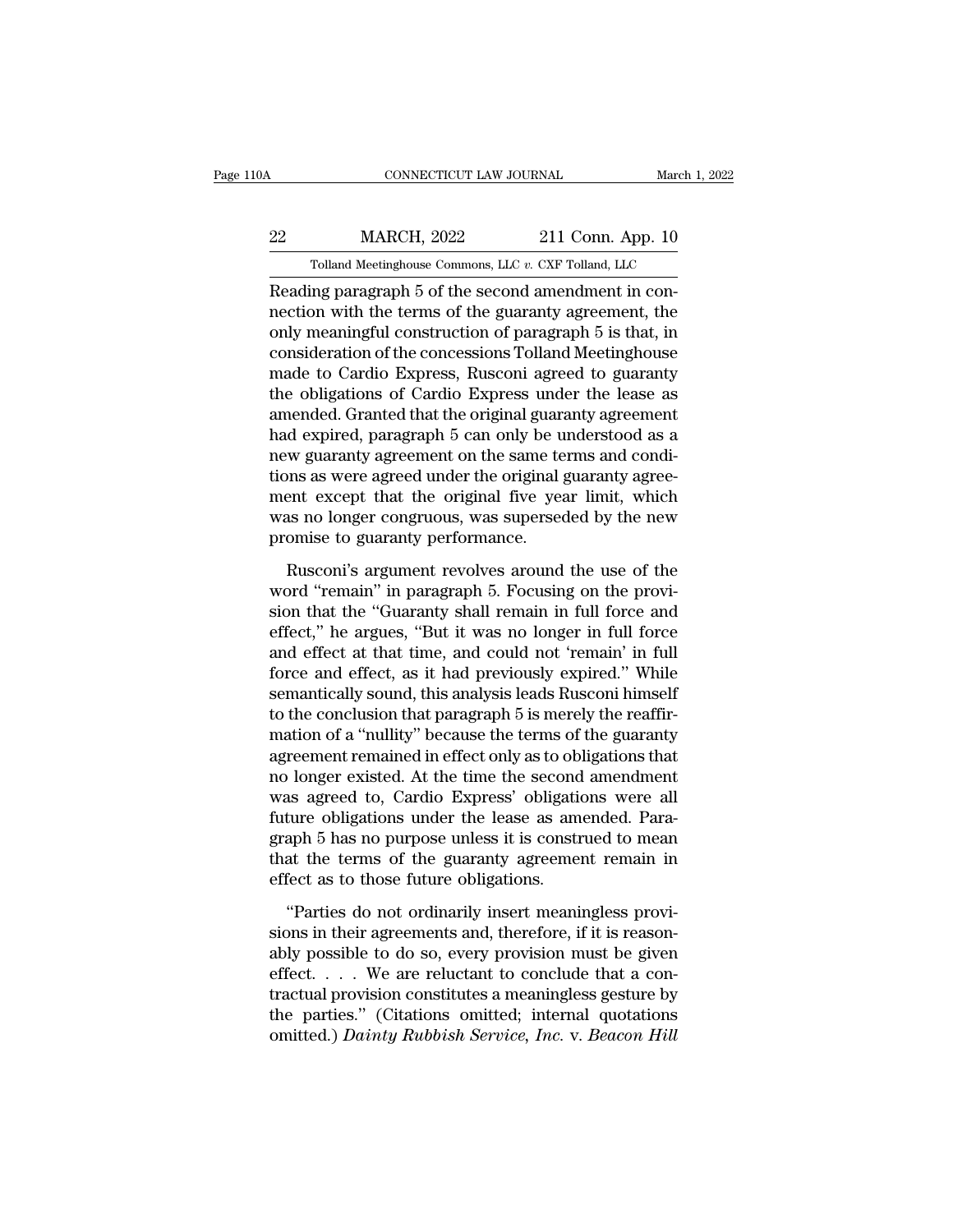<sup>2022</sup> CONNECTICUT LAW JOURNAL Page 11<br>
<sup>211</sup> Conn. App. 10 MARCH, 2022 23<br>
<sup>7</sup> Tolland Meetinghouse Commons, LLC v. CXF Tolland, LLC<br> *Assn., Inc.*, 32 Conn. App. 530, 534, 630 A.2d 115 (1993).<br>
Rusconi's alternative cons 211 Conn. App. 10 MARCH, 2022 23<br>
Tolland Meetinghouse Commons, LLC v. CXF Tolland, LLC<br>
Assn., Inc., 32 Conn. App. 530, 534, 630 A.2d 115 (1993).<br>
Rusconi's alternative constructions of paragraph 5 vio-<br>
late this "elemen 211 Conn. App. 10 MARCH, 2022 23<br>
Tolland Meetinghouse Commons, LLC v. CXF Tolland, LLC<br>
Assn., *Inc.*, 32 Conn. App. 530, 534, 630 A.2d 115 (1993).<br>
Rusconi's alternative constructions of paragraph 5 vio-<br>
late this "elem 211 Conn. App. 10 MARCH, 2022 23<br> *Polland Meetinghouse Commons, LLC v. CXF Tolland, LLC*<br> *Assn., Inc.*, 32 Conn. App. 530, 534, 630 A.2d 115 (1993).<br>
Rusconi's alternative constructions of paragraph 5 violate this "eleme Tolland Meetinghouse Commons, LLC  $v$ . CXF Tolland, LLC<br>
Assn., Inc., 32 Conn. App. 530, 534, 630 A.2d 115 (1993).<br>
Rusconi's alternative constructions of paragraph 5 vio-<br>
late this "elementary [principle]." *Hatcho Corp* Assn., *Inc.*, 32 Conn. App. 530, 534, 630 A.2d 115 (1993).<br>Rusconi's alternative constructions of paragraph 5 vio-<br>late this "elementary [principle]." *Hatcho Corp.* v. *Della*<br>*Pietra*, supra, 195 Conn. 20. Rusconi himse Assn., *mc.*, 32 Conn. App. 530, 534, 630 A.2d 115 (1993).<br>Rusconi's alternative constructions of paragraph 5 vio-<br>late this "elementary [principle]." *Hatcho Corp.* v. *Della*<br>*Pietra*, supra, 195 Conn. 20. Rusconi himsel Ruscom s anemative constructions of paragraph 5 violate this "elementary [principle]." *Hatcho Corp.* v. *Della*<br>*Pietra*, supra, 195 Conn. 20. Rusconi himself characterizes paragraph five as a "nullity" under his principa rate this elementary [principle]. *Hatcho Corp. v. Detta*<br>*Pietra*, supra, 195 Conn. 20. Rusconi himself character-<br>izes paragraph five as a "nullity" under his principal<br>construction, and his alternative construction woul *Fietra*, supra, 195 Conn. 20. Rusconi nimself characterizes paragraph five as a "nullity" under his principal construction, and his alternative construction would only make him responsible for obligations that had already reas paragraph five as a "numty" under his principal<br>construction, and his alternative construction would only<br>make him responsible for obligations that had already<br>been satisfied at the time of the second amendment. The<br>o construction, and his atternative construction would only<br>make him responsible for obligations that had already<br>been satisfied at the time of the second amendment. The<br>only reasonable construction of paragraph 5 that gives make nim responsible for obigations that had already<br>been satisfied at the time of the second amendment. The<br>only reasonable construction of paragraph 5 that gives<br>that provision any practical meaning is that Rusconi<br>agree been saustied at the time of the second amendment. The<br>only reasonable construction of paragraph 5 that gives<br>that provision any practical meaning is that Rusconi<br>agreed to guarantee Cardio Express' remaining obliga-<br>tions only reasonable construction of paragraph 5 that gives<br>that provision any practical meaning is that Rusconi<br>agreed to guarantee Cardio Express' remaining obliga-<br>tions under the lease at the time the second amend-<br>ment was mat provision any practical meaning is that kusconi<br>agreed to guarantee Cardio Express' remaining obliga-<br>tions under the lease at the time the second amend-<br>ment was executed. To the extent that this agreement<br>conflicts w agreed to guarantee Cardio Express remaining obigations under the lease at the time the second amendment was executed. To the extent that this agreement conflicts with the five year term limit provisions in the original gu to all the provisions of a contract, constrained and the provisions of a conflicts with the five year term limit provisions in the original guaranty agreement, it must be understood that paragraph 5 modifies and supersede ment was executed. 10 the extent that this agreement<br>conflicts with the five year term limit provisions in the<br>original guaranty agreement, it must be understood that<br>paragraph 5 modifies and supersedes those provisions.<br>" conflicts with the five year term limit provisions in the<br>original guaranty agreement, it must be understood that<br>paragraph 5 modifies and supersedes those provisions.<br>"[T]he rules of construction  $\ldots$  dictate giving eff original guaranty agreement, it must be understood that<br>paragraph 5 modifies and supersedes those provisions.<br>"[T]he rules of construction . . . dictate giving effect<br>to all the provisions of a contract, construing it as a paragraph 5 modifies and supersedes those provisions.<br>
"[T]he rules of construction  $\ldots$  dictate giving effect<br>
to all the provisions of a contract, construing it as a<br>
whole and reconciling its clauses.  $\ldots$  Where two<br> particular the provisions of a contract, construing it as a<br>whole and reconciling its clauses. . . . Where two<br>clauses which are apparently inconsistent may be rec-<br>onciled by a reasonable construction, that construction<br> provisions of a contract, construing it as a<br>whole and reconciling its clauses.... Where two<br>clauses which are apparently inconsistent may be rec-<br>onciled by a reasonable construction, that construction<br>must be given, beca *Rubbish Service, Inc. R. Beacon Hill Assn., Inc.* suppose the service of the parties intended to insert inconsistent and repugnant provisions." (Citations omitted.) *Dugan v. Grzybowski*, 165 Conn. 173, 179, 332 A.2d 97 onched by a reasonable construction, that construction<br>must be given, because it cannot be assumed that the<br>parties intended to insert inconsistent and repugnant<br>provisions." (Citations omitted.) Dugan v. Grzybowski,<br>165 C must be given, because it cannot be assumed that the<br>parties intended to insert inconsistent and repugnant<br>provisions." (Citations omitted.) Dugan v. Grzybowski,<br>165 Conn. 173, 179, 332 A.2d 97 (1973); see Dainty<br>Rubbish S parties intended to insert inconsistent and repugnant<br>provisions." (Citations omitted.) Dugan v. Grzybowski,<br>165 Conn. 173, 179, 332 A.2d 97 (1973); see Dainty<br>Rubbish Service, Inc. v. Beacon Hill Assn., Inc., supra,<br>32 Co provisions. (Citation<br>165 Conn. 173, 173<br>*Rubbish Service, In*<br>32 Conn. App. 534.<br>clearly and unambig<br>gations of Cardio E<br>in April, 2016.<br>Cardio Express d *ubbish Service, Inc.* v. *Beacon Hill Assn., Inc.*, supra,<br>Conn. App. 534. The court concludes that Rusconi<br>early and unambiguously agreed to guarantee the obli-<br>tions of Cardio Express under the lease as amended<br>April, 32 Conn. App. 534. The court concludes that Rusconi<br>clearly and unambiguously agreed to guarantee the obli-<br>gations of Cardio Express under the lease as amended<br>in April, 2016.<br>Cardio Express does not dispute liability, bu

clearly and unambiguously agreed to guarantee the obligations of Cardio Express under the lease as amended<br>in April, 2016.<br>Cardio Express does not dispute liability, but does dis-<br>pute damages. It must be presumed that Rus gations of Cardio Express under the lease as amended<br>in April, 2016.<br>Cardio Express does not dispute liability, but does dis-<br>pute damages. It must be presumed that Rusconi disputes<br>damages as well. Tolland Meetinghouse ha in April, 2016.<br>Cardio Express does not dispute liability, but does dis-<br>pute damages. It must be presumed that Rusconi disputes<br>damages as well. Tolland Meetinghouse has documented<br>its damages with an affidavit and suppor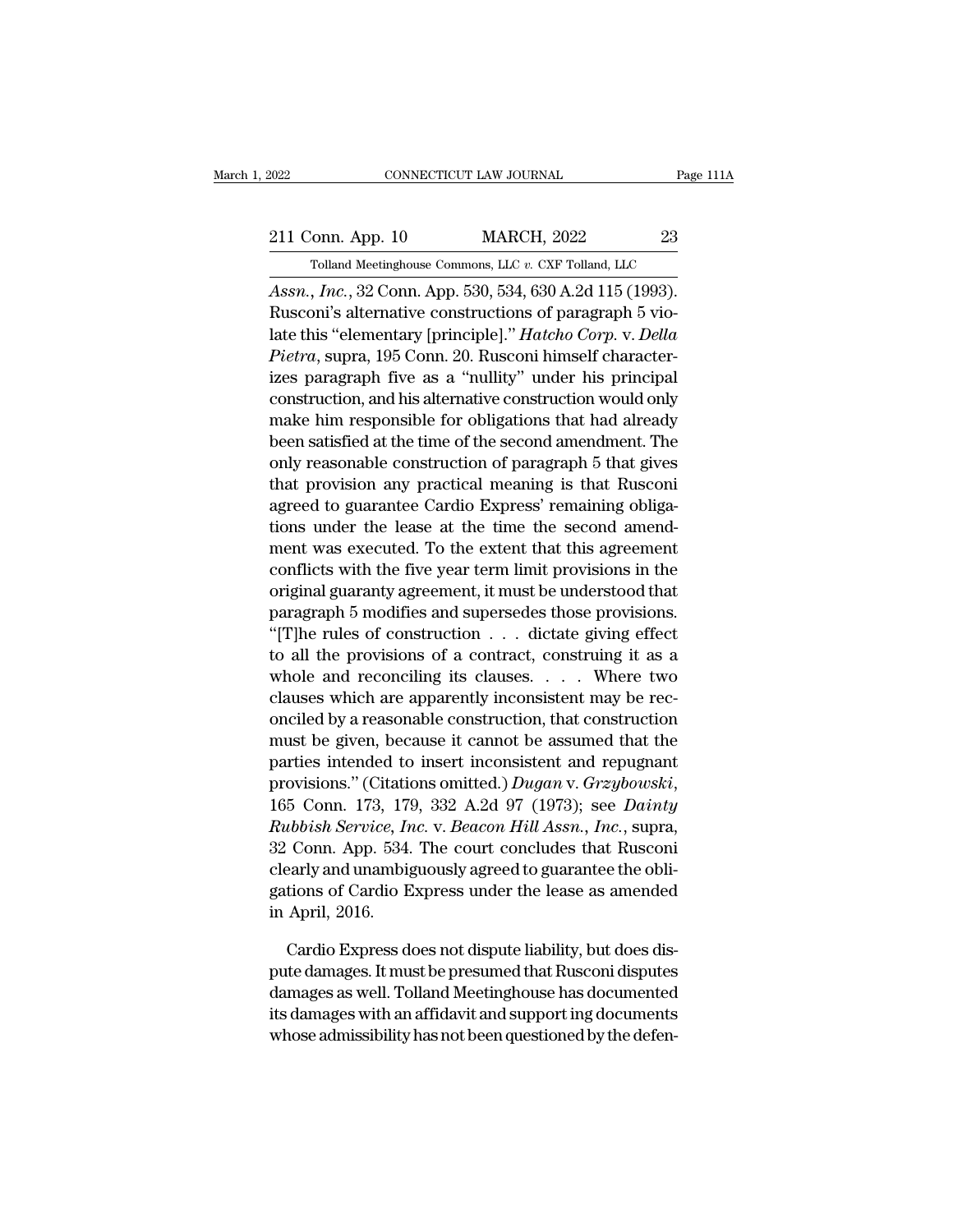## CONNECTICUT LAW JOURNAL March 1, 2022<br>24 MARCH, 2022 211 Conn. App. 10<br>211 Conn. App. 10  $\begin{tabular}{ c c c} CONNECTICUT LAW JOURNAL & March 1, 2 \ \hline \end{tabular} \begin{tabular}{ c c c} \multicolumn{2}{c} {\bf MARCH, 2022} & 211 Conn. App. 10 \ \hline \end{tabular} \begin{tabular}{ c c c} \multicolumn{2}{c} {\bf Tolland Meeting} \end{tabular} \begin{tabular}{ c c c} \multicolumn{2}{c} {\bf Neither Cardio Express nor Russian however} \end{tabular} \end{tabular}$

CONNECTICUT LAW JOURNAL March 1, 20<br>
24 MARCH, 2022 211 Conn. App. 10<br>
211 Conn. App. 10<br>
211 Conn. App. 10<br>
211 Conn. App. 10<br>
211 Conn. App. 10<br>
211 Conn. App. 10<br>
211 Conn. App. 10<br>
211 Conn. App. 10<br>
211 Conn. App. 10<br> MARCH, 2022 211 Conn. App. 10<br>
Tolland Meetinghouse Commons, LLC v. CXF Tolland, LLC<br>
dants. Neither Cardio Express nor Rusconi, however,<br>
has submitted an affidavit, documents or testimony est-<br>
ablishing an evidentiary b ablishing an evidentiary basis for their opposition to 24 MARCH, 2022 211 Conn. App. 10<br>
Tolland Meetinghouse Commons, LLC v. CXF Tolland, LLC<br>
dants. Neither Cardio Express nor Rusconi, however,<br>
has submitted an affidavit, documents or testimony est-<br>
ablishing an evidentiar Tolland Meetinghouse Commons, LLC v. CXF Tolland, LLC<br>dants. Neither Cardio Express nor Rusconi, however,<br>has submitted an affidavit, documents or testimony est-<br>ablishing an evidentiary basis for their opposition to<br>Tolla Tolland Meetinghouse Commons, LLC v. CXF Tolland, LLC<br>dants. Neither Cardio Express nor Rusconi, however,<br>has submitted an affidavit, documents or testimony est-<br>ablishing an evidentiary basis for their opposition to<br>Tolla dants. Neither Cardio Express nor Rusconi, however,<br>has submitted an affidavit, documents or testimony est-<br>ablishing an evidentiary basis for their opposition to<br>Tolland Meetinghouse's damages claim. Once a moving<br>party h has submitted an affidavit, documents or testimony est-<br>ablishing an evidentiary basis for their opposition to<br>Tolland Meetinghouse's damages claim. Once a moving<br>party has met its burden to demonstrate that no genuine<br>iss ablishing an evidentiary basis for their opposition to<br>Tolland Meetinghouse's damages claim. Once a moving<br>party has met its burden to demonstrate that no genuine<br>issue of fact exists, "the opposing party must present<br>evid Tolland Meetinghouse's damages claim. Once a moving<br>party has met its burden to demonstrate that no genuine<br>issue of fact exists, "the opposing party must present<br>evidence that demonstrates the existence of some dis-<br>puted party has met its burden to demonstrate that no genuine<br>issue of fact exists, "the opposing party must present<br>evidence that demonstrates the existence of some dis-<br>puted factual issue." (Internal quotation marks omit-<br>ted issue of fact exists, "the opposing party must present<br>evidence that demonstrates the existence of some dis-<br>puted factual issue." (Internal quotation marks omit-<br>ted.) *Ferri* v. *Powell-Ferri*, supra, 317 Conn. 228. The<br> evidence that demonstrates the existence of some dis-<br>puted factual issue." (Internal quotation marks omit-<br>ted.) *Ferri* v. *Powell-Ferri*, supra, 317 Conn. 228. The<br>materials submitted by Tolland Meetinghouse demon-<br>stra puted factual issue." (Internal quotation marks omit-<br>ted.) *Ferri* v. *Powell-Ferri*, supra, 317 Conn. 228. The<br>materials submitted by Tolland Meetinghouse demon-<br>strate clearly what the damages are, and the defendants<br>ha ted.) *Ferri* v. *Powell-Ferri*, supra, 317 Conn. 228. The materials submitted by Tolland Meetinghouse demonstrate clearly what the damages are, and the defendants have put forward no evidence supporting the existence of materials submitted by Tolland Meetinghouse demonstrate clearly what the damages are, and the defendants<br>have put forward no evidence supporting the existence<br>of a genuine dispute over them. If the defendants wished<br>to "cr strate clearly what the damages are, and the defendants<br>have put forward no evidence supporting the existence<br>of a genuine dispute over them. If the defendants wished<br>to "cross-examine the plaintiff's representative" on th have put forward no evidence supporting the existence<br>of a genuine dispute over them. If the defendants wished<br>to "cross-examine the plaintiff's representative" on the<br>plaintiff's evidence before the issue of damages was a of a genuine dispute over them. If the defendants wished<br>to "cross-examine the plaintiff's representative" on the<br>plaintiff's evidence before the issue of damages was adju-<br>dicated, they were obliged to seek the deposition to "cross-examine the plaintiff's representative" on the plaintiff's evidence before the issue of damages was adjudicated, they were obliged to seek the deposition of that representative, which they did not do.<sup>3</sup> The reco plaintiff's evidence before the<br>dicated, they were obliged to<br>representative, which they<br>it stands on summary judgr<br>construction of the contract<br>supports the determination of<br>of any factual dispute.<br>Although the defendants cated, they were obliged to seek the deposition of that<br>presentative, which they did not do.<sup>3</sup> The record as<br>stands on summary judgment supports not only the<br>nstruction of the contract as a matter of law, it also<br>pports t representative, which they did not do. The record as<br>it stands on summary judgment supports not only the<br>construction of the contract as a matter of law, it also<br>supports the determination of damages due to the absence<br>of

house's damages claims, they did reference certain case<br>always the determination of damages due to the absence<br>of any factual dispute.<br>Although the defendants did not create an evidentia-<br>ry record upon which to dispute th supports the determination of damages due to the absence<br>of any factual dispute.<br>Although the defendants did not create an evidentia-<br>ry record upon which to dispute the Tolland Meeting-<br>house's damages claims, they did r supports the determination of dantages due to the absence<br>of any factual dispute.<br>Although the defendants did not create an evidentia-<br>ry record upon which to dispute the Tolland Meeting-<br>house's damages claims, they did r *Road Associates, LLC* v. *Mrs. Greente an evidentia-*<br>*Road approximates* of *Ruscains*, they did reference certain case<br>law that bears upon the issue, albeit in the context of<br>*Rusconi's arguments opposing liability. In* ry record upon which to dispute the Tolland Meeting-<br>house's damages claims, they did reference certain case<br>law that bears upon the issue, albeit in the context of<br>Rusconi's arguments opposing liability. In 1916 Post<br>Road house's damages claims, they did reference certain case<br>law that bears upon the issue, albeit in the context of<br>Rusconi's arguments opposing liability. In 1916 Post<br>Road Associates, LLC v. Mrs. Green's of Fairfield, Inc.,<br> law that bears upon the issue, albeit in the context of<br>Rusconi's arguments opposing liability. In 1916 Post<br>Road Associates, LLC v. Mrs. Green's of Fairfield, Inc.,<br>supra, 191 Conn. App. 25, the court held that a lease<br>gu Rusconi's arguments opposing liability. In 1916 Post<br>Road Associates, LLC v. Mrs. Green's of Fairfield, Inc.,<br>supra, 191 Conn. App. 25, the court held that a lease<br>guarantor's obligations did not extend beyond the end<br>of t Road Associates, LLC v. Mrs. Green's of Fairfield, Inc.,<br>supra, 191 Conn. App. 25, the court held that a lease<br>guarantor's obligations did not extend beyond the end<br>of the lease term because the guarantee was "limited<br>to t supra, 191 Conn. App. 25, the court held that a lease<br>guarantor's obligations did not extend beyond the end<br>of the lease term because the guarantee was "limited<br>to the payment and performance of the tenant's obliga-<br>tions guarantor's obligations did not extend beyond the end<br>of the lease term because the guarantee was "limited<br>to the payment and performance of the tenant's obliga-<br>tions under the lease 'effective as of the date hereof.' "<br>S of the lease term because the guarantee was "limited<br>to the payment and performance of the tenant's obliga-<br>tions under the lease 'effective as of the date hereof.'"<br>See also *Village Linc Corp.* v. *Children's Store, Inc* See also *Village Linc Corp.* v. *Children's Store, Inc.*, 31 Conn. App. 652, 658, 626 A.2d 813 (1993). The guaranty signed by Rusconi is more explicit in this respect by expressly disclaiming any responsibility on the pa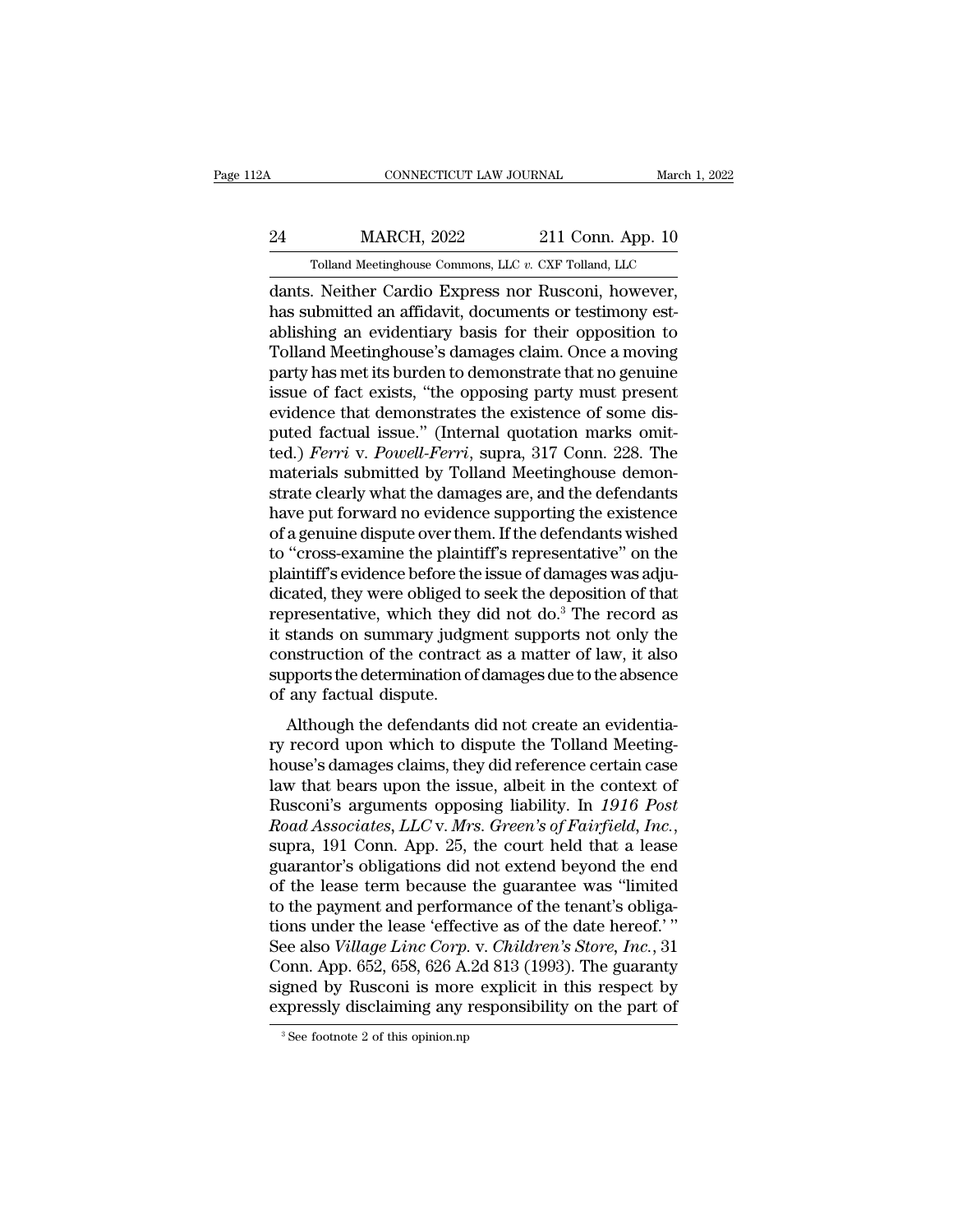## 2022 CONNECTICUT LAW JOURNAL Page 113A<br>211 Conn. App. 10 MARCH, 2022 25<br>25 Tolland Meetinghouse Commons, LLC v. CXF Tolland, LLC CONNECTICUT LAW JOURNAL Page 1<br>Tolland Meetinghouse Commons, LLC *v.* CXF Tolland, LLC<br>Tolland Meetinghouse Commons, LLC *v.* CXF Tolland, LLC<br>Tolland Meetinghouse Commons, LLC *v.* CXF Tolland, LLC

EXECUTE 2022 ENRICITY CONNECTICUT LAW JOURNAL Page 113A<br>
211 Conn. App. 10 MARCH, 2022 25<br>
Tolland Meetinghouse Commons, LLC v. CXF Tolland, LLC<br>
Rusconi in the event the tenant holds over. Retaining<br>
this limitation is no 211 Conn. App. 10 MARCH, 2022 25<br>
Tolland Meetinghouse Commons, LLC v. CXF Tolland, LLC<br>
Rusconi in the event the tenant holds over. Retaining<br>
this limitation is not inconsistent with paragraph 5 of the<br>
second amendment 211 Conn. App. 10 MARCH, 2022 25<br>
Tolland Meetinghouse Commons, LLC  $v$ . CXF Tolland, LLC<br>
Rusconi in the event the tenant holds over. Retaining<br>
this limitation is not inconsistent with paragraph 5 of the<br>
second amendme 211 Conn. App. 10 MARCH, 2022 25<br>
Tolland Meetinghouse Commons, LLC  $v$ . CXF Tolland, LLC<br>
Rusconi in the event the tenant holds over. Retaining<br>
this limitation is not inconsistent with paragraph 5 of the<br>
second amendme Tolland Meetinghouse Commons, LLC v. CXF Tolland, LLC<br>Rusconi in the event the tenant holds over. Retaining<br>this limitation is not inconsistent with paragraph 5 of the<br>second amendment and, therefore, it remains enforce-<br> Tolland Meetinghouse Commons, LLC  $v$ . CXF Tolland, LLC<br>Rusconi in the event the tenant holds over. Retaining<br>this limitation is not inconsistent with paragraph 5 of the<br>second amendment and, therefore, it remains enforce Rusconi in the event the tenant holds over. Retaining<br>this limitation is not inconsistent with paragraph 5 of the<br>second amendment and, therefore, it remains enforce-<br>able. Consequently, the amount of damages sought from<br>R this limitation is not inconsistent with paragraph 5 of the<br>second amendment and, therefore, it remains enforce-<br>able. Consequently, the amount of damages sought from<br>Rusconi must be reduced by the amounts attributable<br>to second amendment and, therefore, it remains enforce-<br>able. Consequently, the amount of damages sought from<br>Rusconi must be reduced by the amounts attributable<br>to the holdover period. The court has calculated that<br>amount as able. Consequently, the amount of damages sought from<br>Rusconi must be reduced by the amounts attributable<br>to the holdover period. The court has calculated that<br>amount as \$42,412.63. Applying that reduction to the<br>total amo second must be reduced by the amounts attributable<br>the holdover period. The court has calculated that<br>nount as \$42,412.63. Applying that reduction to the<br>tal amount of damages documented by Tolland Meet-<br>ghouse (\$276,552.7 to the holdover period. The court has calculated that<br>amount as \$42,412.63. Applying that reduction to the<br>total amount of damages documented by Tolland Meet-<br>inghouse (\$276,552.77) yields recoverable damages in<br>the amount

amount as  $\frac{1}{2}$   $\frac{1}{2}$ .0.0. Applying that reduction to the total amount of damages documented by Tolland Meet-<br>inghouse (\$276,552.77) yields recoverable damages in<br>the amount of \$234,140.14 on the claim against Rus total amount of damages documented by Tohand Meet-<br>inghouse (\$276,552.77) yields recoverable damages in<br>the amount of \$234,140.14 on the claim against Rusconi.<br>The lease and the guaranty agreement further obligate<br>Cardio E mgnouse  $(\psi_2, \psi_3, \psi_2, \psi_1)$  yields recoverable damages in<br>the amount of \$234,140.14 on the claim against Rusconi.<br>The lease and the guaranty agreement further obligate<br>Cardio Express and Rusconi respectively to pay exp The lease and the guaranty agreement further obligate<br>Cardio Express and Rusconi respectively to pay expenses,<br>including attorney's fees, incurred in the enforcement of<br>the guaranty agreement. Tolland Meetinghouse as docu-The lease and the guaranty agreement further obligate<br>Cardio Express and Rusconi respectively to pay expenses,<br>including attorney's fees, incurred in the enforcement of<br>the guaranty agreement. Tolland Meetinghouse as docue guaranty agreement. Tolland Meetinghouse as docu-<br>ented those expenses in the amount of \$20,797.26, with<br>dispute raised by Cardio Express or Rusconi, and there-<br>re this amount will be added to the contract damages.<br>CONCL

### **CONCLUSION**

mented those expenses in the amount of \$20,797.26, with<br>no dispute raised by Cardio Express or Rusconi, and there-<br>fore this amount will be added to the contract damages.<br>CONCLUSION<br>Cardio Express has admitted liability, a no dispute raised by Cardio Express or Rusconi, and therefore this amount will be added to the contract damages.<br>CONCLUSION<br>Cardio Express has admitted liability, and there is no<br>genuine issue of material fact concerning R fore this amount will be added to the contract damages.<br>CONCLUSION<br>Cardio Express has admitted liability, and there is no<br>genuine issue of material fact concerning Rusconi's obli-<br>gation to guarantee the performance of Car CONCLUSION<br>Cardio Express has admitted liability, and there is no<br>genuine issue of material fact concerning Rusconi's obli-<br>gation to guarantee the performance of Cardio Express<br>under the lease pursuant to the second amend CONCLUSION<br>
CONCLUSION<br>
genuine issue of material fact concerning Rusconi's obligation<br>
to guarantee the performance of Cardio Express<br>
under the lease pursuant to the second amendment. Fur-<br>
ther, there is no genuine issu Cardio Express has admitted liability, and there is no<br>genuine issue of material fact concerning Rusconi's obli-<br>gation to guarantee the performance of Cardio Express<br>under the lease pursuant to the second amendment. Fur-<br> genuine issue of material fact concerning Rusconi's obligation to guarantee the performance of Cardio Express<br>under the lease pursuant to the second amendment. Further, there is no genuine issue of material fact concerning gation to guarantee the performance of Cardio Express<br>under the lease pursuant to the second amendment. Fur-<br>ther, there is no genuine issue of material fact concern-<br>ing the amount of damages Tolland Meetinghouse may<br>reco under the lease pursuant to the second amendment. Fur-<br>ther, there is no genuine issue of material fact concern-<br>ing the amount of damages Tolland Meetinghouse may<br>recover. Rusconi's motion for summary judgment is<br>denied. ther, there is no genuine issue of material fact concerning the amount of damages Tolland Meetinghouse may recover. Rusconi's motion for summary judgment is denied. Tolland Meetinghouse's motion for summary judgment is gra ing the amount of damages Tolland<br>recover. Rusconi's motion for sun<br>denied. Tolland Meetinghouse's mo<br>judgment is granted and judgment<br>of Tolland Meetinghouse against Ca<br>amount of \$297,350.03 and again<br>amount of \$254,937.4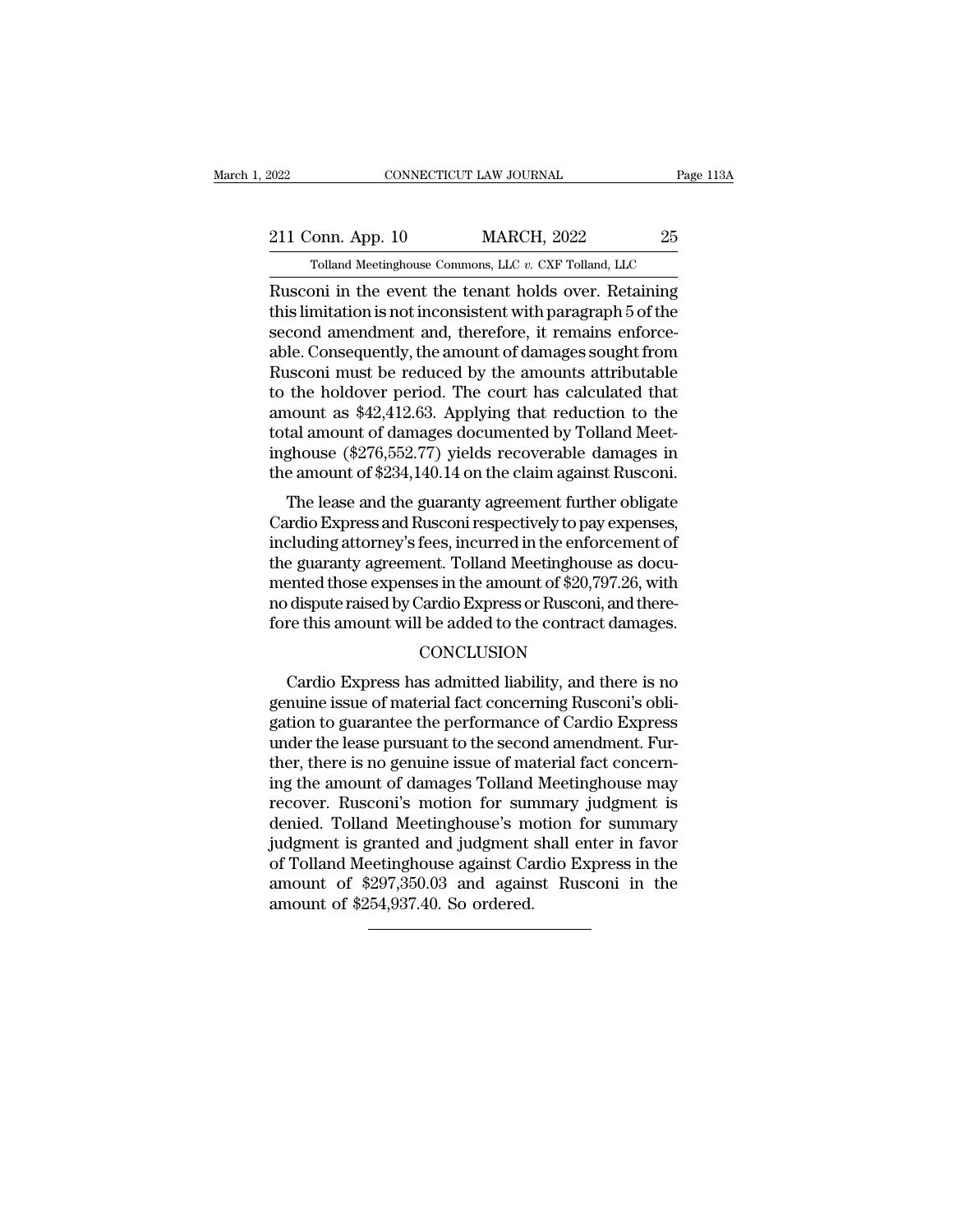## CONNECTICUT LAW JOURNAL March 1, 2022<br>26 MARCH, 2022 211 Conn. App. 26<br>Epright v. Liberty Mutual Ins. Co. EPRIGHT CONNECTICUT LAW JOURNAL<br> **EPRIGHT 12022** 211 Connection 211 Connection 211 Connection 211 Connection 211 Connection 21 Connection 21 Connection 21 Connection 21 Connection 21 Connection 21 Connection 21 Connection

### MARCH, 2022 211 Conn. App. 26<br>Epright *v.* Liberty Mutual Ins. Co.<br>JACQUELINE EPRIGHT *v.* LIBERTY MUTUAL<br>INSURANCE COMPANY ARCH, 2022 211 Conn. App.<br>
Epright v. Liberty Mutual Ins. Co.<br>
NE EPRIGHT v. LIBERTY MUTUAL<br>
INSURANCE COMPANY (AC 43826) 2022 211 C<br>
Musical Liberty Mutual Ins. Co.<br>
RIGHT v. LIBERTY<br>
ANCE COMPANY<br>
(AC 43826)<br>
Moll and Sheldon, Js.  $\begin{aligned} \text{JACQUELINE EPRIGHT}\ v.\ \text{LIBERTY MUTUAL} \\ \text{INSURANCE COMPANY} \\ \text{(AC 43826)} \\ \text{Alvord, Moll and Sheldon, Js.} \end{aligned}$

### *Syllabus*

 $(AC 43826)$ <br>Alvord, Moll and Sheldon, Js.<br>Syllabus<br>The plaintiff appealed to this court after the trial court granted the defen-<br>dant's motion to disqualify an expert witness. Held that the trial court's Alvord, Moll and Sheldon, Js.<br>
Syllabus<br>
plaintiff appealed to this court after the trial court granted the defen-<br>
dant's motion to disqualify an expert witness. *Held* that the trial court's<br>
order was not a final judgme Alvord, Moll and Sheldon, Js.<br>
Syllabus<br>
plaintiff appealed to this court after the trial court granted the defen-<br>
dant's motion to disqualify an expert witness. *Held* that the trial court's<br>
order was not a final judgme *Syllabus*<br>plaintiff appealed to this court after the trial court granted the defen-<br>dant's motion to disqualify an expert witness. *Held* that the trial court's<br>order was not a final judgment for purposes of appeal becaus plaintiff appeal<br>dant's motion to<br>order was not :<br>not satisfy eith<br>Conn. 27).<br>Argued F fif appealed to this court after the trial court granted the defenmotion to disqualify an expert witness. *Held* that the trial court's was not a final judgment for purposes of appeal because it did<br>tisfy either prong of t order was not a final judgment for purposes of appeal because it did<br> *Procedural History*<br> *Procedural History*<br> *Procedural History*<br> **Action to recover underinsured motorist benefits,** order was not a final judgment for purposes of appeal because it did<br>not satisfy either prong of the test set forth in *State* v. *Curcio* (191<br>Conn. 27).<br>Argued February 8—officially released March 1, 2022<br>*Procedural His* 

not satisfy either prong of the test set forth in *State v. Curcio* (191<br>Conn. 27).<br>Argued February 8—officially released March 1, 2022<br>*Procedural History*<br>Action to recover underinsured motorist benefits,<br>brought to the Conn. 27).<br>
Argued February 8—officially released March 1, 2022<br>
Procedural History<br>
Action to recover underinsured motorist benefits,<br>
brought to the Superior Court in the judicial district of<br>
Middlesex, where the court, Argued February 8—officially released March 1, 2022<br>
Procedural History<br>
Action to recover underinsured motorist benefits,<br>
brought to the Superior Court in the judicial district of<br>
Middlesex, where the court, Frechette, Frocedural History<br>Action to recover underinsured motorist benefits,<br>brought to the Superior Court in the judicial district of<br>Middlesex, where the court, *Frechette*, *J*., granted the<br>defendant's motion to disqualify an Fredom to Tecover dimensioned inclosed by brought to the Superior Court in the judicial dis Middlesex, where the court, *Frechette*, *J.*, grandefendant's motion to disqualify an expert with the plaintiff appealed to this *The iddlesex, where the court, Frechette, J., granted the fendant's motion to disqualify an expert witness, and e plaintiff appealed to this court. Appeal dismissed.<br>
<i>Mario Cerame, with whom, on the brief, was Timogy Bri* 

### *Opinion*

Mario Cerame, with whom, on the brief, was Timo-<br>
y Brignole, for the appellant (plaintiff).<br>
Thomas P. Mullaney III, for the appellee (defendant).<br>
opinion<br>
PER CURIAM. The plaintiff, Jacqueline Epright,<br>
peals from the t thy Brignole, for the appellant (plaintiff).<br>
Thomas P. Mullaney III, for the appellee (defendant).<br>
opinion<br>
PER CURIAM. The plaintiff, Jacqueline Epright,<br>
appeals from the trial court's granting of the motion to<br>
disqua Thomas P. Mullaney III, for the appellee (defendant).<br>
Opinion<br>
PER CURIAM. The plaintiff, Jacqueline Epright,<br>
appeals from the trial court's granting of the motion to<br>
disqualify James W. Depuy as an expert witness, file Thomas P. Mullaney III, for the appellee (defendant).<br>
opinion<br>
DER CURIAM. The plaintiff, Jacqueline Epright,<br>
appeals from the trial court's granting of the motion to<br>
disqualify James W. Depuy as an expert witness, file opinion<br>
PER CURIAM. The plaintiff, Jacqueline Epright,<br>
appeals from the trial court's granting of the motion to<br>
disqualify James W. Depuy as an expert witness, filed<br>
by the defendant, Liberty Mutual Insurance Company,<br> FER CURIAM. The plaintiff, Jacqueline Epright,<br>appeals from the trial court's granting of the motion to<br>disqualify James W. Depuy as an expert witness, filed<br>by the defendant, Liberty Mutual Insurance Company,<br>as a motion PER CURIAM. The plaintiff, Jacqueline Epright,<br>appeals from the trial court's granting of the motion to<br>disqualify James W. Depuy as an expert witness, filed<br>by the defendant, Liberty Mutual Insurance Company,<br>as a motion appeals from the trial court's granting of the motion to<br>disqualify James W. Depuy as an expert witness, filed<br>by the defendant, Liberty Mutual Insurance Company,<br>as a motion for order to show cause. Because such an<br>interl disqualify James W. Depuy as an expert witness, filed<br>by the defendant, Liberty Mutual Insurance Company,<br>as a motion for order to show cause. Because such an<br>interlocutory order does not satisfy either prong of the<br>test s missed. a modern to order to ship<br>terlocutory order does not<br>st set forth in *State* v. *Ct*<br>2d 566 (1983), and, there<br>r purposes of appeal, tlissed.<br>The appeal is dismissed.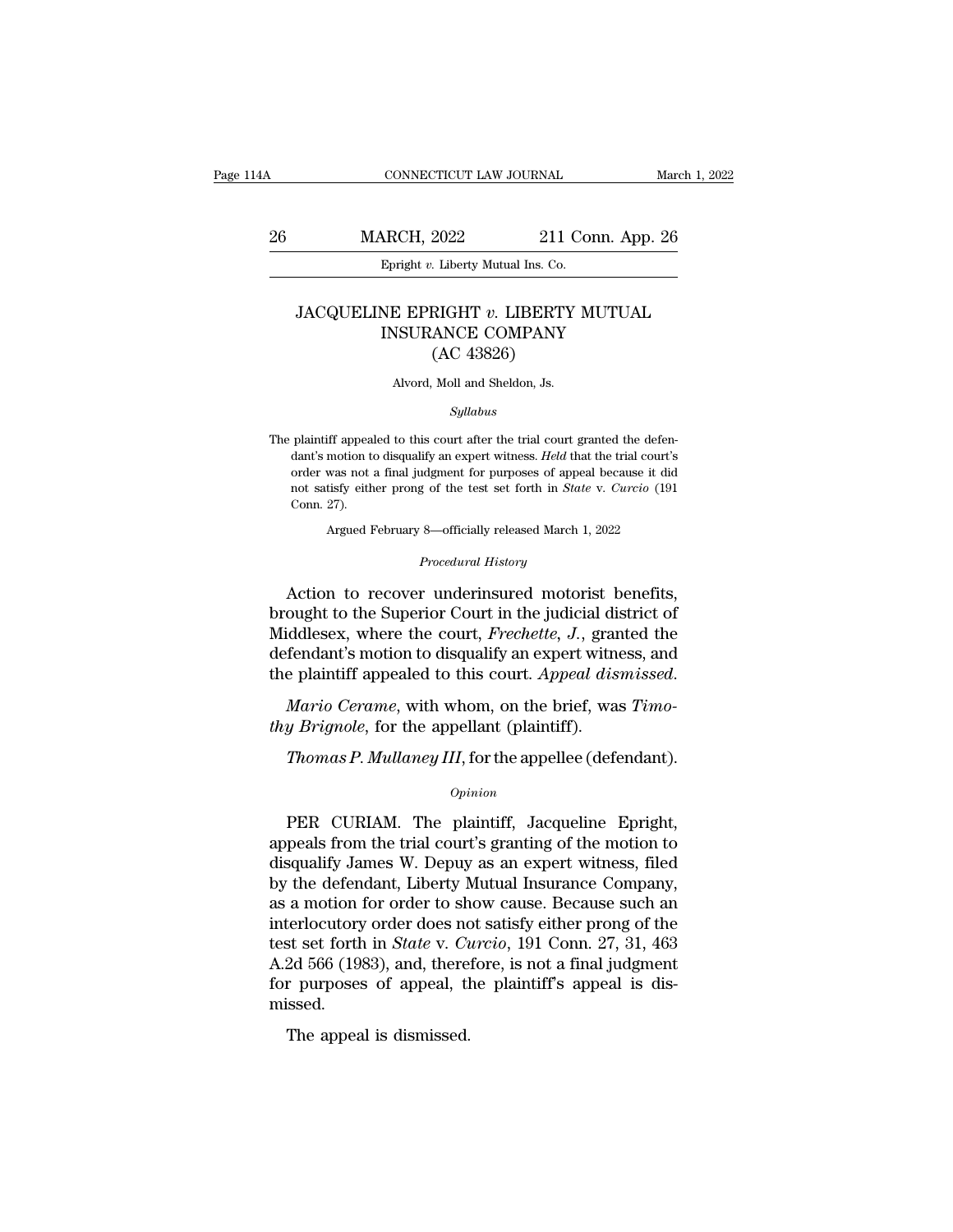2022 CONNECTICUT LAW JOURNAL Page 115A<br>211 Conn. App. 27 MARCH, 2022 27<br>27 Quint v. Commissioner of Correction

CONNECTICUT LAW JOURNAL<br>
p. 27 MARCH, 2022<br>
Quint *v.* Commissioner of Correction

### m. App. 27 MARCH, 2022 27<br>
Quint *v.* Commissioner of Correction<br>
RICHARD QUINT *v.* COMMISSIONER<br>
OF CORRECTION  $\begin{array}{lll} \text{\textcolor{red}{\bf{M}}}\text{ARCH, 2022} \\ \text{\textcolor{red}{\bf{v}}.\text{ Commissioner of Correction}} \\ \text{\textcolor{red}{\bf{QUINT}\text{ }}v.\text{ COMMISSIONER}} \\ \text{\textcolor{red}{\bf{OF CORRECTION}}}\text{ (AC 44162)} \end{array}$ MARCH, 202<br>
IMMISSIC CORRECTION<br>
(AC 44162)<br>
Suarez and Bishop, Js. RICHARD QUINT v. COMMISSIONER<br>OF CORRECTION<br>(AC 44162)<br>Prescott, Suarez and Bishop, Js.

### *Syllabus*

- $(AC 44162)$ <br>Prescott, Suarez and Bishop, Js.<br> $Syllabus$ <br>The petitioner, who had been convicted previously of operating a motor<br>vehicle while under the influence of intoxicating liquor or drugs, failure Prescott, Suarez and Bishop, Js.<br>
Syllabus<br>
petitioner, who had been convicted previously of operating a motor<br>
vehicle while under the influence of intoxicating liquor or drugs, failure<br>
to register as a sex offender, and Prescott, Suarez and Bishop, Js.<br>Syllabus<br>petitioner, who had been convicted previously of operating a motor<br>vehicle while under the influence of intoxicating liquor or drugs, failure<br>to register as a sex offender, and pos *Syllabus*<br>
petitioner, who had been convicted previously of operating a motor<br>
vehicle while under the influence of intoxicating liquor or drugs, failure<br>
to register as a sex offender, and possession of narcotics, sought by petitioner, who had been convicted previously of operating a motor vehicle while under the influence of intoxicating liquor or drugs, failure to register as a sex offender, and possession of narcotics, sought a writ of petitioner, who had been convicted previously of operating a motor vehicle while under the influence of intoxicating liquor or drugs, failure to register as a sex offender, and possession of narcotics, sought a writ of ha vehicle while under the influence of intoxicating liquor or drugs, failure<br>to register as a sex offender, and possession of narcotics, sought a writ<br>of habeas corpus, claiming that he received ineffective assistance from<br>h of habeas corpus, claiming that he received ineffective assistance from<br>his criminal trial counsel. The habeas court rendered judgment denying<br>the habeas petition, from which the petitioner, on the granting of certifi-<br>cat
- his criminal trial counsel. The habeas court rendered judgment denying<br>the habeas petition, from which the petitioner, on the granting of certifi-<br>cation, appealed to this court. *Held:*<br>he habeas court properly determined the habeas petition, from which the petitioner, on the granting of certification, appealed to this court. *Held*:<br>he habeas court properly determined that the petitioner's trial counsel<br>did not render ineffective assistanc cation, appealed to this court. *Held*:<br>he habeas court properly determined that the petitioner's trial counsel<br>did not render ineffective assistance by failing to meaningfully explain<br>the state's plea offer: the habeas co he habeas court properly determined that the petitioner's trial counsel<br>did not render ineffective assistance by failing to meaningfully explain<br>the state's plea offer: the habeas court explicitly credited the testimony<br>of did not render ineffective assistance by failing to meaningfully explain<br>the state's plea offer: the habeas court explicitly credited the testimony<br>of counsel that he had sufficiently apprised the petitioner of the contour the state's plea offer: the habeas court explicitly credited the testimony of counsel that he had sufficiently apprised the petitioner of the contours of the state's plea offer, as he had advised the petitioner about the s of counsel that he had sufficiently apprised the petitioner of the contours<br>of the state's plea offer, as he had advised the petitioner about the<br>strength of the state's case, the charges and the elements of each offense<br>t of the state's plea offer, as he had advised the petitioner about the strength of the state's case, the charges and the elements of each offense that the state would have to prove to secure a conviction at trial, the petit strength of the state's case, the charges and the elements of each offense<br>that the state would have to prove to secure a conviction at trial, the<br>petitioner's overall maximum exposure in the case, his chances of acquit-<br>t tal at trial, that the plea offer was "phenomenal," and that it was not to the petitioner's advantage to take his case to trial, and counsel discussed potential defenses with the petitioner; moreover, the petitioner made n petitioner's overall maximum exposure in the case, his chances of acquit-<br>tal at trial, that the plea offer was "phenomenal," and that it was not to<br>the petitioner's advantage to take his case to trial, and counsel discuss credibility. the petitioner's advantage to take his case to trial, and counsel discussed<br>potential defenses with the petitioner; moreover, the petitioner made<br>no claim that the habeas court's factual findings were clearly erroneous,<br>an potential defenses with the petitioner; moreover, the petitioner made no claim that the habeas court's factual findings were clearly erroneous, and it was the function of that court to weigh the evidence and determine cred
- the non-claim that the habeas court's factual findings were clearly erroneous,<br>and it was the function of that court to weigh the evidence and determine<br>credibility.<br>the habeas court properly determined that the petitioner and it was the function of that court to weigh the evidence and determine credibility.<br>
he habeas court properly determined that the petitioner's trial counsel<br>
did not render ineffective assistance by failing to ensure th credibility.<br>
he habeas court properly determined that the petitioner's trial counsel<br>
did not render ineffective assistance by failing to ensure that the peti-<br>
tioner would receive presentence jail credit for the time he he habeas court properly determined that the petitioner's trial counsel<br>did not render ineffective assistance by failing to ensure that the peti-<br>tioner would receive presentence jail credit for the time he had served<br>betw did not render ineffective assistance by failing to ensure that the petitioner would receive presentence jail credit for the time he had served between his sentencing in a separate proceeding at the Superior Court in the j tioner would receive presentence jail credit for the time he had served<br>between his sentencing in a separate proceeding at the Superior Court<br>in the judicial district of New Haven at Meriden and his sentencing in<br>the Super between his sentencing in a separate proceeding at the Superior Court<br>in the judicial district of New Haven at Meriden and his sentencing in<br>the Superior Court in the judicial district of Fairfield for this case: the<br>petit in the judicial district of New Haven at Meriden and his sentencing in<br>the Superior Court in the judicial district of Fairfield for this case: the<br>petitioner failed to establish a reasonable probability that, if not for hi the Superior Court in the judicial district of Fairfield for this case: the petitioner failed to establish a reasonable probability that, if not for his counsel's alleged deficient performance, he would not have pleaded gu petitioner failed to establish a reasonable probability that, if not for his counsel's alleged deficient performance, he would not have pleaded guilty and would have insisted on going to trial, as he testified twice at the failed to demonstrate that he suffered produces. The suffered pailty and would have insisted on going to trial, as he testified twice at the habeas trial that he would have pleaded guilty or that he likely would have plead guilty and would have insisted on going to trial, as he testified twice at the habeas trial that he would have pleaded guilty or that he likely would have pleaded guilty regardless of his trial counsel's failure to ensure

Argued November 16, 2021—officially released March 1, 2022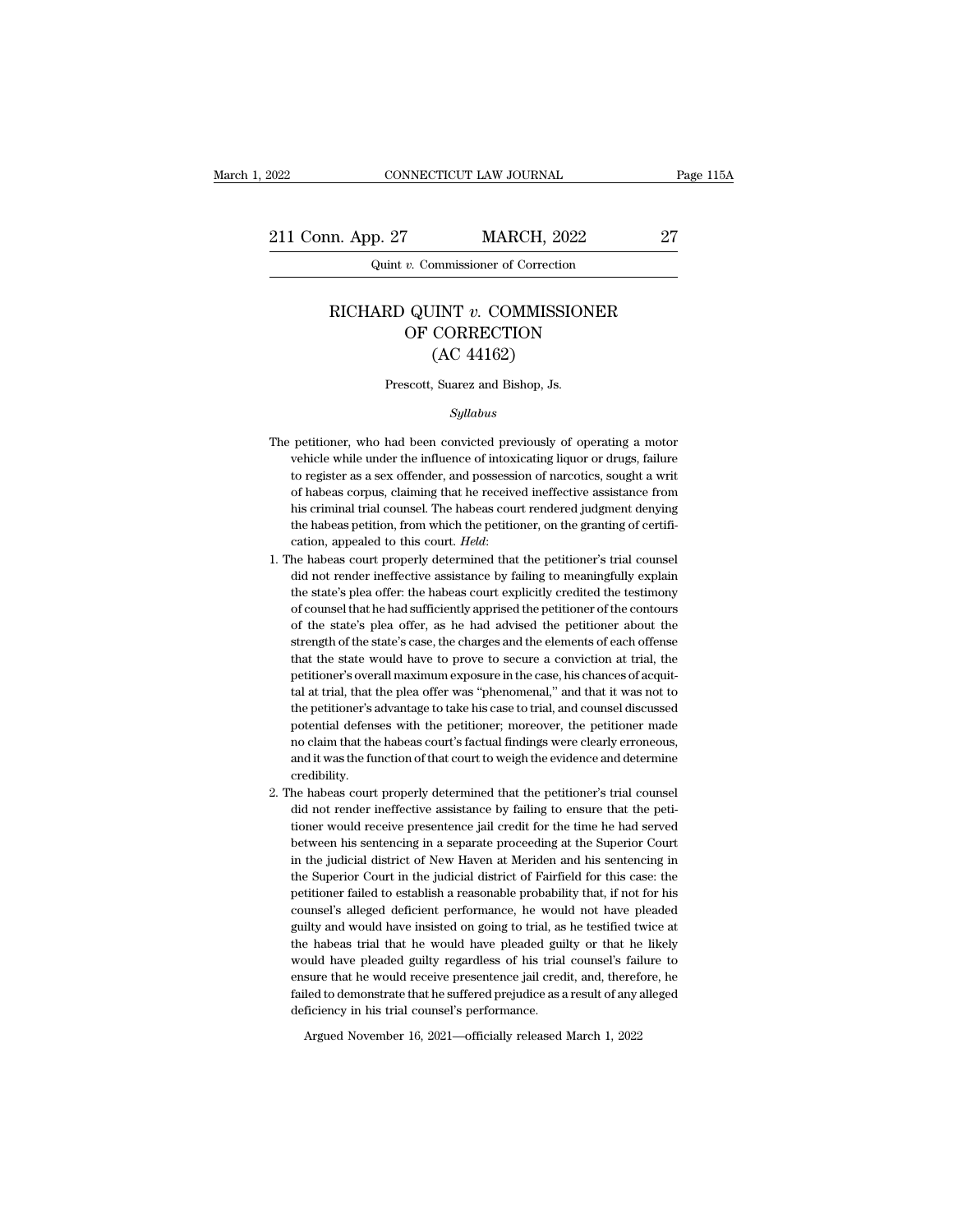|                    | March 1, 2022                                                                                                                               |
|--------------------|---------------------------------------------------------------------------------------------------------------------------------------------|
| 211 Conn. App. 27  |                                                                                                                                             |
|                    |                                                                                                                                             |
|                    |                                                                                                                                             |
| <b>MARCH, 2022</b> | CONNECTICUT LAW JOURNAL<br>Quint v. Commissioner of Correction<br>Procedural History<br>Potition for a writ of haboas corpus brought to the |

MARCH, 2022 211 Conn. App. 27<br>
Quint v. Commissioner of Correction<br>
Procedural History<br>
Petition for a writ of habeas corpus, brought to the<br>
perior Court in the judicial district of Tolland and tried<br>
the court Charlin I:  $\begin{array}{ll}\n & \text{MARCH, 2022} & \text{211 Conn. App. 27} \\
 & \text{Quint } v. \text{ Commissioner of Correction} \\
 & \text{Procedural History} \\
 \end{array}$ <br>
Petition for a writ of habeas corpus, brought to the Superior Court in the judicial district of Tolland and tried to the court, *Chaplin*, J.; judg MARCH, 2022 211 Conn. App. 27<br>
Quint *v.* Commissioner of Correction<br>
Procedural History<br>
Petition for a writ of habeas corpus, brought to the<br>
Superior Court in the judicial district of Tolland and tried<br>
to the court, *C* Frocedural History<br>
Frocedural History<br>
Petition for a writ of habeas corpus, brought to the<br>
Superior Court in the judicial district of Tolland and tried<br>
to the court, *Chaplin*, *J*.; judgment denying the petition,<br>
fro Frocedural History<br>Petition for a writ of habeas corpus, brought to the<br>Superior Court in the judicial district of Tolland and tried<br>to the court, *Chaplin*, *J*.; judgment denying the petition,<br>from which the petitioner, *James A. Killen, J.*; judgment denying the petition,<br> *Justine F. Miller*, assigned counsel, for the appellant<br> *Justine F. Miller*, assigned counsel, for the appellant<br> *Justine F. Miller*, assigned counsel, for the appe

(petitioner).

from which the petitioner, on the granting of certification, appealed to this court. *Affirmed.*<br> *Justine F. Miller*, assigned counsel, for the appellant (petitioner).<br> *James A. Killen*, senior assistant state's attorney ion, appealed to this court. *Affirmed.*<br> *Justine F. Miller*, assigned counsel, for the appellant<br>
(petitioner).<br> *James A. Killen*, senior assistant state's attorney, with<br>
whom, on the brief, were *Joseph T. Corradino*, Justine F. Miller, assigned counsel, for the (petitioner).<br>(petitioner).<br>James A. Killen, senior assistant state's attom<br>whom, on the brief, were Joseph T. Corradia<br>attorney, and Cornelius Kelly, former assistant<br>attorney, *James A. Killen*, senior assistant state's attorney, with<br>nom, on the brief, were *Joseph T. Corradino*, state's<br>torney, and *Cornelius Kelly*, former assistant state's<br>torney, for the appellee (respondent).<br> $o_{pinion}$ <br>BISHO

### *Opinion*

whom, on the brief, were *Joseph T. Corradino*, state's<br>attorney, and *Cornelius Kelly*, former assistant state's<br>attorney, for the appellee (respondent).<br> $o_{pinion}$ <br>BISHOP, J. In this certified appeal from the judgment<br>of th attorney, and *Cornelius Kelly*, former assistant state's<br>attorney, for the appellee (respondent).<br> $\overline{O}$ <br>BISHOP, J. In this certified appeal from the judgment<br>of the habeas court denying his petition for a writ of<br>habea attorney, for the appellee (respondent).<br>
opinion<br>
BISHOP, J. In this certified appeal from the judgment<br>
of the habeas court denying his petition for a writ of<br>
habeas corpus, the petitioner, Richard Quint, claims that<br>
t **EXALCO CONTE CONTENT:**<br>
FOR THE SECTION AT A HIS CONDITION OF A HIS CONDITED A HIS CONDUCT A MORE THAND AND A HORE THE COULD THAN THE COULD THE COULD THE PERIOD THAN THE PERIOD THAN THE PERIOD THAN THE PERIOD THAN THE PER BISHOP, J. In this certified appeal from the judgment<br>of the habeas court denying his petition for a writ of<br>habeas corpus, the petitioner, Richard Quint, claims that<br>the court improperly concluded that his trial counsel<br> BISHOP, J. In this certified appeal from the judgment<br>of the habeas court denying his petition for a writ of<br>habeas corpus, the petitioner, Richard Quint, claims that<br>the court improperly concluded that his trial counsel<br>r of the habeas court denying his petition for a writ of<br>habeas corpus, the petitioner, Richard Quint, claims that<br>the court improperly concluded that his trial counsel<br>rendered effective assistance. On appeal, the petitione habeas corpus, the petitioner, Richard Quint, claims that<br>the court improperly concluded that his trial counsel<br>rendered effective assistance. On appeal, the petitioner<br>asserts that the record establishes that his counsel the court improperly concluded that his trial counsel<br>rendered effective assistance. On appeal, the petitioner<br>asserts that the record establishes that his counsel failed<br>(1) to meaningfully communicate the state's plea of rendered effective assistance. On appeal, the petitioner<br>asserts that the record establishes that his counsel failed<br>(1) to meaningfully communicate the state's plea offer<br>and (2) to ensure that the petitioner would receiv asserts that the record establishes that his counsel failed (1) to meaningfully communicate the state's plea offer and (2) to ensure that the petitioner would receive presentence jail credit for the time that he was incar (1) to meaningfully communicate the state's plea offer<br>and (2) to ensure that the petitioner would receive pre-<br>sentence jail credit for the time that he was incarcerated<br>between his March 17, 2017 sentencing in the Super and (2) to ensure that the petitioner would receive pre-<br>sentence jail credit for the time that he was incarcerated<br>between his March 17, 2017 sentencing in the Superior<br>Court in the judicial district of New Haven at Merid Intence jan credit for the time that he was incarcerated<br>tween his March 17, 2017 sentencing in the Superior<br>purt in the judicial district of New Haven at Meriden<br>leriden) and his April 10, 2017 sentencing in the Supe-<br>pro between ins march 17, 2017 sentencing in the superior<br>Court in the judicial district of New Haven at Meriden<br>(Meriden) and his April 10, 2017 sentencing in the Supe-<br>rior Court in the judicial district of Fairfield (Bridg

1 Our review of the briefs, it is unclear whether the petitioner also extract to this appeal. On February 10, 2017, in the Superior  $\frac{1}{1}$  Upon our review of the briefs, it is unclear whether the petitioner also serts

port). We arrith the judgment of the habeas court.<br>The following facts and procedural history are relevant to this appeal. On February 10, 2017, in the Superior<br><sup>1</sup> Upon our review of the briefs, it is unclear whether the The following facts and procedural history are relevant to this appeal. On February 10, 2017, in the Superior  $\frac{1}{1}$  Upon our review of the briefs, it is unclear whether the petitioner also asserts a third claim concer Vant to this appeal. On February 10, 2017, in the Superior  $\frac{1}{1}$  Upon our review of the briefs, it is unclear whether the petitioner also asserts a third claim concerning counsel's alleged failure to ensure that the p vant to tris appear. Of February 10, 2017, if the superformulation of the briefs, it is unclear whether the petitioner also asserts a third claim concerning counsel's alleged failure to ensure that the petitioner would rec <sup>1</sup> Upon our review of the briefs, it is unclear whether the petitioner also asserts a third claim concerning counsel's alleged failure to ensure that the petitioner would receive presentence jail credit, independent of h asserts a third claim concerning counsel's alleged failure to ensure that the petitioner would receive presentence jail credit, independent of his decision of whether to plead guilty. Nevertheless, even if this claim is b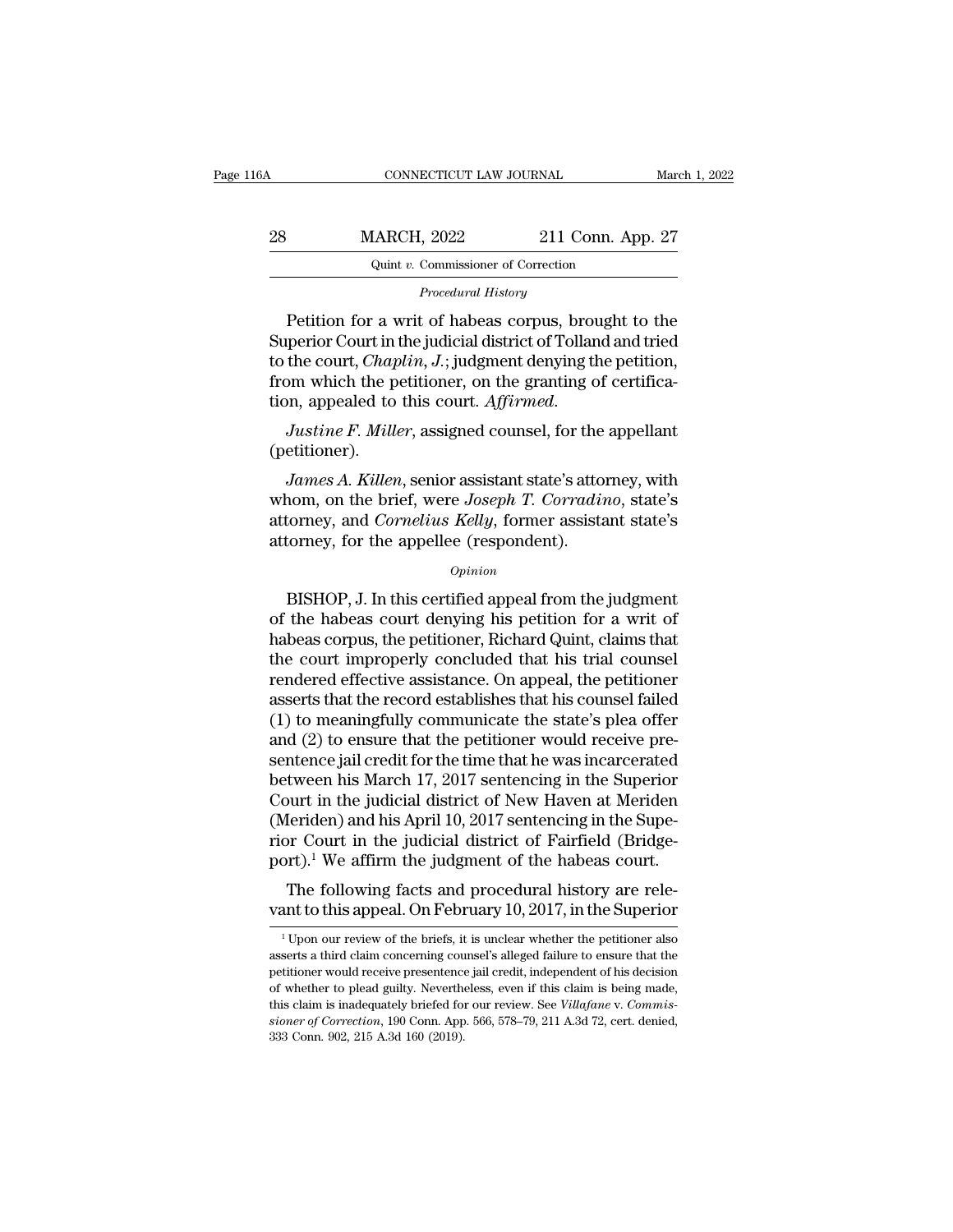## 2022 CONNECTICUT LAW JOURNAL Page 117A<br>211 Conn. App. 27 MARCH, 2022 29<br>29 Quint v. Commissioner of Correction CONNECTICUT LAW JOURNAL<br>p. 27 MARCH, 2022<br>Quint *v.* Commissioner of Correction<br>genort the petitioner pleaded guilty

CONNECTICUT LAW JOURNAL<br>
211 Conn. App. 27 MARCH, 2022 29<br>
29 Quint v. Commissioner of Correction<br>
Court in Bridgeport, the petitioner pleaded guilty pur-<br>
suant to the *Alford* doctrine<sup>2</sup> to multiple criminal charges,<br>
i 211 Conn. App. 27 MARCH, 2022 29<br>
Quint v. Commissioner of Correction<br>
Court in Bridgeport, the petitioner pleaded guilty pursuant to the *Alford* doctrine<sup>2</sup> to multiple criminal charges,<br>
including (1) one count of opera 211 Conn. App. 27 MARCH, 2022 29<br>
Quint v. Commissioner of Correction<br>
Court in Bridgeport, the petitioner pleaded guilty pur-<br>
suant to the *Alford* doctrine<sup>2</sup> to multiple criminal charges,<br>
including (1) one count of o 211 Conn. App. 27 MARCH, 2022 29<br>
Quint v. Commissioner of Correction<br>
Court in Bridgeport, the petitioner pleaded guilty pursuant to the *Alford* doctrine<sup>2</sup> to multiple criminal charges,<br>
including (1) one count of oper Quint v. Commissioner of Correction<br>
Court in Bridgeport, the petitioner pleaded guilty pur-<br>
suant to the *Alford* doctrine<sup>2</sup> to multiple criminal charges,<br>
including (1) one count of operating a motor vehicle<br>
while un Court in Bridgeport, the petitioner pleaded guilty pursuant to the *Alford* doctrine<sup>2</sup> to multiple criminal charges, including (1) one count of operating a motor vehicle while under the influence of intoxicating liquor o Court in Bridgeport, the petitioner pleaded guilty pursuant to the *Alford* doctrine<sup>2</sup> to multiple criminal charges, including (1) one count of operating a motor vehicle while under the influence of intoxicating liquor o suant to the *Alford* doctrine<sup>2</sup> to multiple criminal charges,<br>including (1) one count of operating a motor vehicle<br>while under the influence of intoxicating liquor or drugs<br>in violation of General Statutes § 14-227a, (2 including (1) one count of operating a motor vehicle<br>while under the influence of intoxicating liquor or drugs<br>in violation of General Statutes § 14-227a, (2) one count<br>of failure to register as a sex offender in violatio while under the influence of intoxicating liquor or drugs<br>in violation of General Statutes  $\S$  14-227a, (2) one count<br>of failure to register as a sex offender in violation of<br>General Statutes  $\S$  54-252, and (3) two count in violation of General Statutes § 14-227a, (2) one count<br>of failure to register as a sex offender in violation of<br>General Statutes § 54-252, and (3) two counts of pos-<br>sion of narcotics in violation of General Statutes § of failure to register as a sex offender in violation of General Statutes § 54-252, and (3) two counts of possion of narcotics in violation of General Statutes § 21a-279 (a) (1). During the plea canvass, the court questio 279 (a) (1). During the plea canvass, the court questioned the petitioner and his counsel, Attorney Michael Hillis, as to the knowing, voluntary, and intelligent nature of the petitioner's pleas.<sup>3</sup> The court informed the tioned the petitioner and his counsel, Attorney Michael<br>Hillis, as to the knowing, voluntary, and intelligent nature<br>of the petitioner's pleas.<sup>3</sup> The court informed the peti-<br><sup>2</sup> "Under *North Carolina* v. *Alford*, 400

3d 288 (2018).<br>
<sup>3</sup> During the court's plea canvass, the following colloquy took place:<br>
"The Court: Have you discussed with your attorney what you're pleading<br>
ilty to today?<br>
"[The Petitioner]: Yes.<br>
"The Court: Did he g <sup>3</sup> During the court's plea canvass, the following colloquy took place:<br><sup>3</sup> During the court's plea canvass, the following colloquy took place:<br>"The Court: Have you discussed with your attorney what you're pleading<br>guilty "The Court: Have you discussed with your attorney what you're pleading<br>guilty to today?<br>"[The Petitioner]: Yes.<br>"The Court: Did he go over the elements of each crime charged which<br>the state would have to prove you guilty o The Petitioner]: Yes.<br>
"The Court: Did he go over the elements of each crime charged which<br>
"The Court: Did he go over the elements of each crime charged which<br>
"The Court: Did he explain the evidence that would prove each "[The Petitioner]: Yes.<br>"The Court: Did he go over the eld<br>the state would have to prove you gu<br>"[The Petitioner]: Yes<br>"The Court: Did he explain the evid<br>beyond a reasonable doubt?"<br>"[The Petitioner]: Yes. "The Court: Did he go over<br>"The Court: Did he go over"<br>"[The Petitioner]: Yes."<br>"The Court: Did he explain<br>yond a reasonable doubt?<br>"[The Petitioner]: Yes.<br>"The Court: Did he explain

The Extractionary of the control of explaint of the maximum charged minds ("The Petitioner]: Yes<br>
"The Court: Did he explain the evidence that would prove each element<br>
yond a reasonable doubt?<br>
"[The Petitioner]: Yes.<br>
"T "The Petitioner]: Yes.<br>
"The Petitioner]: Yes.<br>
"The Court: Did he explain the evidence that vyond a reasonable doubt?<br>
"The Petitioner]: Yes.<br>
"The Court: Did he explain to you the maximur"<br>
"The Petitioner]: Yes.<br>
\*\*\*<br>
"

yond a reasonable doubt?<br>
"[The Petitioner]: Yes.<br>
"The Court: Did he explain to you the maximum penalty for each charg<br>
"[The Petitioner]: Yes.<br>
"The Court: Are you satisfied with how he represented you?<br>
"[The Petitioner "The Petitioner]: Yes.<br>"The Petitioner]: Yes.<br>"The Court: Did he explain<br>"[The Petitioner]: Yes.<br>"The Court: Are you satisfic"<br>"The Court: Counsel, did ye "The Court: Did he explain to you the maximum penalty for each charge?<br>"The Court: Did he explain to you the maximum penalty for each charge?"<br>"The Court: Are you satisfied with how he represented you?"<br>"The Court: Counse

"The Petitioner]: Yes.<br>"The Petitioner]: Yes.<br>"The Court: Are you satisfied with how he rep<br>"[The Petitioner]: Yes.<br>"The Court: Counsel, did you go over all of the "[Attorney Hillis]: Yes, Your Honor.<br>"The Court: The court

"The Court: Are you satisfied with how he represented you?<br>"[The Petitioner]: Yes.<br>"The Court: Counsel, did you go over all of this with your client?<br>"[Attorney Hillis]: Yes, Your Honor.<br>"The Court: The court finds the ple "The Petitioner]: Yes.<br>
"The Court: Counsel, did you go over all of this with ye<br>
"Lettorney Hillis]: Yes, Your Honor.<br>  $**$ <br>
"The Court: The court finds the pleas are knowingly and with assistance of effective and compete

 $2$  "Llnde Hillis, as to the knowing, voluntary, and intelligent nature<br>of the petitioner's pleas.<sup>3</sup> The court informed the peti-<br><sup>2</sup> "Under *North Carolina* v. *Alford*, 400 U.S. 25, 91 S. Ct. 160, 27 L. Ed.<br>2d 162 (1970), a crimi of the petitioner's pleas.<sup>3</sup> The court informed the peti-<br><sup>2</sup> "Under *North Carolina v. Alford*, 400 U.S. 25, 91 S. Ct. 160, 27 L. Ed.<br>2d 162 (1970), a criminal defendant is not required to admit his guilt . . .<br>but cons or the petricular s preas. The COULT infurted the petri-<br>
<sup>2</sup> "Under *North Carolina* v. *Alford*, 400 U.S. 25, 91 S. Ct. 160, 27 L. Ed.<br>
2d 162 (1970), a criminal defendant is not required to admit his guilt . . .<br>
but c <sup>2</sup> "Under *North Carolina* v. *Alford*, 400 U.S. 25, 91 S. Ct. 160, 27 L. Ed.<br>2d 162 (1970), a criminal defendant is not required to admit his guilt . . .<br>but consents to being punished as if he were guilty to avoid the the entry of a guilty plea nevertheless. . . . A defendant often pleads guilty and the *Alford* obtained as if he were guilty to avoid the risk of proceeding to trial. . . . A guilty plea under the *Alford* doctrine is a judicial oxymoron in that the defendant does not admit guilt but acknowledges th proceeding to trial. . . . A guilty plea under the *Alford* doctrine is a judicial oxymoron in that the defendant does not admit guilt but acknowledges that the state's evidence against him is so strong that he is prepared A.3d 288 (2018).<br>
<sup>2</sup> A.3d 288 (2018). <sup>3</sup> During the court's plea canvass, the following control of a possibly more serious punishment after trial." (Internal quotation marks omitted.) *State v. Baldwin*, 183 Conn. App. of the *Alford* doctrine to avoid the imposition of a possibly more serious mishment after trial." (Internal quotation marks omitted.) *State v. Baldwin*, 3 Conn. App. 167, 169 n.1, 191 A.3d 1096, cert. denied, 330 Conn. punishment after trial." (I<br>punishment after trial." (I<br>183 Conn. App. 167, 169 1<br>A.3d 288 (2018).<br>"During the court's please of the Court: Have you<br>guilty to today?" "[The Petitioner]: Yes. 183 Conn. App. 167, 169 n.1, 191 A.3d 1096, cert. denied, 330 Conn. 922, 194<br>
A.3d 288 (2018).<br>
<sup>3</sup> During the court's plea canvass, the following colloquy took place:<br>
"The Court: Have you discussed with your attorney wh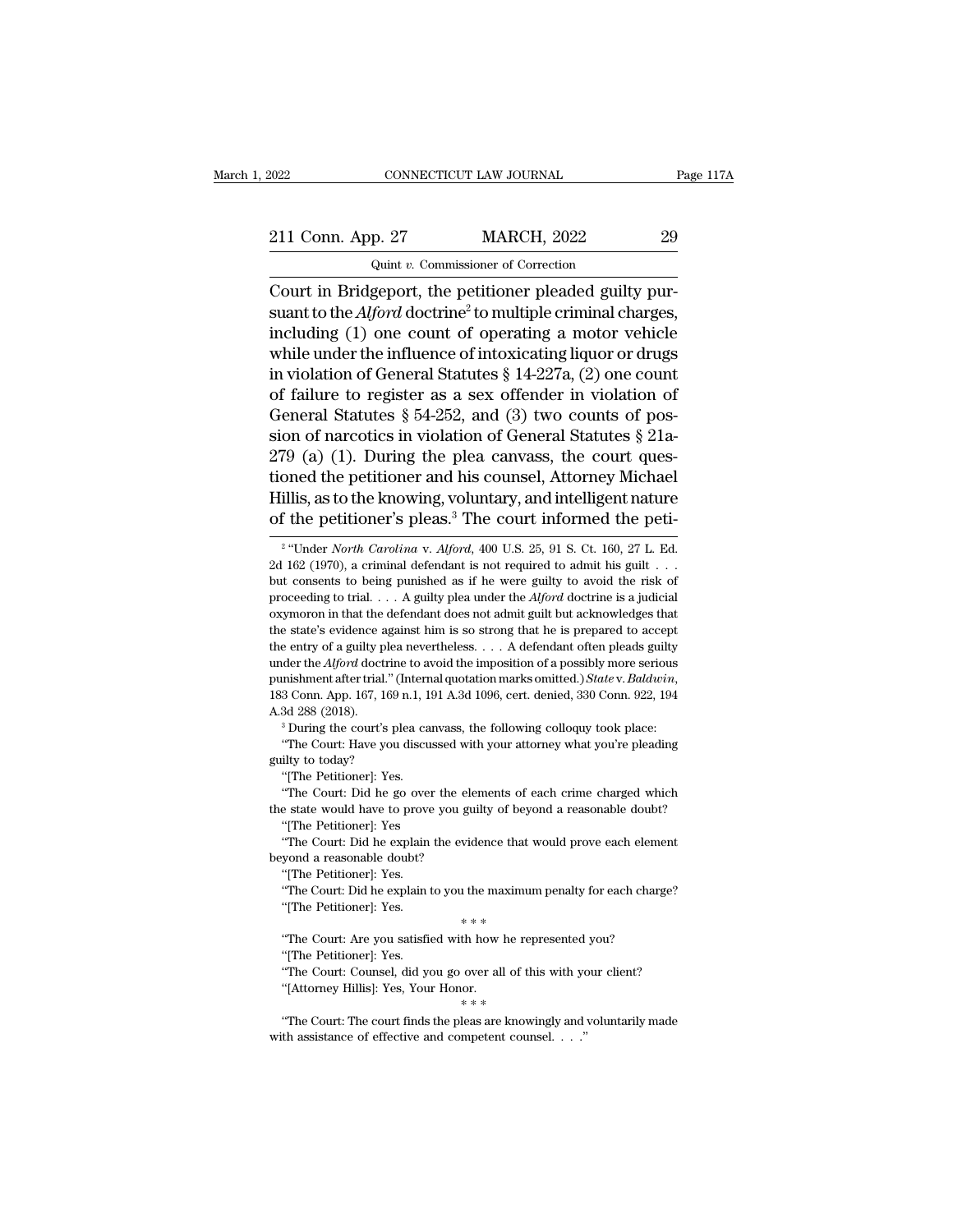| 8Α | CONNECTICUT LAW JOURNAL                                  |                   | March 1, 2022 |
|----|----------------------------------------------------------|-------------------|---------------|
| 30 | <b>MARCH, 2022</b>                                       | 211 Conn. App. 27 |               |
|    | Quint v. Commissioner of Correction                      |                   |               |
|    | tioner that if he was convicted after a trial he faced a |                   |               |

CONNECTICUT LAW JOURNAL March 1, 2022<br>
30 MARCH, 2022 211 Conn. App. 27<br>
211 Conn. App. 27<br>
400 March 1: Commissioner of Correction<br>
31 Conn. App. 27<br>
400 March 1: Commissioner of Correction<br>
21 Conn. App. 27<br>
400 March 21 MARCH, 2022 211 Conn. App. 27<br>
Quint v. Commissioner of Correction<br>
tioner that if he was convicted after a trial, he faced a<br>
possible maximum sentence of seven and one-half years<br>
of imprisonment, followed by five years  $\frac{30}{\text{WARCH}}$  2022 211 Conn. App. 27<br>  $\frac{1}{\text{Wint } v \cdot \text{Commissioner of Correction}}$ <br>
tioner that if he was convicted after a trial, he faced a<br>
possible maximum sentence of seven and one-half years<br>
of imprisonment, followed by five years of 30 MARCH, 202<br>
Quint v. Comm<br>
tioner that if he was com<br>
possible maximum senter<br>
of imprisonment, follow<br>
and potential fines.<br>
The court found that  $\frac{q_{\text{uint } v.}$  Commissioner of Correction<br>
oner that if he was convicted after a trial, he faced a<br>
ssible maximum sentence of seven and one-half years<br>
imprisonment, followed by five years of probation<br>
d potential fine tioner that if he was convicted after a trial, he faced a<br>possible maximum sentence of seven and one-half years<br>of imprisonment, followed by five years of probation<br>and potential fines.<br>The court found that the petitioner'

possible maximum sentence of seven and one-half years<br>of imprisonment, followed by five years of probation<br>and potential fines.<br>The court found that the petitioner's pleas were<br>knowing and voluntary, accepted the pleas, an dependent of imprisonment, followed by five years of probation<br>and potential fines.<br>The court found that the petitioner's pleas were<br>knowing and voluntary, accepted the pleas, and sched-<br>uled his sentencing for March 3, 20 and potential fines.<br>
The court found that the petitioner's pleas were<br>
knowing and voluntary, accepted the pleas, and sched-<br>
uled his sentencing for March 3, 2017. The sentencing<br>
date was postponed to March 17, 2017, to The court found that the petitioner's pleas<br>knowing and voluntary, accepted the pleas, and<br>uled his sentencing for March 3, 2017. The sent<br>date was postponed to March 17, 2017, to allow<br>hearing concerning the state's seizu The coard found and are pediable b pleas were<br>cowing and voluntary, accepted the pleas, and sched-<br>ed his sentencing for March 3, 2017. The sentencing<br>te was postponed to March 17, 2017, to allow for a<br>aring concerning the the *Alford* doctrines in the Superior Court in Meriden of General Superior Court in the charge of the petitioner's<br>noney as a result of the criminal charges.<br>On March 3, 2017, the petitioner entered a plea under<br>the *Alfo* 

date was postponed to March 17, 2017, to allow for a<br>hearing concerning the state's seizure of the petitioner's<br>money as a result of the criminal charges.<br>On March 3, 2017, the petitioner entered a plea under<br>the *Alford* meaning concerning the state's seizure of the petitioner's<br>money as a result of the criminal charges.<br>On March 3, 2017, the petitioner entered a plea under<br>the *Alford* doctrine in the Superior Court in Meriden<br>on the cha money as a result of the criminal charges.<br>
On March 3, 2017, the petitioner entered a plea under<br>
the *Alford* doctrine in the Superior Court in Meriden<br>
on the charge of carrying a pistol without a permit in<br>
violation on March 3, 2017, the petitioner entered a plea under<br>the *Alford* doctrine in the Superior Court in Meriden<br>on the charge of carrying a pistol without a permit in<br>violation of General Statutes  $\S 29-35$  (a).<sup>4</sup> The court On March 3, 2017, the petitioner entered a plea under<br>the *Alford* doctrine in the Superior Court in Meriden<br>on the charge of carrying a pistol without a permit in<br>violation of General Statutes § 29-35 (a).<sup>4</sup> The court<br>i the *Alford* doctrine in the Superior Court in Meriden<br>on the charge of carrying a pistol without a permit in<br>violation of General Statutes  $\S 29-35$  (a).<sup>4</sup> The court<br>imposed a total effective sentence of one year to ser on the charge of carrying a pistol without a permit in<br>violation of General Statutes  $\S 29-35$  (a).<sup>4</sup> The court<br>imposed a total effective sentence of one year to serve,<br>and the court stayed the execution of the sentence violation of General Statutes  $\S 29-35$  (a).<sup>4</sup> The court<br>imposed a total effective sentence of one year to serve,<br>and the court stayed the execution of the sentence until<br>March 17, 2017—the scheduled sentencing date for imposed a total effective sentence of one year to serve,<br>and the court stayed the execution of the sentence until<br>March 17, 2017—the scheduled sentencing date for the<br>petitioner's matters in the Superior Court in Bridgepor and the court stayed the execution of the sentence until<br>March 17, 2017—the scheduled sentencing date for the<br>petitioner's matters in the Superior Court in Bridgeport.<br>On March 17, 2017, the Superior Court in Meriden lifte March 17, 2017—the scheduled sentencing date for the<br>petitioner's matters in the Superior Court in Bridgeport.<br>On March 17, 2017, the Superior Court in Meriden lifted<br>the stay, imposing the mandatory minimum sentence<br>of o petitioner's matters in the Superior Court in Bridgeport.<br>On March 17, 2017, the Superior Court in Meriden lifted<br>the stay, imposing the mandatory minimum sentence<br>of one year to serve; however, the petitioner was not<br>sent On March 17, 2017, the Sup<br>the stay, imposing the ma<br>of one year to serve; how<br>sentenced for the matter:<br>Bridgeport on this date as o<br>Hillis had requested that t<br>until April 10, 2017.<sup>5</sup><br>The sentencing hearing one year to serve; however, the petitioner was not<br>ntenced for the matters in the Superior Court in<br>idgeport on this date as originally scheduled because<br>llis had requested that the sentencing be continued<br>til April 10, 20 Bridgeport on this date as originally scheduled because<br>Bridgeport on this date as originally scheduled because<br>Hillis had requested that the sentencing be continued<br>until April 10, 2017.<sup>5</sup><br>The sentencing hearing in the

Bridgeport on this date as originally scheduled because<br>Hillis had requested that the sentencing be continued<br>until April 10, 2017.<sup>5</sup><br>The sentencing hearing in the Superior Court in<br>Bridgeport took place on April 10, 201 Fillis had requested that the sentencing be continued<br>until April 10, 2017.<sup>5</sup><br>The sentencing hearing in the Superior Court in<br>Bridgeport took place on April 10, 2017. At the hearing,<br>the state and the petitioner agreed t Failure 1 and 1 equation and the sentencing second<br>that April 10, 2017.<sup>5</sup><br>The sentencing hearing in the Superior Court in<br>Bridgeport took place on April 10, 2017. At the hearing,<br>the state and the petitioner agreed to sp The sentencing hearing in the Superior Court in<br>Bridgeport took place on April 10, 2017. At the hearing,<br>the state and the petitioner agreed to split the seized<br>money, each taking \$434. With respect to the charge of<br>failur The sentencing hearing in the Superior Court in<br>Bridgeport took place on April 10, 2017. At the hearing,<br>the state and the petitioner agreed to split the seized<br>money, each taking \$434. With respect to the charge of<br>failur idlumerationer was not represented by Hillis in the Meriden matter.<br>
4 The petitioner was not represented by Hillis in the Meriden matter.<br>
4 The petitioner was not represented by Hillis in the Meriden matter.<br>
5 At the ha

a sentence of five years of incarceration, execution sus-<br>pended after one year and three years of probation.<br> $\frac{4}{1}$ The petitioner was not represented by Hillis in the Meriden matter.<br> $\frac{5}{1}$ At the habeas trial, Hill pended after one year<br>
<sup>4</sup> The petitioner was not rep<br>
<sup>5</sup> At the habeas trial, Hillis e<br>
trial as the reason for request<br>
Superior Court in Bridgeport.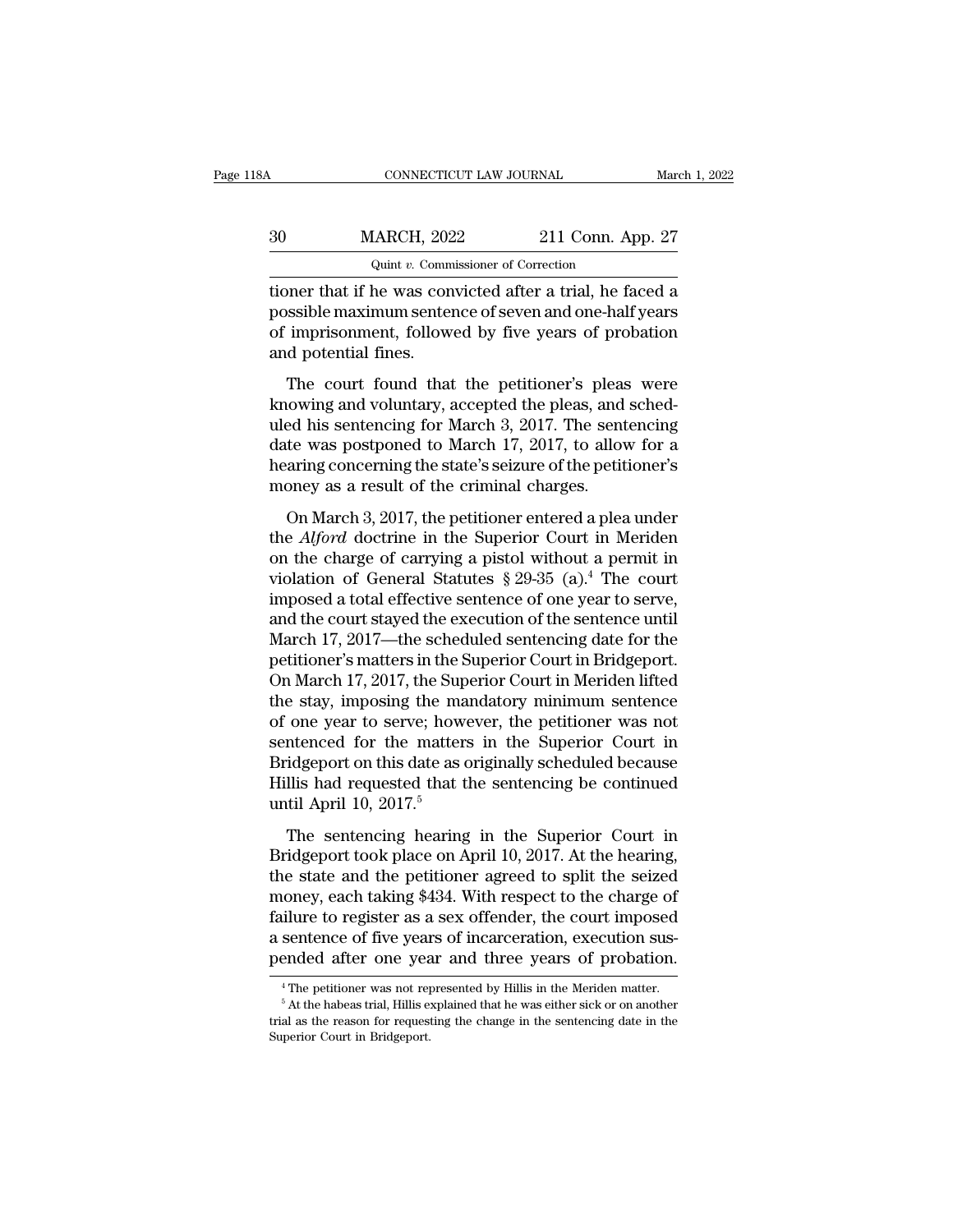2022 CONNECTICUT LAW JOURNAL Page 119A<br>211 Conn. App. 27 MARCH, 2022 31<br>Quint v. Commissioner of Correction CONNECTICUT LAW JOURNAL<br>
p. 27 MARCH, 2022<br>
Quint *v.* Commissioner of Correction<br>
to each of the two charges of posse

CONNECTICUT LAW JOURNAL Page 119A<br>
211 Conn. App. 27 MARCH, 2022 31<br>
Quint v. Commissioner of Correction<br>
With respect to each of the two charges of possession<br>
of narcotics, the court imposed a concurrent sentence 211 Conn. App. 27 MARCH, 2022 31<br>
Quint v. Commissioner of Correction<br>
With respect to each of the two charges of possession<br>
of narcotics, the court imposed a concurrent sentence<br>
of one year of incarceration. With respec 211 Conn. App. 27 MARCH, 2022 31<br>  $\frac{211 \text{ Conn.} \text{ App. 27}}{2 \text{ unit } v. \text{ Commissioner of Correction}}$ <br>
With respect to each of the two charges of possession<br>
of narcotics, the court imposed a concurrent sentence<br>
of one year of incarceration. With 211 Conn. App. 27 MARCH, 2022 31<br>
Quint v. Commissioner of Correction<br>
With respect to each of the two charges of possession<br>
of narcotics, the court imposed a concurrent sentence<br>
of one year of incarceration. With respe With respect to each of the two charges of possession<br>With respect to each of the two charges of possession<br>of narcotics, the court imposed a concurrent sentence<br>of one year of incarceration. With respect to the charge<br>of  $Q$ unt  $v$ . Commissioner of Correction<br>With respect to each of the two charges of possession<br>of narcotics, the court imposed a concurrent sentence<br>of one year of incarceration. With respect to the charge<br>of operating a ve With respect to each of the two charges of possession<br>of narcotics, the court imposed a concurrent sentence<br>of one year of incarceration. With respect to the charge<br>of operating a vehicle while under the influence of intox of narcotics, the court imposed a concurrent sentence<br>of one year of incarceration. With respect to the charge<br>of operating a vehicle while under the influence of intox-<br>icating liquor or drugs, the court imposed a concurr of one year of incarceration. With respect to the charge<br>of operating a vehicle while under the influence of intox-<br>icating liquor or drugs, the court imposed a concurrent<br>sentence of six months of incarceration. The total of operating a vehicle while under the influence of intox-<br>icating liquor or drugs, the court imposed a concurrent<br>sentence of six months of incarceration. The total effec-<br>tive sentence imposed was five years of incarcera icating liquor or drugs, the court imposed a concurrent<br>sentence of six months of incarceration. The total effec-<br>tive sentence imposed was five years of incarceration,<br>execution suspended after one year, with three years<br> sentence of six months of incarceration. The total effective sentence imposed was five years of incarceration, execution suspended after one year, with three years of probation. Hillis requested that the court indicate on E sentence imposed was five years of included<br>that the evary probation. Hillis requested that the court indicate on<br>e mittimus that the petitioner should be entitled to<br>l credit on his sentences dating back to December<br>, 2 Execution suspensed and the year, what are years<br>of probation. Hillis requested that the court indicate on<br>the mittimus that the petitioner should be entitled to<br>jail credit on his sentences dating back to December<br>22, 201

or probation. This requested that the court indicate on<br>the mittimus that the petitioner should be entitled to<br>jail credit on his sentences dating back to December<br>22, 2016, the date he was incarcerated for these charges.<br> ial credit on his sentences dating back to December<br>22, 2016, the date he was incarcerated for these charges.<br>Immediately as the court began to announce the sen-<br>tence, the petitioner indicated for the first time that he<br>t 22, 2016, the date he was incarcerated for these charges.<br>
Immediately as the court began to announce the sentence, the petitioner indicated for the first time that he<br>
thought that the offense of operating under the influ Immediately as the court began to announce the sent-<br>tence, the petitioner indicated for the first time that he<br>thought that the offense of operating under the influ-<br>ence had been nolled at the plea proceeding on Febru-<br>a Immediately as the court began to announce the sent-<br>tence, the petitioner indicated for the first time that he<br>thought that the offense of operating under the influ-<br>ence had been nolled at the plea proceeding on Febru-<br>a tence, the petitioner indicated for the first time that he thought that the offense of operating under the influ-<br>ence had been nolled at the plea proceeding on Febru-<br>ary 10. The court and Hillis indicated that the petiti thought that the offense of operating<br>ence had been nolled at the plea proce<br>ary 10. The court and Hillis indicated th<br>was incorrect as that charge was not no<br>asked the petitioner whether the petitic<br>to ask the court to va or May 2, 2017, the petitioner filed a petition for a write had a correct as that charge was not nolled. Hillis twice ked the petitioner whether the petitioner wanted him ask the court to vacate the plea and the sentence, ary ro. The coard and rims maleaded and the peritorier<br>was incorrect as that charge was not nolled. Hillis twice<br>asked the petitioner whether the petitioner wanted him<br>to ask the court to vacate the plea and the sentence,<br>

was incorrect as that charge was not noned. This twice<br>asked the petitioner whether the petitioner wanted him<br>to ask the court to vacate the plea and the sentence,<br>to which the petitioner declined.<br>On May 2, 2017, the peti for ask the court to vacate the plea and the sentence,<br>to which the petitioner declined.<br>On May 2, 2017, the petitioner filed a petition for a writ<br>of habeas corpus in the Superior Court in the judicial<br>district of Tollan to ask are coart to vacate are prea and are sentence,<br>to which the petitioner declined.<br>On May 2, 2017, the petitioner filed a petition for a writ<br>of habeas corpus in the Superior Court in the judicial<br>district of Tolland. or May 2, 2017, the petitioner filed a petition for a writ<br>of habeas corpus in the Superior Court in the judicial<br>district of Tolland. On December 14, 2018, the petitioner<br>filed an amended petition asserting claims relate On May 2, 2017, the petitioner filed a petition for a writ<br>of habeas corpus in the Superior Court in the judicial<br>district of Tolland. On December 14, 2018, the petitioner<br>filed an amended petition asserting claims related of habeas corpus in the Superior Court in the judicial<br>district of Tolland. On December 14, 2018, the petitioner<br>filed an amended petition asserting claims related to<br>the Bridgeport convictions, that Hillis (1) failed to m district of Tolland. On December 14, 2018, the petitioner<br>filed an amended petition asserting claims related to<br>the Bridgeport convictions, that Hillis (1) failed to mean-<br>ingfully explain the plea offer to the petitioner, filed an amended petition asserting claims related to<br>the Bridgeport convictions, that Hillis (1) failed to mean-<br>ingfully explain the plea offer to the petitioner, (2) failed<br>to adequately advise the petitioner of the cha the Bridgeport convictions, that Hillis (1) failed to mean-<br>ingfully explain the plea offer to the petitioner, (2) failed<br>to adequately advise the petitioner of the charges encom-<br>passed in the plea offer, (3) failed to e ssed in the plea offer, (3) failed to ensure that the peti-<br>
ner understood the consequences of the guilty plea,<br>
) failed to seek a sentencing date that would minimize<br>
eliminate the petitioner's "dead time," (5) failed tioner understood the consequences of the guilty plea,<br>
(4) failed to seek a sentencing date that would minimize<br>
or eliminate the petitioner's "dead time,"<sup>6</sup> (5) failed to<br>
<sup>6</sup> "[D]ead time is prison parlance for presen

 $6$  "mlo (4) failed to seek a sentencing date that would minimize or eliminate the petitioner's "dead time,"<sup>6</sup> (5) failed to  $\frac{1}{\sqrt{2}}$  (Internal guotation marks confinement time that cannot be credited because the inmate is a The <sup>6</sup> "[D]ead time is prison parlance for presenten cannot be credited because the inmate is a setime on another sentence." (Internal quotation m. *Commissioner of Correction*, 195 Conn. App. 52 cert. denied, 335 Conn.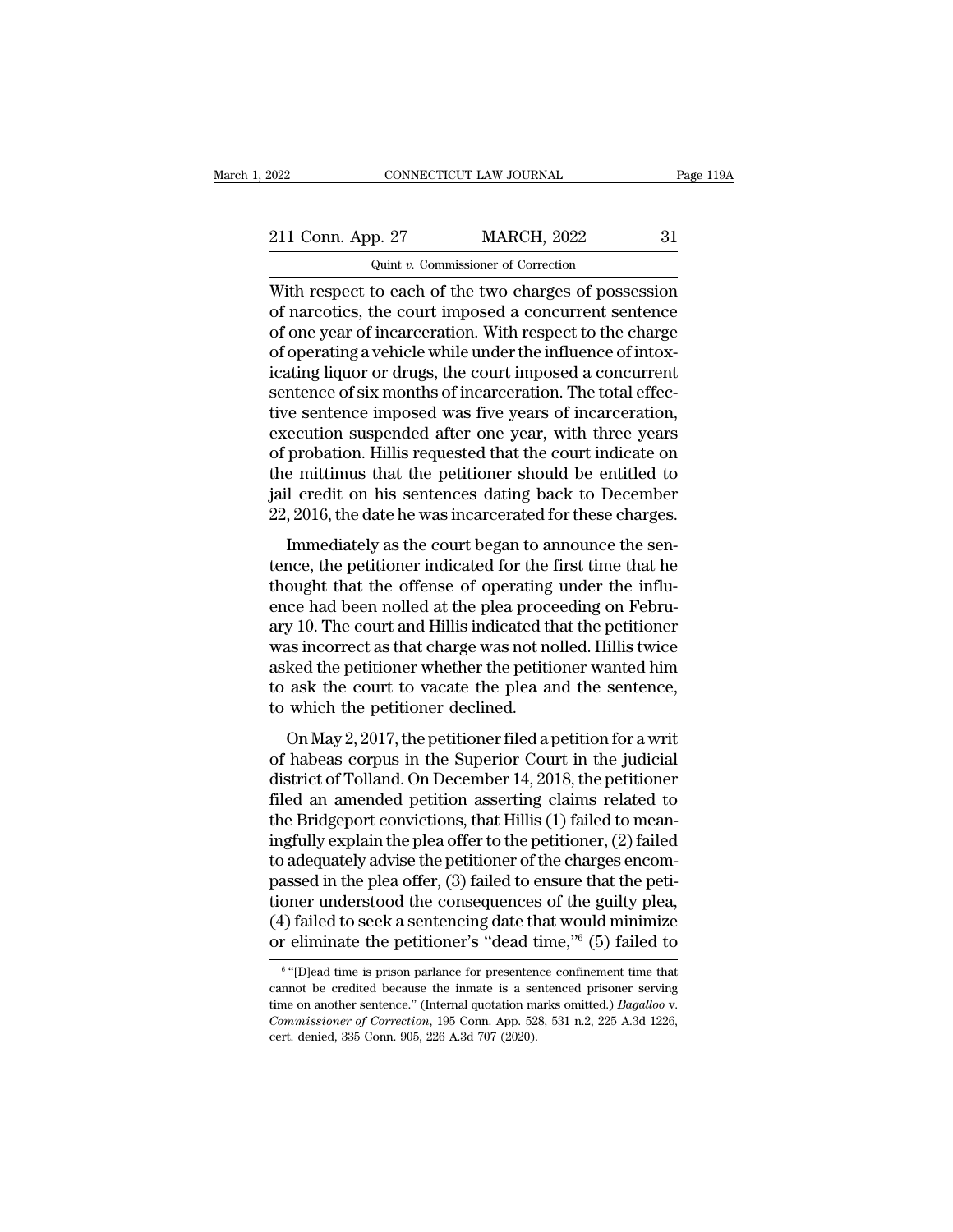| 0Α | CONNECTICUT LAW JOURNAL                              |                   | March 1, 2022 |
|----|------------------------------------------------------|-------------------|---------------|
| 32 | <b>MARCH, 2022</b>                                   | 211 Conn. App. 27 |               |
|    | Quint v. Commissioner of Correction                  |                   |               |
|    | adequately request jail credit at sentencing and (6) |                   |               |

CONNECTICUT LAW JOURNAL March 1, 2022<br> **ADECITE AT ALCONAL MARCH, 2022** 211 Conn. App. 27<br>
Quint v. Commissioner of Correction<br>
adequately request jail credit at sentencing, and (6)<br>
improperly pressured the petitioner to MARCH, 2022 211 Conn. App. 27<br>
Quint v. Commissioner of Correction<br>
adequately request jail credit at sentencing, and (6)<br>
improperly pressured the petitioner to accept the plea<br>
offer. After an evidentiary hearing, the ha  $\frac{32}{\text{WARCH}}$ , 2022 211 Conn. App. 27<br>  $\frac{1}{\text{Quint } v}$ . Commissioner of Correction<br>
adequately request jail credit at sentencing, and (6)<br>
improperly pressured the petitioner to accept the plea<br>
offer. After an evidentia  $\frac{32}{4}$  MARCH, 2022 211 Conn. App. 27<br>  $\frac{1}{4}$  Quint v. Commissioner of Correction<br>
adequately request jail credit at sentencing, and (6)<br>
improperly pressured the petitioner to accept the plea<br>
offer. After an evide  $Q$  and  $v$ . Commissioner of Correction<br>adequately request jail credit at sentencing, and (6)<br>improperly pressured the petitioner to accept the plea<br>offer. After an evidentiary hearing, the habeas court<br>concluded that the Quint v. Commissioner of Correction<br>
adequately request jail credit at sentencing, and  $(6)$ <br>
improperly pressured the petitioner to accept the plea<br>
offer. After an evidentiary hearing, the habeas court<br>
concluded that t adequately request jail credit at sentencing, and (6)<br>improperly pressured the petitioner to accept the plea<br>offer. After an evidentiary hearing, the habeas court<br>concluded that the petitioner failed to demonstrate that<br>hi improperly pressured the petitioner to accept the plea<br>offer. After an evidentiary hearing, the habeas court<br>concluded that the petitioner failed to demonstrate that<br>his trial counsel's performance in the underlying crimioffer. After an evidentiary hearing, the habeas court concluded that the petitioner failed to demonstrate that his trial counsel's performance in the underlying criminal proceedings constituted deficient performance or tha concluded that the petitioner failed to demonstrate that<br>his trial counsel's performance in the underlying crimi-<br>nal proceedings constituted deficient performance or<br>that he suffered prejudice and denied the petition for<br> his trial counsel's perf<br>nal proceedings cons<br>that he suffered preju<br>a writ of habeas corp<br>for certification to ap<br>ing, which the court g<br>appeal followed.<br>In this certified app I proceedings constituted deficient performance or<br>at he suffered prejudice and denied the petition for<br>writ of habeas corpus. The petitioner filed a petition<br>r certification to appeal from the habeas court's rul-<br>g, which that he suffered prejudice and denied the petition for<br>a writ of habeas corpus. The petitioner filed a petition<br>for certification to appeal from the habeas court's rul-<br>ing, which the court granted on February 28, 2020. Th

a writ of habeas corpus. The petitioner filed a petition<br>for certification to appeal from the habeas court's rul-<br>ing, which the court granted on February 28, 2020. This<br>appeal followed.<br>In this certified appeal, the petit for certification to appeal from the habing, which the court granted on Februar<br>appeal followed.<br>In this certified appeal, the petitioner<br>habeas court erred in concluding that h<br>demonstrate that his trial counsel rende<br>ass gin this certified appeal, the petitioner claims that the<br>peal followed.<br>In this certified appeal, the petitioner claims that the<br>beas court erred in concluding that he had failed to<br>monstrate that his trial counsel render In this certified appeal, the petitioner claims that the<br>habeas court erred in concluding that he had failed to<br>demonstrate that his trial counsel rendered ineffective<br>assistance. We are not persuaded.<br>We begin by setting

In this certified appeal, the petitioner claims that the<br>habeas court erred in concluding that he had failed to<br>demonstrate that his trial counsel rendered ineffective<br>assistance. We are not persuaded.<br>We begin by setting habeas court erred in concluding that he had failed to<br>demonstrate that his trial counsel rendered ineffective<br>assistance. We are not persuaded.<br>We begin by setting forth the relevant standard of<br>review and decisional law demonstrate that his trial counsel rendered ineffective<br>assistance. We are not persuaded.<br>We begin by setting forth the relevant standard of<br>review and decisional law that guide our analysis of<br>the petitioner's claims. "Wh assistance. We are not persuaded.<br>We begin by setting forth the relevant standard of<br>review and decisional law that guide our analysis of<br>the petitioner's claims. "When reviewing the decision<br>of a habeas court, the facts f We begin by setting forth the relevant standard of<br>review and decisional law that guide our analysis of<br>the petitioner's claims. "When reviewing the decision<br>of a habeas court, the facts found by the habeas court<br>may not review and decisional law that guide our analysis of<br>the petitioner's claims. "When reviewing the decision<br>of a habeas court, the facts found by the habeas court<br>may not be disturbed unless the findings were clearly<br>erron the petitioner's claims. "When reviewing the decision<br>of a habeas court, the facts found by the habeas court<br>may not be disturbed unless the findings were clearly<br>erroneous. . . . The issue, however, of [w]hether the<br>repre of a habeas court, the facts found by the habeas court<br>may not be disturbed unless the findings were clearly<br>erroneous.... The issue, however, of [w]hether the<br>representation [that] a defendant received at trial was<br>consti may not be disturbed unless the findings were clearly<br>erroneous. . . . The issue, however, of [w]hether the<br>representation [that] a defendant received at trial was<br>constitutionally inadequate is a mixed question of law<br>an erroneous. . . . The issue, however, of [w]hether the<br>representation [that] a defendant received at trial was<br>constitutionally inadequate is a mixed question of law<br>and fact. Strickland v. Washington, [466 U.S. 668, 698,<br> representation [that] a defendant received at trial was<br>constitutionally inadequate is a mixed question of law<br>and fact. *Strickland* v. *Washington*, [466 U.S. 668, 698,<br>104 S. Ct. 2052, 80 L. Ed. 2d 674 (1984)]. As such, constitutionally inadequate is a mixed question of law<br>and fact. *Strickland* v. *Washington*, [466 U.S. 668, 698,<br>104 S. Ct. 2052, 80 L. Ed. 2d 674 (1984)]. As such, that<br>question requires plenary review by this court un and fact. *Strickland* v. *Washington*, [466 U.S. 668, 698, 104 S. Ct. 2052, 80 L. Ed. 2d 674 (1984)]. As such, that question requires plenary review by this court unfettered by the clearly erroneous standard. . . . Under 104 S. Ct. 2052, 80 L. Ed. 2d 674 (1984)]. As such, that<br>question requires plenary review by this court unfet-<br>tered by the clearly erroneous standard. . . . Under<br>the *Strickland* test, when a petitioner alleges ineffect question requires plenary review by this court unfet-<br>tered by the clearly erroneous standard. . . . Under<br>the *Strickland* test, when a petitioner alleges ineffective<br>assistance of counsel, he must establish that  $(1)$  c tered by the clearly erroneous standard. . . . Under<br>the *Strickland* test, when a petitioner alleges ineffective<br>assistance of counsel, he must establish that (1) coun-<br>sel's representation fell below an objective standar the *Strickland* test, when a petitioner alleges ineffective<br>assistance of counsel, he must establish that (1) coun-<br>sel's representation fell below an objective standard of<br>reasonableness, and (2) counsel's deficient perf assistance of counsel, he must establish that (1) counsel's representation fell below an objective standard of reasonableness, and (2) counsel's deficient performance prejudiced the defense because there was a reasonable sel's representation fell below an objective standard of<br>reasonableness, and (2) counsel's deficient perfor-<br>mance prejudiced the defense because there was a rea-<br>sonable probability that the outcome of the proceedings<br>wou reasonableness, and (2) counsel's deficient perfor-<br>mance prejudiced the defense because there was a rea-<br>sonable probability that the outcome of the proceedings<br>would have been different had it not been for the defi-<br>cien mance prejudiced the<br>sonable probability th<br>would have been diff<br>cient performance.<br>cessful petitioner mus<br>land test, failure to<br>habeas petition. . . .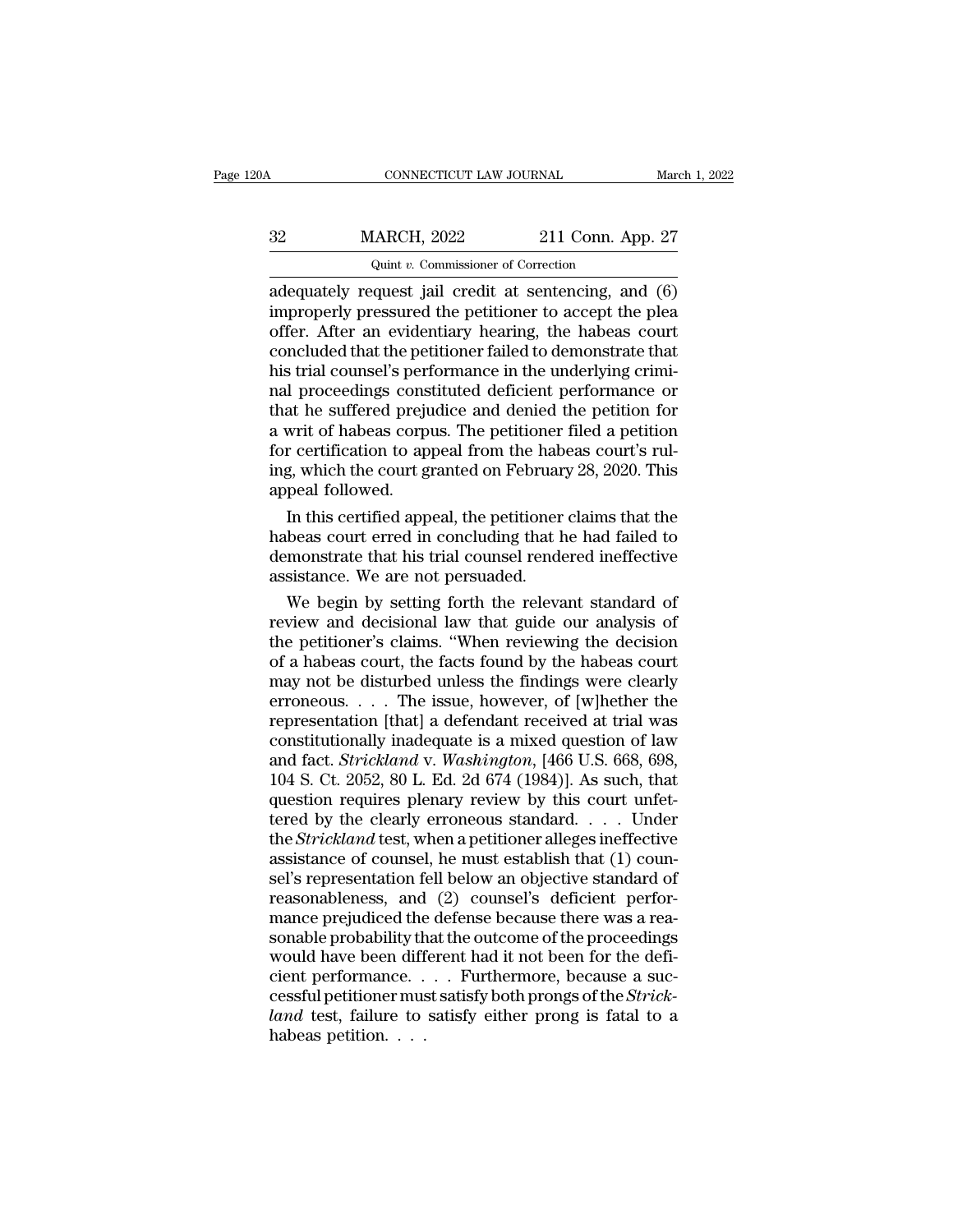2022 CONNECTICUT LAW JOURNAL Page 121A<br>211 Conn. App. 27 MARCH, 2022 33<br>Quint v. Commissioner of Correction CONNECTICUT LAW JOURNAL<br>
p. 27 MARCH, 2022<br>
Quint *v.* Commissioner of Correction<br>
the first props that his counsel's p

CONNECTICUT LAW JOURNAL<br>
1 Conn. App. 27 MARCH, 2022 33<br>
Quint v. Commissioner of Correction<br>
"To satisfy the first prong, that his counsel's perfor-<br>
ance was deficient, the petitioner must establish that 211 Conn. App. 27 MARCH, 2022 33<br>
Quint v. Commissioner of Correction<br>
"To satisfy the first prong, that his counsel's perfor-<br>
mance was deficient, the petitioner must establish that<br>
his counsel made errors so serious t 211 Conn. App. 27 MARCH, 2022 33<br>  $\frac{211 \text{ Conn. App. 27}}{\text{Unit } v. \text{ Commissioner of Correction}}$ <br>
"To satisfy the first prong, that his counsel's perfor-<br>
mance was deficient, the petitioner must establish that<br>
his counsel made errors so serious th 211 Conn. App. 27 MARCH, 2022 33<br>
Quint v. Commissioner of Correction<br>
"To satisfy the first prong, that his counsel's perfor-<br>
mance was deficient, the petitioner must establish that<br>
his counsel made errors so serious t Quint v. Commissioner of Correction<br>
"To satisfy the first prong, that his counsel's perfor-<br>
mance was deficient, the petitioner must establish that<br>
his counsel made errors so serious that [counsel] was<br>
not functioning Quant v. Commissioner of Correction<br>
"To satisfy the first prong, that his counsel's perfor-<br>
mance was deficient, the petitioner must establish that<br>
his counsel made errors so serious that [counsel] was<br>
not functioning "To satisfy the first prong, that his counsel's performance was deficient, the petitioner must establish that<br>his counsel made errors so serious that [counsel] was<br>not functioning as the counsel guaranteed the [peti-<br>tion mance was deficient, the petitioner must establish that<br>his counsel made errors so serious that [counsel] was<br>not functioning as the counsel guaranteed the [peti-<br>tioner] by the [s]ixth [a]mendment.... The petitioner<br>must his counsel made errors so serious that [counsel] was<br>not functioning as the counsel guaranteed the [peti-<br>tioner] by the [s]ixth [a]mendment. . . . The petitioner<br>must thus show that counsel's representation fell below<br>an not functioning as the counsel guaranteed the [petitioner] by the [s]ixth [a]mendment. . . . The petitioner must thus show that counsel's representation fell below an objective standard of reasonableness considering all o tioner] by the [s]ixth [a]mendment. . . . The petitioner<br>must thus show that counsel's representation fell below<br>an objective standard of reasonableness considering all<br>of the circumstances. . . . . [A] court must indulge must thus show that counsel's representation fell below<br>an objective standard of reasonableness considering all<br>of the circumstances.  $\dots$  [A] court must indulge a<br>strong presumption that counsel's conduct falls within<br>th an objective standard of reasonableness considering all<br>of the circumstances. . . . [A] court must indulge a<br>strong presumption that counsel's conduct falls within<br>the wide range of reasonable professional assistance;<br>that of the circumstances. . . . . [A] court must indulge a<br>strong presumption that counsel's conduct falls within<br>the wide range of reasonable professional assistance;<br>that is, the [petitioner] must overcome the presumption<br>t strong presumption that counsel's conduct falls within<br>the wide range of reasonable professional assistance;<br>that is, the [petitioner] must overcome the presumption<br>that, under the circumstances, the challenged action<br>migh the wide range of reasonable professional assistance;<br>that is, the [petitioner] must overcome the presumption<br>that, under the circumstances, the challenged action<br>might be considered sound trial strategy. [Id.] 689. Fur-<br>t that is, the [petitioner] must over<br>that, under the circumstances,<br>might be considered sound trial s<br>thermore, the right to counsel is i<br>counsel." (Internal quotation mai<br>v. Commissioner of Correction,<br>271–72, 67 A.3d 293 ermore, the right to counsel is not the right to perfect<br>unsel." (Internal quotation marks omitted.) *Peterson*<br>Commissioner of Correction, 142 Conn. App. 267,<br>1–72, 67 A.3d 293 (2013).<br>I<br>The petitioner first claims that h

### I

counsel." (Internal quotation marks omitted.) *Peterson*<br>v. Commissioner of Correction, 142 Conn. App. 267,<br>271–72, 67 A.3d 293 (2013).<br>I<br>The petitioner first claims that his trial counsel ren-<br>dered ineffective assistance v. Commissioner of Correction, 142 Conn. App. 267,<br>271–72, 67 A.3d 293 (2013).<br>I<br>The petitioner first claims that his trial counsel ren-<br>dered ineffective assistance by failing to meaningfully<br>explain the state's plea offe 271–72, 67 A.3d 293 (2013).<br>
I<br>
The petitioner first claims that his trial counsel rendered ineffective assistance by failing to meaningfully<br>
explain the state's plea offer. Specifically, the petitioner<br>
claims that his I<br>
The petitioner first claims that his trial counsel ren-<br>
dered ineffective assistance by failing to meaningfully<br>
explain the state's plea offer. Specifically, the petitioner<br>
claims that his trial counsel should have a The petitioner first claims that his trial counsel rendered ineffective assistance by failing to meaningfully explain the state's plea offer. Specifically, the petitioner claims that his trial counsel should have advised h The petitioner first claims that his trial counsel rendered ineffective assistance by failing to meaningfully explain the state's plea offer. Specifically, the petitioner claims that his trial counsel should have advised h dered ineffective assistance by failing to meaningfully<br>explain the state's plea offer. Specifically, the petitioner<br>claims that his trial counsel should have advised him<br>of the strength of the state's evidence, the elemen explain the state's plea offer. Specifically, the petitioner<br>claims that his trial counsel should have advised him<br>of the strength of the state's evidence, the elements of<br>the offenses, potential defenses, the chances of a claims that his trial counsel should have advised him<br>of the strength of the state's evidence, the elements of<br>the offenses, potential defenses, the chances of acquit-<br>tal, and the petitioner's total effective exposure had of the strength of the state's evidence, the elements of<br>the offenses, potential defenses, the chances of acquit-<br>tal, and the petitioner's total effective exposure had he<br>proceeded to trial. The respondent, the Commission the offenses, potential defenses, the chances of acquit-<br>tal, and the petitioner's total effective exposure had he<br>proceeded to trial. The respondent, the Commissioner<br>of Correction, contends that the petitioner failed to tal, and the petitioner's total effective exposure had he proceeded to trial. The respondent, the Commissioner of Correction, contends that the petitioner failed to meet his burden of proving that he was denied the effecti proceeded to trial. The respondent, the Commissioner<br>of Correction, contends that the petitioner failed to meet<br>his burden of proving that he was denied the effective<br>assistance of counsel and argues that the petitioner's<br> of Correction, contends that the petitioner failed to mee<br>his burden of proving that he was denied the effective<br>assistance of counsel and argues that the petitioner's<br>challenge to the habeas court's ruling is based on the Sistance of counsel and argues that the petitioner's<br>sistance of counsel and argues that the petitioner's<br>allenge to the habeas court's ruling is based on the<br>roneous premise that the court credited the petition-<br>'s own te desistance of counser and argues and are perfactners challenge to the habeas court's ruling is based on the erroneous premise that the court credited the petitioner's own testimony in support of each of his claims.<br>The rec enancing is once that the courts ruling is stated on and<br>erroneous premise that the court credited the petition-<br>er's own testimony in support of each of his claims.<br>The record supports the respondent's argument.<br>"To deter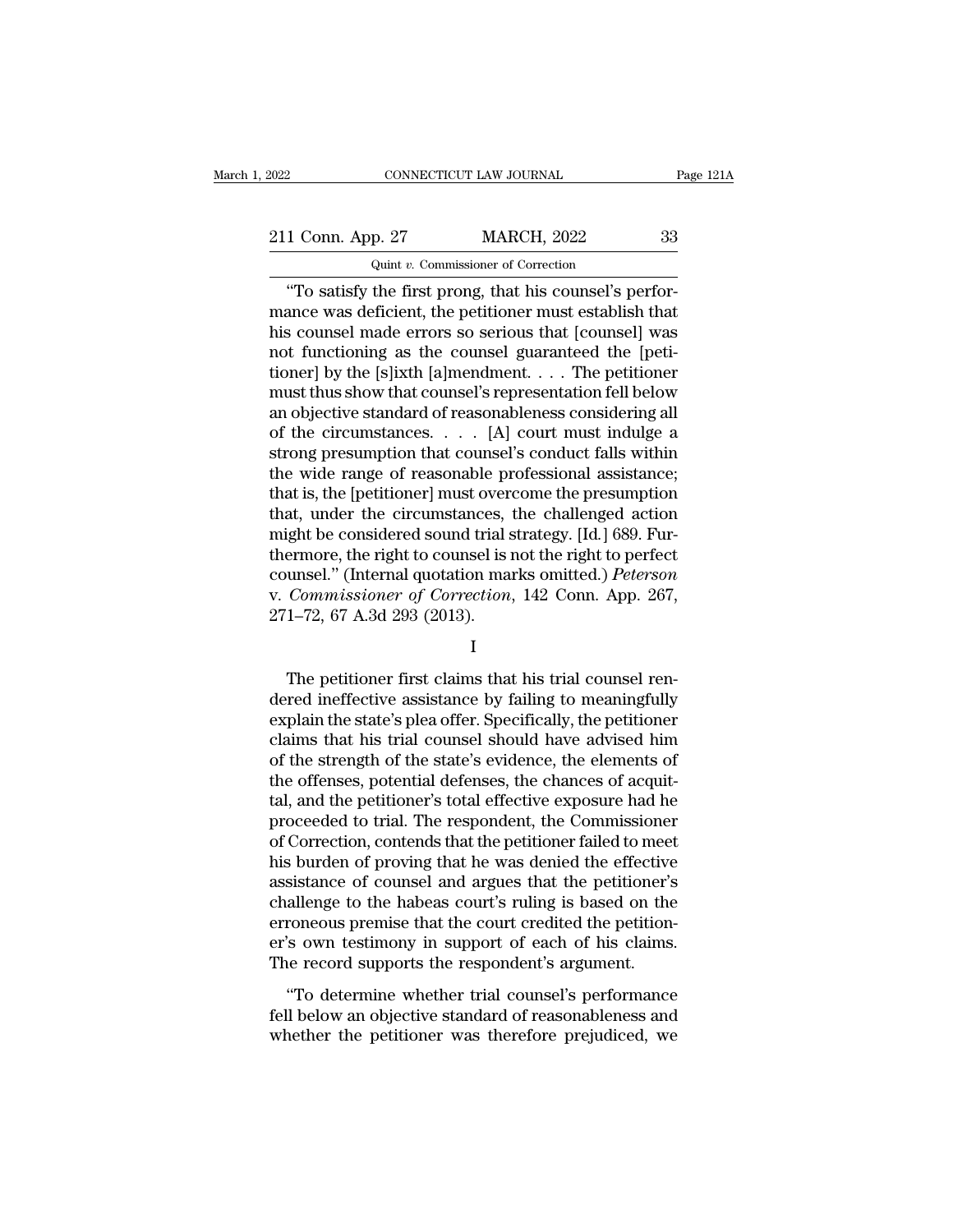## CONNECTICUT LAW JOURNAL March 1, 2022<br>34 MARCH, 2022 211 Conn. App. 27<br>Quint v. Commissioner of Correction CONNECTICUT LAW JOURNAL<br>IARCH, 2022 211 Conn. Ap<br>
Quint *v.* Commissioner of Correction<br>
r the nature of the underlying claim

CONNECTICUT LAW JOURNAL March 1, 2<br>
MARCH, 2022 211 Conn. App. 27<br>
Quint v. Commissioner of Correction<br>
must consider the nature of the underlying claim. . . .<br>
Although there had been some debate about whether<br>
the consti  $\frac{34}{211}$  MARCH, 2022 211 Conn. App. 27<br>
Quint v. Commissioner of Correction<br>
must consider the nature of the underlying claim....<br>
Although there had been some debate about whether<br>
the constitutional right to the eff MARCH, 2022 211 Conn. App. 27<br>
Quint v. Commissioner of Correction<br>
must consider the nature of the underlying claim....<br>
Although there had been some debate about whether<br>
the constitutional right to the effective assist 34 MARCH, 2022 211 Conn. App. 27<br>
Quint v. Commissioner of Correction<br>
must consider the nature of the underlying claim....<br>
Although there had been some debate about whether<br>
the constitutional right to the effective ass  $Q$ uint v. Commissioner of Correction<br>must consider the nature of the underlying claim....<br>Although there had been some debate about whether<br>the constitutional right to the effective assistance of<br>counsel applies to the r  $\frac{Q_{\text{unit}} v. \text{ Commissioner of Correction}}{\text{Mutt } v. \text{ Commissioner of the underlying claim.} \dots$ <br>Although there had been some debate about whether<br>the constitutional right to the effective assistance of<br>counsel applies to the rejection of a plea offer by the<br>government, i must consider the nature of the underlying claim.  $\dots$ <br>Although there had been some debate about whether<br>the constitutional right to the effective assistance of<br>counsel applies to the rejection of a plea offer by the<br>gove Although there had been some debate about whether<br>the constitutional right to the effective assistance of<br>counsel applies to the rejection of a plea offer by the<br>government, it is now well settled that a criminal defen-<br>d the constitutional right to the effective assistance of counsel applies to the rejection of a plea offer by the government, it is now well settled that a criminal defendant has the right to the effective assistance of coun vernment, it is now wen settled that a criminal deferment has the right to the effective assistance of counsel<br>
conjunction with the acceptance or rejection of a<br>
ea offer." (Citation omitted; internal quotation marks<br>
int dant has the right to the enective assistance of counser<br>in conjunction with the acceptance or rejection of a<br>plea offer." (Citation omitted; internal quotation marks<br>omitted.) *Peterson* v. *Commissioner of Correction*,<br>

In conjunction with the acceptance of rejection of a<br>plea offer." (Citation omitted; internal quotation marks<br>omitted.) *Peterson* v. *Commissioner of Correction*,<br>supra, 142 Conn. App. 272.<br>"[C]ounsel must communicate to plea oner. (Chanon omitted, internal quotation makes<br>omitted.) *Peterson v. Commissioner of Correction*,<br>supra, 142 Conn. App. 272.<br>"[C]ounsel must communicate to the defendant the<br>terms of the plea offer . . . and should binitied.) Teterson v. Commissioner of Correction,<br>supra, 142 Conn. App. 272.<br>"[C]ounsel must communicate to the defendant the<br>terms of the plea offer . . . and should usually inform<br>the defendant of the strengths and wea supra, 142 Conn. App. 272.<br>
"[C]ounsel must communicate to the defendant the<br>
terms of the plea offer . . . and should usually inform<br>
the defendant of the strengths and weaknesses of the<br>
case against him . . . . Counsel "[C]ounsel must communicate to the defendant the<br>terms of the plea offer . . . and should usually inform<br>the defendant of the strengths and weaknesses of the<br>case against him . . . . Counsel's conclusion as to how<br>best to terms of the plea offer . . . and should usually inform<br>the defendant of the strengths and weaknesses of the<br>case against him . . . . Counsel's conclusion as to how<br>best to advise a client in order to avoid, on the one<br>ha the defendant of the strengths and weaknesses of the<br>case against him . . . . Counsel's conclusion as to how<br>best to advise a client in order to avoid, on the one<br>hand, failing to give advice and, on the other, coercing<br>a case against him . . . . Counsel's conclusion as to how<br>best to advise a client in order to avoid, on the one<br>hand, failing to give advice and, on the other, coercing<br>a plea enjoys a wide range of reasonableness because<br>[ best to advise a client in order to avoid, on the one<br>hand, failing to give advice and, on the other, coercing<br>a plea enjoys a wide range of reasonableness because<br>[r]epresentation is an art . . . and [t]here are countles hand, failing to give advice and, on the other, coercing<br>a plea enjoys a wide range of reasonableness because<br>[r]epresentation is an art . . . and [t]here are countless<br>ways to provide effective assistance in any given ca a plea enjoys a wide range of<br>[r]epresentation is an art . . . ways to provide effective assi<br>. . . . Counsel rendering advictake into account, among othe<br>chances of prevailing at trial . marks omitted.) Id., 274.<br>Both th epresentation is an art  $\ldots$  and [t]here are countess<br>ays to provide effective assistance in any given case<br> $\ldots$  Counsel rendering advice in this critical area may<br>ke into account, among other factors, the defendant's<br>an ways to provide enective assistance in any given case<br>  $\dots$  Counsel rendering advice in this critical area may<br>
take into account, among other factors, the defendant's<br>
chances of prevailing at trial  $\dots$ ." (Internal quot

 $\ldots$  counser rendering advice in this critical area may<br>take into account, among other factors, the defendant's<br>chances of prevailing at trial  $\ldots$ ." (Internal quotation<br>marks omitted.) Id., 274.<br>Both the petitioner and chances of prevailing at trial  $\dots$ ." (Internal quotation<br>marks omitted.) Id., 274.<br>Both the petitioner and Hillis testified at the habeas<br>trial, each conflicting with the other's testimony. The<br>petitioner testified that that Hillis only at that  $\ldots$  (internal quotation<br>marks omitted.) Id., 274.<br>Both the petitioner and Hillis testified at the habeas<br>trial, each conflicting with the other's testimony. The<br>petitioner testified that Hillis marks omitted.) Id., 274.<br>
Both the petitioner and Hillis testified at the habeas<br>
trial, each conflicting with the other's testimony. The<br>
petitioner testified that Hillis did not discuss the case<br>
with him with particula Both the petitioner and Hillis testified at the habeas<br>trial, each conflicting with the other's testimony. The<br>petitioner testified that Hillis did not discuss the case<br>with him with particularity. Specifically, he testifi trial, each conflicting with the other's testimony. The petitioner testified that Hillis did not discuss the case<br>with him with particularity. Specifically, he testified<br>that Hillis only "somewhat" discussed the charges an petitioner testified that Hillis did not discuss the case<br>with him with particularity. Specifically, he testified<br>that Hillis only "somewhat" discussed the charges and<br>elements of each offense with him, failed to advise hi with him with particularity. Specifically, he testified<br>that Hillis only "somewhat" discussed the charges and<br>elements of each offense with him, failed to advise him<br>of potential defenses, failed to discuss the chances of<br> that Hillis only "somewhat" discussed the charges and<br>elements of each offense with him, failed to advise him<br>of potential defenses, failed to discuss the chances of<br>acquittal at trial, and failed to advise him of his maxi elements of each offense with him, failed to advise him<br>of potential defenses, failed to discuss the chances of<br>acquittal at trial, and failed to advise him of his maxi-<br>mum exposure should he elect to go to trial. To the<br> of potential defenses, failed to discuss the chances of acquittal at trial, and failed to advise him of his maximum exposure should he elect to go to trial. To the contrary, Hillis testified that he comprehensively discuss acquittal at trial, and failed to advise him of his maximum exposure should he elect to go to trial. To the contrary, Hillis testified that he comprehensively discussed the case with the petitioner during telephone calls a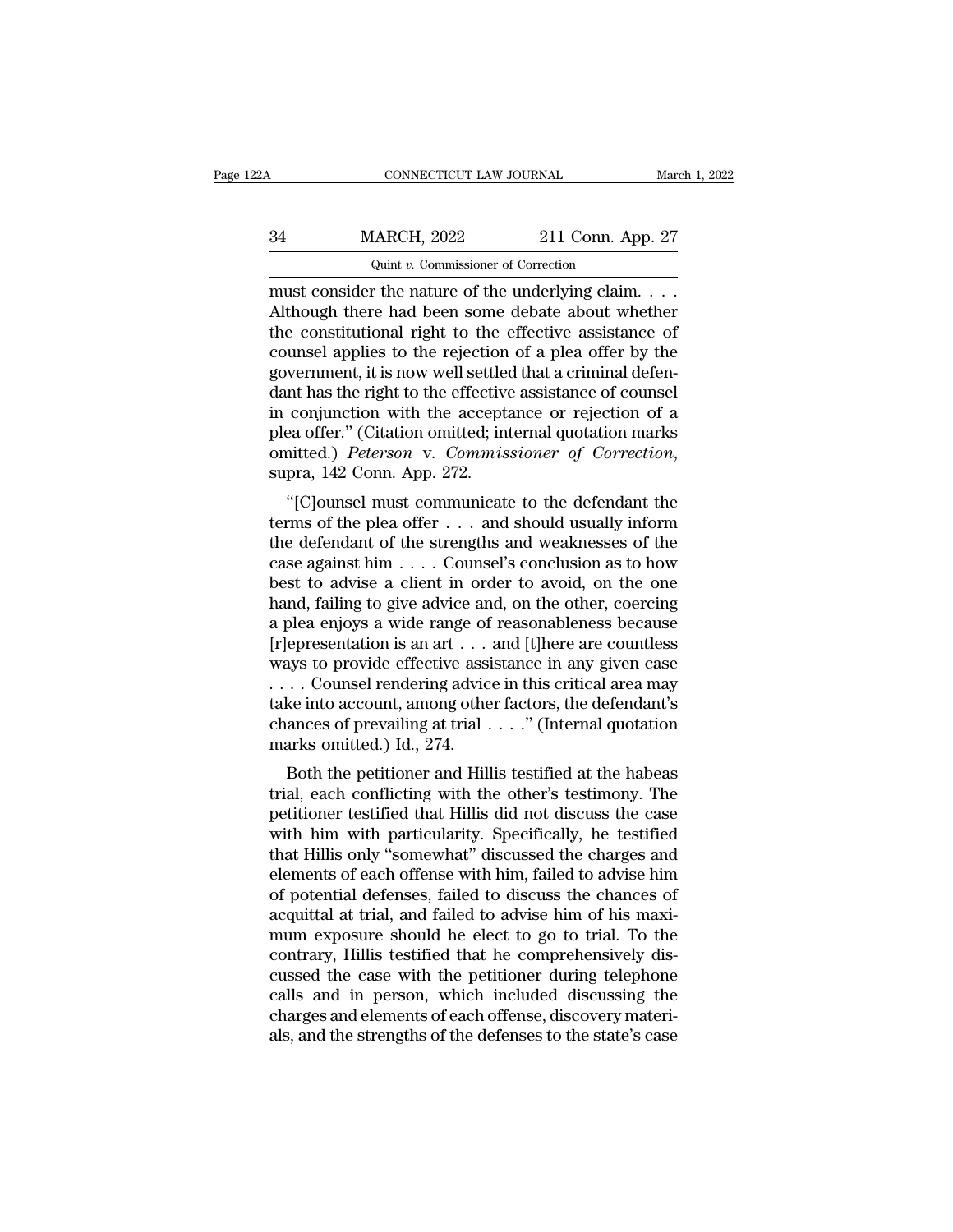| 2022                                                      | CONNECTICUT LAW JOURNAL             |                    |    | Page 123A |
|-----------------------------------------------------------|-------------------------------------|--------------------|----|-----------|
|                                                           |                                     |                    |    |           |
| 211 Conn. App. 27                                         |                                     | <b>MARCH, 2022</b> | 35 |           |
|                                                           | Quint v. Commissioner of Correction |                    |    |           |
| against the netitioner. In addition, he testified that he |                                     |                    |    |           |

Fage 123A<br>
211 Conn. App. 27 MARCH, 2022 35<br>
211 Conn. App. 27 MARCH, 2022 35<br>
2011 v. Commissioner of Correction<br>
2023 35<br>
2011 v. Commissioner of Correction<br>
2023 35<br>
2011 v. Commissioner of Correction<br>
2023 45<br>
2021 12: 211 Conn. App. 27 MARCH, 2022 35<br>
Quint v. Commissioner of Correction<br>
against the petitioner. In addition, he testified that he<br>
had advised the petitioner that it was not advisable to<br>
take the case to trial due to the 211 Conn. App. 27 MARCH, 2022 35<br>
Quint v. Commissioner of Correction<br>
against the petitioner. In addition, he testified that he<br>
had advised the petitioner that it was not advisable to<br>
take the case to trial due to the 211 Conn. App. 27 MARCH, 2022 35<br>
Quint v. Commissioner of Correction<br>
against the petitioner. In addition, he testified that he<br>
had advised the petitioner that it was not advisable to<br>
take the case to trial due to the  $Q$ uint *v*. Commissioner of Correction<br>against the petitioner. In addition, he testified that he<br>had advised the petitioner that it was not advisable to<br>take the case to trial due to the strength of the evidence<br>involved  $\frac{1}{2}$  and *v*. Commissioner of Correction<br>against the petitioner. In addition, he testified that he<br>had advised the petitioner that it was not advisable to<br>take the case to trial due to the strength of the evidence<br>in anst the petholer. In addition, he testined that he<br>d advised the petitioner that it was not advisable to<br>ke the case to trial due to the strength of the evidence<br>volved. He testified further that the petitioner had<br>presse rad advised the petrioner that it was not advisable to<br>take the case to trial due to the strength of the evidence<br>involved. He testified further that the petitioner had<br>expressed an understanding of the law and had signifi

rake the case to trial due to the strength of the evidence<br>involved. He testified further that the petitioner had<br>expressed an understanding of the law and had signifi-<br>cant prior experience with the criminal justice syste mvoived. The testined further that the pethtoner had<br>expressed an understanding of the law and had significant prior experience with the criminal justice system.<br>Fatal to the petitioner's claim is the fact that the court<br>e expressed an understanding or the raw and nad significant prior experience with the criminal justice system.<br>Fatal to the petitioner's claim is the fact that the court<br>explicitly credited Hillis' testimony—that he sufficie cant prior experience with the criminal justice system.<br>
Fatal to the petitioner's claim is the fact that the court<br>
explicitly credited Hillis' testimony—that he sufficiently<br>
apprised the petitioner of the contours of th Fatal to the petitioner's claim is the fact that the court<br>explicitly credited Hillis' testimony—that he sufficiently<br>apprised the petitioner of the contours of the state's<br>plea offer. Specifically, the court found that H explicitly credited Hillis' testimony—that he sufficiently<br>apprised the petitioner of the contours of the state's<br>plea offer. Specifically, the court found that Hillis had (1)<br>advised the petitioner about the strength of t apprised the petitioner of the contours of the state's<br>plea offer. Specifically, the court found that Hillis had (1)<br>advised the petitioner about the strength of the state's<br>case, (2) advised the petitioner about the charg plea offer. Specifically, the court found that Hillis had (1)<br>advised the petitioner about the strength of the state's<br>case, (2) advised the petitioner about the charges and<br>the elements of each offense that the state woul advised the petitioner about the strength of the state's<br>case, (2) advised the petitioner about the charges and<br>the elements of each offense that the state would have<br>to prove to secure a conviction at trial, (3) discussed case, (2) advised the petitioner about the charges and<br>the elements of each offense that the state would have<br>to prove to secure a conviction at trial, (3) discussed the<br>potential defenses with the petitioner, (4) advised the elements of each offense that the state would have<br>to prove to secure a conviction at trial, (3) discussed the<br>potential defenses with the petitioner, (4) advised the pet-<br>itioner of his chances of acquittal at trial b to prove to secure a conviction at trial, (3) discussed the potential defenses with the petitioner, (4) advised the petitioner of his chances of acquittal at trial by advising him that the plea offer was phenomenal and tha potential defenses with the petitioner, (4) advised the petitioner of his chances of acquittal at trial by advising<br>him that the plea offer was phenomenal and that it was<br>not to his advantage to take his case to trial, and itioner of his chances of acquittal at trial by advising<br>him that the plea offer was phenomenal and that it was<br>not to his advantage to take his case to trial, and (5)<br>advised the petitioner as to his overall maximum expohim that the plea offer was phenomenal and that it was<br>not to his advantage to take his case to trial, and (5)<br>advised the petitioner as to his overall maximum expo-<br>sure in the Bridgeport disposition, and, in his testimon not to his advantage to take his case to trial, and (5)<br>advised the petitioner as to his overall maximum expo-<br>sure in the Bridgeport disposition, and, in his testimony<br>at the habeas trial, the petitioner demonstrated his advised the petitioner as to his overall maximum exposure in the Bridgeport disposition, and, in his testimony<br>at the habeas trial, the petitioner demonstrated his under-<br>standing of the sentence under the plea agreement i sure in the Bridgeport disposition, and, in his testimony<br>at the habeas trial, the petitioner demonstrated his under-<br>standing of the sentence under the plea agreement in con-<br>trast to the fifteen and one-half years maximu at the habeas trial, the petitioner demonstrated his understanding of the sentence under the plea agreement in contrast to the fifteen and one-half years maximum exposure for the offenses charged. The court also credited H standing of the sentence under the prast to the fifteen and one-half y<br>sure for the offenses charged. Th<br>Hillis' testimony that the petitione<br>pant in discussions about his case<br>standing of the law and had signif<br>the crimin ist to the inteen and one-han years maximum exported this' testimony that the petitioner "was a good partici-<br>int in discussions about his case, expressed an under-<br>anding of the law and had significant experience with<br>e-c sure for the onenses charged. The court also credited<br>Hillis' testimony that the petitioner "was a good partici-<br>pant in discussions about his case, expressed an under-<br>standing of the law and had significant experience wi

Thins testimoly that the petitioner was a good participant in discussions about his case, expressed an understanding of the law and had significant experience with the criminal justice system."<br>The petitioner makes no cla pant in discussions about his case, expressed an under-<br>standing of the law and had significant experience with<br>the criminal justice system."<br>The petitioner makes no claim that the court's factual<br>findings were clearly err Examing of the law and had significant experience with<br>
the criminal justice system."<br>
The petitioner makes no claim that the court's factual<br>
findings were clearly erroneous. It is the function of<br>
the habeas court to wei The petitioner makes no claim that the court's factual<br>findings were clearly erroneous. It is the function of<br>the habeas court to weigh the evidence and determine<br>credibility. See *Sanchez* v. *Commissioner of Correc-<br>tion* The petitioner makes no claim that the court's factual<br>findings were clearly erroneous. It is the function of<br>the habeas court to weigh the evidence and determine<br>credibility. See *Sanchez* v. *Commissioner of Correc-<br>tio* findings were clearly erroneous. It is the function of<br>the habeas court to weigh the evidence and determine<br>credibility. See *Sanchez* v. *Commissioner of Correc-<br>tion*, 314 Conn. 585, 604, 103 A.3d 954 (2014) ("[W]e<br>must the habeas court to weigh the evidence and determine<br>credibility. See *Sanchez* v. *Commissioner of Correction*, 314 Conn. 585, 604, 103 A.3d 954 (2014) ("[W]e<br>must defer to the [trier of fact's] assessment of the<br>credibi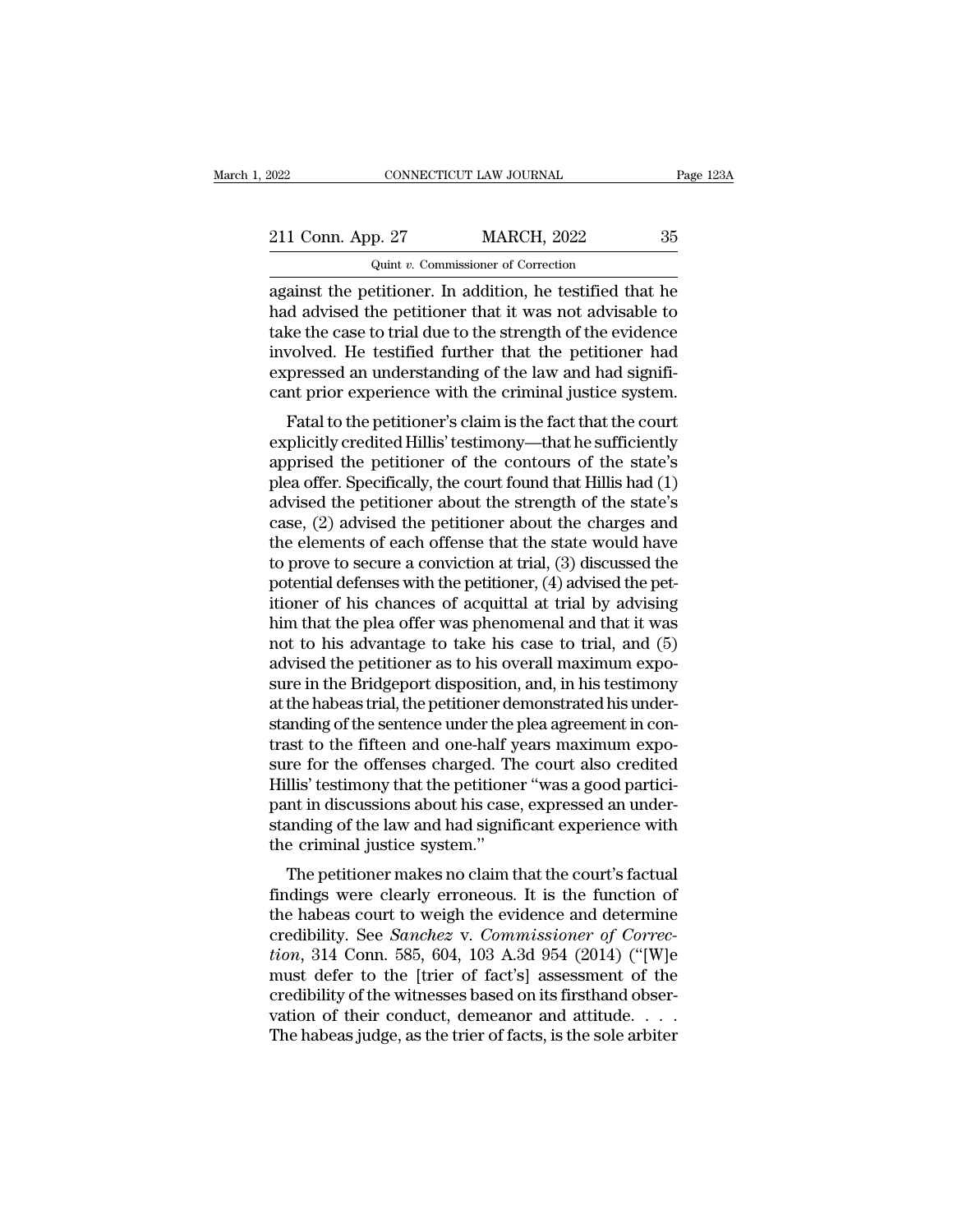| 24 A | CONNECTICUT LAW JOURNAL                                                                                            |                   | March 1, 2022 |
|------|--------------------------------------------------------------------------------------------------------------------|-------------------|---------------|
|      |                                                                                                                    |                   |               |
| 36   | <b>MARCH, 2022</b>                                                                                                 | 211 Conn. App. 27 |               |
|      | Quint v. Commissioner of Correction                                                                                |                   |               |
|      | of the credibility of witnesses and the weight to be given<br>to their testimony." (Internal quotation marks omit- |                   |               |

MARCH, 2022 211 Conn. App. 27<br>
Quint v. Commissioner of Correction<br>
of the credibility of witnesses and the weight to be given<br>
to their testimony." (Internal quotation marks omit-<br>
ted.)). Because the habeas court found c  $\frac{36}{200}$  MARCH, 2022 211 Conn. App. 27<br>  $\frac{36}{200}$   $\frac{1}{2}$   $\frac{1}{2}$   $\frac{1}{2}$   $\frac{1}{2}$   $\frac{1}{2}$   $\frac{1}{2}$   $\frac{1}{2}$   $\frac{1}{2}$   $\frac{1}{2}$  of the credibility of witnesses and the weight to be given<br>
to their testi 36 MARCH, 2022 211 Conn. App. 27<br>
Quint v. Commissioner of Correction<br>
of the credibility of witnesses and the weight to be given<br>
to their testimony." (Internal quotation marks omit-<br>
ted.)). Because the habeas court fou Quint v. Commissioner of Correction<br>
of the credibility of witnesses and the weight to be given<br>
to their testimony." (Internal quotation marks omit-<br>
ted.)). Because the habeas court found credible Hillis'<br>
testimony tha Quint v. Commissioner of Correction<br>of the credibility of witnesses and the weight to be given<br>to their testimony." (Internal quotation marks omit-<br>ted.)). Because the habeas court found credible Hillis'<br>testimony that he of the credibility of witness<br>to their testimony." (Inte<br>ted.)). Because the habear<br>testimony that he meanin<br>tioner the contours of the<br>conclude that the petition<br>cient performance." Mexicant Financial meaningfully explained to the peti-<br>stimony that he meaningfully explained to the peti-<br>near the contours of the state's plea offer, we cannot<br>nclude that the petitioner's counsel rendered defi-<br>ent perf

Failure the contours of the state's plea offer, we cannot<br>conclude that the petitioner's counsel rendered defi-<br>cient performance.<sup>7</sup><br> $II$ <br>Next, the petitioner claims that his trial counsel's<br>failure to ensure that he woul conclude that the petitioner's counsel rendered defi-<br>cient performance.<sup>7</sup><br>II<br>Next, the petitioner claims that his trial counsel's<br>failure to ensure that he would receive presentence jail<br>credit for the time he had served 17, 2017 sentencing in the Superior Court in Bridgeport<br>
2017 sentence is all the Superior Court in Meriden<br>
17, 2017 sentencing in the Superior Court in Meriden<br>
17, 2017 sentencing in the Superior Court in Meriden<br>
18 Su II<br>
Next, the petitioner claims that his trial counsel's<br>
failure to ensure that he would receive presentence jail<br>
credit for the time he had served between the March<br>
17, 2017 sentencing in the Superior Court in Meriden<br> II<br>
Next, the petitioner claims that his trial counsel's<br>
failure to ensure that he would receive presentence jail<br>
credit for the time he had served between the March<br>
17, 2017 sentencing in the Superior Court in Meriden<br> Next, the petitioner claims that his trial counsel's<br>failure to ensure that he would receive presentence jail<br>credit for the time he had served between the March<br>17, 2017 sentencing in the Superior Court in Meriden<br>and the failure to ensure that he would receive presentence jail<br>credit for the time he had served between the March<br>17, 2017 sentencing in the Superior Court in Meriden<br>and the April 10, 2017 sentencing in the Superior Court<br>in B credit for the time he had served between the March 17, 2017 sentencing in the Superior Court in Meriden<br>and the April 10, 2017 sentencing in the Superior Court<br>in Bridgeport was deficient and prejudicial. Specifically,<br>th 17, 2017 sentencing in the Superior Court in Meriden<br>and the April 10, 2017 sentencing in the Superior Court<br>in Bridgeport was deficient and prejudicial. Specifically,<br>the petitioner argues that Hillis "made no effort to and the April 10, 2017 sentencing in the Superior Court<br>in Bridgeport was deficient and prejudicial. Specifically,<br>the petitioner argues that Hillis "made no effort to per-<br>suade the Meriden public defender to postpone the in Bridgeport was deficient and prejudicial. Specifically,<br>the petitioner argues that Hillis "made no effort to per-<br>suade the Meriden public defender to postpone the<br>March 17 sentencing and reschedule it for the April 10<br> the petitioner argues that Hillis "made no effort to per-<br>suade the Meriden public defender to postpone the<br>March 17 sentencing and reschedule it for the April 10<br>... Bridgeport sentenc[ing], or in the alternative, at<br>the suade the Meriden public defender to postpone the<br>March 17 sentencing and reschedule it for the April 10<br> $\ldots$  Bridgeport sentenc[ing], or in the alternative, at<br>the April 10 sentencing to implore [the trial judge] to<br>mak March 17 sentencing and reschedule it for the April 10<br>  $\ldots$  Bridgeport sentenc[ing], or in the alternative, at<br>
the April 10 sentencing to implore [the trial judge] to<br>
make the start date of the sentence there retroact . . . Bridgeport sentenc[ing], or in the alternative, at<br>the April 10 sentencing to implore [the trial judge] to<br>make the start date of the sentence there retroactive<br>to the March 17 date of the commencement of the<br>Meriden the April 10 sentencing to implore [the trial judge] to make the start date of the sentence there retroactive to the March 17 date of the commencement of the Meriden sentence" in order to ensure that the petitioner did not make the start date of the sentence there retroactive<br>to the March 17 date of the commencement of the<br>Meriden sentence" in order to ensure that the petitioner<br>did not serve "dead time." The respondent argues that<br>"the pet to the March 17 date of the commencement of the Meriden sentence" in order to ensure that the petitioner did not serve "dead time." The respondent argues that "the petitioner expressly acknowledged  $\dots$  that any delay in Meriden sentence" in order to ensure did not serve "dead time." The respective the petitioner expressly acknowled<br>the petitioner expressly acknowled delay in his release date due to the<br>ing continuance would not have mever In its analysis, a reviewing court may look to the principle of the network of the set of the Bridgeport sentence is continuance would not have mattered and that he vertheless still would have accepted the plea offer dent "the petitioner expressly acknowledged  $\ldots$  that any<br>delay in his release date due to the Bridgeport sentenc-<br>ing continuance would not have mattered and that he<br>nevertheless still would have accepted the plea offer<br>and delay in his release date due to the Bridgeport sentencing continuance would not have mattered and that he nevertheless still would have accepted the plea offer and entered his *Alford* pleas."<br>In its analysis, a reviewin

In its analysis, a reviewing court may look to the erformance prong or the prejudice prong first. We ely on the prejudice prong.<sup>8</sup> "A petitioner's claim will  $\frac{7}{1}$  In light of our determination that the petitioner fa In its analysis, a reviewing court may look to the performance prong or the prejudice prong first. We rely on the prejudice prong.<sup>8</sup> "A petitioner's claim will  $\frac{7}{1}$  In light of our determination that the petitioner

II

performance prong or the prejudice prong first. We<br>rely on the prejudice prong.<sup>8</sup> "A petitioner's claim will<br><sup>7</sup> In light of our determination that the petitioner failed to establish that<br>Hillis' performance was deficient **Profile of the prejudice prong A.** "A petitioner's claim will  $\tau$  in light of our determination that the petitioner failed to establish that Hillis' performance was deficient, we need not address the prejudice prong.<br>Se  $^7$ In light of our determination that the petitioner failed to establish that Hillis' performance was deficient, we need not address the prejudice prong. See *Leon v. Commissioner of Correction*, 189 Conn. App. 512, 531, Hillis' performance was deficient, we need not address the prejudice prong.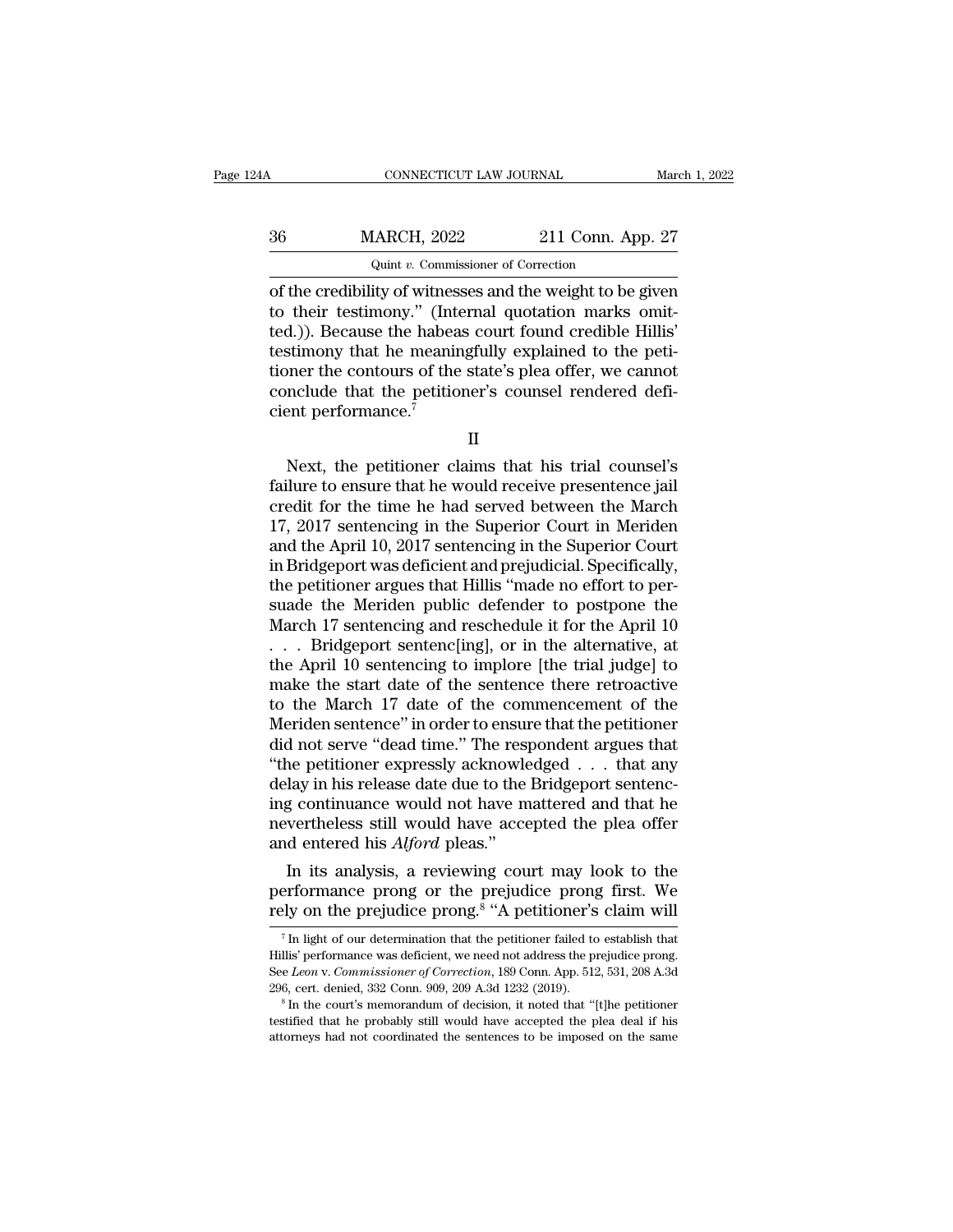| 2022                                             | CONNECTICUT LAW JOURNAL             | Page 125A |
|--------------------------------------------------|-------------------------------------|-----------|
| 211 Conn. App. 27                                | <b>MARCH, 2022</b>                  | 37        |
|                                                  | Quint v. Commissioner of Correction |           |
| succeed only if <i>hoth</i> prongs are satisfied |                                     | Linless.  |

Fage 125A<br>
Succeed only if *both* prongs are satisfied. . . . Unless<br>
a [petitioner] makes both showings, it cannot be said<br>
that the conviction 211 Conn. App. 27 MARCH, 2022 37<br>
Quint v. Commissioner of Correction<br>
succeed only if *both* prongs are satisfied. . . . Unless<br>
a [petitioner] makes both showings, it cannot be said<br>
that the conviction . . . resulted f 211 Conn. App. 27 MARCH, 2022 37<br>
Quint v. Commissioner of Correction<br>
succeed only if *both* prongs are satisfied. . . . Unless<br>
a [petitioner] makes both showings, it cannot be said<br>
that the conviction . . . resulted f 211 Conn. App. 27 MARCH, 2022 37<br>
Quint v. Commissioner of Correction<br>
succeed only if *both* prongs are satisfied. . . . Unless<br>
a [petitioner] makes both showings, it cannot be said<br>
that the conviction . . . resulted f Quint v. Commissioner of Correction<br>succeed only if *both* prongs are satisfied. . . . Unless<br>a [petitioner] makes both showings, it cannot be said<br>that the conviction . . . resulted from a breakdown in<br>the adversary proc Gunt v. Commissioner of Correction<br>succeed only if *both* prongs are satisfied. . . . Unless<br>a [petitioner] makes both showings, it cannot be said<br>that the conviction . . . resulted from a breakdown in<br>the adversary proce succeed only if *both* prongs are satisfied. . . . Unless<br>a [petitioner] makes both showings, it cannot be said<br>that the conviction . . . resulted from a breakdown in<br>the adversary process that renders the result unwork-<br> a [petitioner] makes both showings, it cannot be said<br>that the conviction  $\ldots$  resulted from a breakdown in<br>the adversary process that renders the result unwork-<br>able.  $\ldots$  A court can find against a petitioner, with<br>re that the conviction . . . resulted from a breakdown in<br>the adversary process that renders the result unwork-<br>able. . . . A court can find against a petitioner, with<br>respect to a claim of ineffective assistance of counsel,<br> the adversary process that renders the result unworkable. . . . A court can find against a petitioner, with respect to a claim of ineffective assistance of counsel, on *either* the performance prong or the prejudice prong, able. . . . A court can find against a pet<br>respect to a claim of ineffective assistance<br>on *either* the performance prong or the prej<br>whichever is easier." (Emphasis added; in<br>tion marks omitted.) *Leon* v. Commission<br>tion either the performance prong or the prejudice prong,<br>
inchever is easier." (Emphasis added; internal quota-<br>
in marks omitted.) *Leon v. Commissioner of Correc-*<br>
m, 189 Conn. App. 512, 531, 208 A.3d 296, cert. denied,<br>
2 whichever is easier." (Emphasis added; internal quotation marks omitted.) *Leon v. Commissioner of Correction*, 189 Conn. App. 512, 531, 208 A.3d 296, cert. denied, 332 Conn. 909, 209 A.3d 1232 (2019).<br>"For effectiveness c

where ver is easier. (Emphasis added, machina quotation marks omitted.) Leon v. Commissioner of Correction, 189 Conn. App. 512, 531, 208 A.3d 296, cert. denied, 332 Conn. 909, 209 A.3d 1232 (2019).<br>
"For effectiveness cla tion, 189 Conn. App. 512, 531, 208 A.3d 296, cert. denied,<br>332 Conn. 909, 209 A.3d 1232 (2019).<br>"For effectiveness claims resulting from guilty pleas,<br>we apply the standard set forth in *Hill* v. *Lockhart*, [474<br>U.S. 52, the prejudice prong, 200 m. 200 m. 200 m. 200, ech. denied,<br>332 Conn. 909, 209 A.3d 1232 (2019).<br>"For effectiveness claims resulting from guilty pleas,<br>we apply the standard set forth in  $Hill$  v. Lockhart, [474<br>U.S. 52, 59 "For effectiveness claims resulting from guilty pleas,<br>we apply the standard set forth in *Hill* v. *Lockhart*, [474<br>U.S. 52, 59, 106 S. Ct. 366, 88 L. Ed. 2d 203 (1985)] which<br>modified *Strickland*'s prejudice prong. . . "For effectiveness claims resulting from guilty pleas,<br>we apply the standard set forth in  $Hill$  v. Lockhart, [474<br>U.S. 52, 59, 106 S. Ct. 366, 88 L. Ed. 2d 203 (1985)] which<br>modified *Strickland*'s prejudice prong. . . . T we apply the standard set forth in *Hill* v. *Lockhart*, [474<br>U.S. 52, 59, 106 S. Ct. 366, 88 L. Ed. 2d 203 (1985)] which<br>modified *Strickland*'s prejudice prong. . . . To satisfy<br>the prejudice prong, the petitioner must U.S. 52, 59, 106 S. Ct. 366, 88 L. Ed. 2d 203 (1985)] which<br>modified *Strickland'*s prejudice prong. . . . To satisfy<br>the prejudice prong, the petitioner must show a reason-<br>able probability that, but for counsel's errors, modified *Strickland*'s prejudice prong. . . . To satisfy<br>the prejudice prong, the petitioner must show a reason-<br>able probability that, but for counsel's errors, he would<br>not have pleaded guilty and would have insisted o the prejudice prong, the petitioner must show a reasonable probability that, but for counsel's errors, he would<br>not have pleaded guilty and would have insisted on<br>going to trial. . . . Reasonable probability does not<br>requ able probability that, but for counsel's errors, he would<br>not have pleaded guilty and would have insisted on<br>going to trial. . . . Reasonable probability does not<br>require the petitioner to show that counsel's deficient<br>co not have pleaded guilty and would have insisted on<br>going to trial. . . . Reasonable probability does not<br>require the petitioner to show that counsel's deficient<br>conduct more likely than not altered the outcome in<br>the case going to trial. . . . Reasonable probability does not<br>require the petitioner to show that counsel's deficient<br>conduct more likely than not altered the outcome in<br>the case, but he must establish a probability sufficient<br>to require the petitioner to show that counsel's deficient<br>conduct more likely than not altered the outcome in<br>the case, but he must establish a probability sufficient<br>to undermine confidence in the outcome. . . . . A<br>reviewi conduct more likely than not altered the outcome the case, but he must establish a probability suf to undermine confidence in the outcome.<br>
reviewing court can find against a petitioner on ground, whichever is easier." (In undermine confidence in the outcome.... A<br>viewing court can find against a petitioner on either<br>ound, whichever is easier." (Internal quotation marks<br>nitted.) Merle S. v. Commissioner of Correction, 167<br>pnn. App. 585, 599 contribute to the contribute to the control of the providence of the providence of the provided.) Merle S. v. Commissioner of Correction, 167<br>Conn. App. 585, 599, 143 A.3d 1183 (2016).<br>The petitioner bore the burden of pr

reviewing court can find against a pentioner of entier<br>ground, whichever is easier." (Internal quotation marks<br>omitted.) Merle S. v. Commissioner of Correction, 167<br>Conn. App. 585, 599, 143 A.3d 1183 (2016).<br>The petitioner mance, the would not have pleaded guilty but would have insisted on going to the petitioner bore the burden of presenting sufficient evidence to establish that it is reasonably probable that, if not for his counsel's alleg Conn. App. 585, 599, 143 A.3d 1183 (2016).<br>The petitioner bore the burden of presenting sufficient evidence to establish that it is reasonably probable<br>that, if not for his counsel's alleged deficient perfor-<br>mance, he wo cient evidence to establish that it is reasonably probable<br>that, if not for his counsel's alleged deficient perfor-<br>mance, he would not have pleaded guilty but would<br>have insisted on going to trial. See id. The plaintiff f that, if not for his counsel's alleged deficient performance, he would not have pleaded guilty but would have insisted on going to trial. See id. The plaintiff failed date. . . . [H]e testified that . . . Hillis explainin

mance, he would not have pleaded guilty but would<br>have insisted on going to trial. See id. The plaintiff failed<br>date.... [H]e testified that ... Hillis explaining the implications of him<br>serving any dead time would not hav have insisted on going to trial. See id. The plaintiff failed<br>date.... [H]e testified that ... Hillis explaining the implications of him<br>serving any dead time would not have had any impact on his entering the<br>pleas. Addit date.  $\ldots$  [H]e testified that  $\ldots$  Hillis explaining the implications of him serving any dead time would not have had any impact on his entering the pleas. Additionally, the petitioner also testified as to his overall